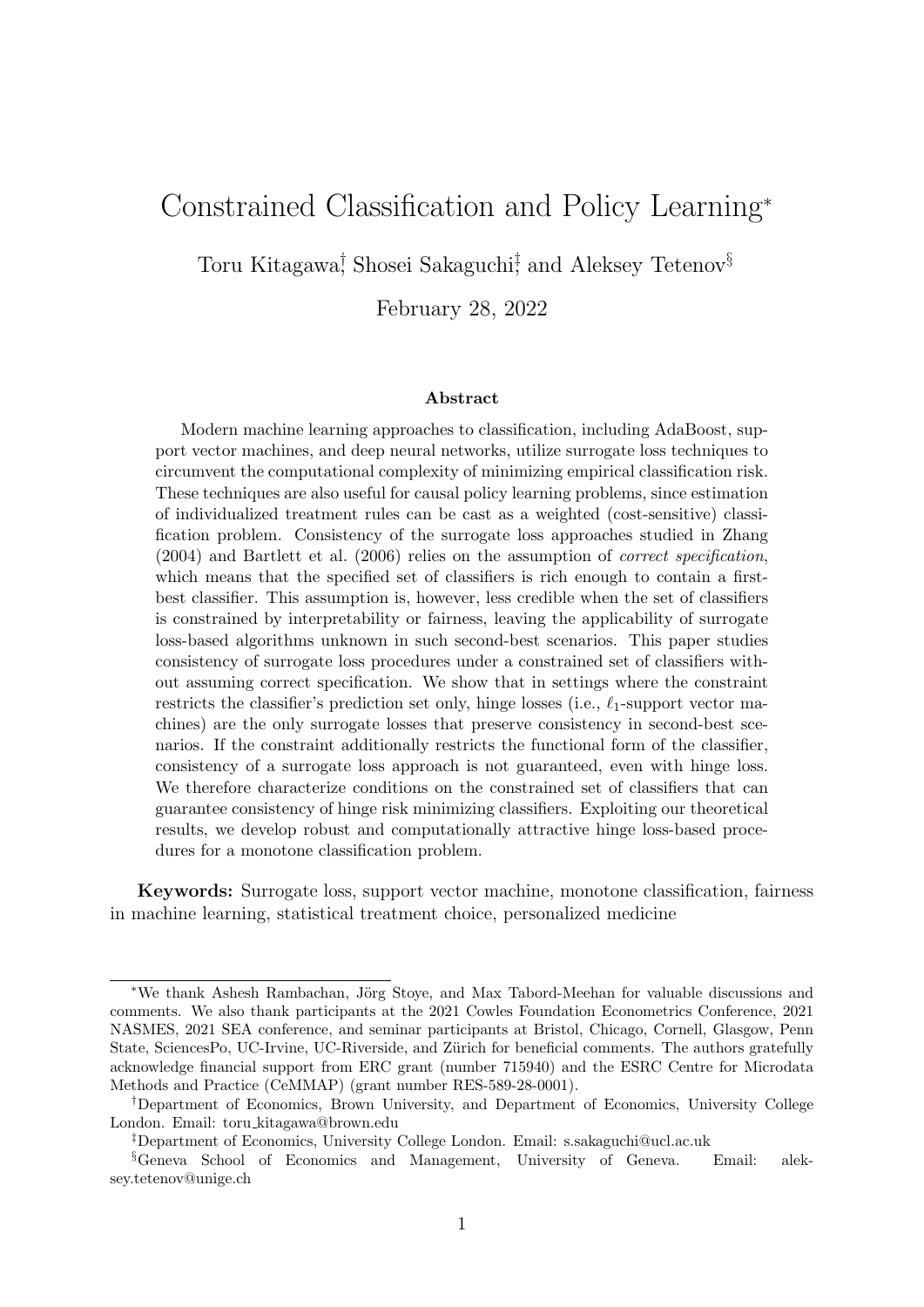## 1 Introduction

Binary classification, the prediction of a binary dependent variable  $Y \in \{-1, +1\}$  based upon covariate information  $X \in \mathcal{X}$ , is one of the most fundamental problems in statistics and econometrics. Many modern machine learning algorithms build on statistically and computationally efficient classification algorithms, and their application has had a sizeable impact on various fields of study and in society in general, e.g., pattern recognition, credit approval systems, personalized recommendation systems, to list but a few examples. Since estimation of an optimal treatment assignment policy can be cast as a weighted (cost-sensitive) classification problem [\(Zadrozny](#page-84-1) [\(2003\)](#page-84-1)), methodological advances in the study of the classification problem apply to the causal problem of designing individualized treatment assignment policies. As the allocation of resources in both business and public policy settings has become more evidence-based and dependent upon algorithms, so too has there been increasingly active debate on how to make allocation algorithms respect societal preferences for interpretability and fairness [\(Dwork et al.](#page-81-0) [\(2012\)](#page-81-0)). Understanding the theoretical performance guarantee and efficient implementation of classification algorithms under interpretability or fairness constraints is a problem of fundamental importance with a strong connection to real life.

In the supervised binary classification problem, the typical objective is to learn a classification rule that minimizes the probability of false prediction. We denote the distribution of  $(Y, X)$  by P, and a (non-randomized) classifier that predicts  $Y \in \{-1, +1\}$ based upon sign $(f(X))$  by  $f: \mathcal{X} \to \mathbb{R}$ , where  $sign(\alpha) = 1\{\alpha \geq 0\} - 1\{\alpha < 0\}$ . We denote the 0-level set of f by  $G_f \equiv \{x \in \mathcal{X} : f(x) \geq 0\} \subset \mathcal{X}$ , and refer to  $G_f$  as the prediction set of  $f$ . The goal is to learn a classifier that minimizes *classification risk*:

<span id="page-1-1"></span>
$$
R(f) \equiv P(\text{sign}(f(X)) \neq Y) = E_P[1\{Y \cdot \text{sign}(f(X)) \le 0\}].
$$
 (1)

Given a training sample  $\{(Y_i, X_i) \sim_{iid} P : i = 1, \ldots, n\}$ , the empirical risk minimization principle of [Vapnik](#page-84-2) [\(1998\)](#page-84-2) recommends estimating the optimal classifier by minimizing empirical classification risk,

<span id="page-1-0"></span>
$$
\hat{f} \in \arg\inf_{f \in \mathcal{F}} \hat{R}(f),
$$
\n
$$
\hat{R}(f) \equiv \frac{1}{n} \sum_{i=1}^{n} 1\{Y_i \cdot \text{sign}(f(X_i)) \le 0\},
$$
\n(2)

over a class of classifiers  $\mathcal{F} = \{f : \mathcal{X} \to \mathbb{R}\}.$  If the complexity of  $\mathcal{F}$  is properly constrained, the empirical risk minimizing (ERM) classifier  $\hat{f}$  has statistically attractive properties including risk consistency and minimax rate optimality. See, for example, [Devroye et al.](#page-81-1) [\(1996\)](#page-81-1) and [Lugosi](#page-82-0) [\(2002\)](#page-82-0).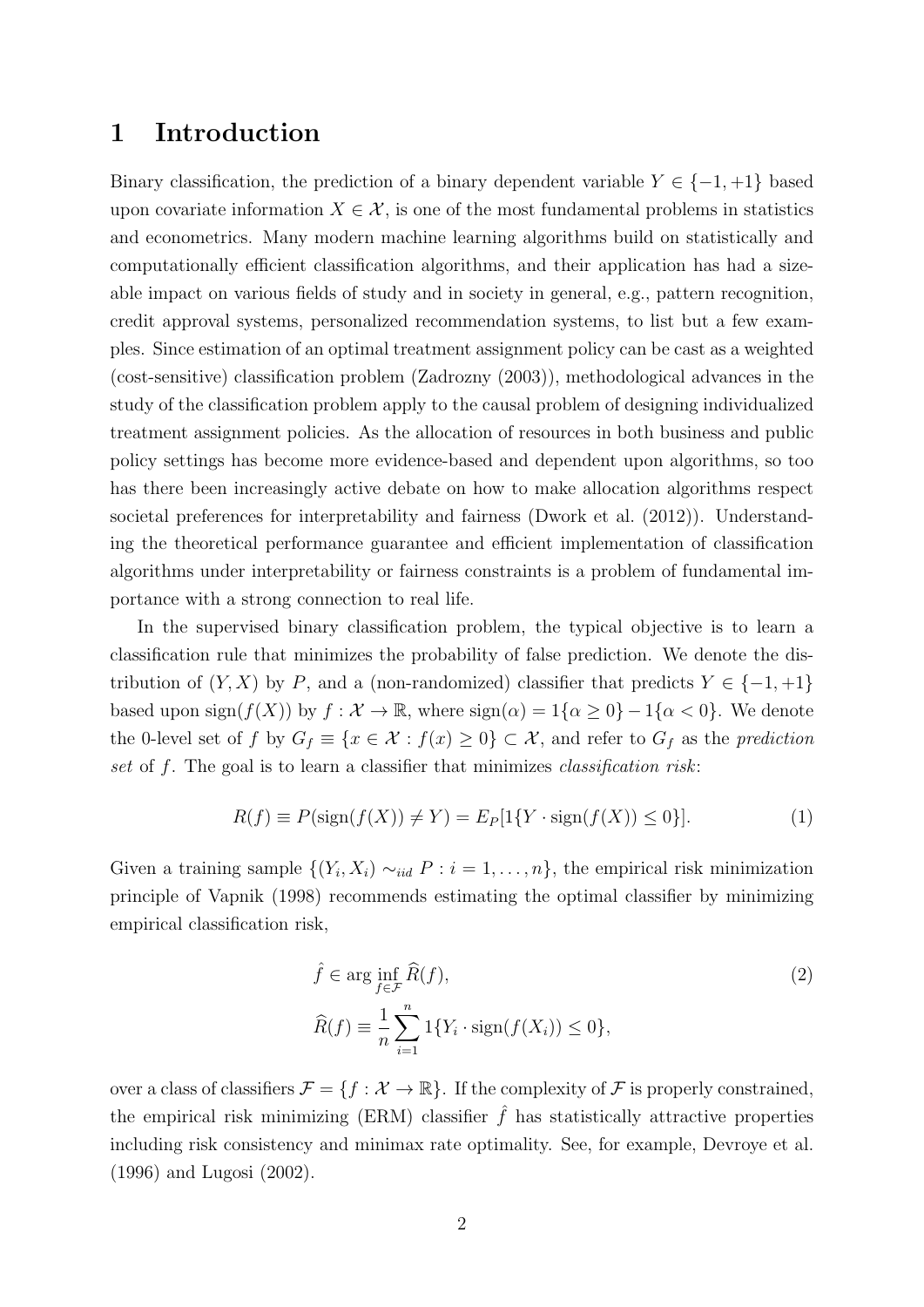Despite the desirable performance guarantee of the ERM classifer, the computational complexity of solving the optimization in [\(2\)](#page-1-0) becomes a serious hurdle to practical implementation, especially when the dimension of covariates is moderate to large. To get around this issue, the existing literature has offered various alternatives to the ERM classifier, including support vector machines [\(Cortes and Vapnik](#page-81-2) [\(1995\)](#page-81-2)), AdaBoost [\(Fre](#page-81-3)[und and Schapire](#page-81-3) [\(1997\)](#page-81-3)), and neural networks. Focusing on optimization, each of these algorithms can be viewed as targeting the minimization of surrogate risk,

<span id="page-2-0"></span>
$$
R_{\phi}(f) \equiv E_P[\phi(Yf(X))],\tag{3}
$$

where  $\phi : \mathbb{R} \to \mathbb{R}$  is called the *surrogate loss* function, a different specification of which corresponds to a different learning algorithm. Convex functions make for a desirable choice of surrogate loss function as, combined with some functional form specification for  $f$ , the minimization problem for the empirical analogue of the surrogate risk in  $(3)$  is a convex optimization problem. This insight and the computational benefit that it yields has been pivotal to learning algorithms being able to handle large scale problems with high-dimensional features.

Can surrogate risk minimization lead to an optimal classifier in terms of the original classification risk? The seminal works of [Zhang](#page-84-0) [\(2004\)](#page-84-0) and [Bartlett et al.](#page-80-0) [\(2006\)](#page-80-0) provide theoretical justification for the use of surrogate losses by clarifying the conditions under which surrogate risk minimization also minimizes the original classification risk. A crucial assumption for this important result is correct specification of the classifiers, requiring that the class of classifiers  $\mathcal F$  over which the surrogate risk is minimized contains a classifier that globally minimizes the original classification risk, i.e., a classifier that is identical to or performs as well as the Bayes classifier  $f^*_{Bayes}(x) \equiv 2P(Y = 1|X = x) - 1$  in terms of its classification risk.

The credibility of the assumption of correct specification is, however, limited if the set of implementable classifiers is constrained exogenously, independently of any belief concerning the underlying data generating process. Such a situation is becoming more prevalent due to the increasing need for interpretability or fairness of classification algorithms. Given that f determines the classification rule only through  $G_f$ , such constraints can be represented by shape restrictions on the prediction set of  $f$ , i.e., the class of feasible f is represented by  $\mathcal{F}_{\mathcal{G}} \equiv \{f \in \mathcal{F} : G_f \in \mathcal{G}\}\$ , where  $\mathcal{G}$  is a restricted class of sets in X satisfying the requirements for interpretability and fairness. To the best of our knowledge, how the validity of a surrogate loss approach is affected if  $\mathcal{F}_{\mathcal{G}}$  misses the first-best classifier is not known.

The main contribution of this paper is to establish conditions under which a surrogate loss approach is valid without assuming correct specification. We first characterize those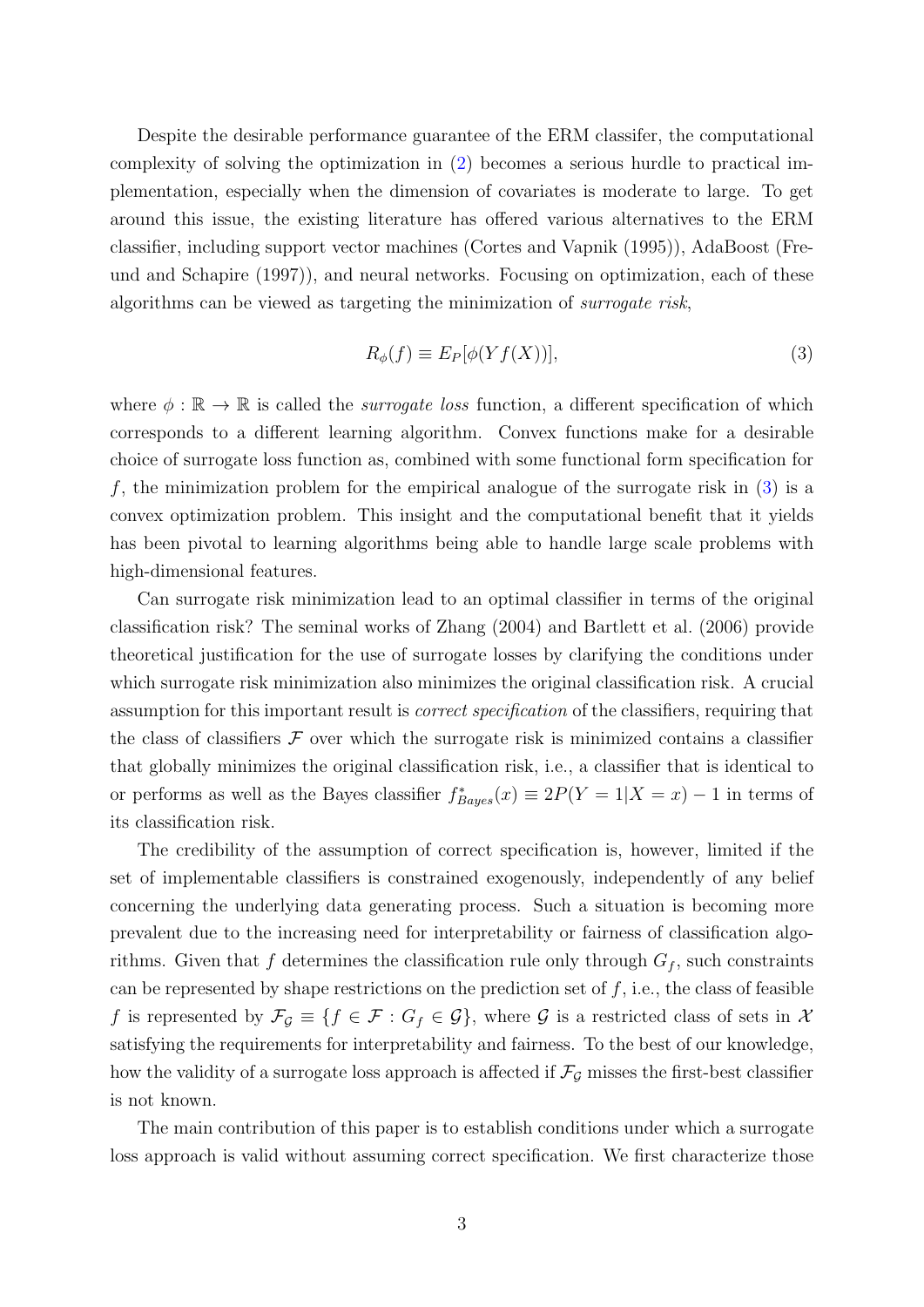conditions on surrogate loss such that minimization of the surrogate risk can lead to a second-best rule (i.e., constrained optimum) in terms of the original classification risk. Specifically, we show that hinge losses  $\phi_h(\alpha) = c \max\{0, 1 - \alpha\}, c > 0$ , are the only surrogate losses that guarantee consistency of the surrogate risk minimization for a secondbest classifier. An important implication of this result is that  $\ell_1$ -support vector machines are the only surrogate loss-based methods that are robust to misspecification.

The computational attractiveness of a surrogate loss approach crucially depends not only upon the convexity of the surrogate loss function  $\phi$  but also upon the functional form restrictions on the classifer f that lead to a convex  $\mathcal F$ . We therefore investigate how additional constraints on f on top of  $G_f \in \mathcal{G}$  can affect the consistency of the hinge risk minimization. As a second contribution of this paper, we characterize a simple-to-check sufficient condition for consistency of the hinge risk minimization in terms of the additional functional form restrictions we can impose on  $\mathcal{F}_{\mathcal{G}}$ . We term a subclass of classifiers of  $\mathcal{F}_{\mathcal{G}}$ satisfying the sufficient condition a *classification-preserving reduction* of  $\mathcal{F}_{\mathcal{G}}$ .

Exploiting our main theoretical results, we develop novel procedures for monotone classification. In monotone classification, prediction sets are constrained to

<span id="page-3-0"></span>
$$
\mathcal{G}_M \equiv \{ G \subset \mathcal{X} : x \in G \Rightarrow x' \in G \ \forall x' \leq x \},\
$$

where  $x' \leq x$  is an element-wise weak inequality. Since  $\mathcal{G}_M$  coincides with the class of prediction sets spanned by the class of monotonically decreasing bounded functions  $\mathcal{F}_M \equiv \{f : f \text{ decreasing in } x, -1 \leq f \leq 1\}$ , hinge loss-based estimation for monotone classification can be performed by solving

$$
\hat{f}_M \in \arg\inf_{f \in \mathcal{F}_M} \hat{R}_{\phi_h}(f),
$$
\n
$$
\hat{R}_{\phi_h}(f) \equiv \frac{1}{n} \sum_{i=1}^n \phi_h(y_i f(x_i)).
$$
\n(4)

We show that the class of monotone classifiers  $\mathcal{F}_M$  is a constrained classification-preserving reduction of  $\mathcal{F}_{\mathcal{G}_M}$ , guaranteeing consistency of the hinge-risk minimizing classifier  $f_M$ . Furthermore, we show that convexity of  $\mathcal{F}_M$  reduces the optimization of [\(4\)](#page-3-0) to a finite dimensional linear programming problem and hence delivers significant computational gains relative to minimization of the original empirical classification risk. We also consider approximating  $\mathcal{F}_M$  using a sieve of Bernstein polynomials and estimating a monotone classifier by solving [\(4\)](#page-3-0) over the Bernstein polynomials. Adopting either approach, the application of our main theorems guarantees

<span id="page-3-1"></span>
$$
R(\hat{f}_M) - \inf_{f \in \mathcal{F}_M} R(f) \to 0,
$$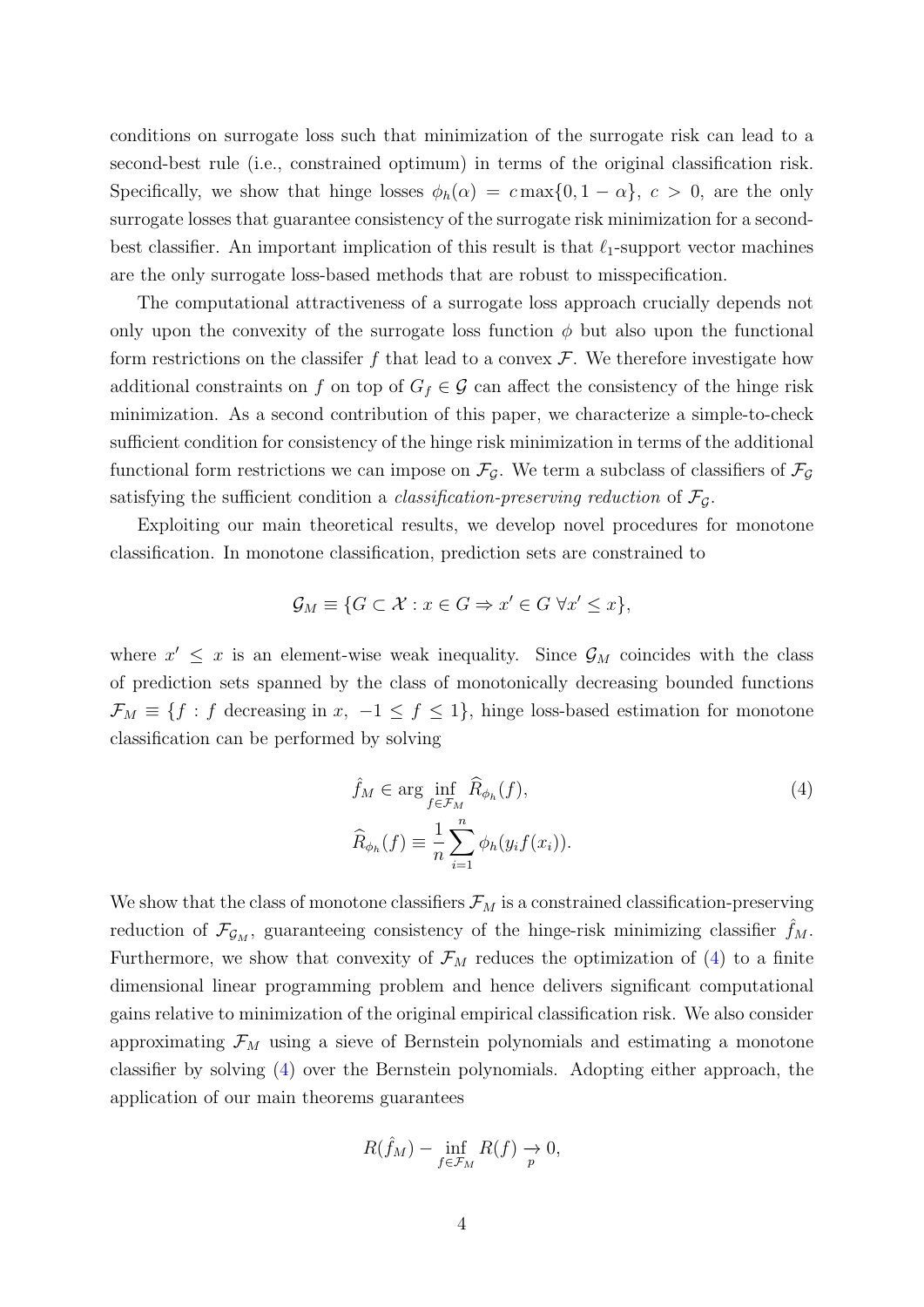as  $n \to 0$ , and this convergence is valid regardless of whether  $\mathcal{F}_M$  attains the first-best risk, i.e.,  $\inf_{f \in \mathcal{F}_M} R(f) = \inf_{f \in \mathcal{F}} R(f)$ , or not, where  $\bar{\mathcal{F}}$  is the class of measurable functions  $f: \mathcal{X} \to \mathbb{R}$ . We also derive the uniform upper bound of the mean of  $R(\hat{f}_M) - inf_{f \in \mathcal{F}_M} R(f)$ to characterize the regret convergence rate attained by  $f_M$ .

#### <span id="page-4-1"></span>1.1 Connection and contributions to causal policy learning

For simplicity of exposition, this paper mainly focuses on the prototypical setting of binary classification. The main theoretical results can easily be extended to weighted (cost-sensitive) classification, where the canonical representation of the population risk criterion is given by

$$
R^{\omega}(f) \equiv E_P[\omega \cdot 1\{Y \cdot \text{sign}(f(X)) \le 0\}].
$$
\n(5)

Here,  $\omega$  is a non-negative random variable defining the cost of misclassifying Y that typically depends on  $(Y, X)$ . The cost of misclassification  $\omega$  may represent the decisionmaker's economic cost [\(Lieli and White](#page-82-1) [\(2010\)](#page-82-1)) or welfare weights over the individuals to be classified, as considered in [Rambachan et al.](#page-83-0) [\(2020\)](#page-83-0) and [Babii et al.](#page-80-1) [\(2020\)](#page-80-1). The surrogate risk for weighted classification can be defined similarly to [\(3\)](#page-2-0), as

<span id="page-4-0"></span>
$$
R_{\phi}^{\omega}(f) = E_P[\omega \cdot \phi(Yf(X))]. \tag{6}
$$

As discussed in [Kitagawa and Tetenov](#page-82-2) [\(2018\)](#page-82-2), there are fundamental conceptual differences between the prediction problem of classification and the causal problem of treatment choice. Nevertheless, if the training sample is obtained from a randomized control trial (RCT) or an observational study satisfying unconfoundedness (selection on observables), we can view minimization of the weighted classification risk in [\(5\)](#page-3-1) as being equivalent to the maximization of the additive welfare criterion commonly specified in treatment choice problems. To see this equivalence, let  $\{(Z_i, D_i, X_i) : i = 1, \ldots, n\}$  be an independent and identically distributed RCT sample of n experimental subjects, where  $Z_i \in \mathbb{R}$ is subject i's observed outcome,  $D_i \in \{-1, +1\}$  is an indicator for his assigned treatment, and  $X_i \in \mathcal{X}$  is a vector of pretreatment covariates, and let  $(Z_i(d) : d \in \{-1, +1\})$ be i's potential outcomes satisfying  $Z_i = Z_i(+1) \cdot 1\{D_i = +1\} + Z_i(-1) \cdot 1\{D_i = -1\}.$ We denote the propensity score in the RCT sample by  $e(x) \equiv P(D = +1|X = x)$  and assume that  $e(x)$  is bounded away from 0 and 1 for all  $x \in \mathcal{X}$ . We denote the joint distribution of  $(Z_i(+1), Z_i(-1), D_i, X_i)$  by P and assume P satisfies unconfoundedness,  $(Z(+1), Z(-1)) \perp D[X]$ .

Similar to our consideration of classification, we represent a (non-randomized) treatment assignment rule by the sign of  $f : \mathcal{X} \to \mathbb{R}$  –i.e., the 0-level set  $G_f = \{x \in \mathcal{X} : f(x) \geq 0\}$  $0\} \subset \mathcal{X}$  specifies the subgroup of the population assigned to the treatment +1. Following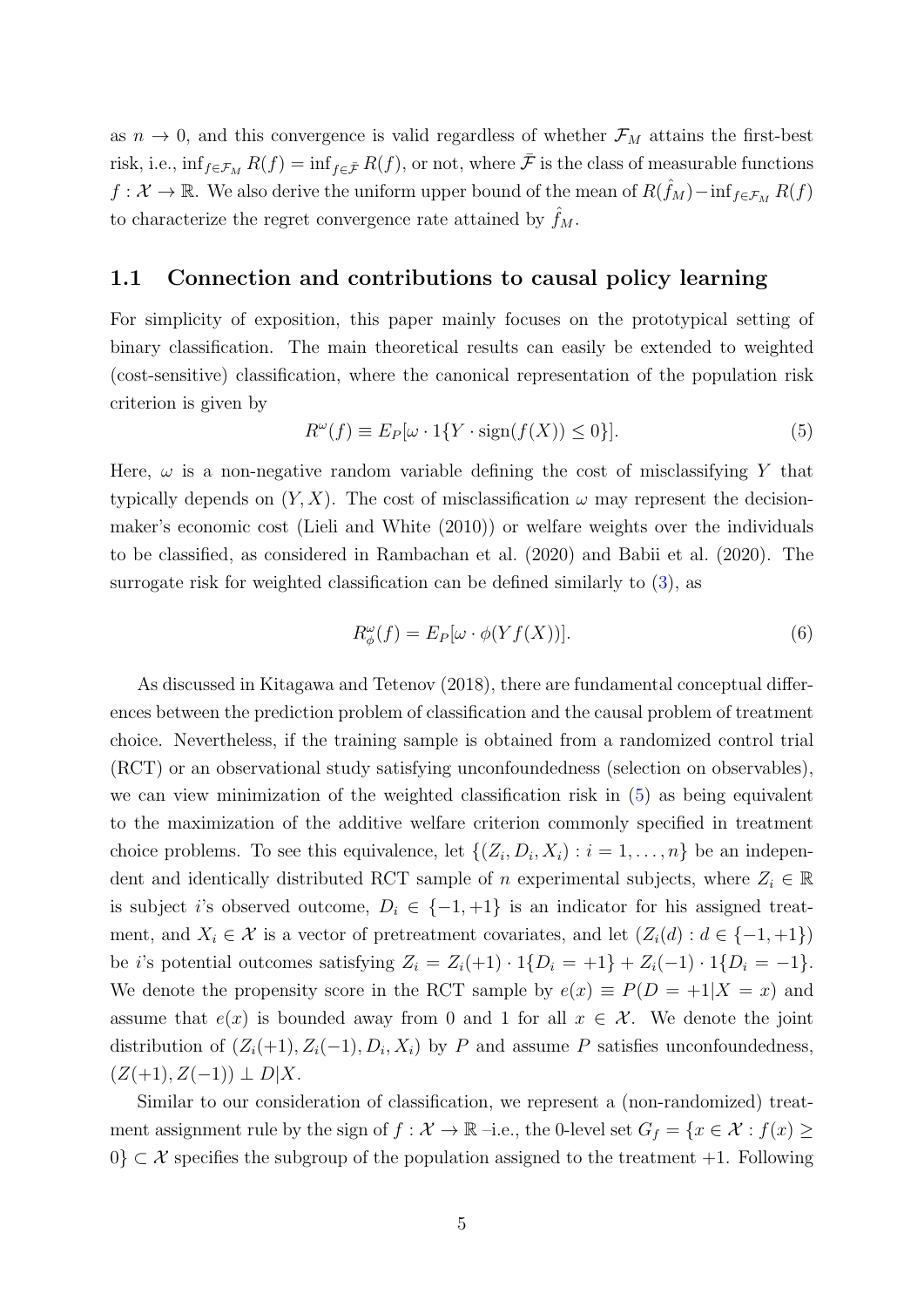[Manski](#page-83-1) [\(2004\)](#page-83-1), we consider evaluating the welfare performance of the assignment policy f by the average outcomes attained under its associated assignment rule:

<span id="page-5-1"></span>
$$
W(f) \equiv E_P \left[ Z(+1) \cdot 1\{ X \in G_f \} + Z(-1) \cdot 1\{ X \notin G_f \} \right]
$$

Relying on unconfoundedness of the experimental data and employing the inverse propensity score weighting technique, we can express this welfare in terms of the observable variables as<sup>[1](#page-5-0)</sup>

$$
W(f) = E_P \left[ \frac{Z}{De(X) + (1 - D)/2} \cdot 1\{D = \text{sign}(f(X))\} \right]
$$
  
=  $E_P \left[ \max \left\{ 0, \frac{Z}{De(X) + (1 - D)/2} \right\} \right] - E_P \left[ \omega_p \cdot 1\{\text{sign}(Z) \cdot D \cdot \text{sign}(f(X)) \le 0\} \right],$  (7)

where

$$
\omega_p \equiv \frac{|Z|}{De(X) + (1 - D)/2} \ge 0.
$$

Provided that the first moment of  $\omega_p$  is finite, maximization of  $W(f)$  is equivalent to minimization of the weighted classification risk  $R^{\omega}(f)$  defined in [\(5\)](#page-3-1) with  $\omega = \omega_p$  and  $Y = \text{sign}(Z) \cdot D$ . As a result, optimal treatment assignment rules can be viewed as optimal classifiers for  $D$  in terms of weighted classification risk. This equivalence also holds for other methods of policy learning, such as the offset-tree learning of [Beygelzimer](#page-80-2) [and Langford](#page-80-2) [\(2009\)](#page-80-2) and the doubly-robust approaches of [Swaminathan and Joachims](#page-84-3) [\(2015\)](#page-84-3) and [Athey and Wager](#page-80-3) [\(2021\)](#page-80-3), which correspond to different ways of constructing or estimating the weighting term  $\omega_n$ .

Due to its equivalence to weighted classification, a surrogate loss approach to pol-icy learning proceeds by minimizing the empirical analogue of [\(6\)](#page-4-0) with  $\omega = \omega_p$  and  $Y = \text{sign}(Z) \cdot D$ . Section [7](#page-33-0) of this paper shows that our main theoretical results established for constrained binary classification carry over to the setting of policy learning in which feasible treatment assignment policies are constrained exogenously due to fairness and legislative considerations. This paper therefore offers valuable and novel contributions to current research and public debate regarding how to make use of machine learning algorithms to design individualized policies. If treatment assignment rules are constrained to be monotone, our concrete proposals for monotone classification algorithms can be applied to policy learning, which yields significant gains in computational efficiency relative to the mixed integer programming approaches considered in [Kitagawa and Tetenov](#page-82-2) [\(2018\)](#page-82-2)

<span id="page-5-0"></span><sup>&</sup>lt;sup>1</sup>[Kitagawa and Lin](#page-82-3) [\(2021\)](#page-82-3) makes use of this transformation of the welfare objective function to develop an Adaboost algorithm for treatment choice.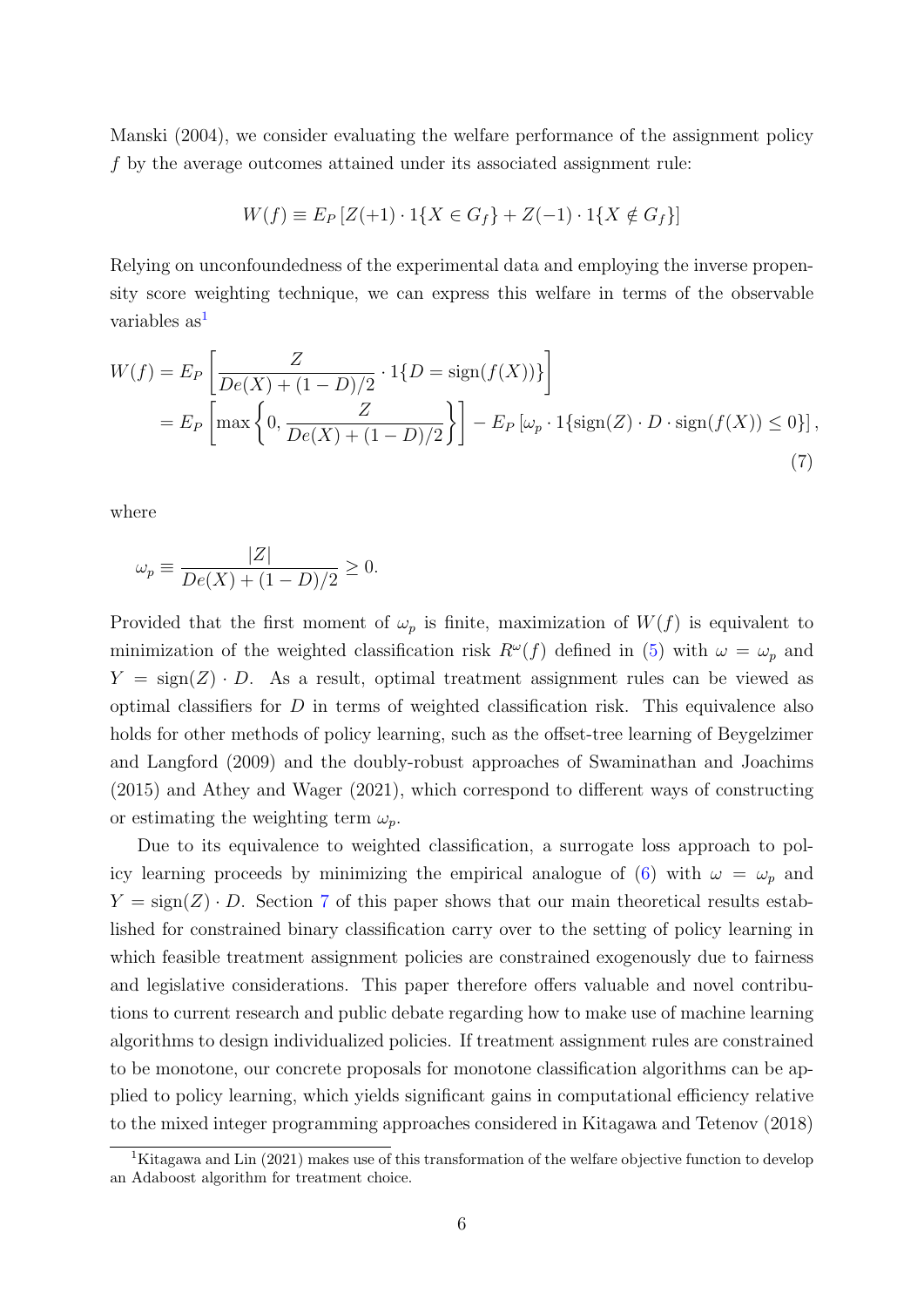and [Mbakop and Tabord-Meehan](#page-83-2) [\(2021\)](#page-83-2).

#### 1.2 Related literature

This paper is closely related to the literature of consistency and performance guarantees for surrogate risk minimization. Notable works in this literature include [Mannor et al.](#page-83-3) [\(2003\)](#page-83-3), [Jiang](#page-82-4) [\(2004\)](#page-82-4), [Lugosi and Vayatis](#page-82-5) [\(2004\)](#page-82-5) , [Zhang](#page-84-0) [\(2004\)](#page-84-0), [Steinwart](#page-83-4) [\(2005,](#page-83-4) [2007\)](#page-83-5), [Bartlett et al.](#page-80-0) [\(2006\)](#page-80-0), [Nguyen et al.](#page-83-6) [\(2009\)](#page-83-6), and [Scott](#page-83-7) [\(2012\)](#page-83-7). Under the assumption of correct specification, [Zhang](#page-84-0) [\(2004\)](#page-84-0) and [Bartlett et al.](#page-80-0) [\(2006\)](#page-80-0) derive quantitative relationships between excess classification risk and excess surrogate risk, and then provide general conditions for surrogate risk minimization to achieve risk consistency. [Bartlett](#page-80-0) [et al.](#page-80-0) [\(2006\)](#page-80-0) show that the classification-calibration property of surrogate loss, defined in Section [3](#page-13-0) below, guarantees risk consistency. [Zhang](#page-84-0) [\(2004\)](#page-84-0) and [Bartlett et al.](#page-80-0) [\(2006\)](#page-80-0) show that many commonly used surrogate loss functions, including hinge loss, exponential loss, and truncated quadratic loss, satisfy the conditions needed for risk consistency. In a classification problem different from ours, where a pair comprising a quantizer and a classifier is chosen, [Nguyen et al.](#page-83-6) [\(2009\)](#page-83-6) study sufficient and necessary conditions for surrogate risk minimization to yield risk consistency. [Nguyen et al.](#page-83-6) [\(2009\)](#page-83-6) show that only hinge loss functions satisfy the conditions required for risk consistency in their problem. Correct specification of the class of classifiers is an essential condition for consistency in all of the surrogate risk minimization approaches studied in the literature. The key contribution of our paper is to relax the assumption of correct specification and to clarify the conditions that are required for the surrogate loss function to yield a consistent surrogate risk minimization procedure.

Relaxing the assumption of correct specification connects this paper to classification problems with exogenous constraints. Such problems are studied in machine learning and statistics, and include interpretable classification (e.g., [Zeng et al.](#page-84-4) [\(2017\)](#page-84-4), and [Zhang](#page-84-5) [et al.](#page-84-5) [\(2018\)](#page-84-5)), fair classification (e.g., [Dwork et al.](#page-81-0) [\(2012\)](#page-81-0)), and monotone classification (e.g., [Cano et al.](#page-80-4) [\(2019\)](#page-80-4)). Some works in the existing literature adopt a surrogate loss approach. [Donini et al.](#page-81-4) [\(2018\)](#page-81-4) use the  $\ell_1$ -support vector machine in fair classification, where the hinge risk minimization is subject to a statistical fairness constraint. [Chen](#page-81-5) [and Li](#page-81-5)  $(2014)$  use the  $\ell_1$ -support vector machine with a monotonicity constraint, which constrains the class of feasible classifiers to a class of certain monotone functions. However, neither paper shows consistency of their hinge risk minimization procedures in terms of classification risk.

[Agarwal et al.](#page-80-5) [\(2018\)](#page-80-5) propose an approach to reduce fairness constrained classification problems to weighted classification. Their reduction can accommodate various fairness constraints proposed in the machine learning literature and the monotonicy constraint of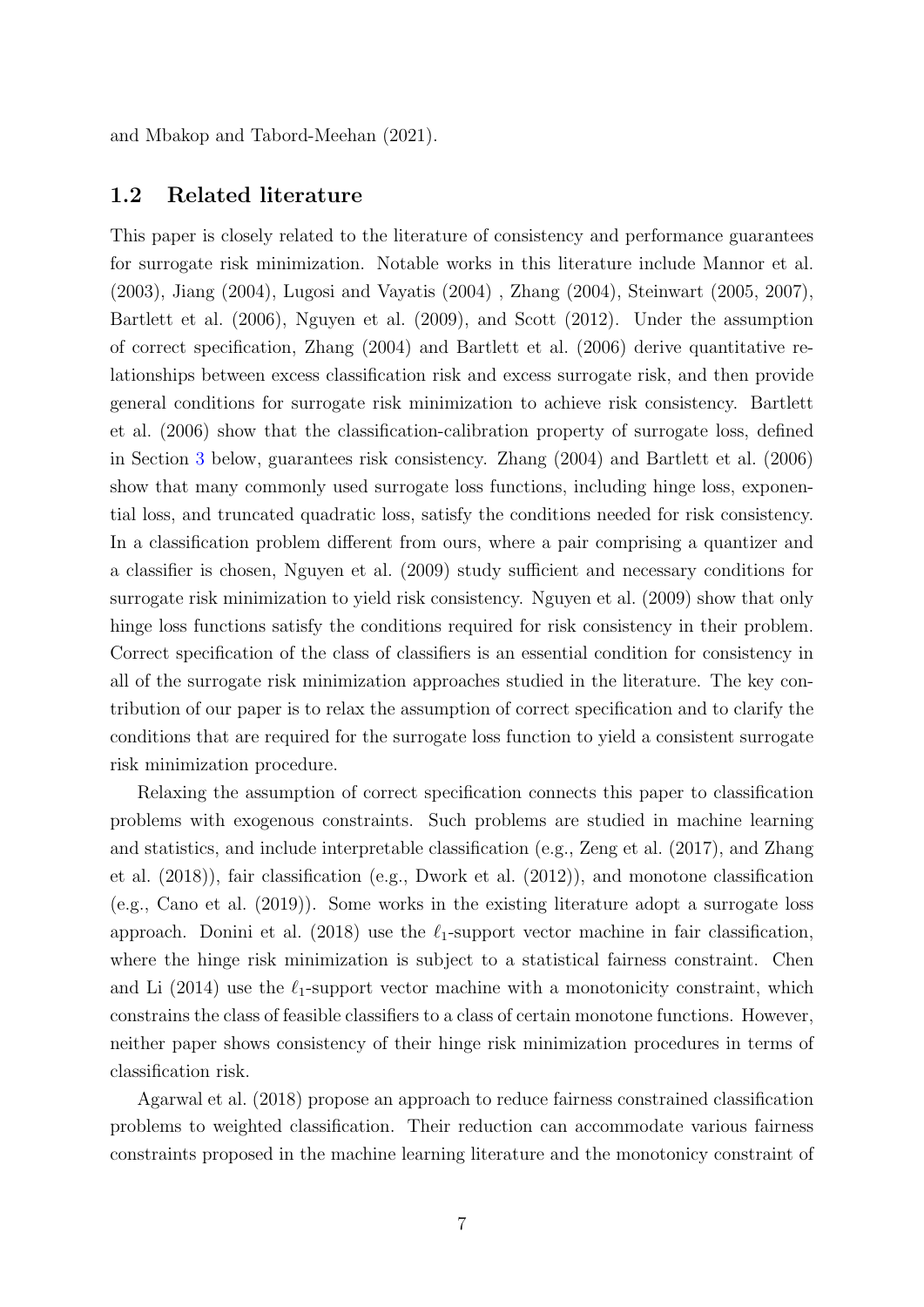this paper if  $X$  is discrete. Our consistency results on surrogate risk minimizing classifiers can apply to an arbitrary class  $\mathcal G$  regardless of whether their reduction applies or not.

Focusing on optimization, ERM classification and maximum score estimation [\(Manski](#page-83-8) [\(1975\)](#page-83-8), [Manski and Thompson](#page-83-9) [\(1989\)](#page-83-9)) share the same objective function. [Horowitz](#page-82-6) [\(1992\)](#page-82-6) proposes smooth maximum score estimation, where kernel smoothing is performed on the 0-1 loss to obtain a differentiable objective function. However, the smoothed objective function remains non-convex and does not offer the computational gains that the surrogate risk minimization approach with convex surrogates can deliver.

This paper also contributes to a growing literature on statistical treatment rules in econometrics, including [Manski](#page-83-1) [\(2004\)](#page-83-1), [Dehejia](#page-81-6) [\(2005\)](#page-81-6), [Hirano and Porter](#page-82-7) [\(2009\)](#page-82-7), [Stoye](#page-83-10) [\(2009,](#page-83-10) [2012\)](#page-83-11), [Chamberlain](#page-81-7) [\(2011\)](#page-81-7), [Bhattacharya and Dupas](#page-80-6) [\(2012\)](#page-80-6), [Tetenov](#page-84-6) [\(2012\)](#page-84-6), [Kasy](#page-82-8) [\(2018\)](#page-82-8), [Kitagawa and Tetenov](#page-82-2) [\(2018,](#page-82-2) [2021\)](#page-82-9), [Viviano](#page-84-7) [\(2019\)](#page-84-7), [Kitagawa and Wang](#page-82-10) [\(2020\)](#page-82-10), [Athey and Wager](#page-80-3) [\(2021\)](#page-80-3), [Mbakop and Tabord-Meehan](#page-83-2) [\(2021\)](#page-83-2), [Sakaguchi](#page-83-12) [\(2021\)](#page-83-12), among others. As discussed above, the policy learning methods of [Kitagawa and Tetenov](#page-82-2) [\(2018\)](#page-82-2), [Athey and Wager](#page-80-3) [\(2021\)](#page-80-3), and [Mbakop and Tabord-Meehan](#page-83-2) [\(2021\)](#page-83-2) build on the similarity between empirical welfare maximizing treatment choice and ERM classification. [Mbakop](#page-83-2) [and Tabord-Meehan](#page-83-2) [\(2021\)](#page-83-2) propose penalization methods to control the complexity of treatment assignment rules, and derive relevant finite sample upper bounds on the regret of the estimated treatment rules. [Athey and Wager](#page-80-3) [\(2021\)](#page-80-3) apply doubly-robust estimators to estimate the weight  $\omega$  in [\(6\)](#page-4-0), and show that an 1/ √  $\overline{n}$ -upper bound on regret can also be achieved in the observational study setting. These works optimize an empirical welfare objective involving an indicator loss function. As a result, the practical implementation of such methods is sometimes discouraging, especially when the sample size or number of covariates is moderate to large.

Estimation of individualized treatment rules is a topic of active research in other fields including medical statistics, machine learning, and computer science. Notable works in these fields include [Zadrozny](#page-84-1) [\(2003\)](#page-84-1), [Beygelzimer and Langford](#page-80-2) [\(2009\)](#page-80-2), [Qian and Murphy](#page-83-13) [\(2011\)](#page-83-13), [Zhao et al.](#page-84-8) [\(2012\)](#page-84-8), [Swaminathan and Joachims](#page-84-3) [\(2015\)](#page-84-3), [Zhao et al.](#page-84-9) [\(2015\)](#page-84-9), and [Kallus](#page-82-11) [\(2021\)](#page-82-11), among others. [Zhao et al.](#page-84-8) [\(2012\)](#page-84-8) propose using  $\ell_1$ -support vector machines to solve the weighted classification with individualized treatment choice problem, and show risk consistency. They specify a rich class of treatment choice rules that is a reproducing kernel Hilbert space, and assume correct specification. [Zhao et al.](#page-84-9) [\(2015\)](#page-84-9) extend this approach to estimate optimal dynamic treatment regimes.

## <span id="page-7-0"></span>2 Constrained classification with surrogate loss

Consider the binary classification problem of ascribing a binary label  $Y \in \{-1, +1\}$ based upon covariates  $X \in \mathcal{X}$ , which are collectively distributed according to a joint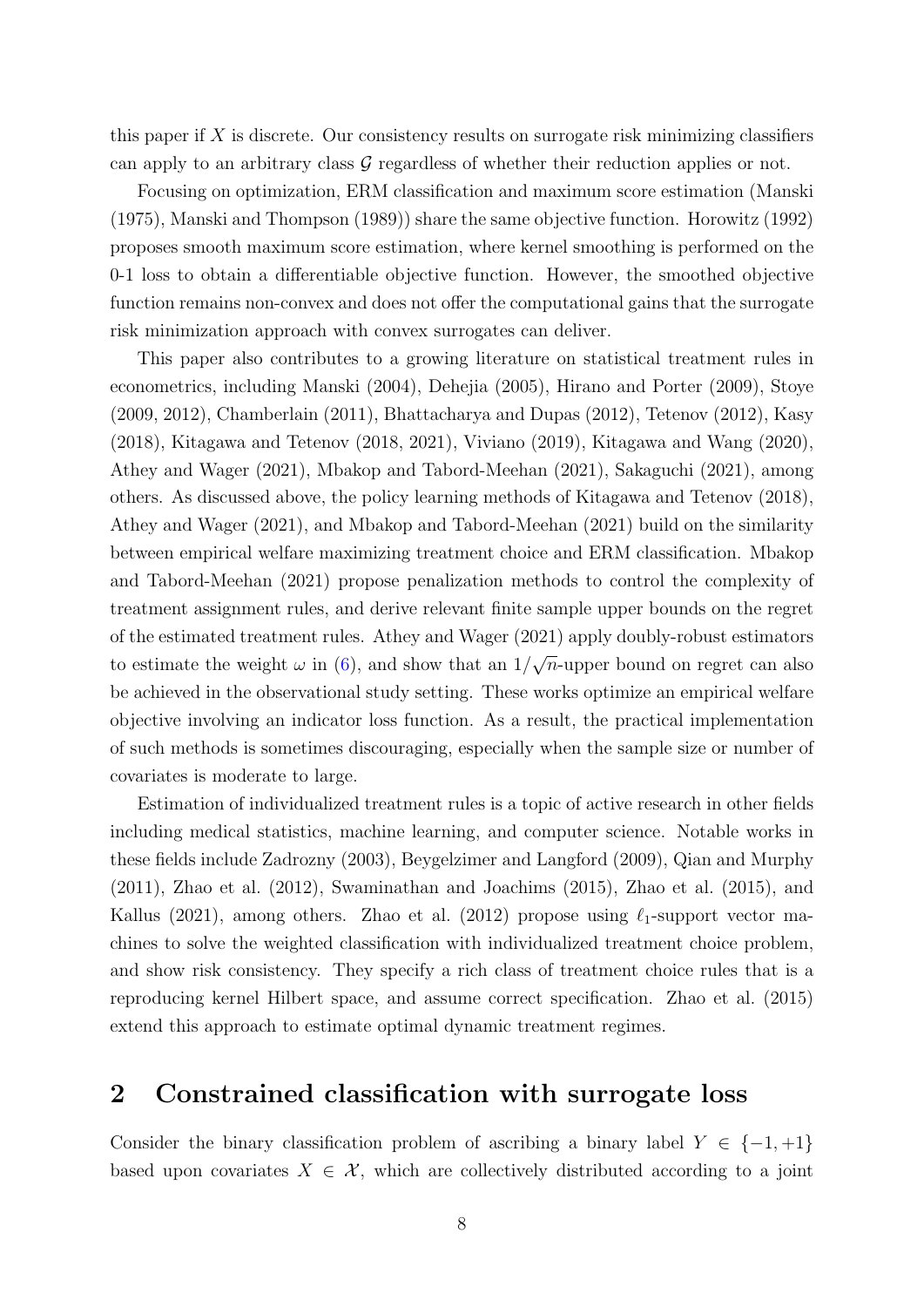distribution P. We let X be a  $d_x$ -dimensional vector,  $d_x < \infty$ , and denote its marginal distribution by  $P_X$ . We denote the conditional probability of  $Y = +1$  given  $X = x$ by  $\eta(x) \equiv P(Y = +1|X = x)$  and otherwise maintain the notation introduced in the Introduction. The ultimate objective is to minimize the classification risk of [\(1\)](#page-1-1).

We study constrained classification problems where an optimal classifier is searched for over a restricted class of functions. Section [2.1](#page-8-0) studies the consistency of surrogate risk minimization in the special case that the prespecified class of classifiers contains a classifier whose prediction set agrees with the prediction set of the Bayes classifier. Section [2.2](#page-10-0) introduces a classification problem that embeds a constraint on the prediction sets, which is a central problem throughout the paper.

#### <span id="page-8-0"></span>2.1 Misspecification in constrained classification

Let F be a constrained class of classifiers  $f : \mathcal{X} \to \mathbb{R}$ . If the set of classifiers were unconstrained, it is well known that the Bayes classifier defined by

$$
f^*_{Bayes} = 2\eta(x) - 1
$$

minimizes the classification risk. Due to the constraints on the class of classifiers, however, the minimized classification risk on  $\mathcal F$  can be strictly larger than the first-best minimal risk  $R(f_{Bayes}^*)$ . We refer to this situation as R-misspecification of F, which we formally define in the following definition.

<span id="page-8-1"></span>**Definition 2.1** (*R*-misspecification).  $\mathcal F$  is *R*-misspecified if

$$
\inf_{f \in \mathcal{F}} R(f) > R(f_{Bayes}^*).
$$

If the inequality instead holds with equality, we say that  $\mathcal F$  is R-correctly specified.

Because the 0-1 loss function is neither convex nor continuous, minimizing the empirical analog of  $R(f)$  is computationally challenging and often infeasible given the scale of the problems that we encounter in practice. Commonly used classification algorithms, such as boosting and support vector machines, replace the 0-1 loss with a surrogate loss function,  $\phi : \mathbb{R} \to \mathbb{R}$ , and aim to minimize the surrogate risk  $R_{\phi}(f) \equiv E_P[\phi(Yf(X))].$ Table [1](#page-17-0) below lists some commonly used surrogate loss functions including the hinge loss  $\phi_h(\alpha) = c \max\{0, 1 - \alpha\}$ , which corresponds to  $\ell_1$ -support vector machines, and the exponential loss  $\phi_e(\alpha) = \exp(-\alpha)$ , which corresponds to AdaBoost.

We also introduce the concept of misspecification of  $\mathcal F$  in terms of surrogate risk as follows.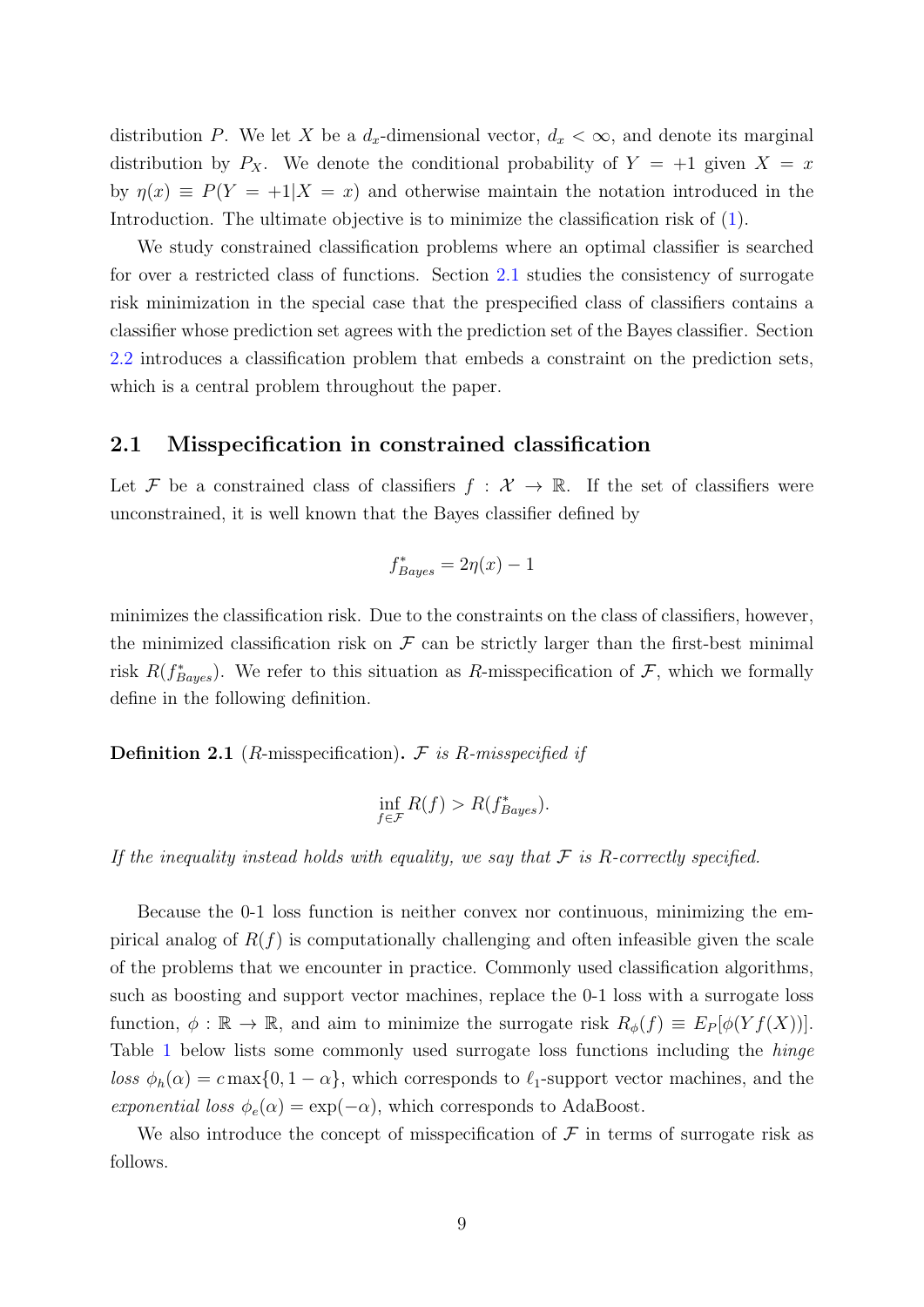<span id="page-9-0"></span>**Definition 2.2** ( $R_{\phi}$ -misspecification). Let  $f_{\phi,FB}^*$  be a minimizer of  $R_{\phi}$  over the unconstrained class of classifiers, i.e., the class of all measurable functions  $f: \mathcal{X} \to \mathbb{R}$ . A constrained class  $\mathcal F$  is  $R_{\phi}$ -misspecified if

$$
\inf_{f \in \mathcal{F}} R_{\phi}(f) > R_{\phi}(f_{\phi, FB}^*).
$$

If the inequality instead holds with equality, we say that  $\mathcal F$  is  $R_{\phi}$ -correctly specified.

The seminal theoretical results that guarantee consistency of surrogate-risk classification [\(Zhang](#page-84-0) [\(2004\)](#page-84-0), [Bartlett et al.](#page-80-0) [\(2006\)](#page-80-0), and [Nguyen et al.](#page-83-6) [\(2009\)](#page-83-6)) crucially rely on the assumption that F is both R-correctly specified and  $R_{\phi}$ -correctly specified in the sense of Definitions [2.1](#page-8-1) and [2.2,](#page-9-0) respectively. The central question that this paper poses is how is a surrogate loss approach affected if  $\mathcal F$  is R-misspecified or  $R_{\phi}$ -misspecified? This misspecification is a likely scenario, especially when the origins of the constraints have nothing to do with the assumptions on  $P$ , as is the case in the examples discussed in the next subsection.

Throughout the paper, we limit our analysis to the class of classification-calibrated loss functions defined in [Bartlett et al.](#page-80-0) [\(2006\)](#page-80-0).

<span id="page-9-2"></span>**Definition 2.3** (Classification-calibrated loss functions). For  $a \in \mathbb{R}$  and  $0 \leq b \leq 1$ , define  $C_{\phi}(a, b) \equiv \phi(a)b + \phi(-a)(1 - b)$ . A loss function  $\phi$  is classification-calibrated if for any  $b \in [0,1] \backslash \{1/2\},\$ 

$$
\inf_{\{a \in \mathbb{R} \, : \, a(2b-1) < 0\}} C_{\phi}(a,b) > \inf_{\{a \in \mathbb{R} \, : \, a(2b-1) \ge 0\}} C_{\phi}(a,b).
$$

Noting that the surrogate risk can be expressed as

$$
E_P[\phi(Yf(X))] = E_{P_X}[C_{\phi}(f(X), \eta(X))],\tag{8}
$$

the definition of classification-calibrated loss functions implies that at every  $x \in \mathcal{X}$  with  $\eta(x) \neq 1/2$ , every  $f(x)$  that minimizes  $C_{\phi}(f(x), \eta(x))$  has the same sign as the Bayes classifier, sign( $2\eta(x) - 1$ )). [Bartlett et al.](#page-80-0) [\(2006\)](#page-80-0) shows that many commonly used surrogate loss functions including those listed in Table [1](#page-17-0) are classification-calibrated.<sup>[2](#page-9-1)</sup>

Having introduced two notions of misspecification, we now clarify the relationship between R-misspecification and  $R_{\phi}$ -misspecification.

<span id="page-9-1"></span><sup>&</sup>lt;sup>2</sup>[Bartlett et al.](#page-80-0) [\(2006\)](#page-80-0) also show that any convex loss function  $\phi$  is classification-calibrated if and only if it is differentiable at 0 and  $\phi'(0) < 0$ .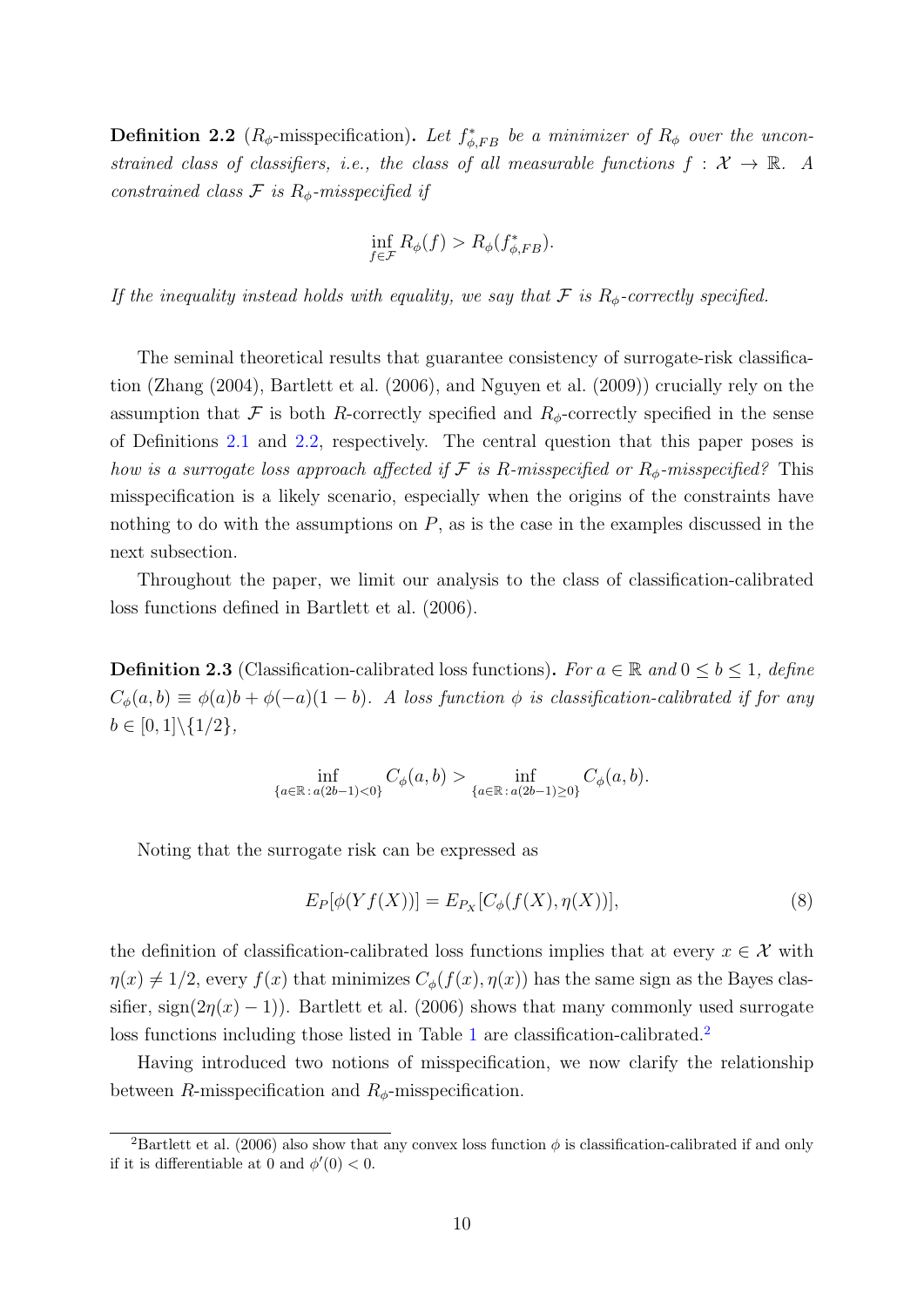<span id="page-10-1"></span>**Proposition 2.1.** Let F be a constrained class of classifiers and  $f^*_{\phi} \in \mathcal{F}$  be a minimizer of  $R_{\phi}$  over F. Suppose  $\phi$  is a classification-calibrated loss function.

(i) For any distribution P on  $\{-1,1\} \times \mathcal{X}$ , if F is  $R_{\phi}$ -correctly specified, then F is Rcorrectly specified and  $R(f^*_{\phi}) = R(f^*_{Bayes})$  holds;

(ii) If  $\phi$  is, in addition, convex, there exist a distribution P on {-1, 1}  $\times$  X and a class of classifiers F under which F is R-correctly specified but  $R_{\phi}$ -misspecified, and  $R(f_{\phi}^*)$  >  $R(f_{Bayes}^*)$  holds.

Proof. See Appendix [A.](#page-40-0)

Proposition [2.1](#page-10-1) (i), which rephrases Claim 3 of Theorem 1 in [Bartlett et al.](#page-80-0) [\(2006\)](#page-80-0), implies that surrogate risk minimization on the  $R_{\phi}$ -correctly specified class F leads to (first-best) optimal classification in terms of the classification risk. An equivalent state-ment following Theorem 1 in [Bartlett et al.](#page-80-0)  $(2006)$  is that for any P and every sequence of measurable functions  $\{f_i: \mathcal{X} \to \mathbb{R}\},\$ 

$$
R_{\phi}(f_i) \to \inf_{f \in \mathcal{F}} R_{\phi}(f)
$$
 implies that  $R(f_i) \to \inf_{f \in \mathcal{F}} R(f)$ .

This result justifies the approach of surrogate risk minimization when  $\mathcal F$  is a sufficiently rich class of classifiers (e.g., the reproducing kernel Hilbert space of functions with a large number of features as used in support vector machines), since  $R_{\phi}$ -correct specification, which is a credible assumption to make given a rich class of classifiers, guarantees  $R$ correct specification.

Proposition [2.1](#page-10-1) (ii), in contrast, shows that R-correct specification of  $\mathcal F$  does not guarantee  $R_{\phi}$ -correct specification.<sup>[3](#page-10-2)</sup>  $R_{\phi}$ -misspecification of  $\mathcal F$  can lead to the selection of a suboptimal classifier in  $\mathcal F$  in terms of the classification risk, which illustrates the pitfall of adopting a surrogate loss approach with constrained classifiers. Even when we are confident that the constrained class  $\mathcal F$  is R-correctly specified, we cannot justify the use of  $\mathcal F$  in the surrogate risk minimization.

## <span id="page-10-0"></span>2.2 G-constrained classification

In this section, we consider restricting the class of classifiers by requiring that their prediction sets belong to a prespecified class of sets,  $\mathcal{G} \subset 2^{\mathcal{X}}$ . See Examples [2.4–](#page-11-0)[2.6](#page-11-1) below for motivating examples.

<span id="page-10-2"></span><sup>&</sup>lt;sup>3</sup>Given a convex classification-calibrated loss function  $\phi$ , our proof of Proposition [2.1](#page-10-1) (ii) in Appendix [A](#page-40-0) constructs a pair comprising a R-correctly specified class of classifiers  $\mathcal F$  and a distribution P that leads to  $R_{\phi}$ -misspecification. In the construction, we assume that  $x_1 \neq x_2 \in \mathcal{X}$  supported by  $P_X$  on which  $\phi(f(x_1)) < \phi(-f(x_2))$  holds for all  $f \in \mathcal{F}$  and that  $f(x_1) < 0 \le f(x_2)$  holds for some  $f \in \mathcal{F}$ , and consider P that specifies a value of  $\eta(x_2)$  close to 1, and a value of  $\eta(x_1)$  slightly below 1/2. Such a construction of P is not pathological or limited to the specific class of classifiers considered in the proof.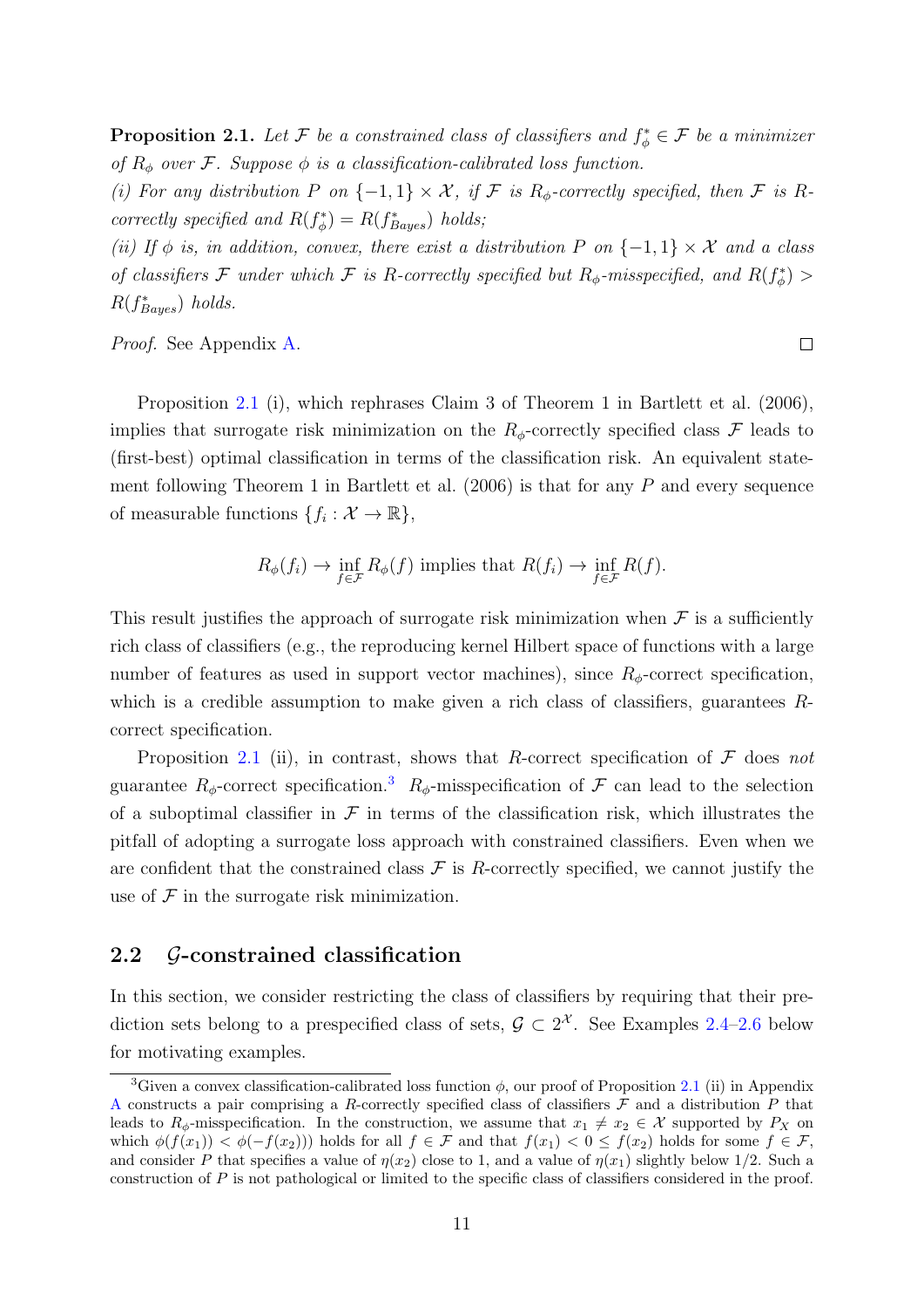We denote by

$$
\mathcal{F}_{\mathcal{G}} \equiv \{ f : G_f \in \mathcal{G}, f(\cdot) \in [-1, 1] \}
$$

the class of classifiers whose prediction sets are constrained to  $\mathcal{G}$ . In this definition, we restrict f to be bounded and, without loss of generality, normalize its range to  $[-1, 1]$ . Other than on the shape of the 0-level set and on the range,  $\mathcal{F}_{\mathcal{G}}$  does not impose any constraint on the functional form of  $f \in \mathcal{F}_{\mathcal{G}}$ . The goal of the constrained classification problem is then to find a best classifier, in the sense that it minimizes the classification risk  $R(\cdot)$  over  $\mathcal{F}_{\mathcal{G}}$ . We refer to  $\mathcal{F}_{\mathcal{G}}$  as the *G*-constrained class of classifiers and to the classification problem over  $\mathcal{F}_{\mathcal{G}}$  as  $\mathcal{G}\text{-}constrained$  classification.

The specification of the class of prediction sets  $\mathcal G$  represents the fairness, interpretability, and other exogenous requirements that are desired for classification rules. Some examples follow.

<span id="page-11-0"></span>Example 2.4 (Interpretable classification). Decision-makers may prefer simple decision or classification rules that are easily understood or explained even at the cost of harming prediction accuracy. This concept, often referred to as interpretable machine learning, has been pursued, for instance, in the prediction analysis of recidivism [\(Zeng et al.](#page-84-4) [\(2017\)](#page-84-4)) and the decision on medical intervention protocol [\(Zhang et al.](#page-84-5) [\(2018\)](#page-84-5)). An example is a linear classification rule, in which  $\mathcal G$  is a class of half-spaces with linear boundaries in  $\mathcal X$ ,

$$
\mathcal{G} = \{ x \in \mathbb{R}^{d_x} : x^T \beta \ge 0, \beta \in \mathbb{R}^{d_x} \}.
$$

Note that  $f \in \mathcal{F}_{\mathcal{G}}$  is not restricted to be a linear function. Any function f, including nonlinear functions, is included in  $\mathcal{F}_{\mathcal{G}}$  as long as its prediction set  $G_f$  is a hyperplane in  $X$ . A classification tree is another type of classification rule that is interpretable. See, e.g., [Breiman et al.](#page-80-7) [\(1984\)](#page-80-7).

<span id="page-11-2"></span>Example 2.5 (Monotone classification). The framework we study can accommodate monotonicity constraints on classification. Formally, a monotonicity constraint corresponds to a partial order  $\precsim$  on X, and any prediction set  $G_f$  has to respect this partial order in the sense that if  $x_1 \precsim x_2$  and  $x_1 \in G_f$ , then  $x_2 \in G_f$ . Monotonicity constraints have been utilized in the classification of credit rating [\(Chen and Li](#page-81-5)  $(2014)$ ), and in the assignment of job training in the context of policy learning [\(Mbakop and Tabord-Meehan](#page-83-2) [\(2021\)](#page-83-2)).

<span id="page-11-1"></span>**Example 2.6** (Fair classification). Specification of  $G$  can accommodate some fairness constraints introduced in the literature on fair classification. Let  $A = \{0, 1\}$  be an element of X indicating a binary protected group variable (e.g., race, gender). The decision-maker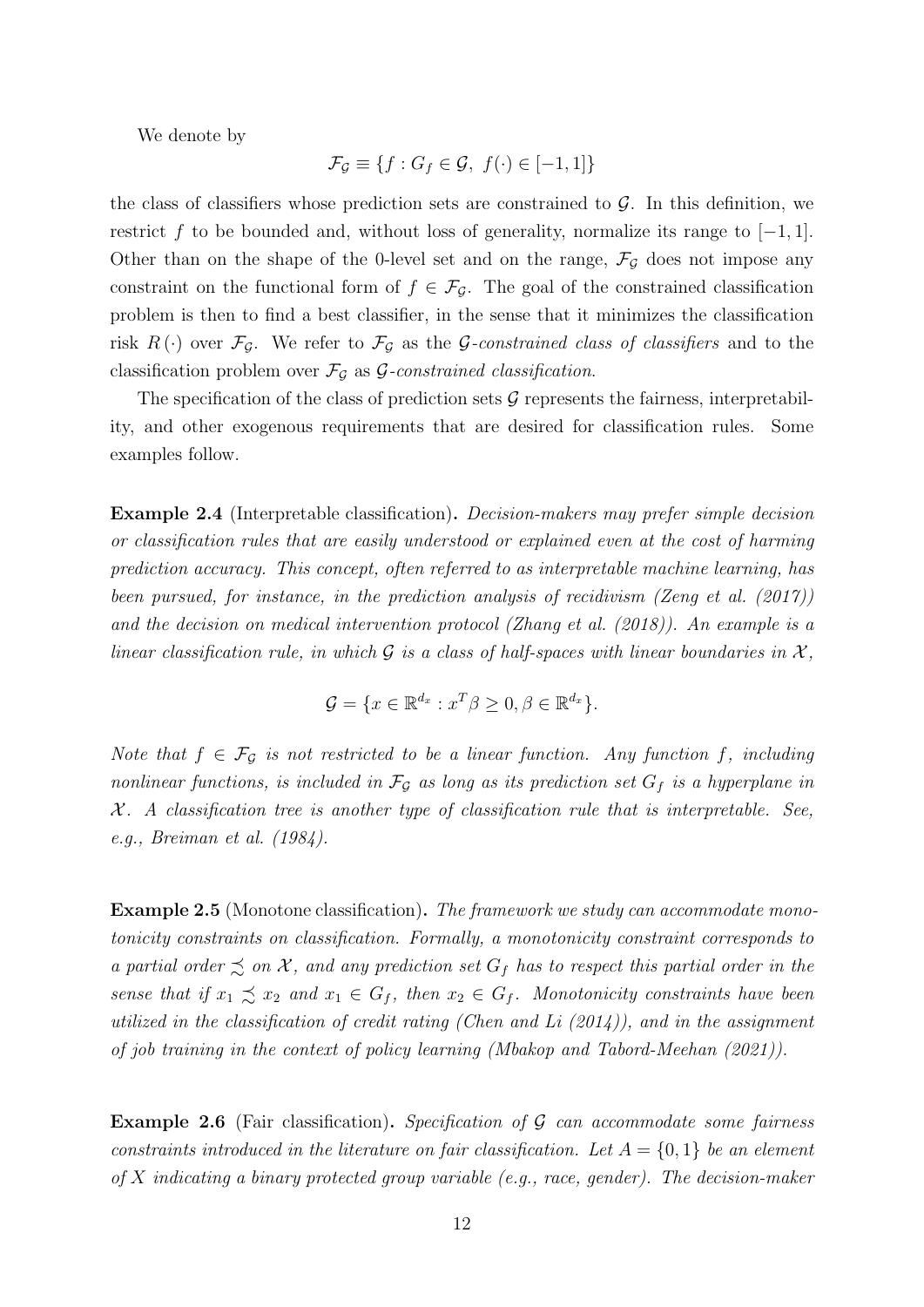wants to ensure fairness of classification by, for instance, equalizing the raw positive classification rate (known as statistical parity):  $P_X(f(x) \geq 0 \mid A = 1) = P_X(f(x) \geq 0 \mid A = 0)$ . The classification problem embedding this constraint is equivalent to G-constrained classification with

$$
\mathcal{G} = \{ G \in 2^{\mathcal{X}} : P_X \left( X \in G \mid A = 1 \right) = P_X \left( X \in G \mid A = 0 \right) \},
$$

where  $\mathcal G$  depends on  $P_X$  in this case. This fairness constraint is studied by [Calders and](#page-80-8) [Verwer](#page-80-8) [\(2010\)](#page-80-8), [Kamishima et al.](#page-82-12) [\(2011\)](#page-82-12), [Dwork et al.](#page-81-0) [\(2012\)](#page-81-0), [Feldman et al.](#page-81-8) [\(2015\)](#page-81-8), among others. Some other forms of fairness constraint, such as equalized odds and equalized positive predictive value as reviewed by [Chouldechova and Roth](#page-81-9) [\(2018\)](#page-81-9), can be accommodated in our framework as well via an appropriate construction of G.

In the G-constrained classification problem, R-correct specification of  $\mathcal{F}_{\mathcal{G}}$  is necessary and sufficient for the surrogate risk minimizer  $f^*_{\phi}$  to achieve the first-best minimum risk.

<span id="page-12-0"></span>**Proposition 2.2.** Suppose  $\phi$  is a classification-calibrated loss function. Let  $\mathcal{G} \subseteq 2^{\mathcal{X}}$  be a class of measurable subsets of  $\mathcal X$  and  $f^*_\phi \in \mathcal F_{\mathcal G}$  be a minimizer of  $R_\phi$  over  $\mathcal F_{\mathcal G}$ . Then, for any distribution P on  $\{-1,1\} \times \mathcal{X}$ ,  $R(f^*_{\phi}) = R(f^*_{Bayes})$  holds if and only if  $\mathcal{F}_{\mathcal{G}}$  is R-correctly specified.

 $\Box$ 

Proof. See Appendix [A.](#page-40-0)

Proposition [2.2](#page-12-0) shows that if  $\phi$  is classification-calibrated,  $f_{\phi}^* \in \mathcal{F}_{\mathcal{G}}$  that minimizes the surrogate risk over  $\mathcal{F}_{\mathcal{G}}$  leads to a globally optimal classifier in terms of the classification risk if and only if  $\mathcal{F}_{\mathcal{G}}$  is R-correctly specified. A comparison of Proposition [2.1](#page-10-1) (ii) and Proposition [2.2](#page-12-0) clarifies a special feature of the  $\mathcal{G}\text{-}constrained$  class of classifiers. Specifically, Proposition [2.1](#page-10-1) (ii) establishes that, in general, R-correct specification of a constrained class of classifiers F does not guarantee  $R(f_{\phi}^*) = R(f_{Bayes}^*)$ . In contrast to the seminal results about surrogate risk consistency shown in [Zhang](#page-84-0) [\(2004\)](#page-84-0) and [Bartlett](#page-80-0) [et al.](#page-80-0) [\(2006\)](#page-80-0), our claim does not require  $R_{\phi}$ -correct specification of  $\mathcal{F}_{\mathcal{G}}$ .

If constraints defining  $\mathcal G$  are motivated by some considerations that are independent of any belief on the underlying data generating process (e.g., Examples [2.4–](#page-11-0)[2.6](#page-11-1) above), R-correct specification of  $\mathcal{F}_{\mathcal{G}}$  is hard to justify. Therefore, an important question for our analysis to consider is whether or not surrogate risk minimization procedures can yield a classifier achieving inf<sub>f∈Fg</sub>  $R(f)$  without requiring R-correct specification of  $\mathcal{F}_{\mathcal{G}}$ .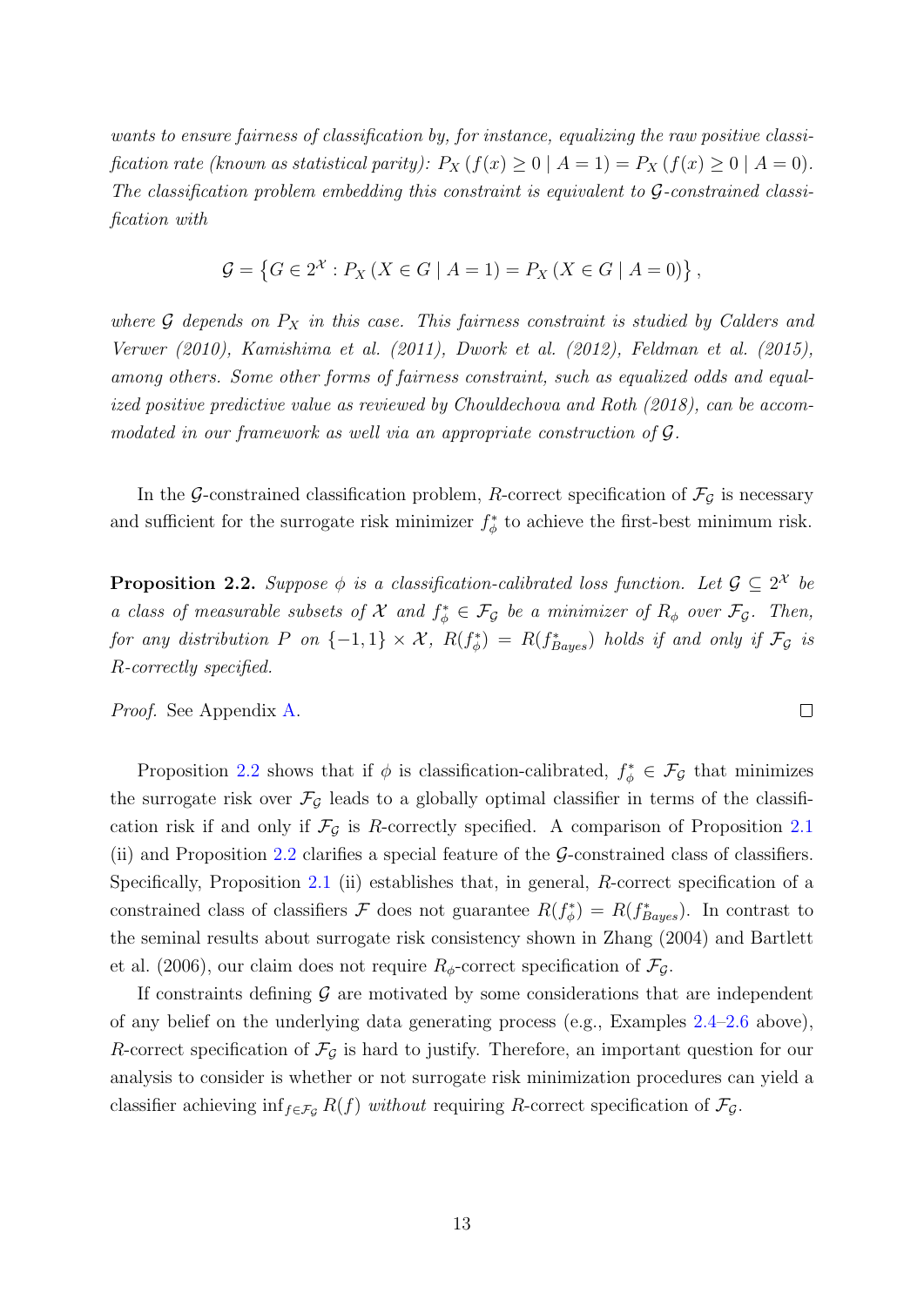## <span id="page-13-0"></span>3 Calibration of G-constrained classification

This section investigates the risk consistency of a surrogate risk minimization approach over  $\mathcal{F}_{\mathcal{G}}$ , where  $\mathcal{F}_{\mathcal{G}}$  is now allowed to be R-misspecified. Let  $f^*$  be an optimal classifier that minimizes the classification risk over  $\mathcal{F}_{\mathcal{G}}$ :

$$
f^* \in \arg\inf_{f \in \mathcal{F}_{\mathcal{G}}} R(f).
$$

Similarly, we denote a best classifier among  $\mathcal{F}_{\mathcal{G}}$  in terms of the surrogate risk by  $f^*_{\phi}$ ,

$$
f_{\phi}^* \in \arg\inf_{f \in \mathcal{F}_{\mathcal{G}}} R_{\phi}(f), \, .
$$

To begin our analysis, let us first perform a simple numerical example to assess the influence of misspecification in constrained classification.

<span id="page-13-1"></span>**Example 3.1** (Numerical example 1). Let  $\mathcal{X} = \{0, 1, 2\}$  and  $\mathcal{G} = \{\emptyset, \{2\}, \{2, 1\}, \{2, 1, 0\}\}.$ Here,  $G$  imposes monotonicity of the prediction sets in a way that is compatible with Example [2.5.](#page-11-2) We specify  $P_X$  to be uniform on X and  $P(Y = +1 | X = 0) = 0.9$ ,  $P(Y = +1 | X = 1) = 0.3$ , and  $P(Y = +1 | X = 2) = 0.2$ . The Bayes classifier therefore predicts  $Y = +1$  at  $x = 0$  and  $Y = -1$  at  $x = 1$  and 2, but such a prediction set is excluded from  $G$ . That is,  $\mathcal{F}_G$  is R-misspecified. Under this specification, the secondbest (constrained optimum) classifier  $f^*$  has a prediction set equal to  $\emptyset$ , and attains the classification risk  $R(f^*) = 0.47$ .

For each of hinge loss  $\phi_h$  with  $c = 1$ , exponential loss  $\phi_e$ , and truncated quadratic loss  $\phi_q$ , we compute the classifier minimizing the surrogate risk  $f^*_\phi$  and the classification risk at the surrogate optimal classifier  $R(f^*_{\phi})$ . Figure [1](#page-14-0) illustrates each computed classifier with each loss function. We obtain

$$
R(f_{\phi_h}^*) = 0.47 = R(f^*), \quad R(f_{\phi_e}^*) = R(f_{\phi_q}^*) = 0.53,
$$
  

$$
G_{f_{\phi_h}^*} = \emptyset = G_{f^*}, \quad G_{f_{\phi_e}^*} = G_{f_{\phi_q}^*} = \{2, 1, 0\}.
$$

In this specification, the hinge risk optimal classifier agrees with the second best optimal classifier, whereas this is not the case for the exponential or truncated quadratic loss.

This example illustrates that hinge loss is robust to R-misspecification of  $\mathcal{F}_{\mathcal{G}}$ , but exponential and truncated quadratic losses are not. To what extent, can we generalize this finding? What conditions do we need to guarantee that surrogate risk minimizing classifiers are consistent to the second-best (constrained optimal) classification rule in terms of the classification risk? We answer these questions below.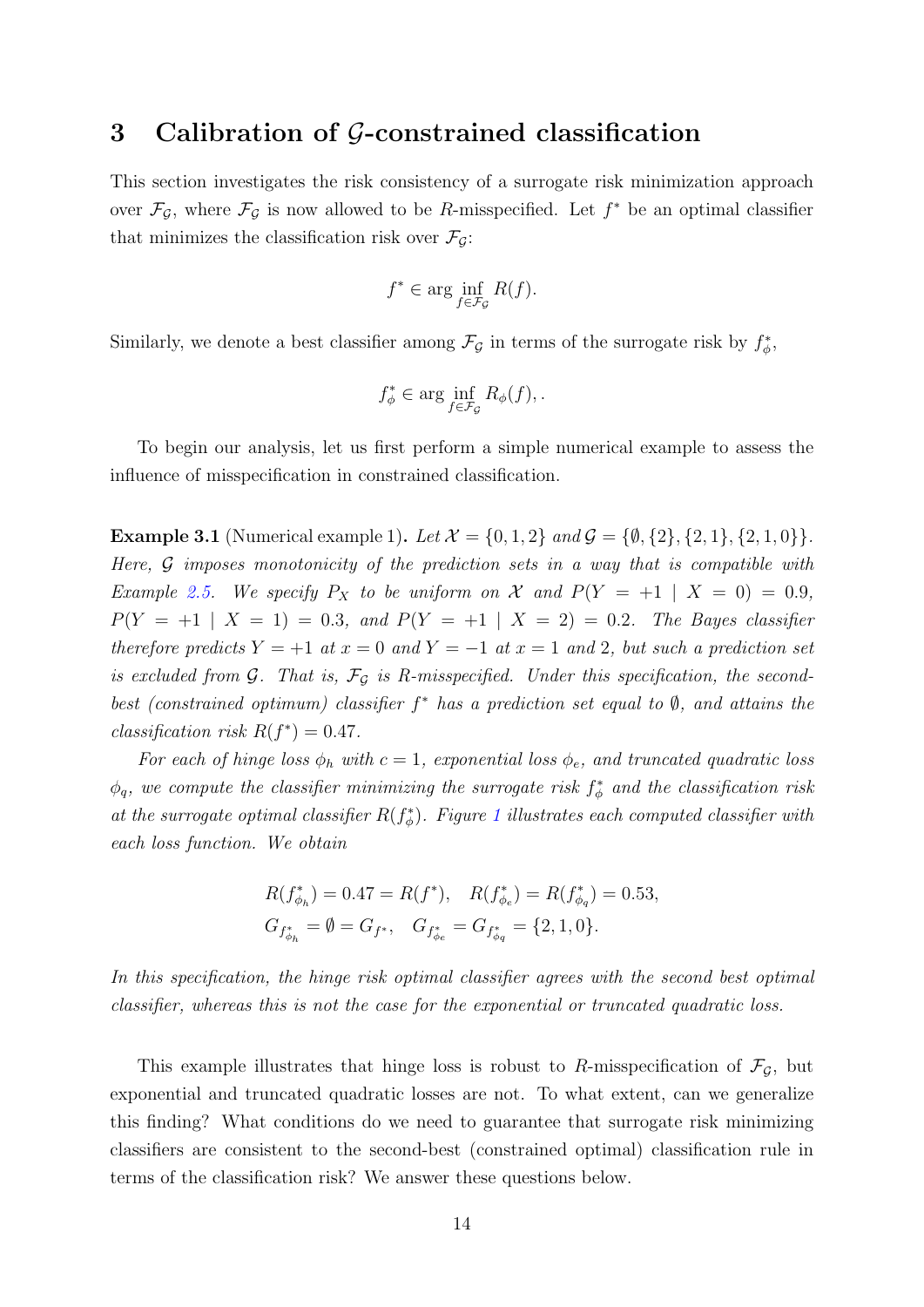Figure 1: Monotone classifiers minimizing classification and surrogate risks

<span id="page-14-0"></span>

Notes: The square points correspond to the values of  $f^*(x)$  at  $x = 0, 1$ , and 2. The circular points correspond to the values of each of  $f^*_{\phi_h}(x)$ ,  $f^*_{\phi_e}(x)$ , and  $f^*_{\phi_q}(x)$  at  $x = 0, 1$ , and 2.

For any classifier f, we define the  $G$ -constrained excess risk of f as

<span id="page-14-1"></span>
$$
R(f) - \inf_{f \in \mathcal{F}_{\mathcal{G}}} R(f),
$$

which is the regret of f relative to a constrained optimum  $f^*$  in terms of the classification risk. Similarly, we define the G-constrained excess  $\phi$ -risk of f as

$$
R_{\phi}(f) - \inf_{f \in \mathcal{F}_{\mathcal{G}}} R_{\phi}(f).
$$

Fix  $G \in \mathcal{G}$  and let

$$
\mathcal{F}_G \equiv \{ f : G_f = G, f(\cdot) \in [-1, 1] \}
$$

be the class of classifiers that share the prediction set G. Then  $\{\mathcal{F}_G : G \in \mathcal{G}\}\)$  forms a partition of  $\mathcal{F}_{\mathcal{G}}$  indexed by the prediction set, and satisfies  $\mathcal{F}_{\mathcal{G}} = \cup_{G \in \mathcal{G}} \mathcal{F}_G$  and  $\mathcal{F}_G \cap \mathcal{F}_{G'} = \emptyset$ for  $G, G' \in \mathcal{G}$  with  $G \neq G'$ . With this definition to hand, choosing a classifier from  $\mathcal{F}_{\mathcal{G}}$  can be decomposed into two steps: choosing a prediction set G from  $\mathcal G$  and, then, choosing a classifier f from  $\mathcal{F}_G$ .

Denote the classification risk evaluated at a prediction set G by  $\mathcal{R}(G) \equiv \inf_{f \in \mathcal{F}_G} R(f)$ . Note that any  $f \in \mathcal{F}_G$  attains the same level of classification risk, so  $\mathcal{R}(G) = R(f)$  holds for all  $f \in \mathcal{F}_G$ .  $\mathcal{R}(G)$  can be written as

$$
\mathcal{R}(G) = \int_{\mathcal{X}} \left[ \eta(x) 1\{x \notin G\} + (1 - \eta(x)) 1\{x \in G\} \right] dP_X(x),
$$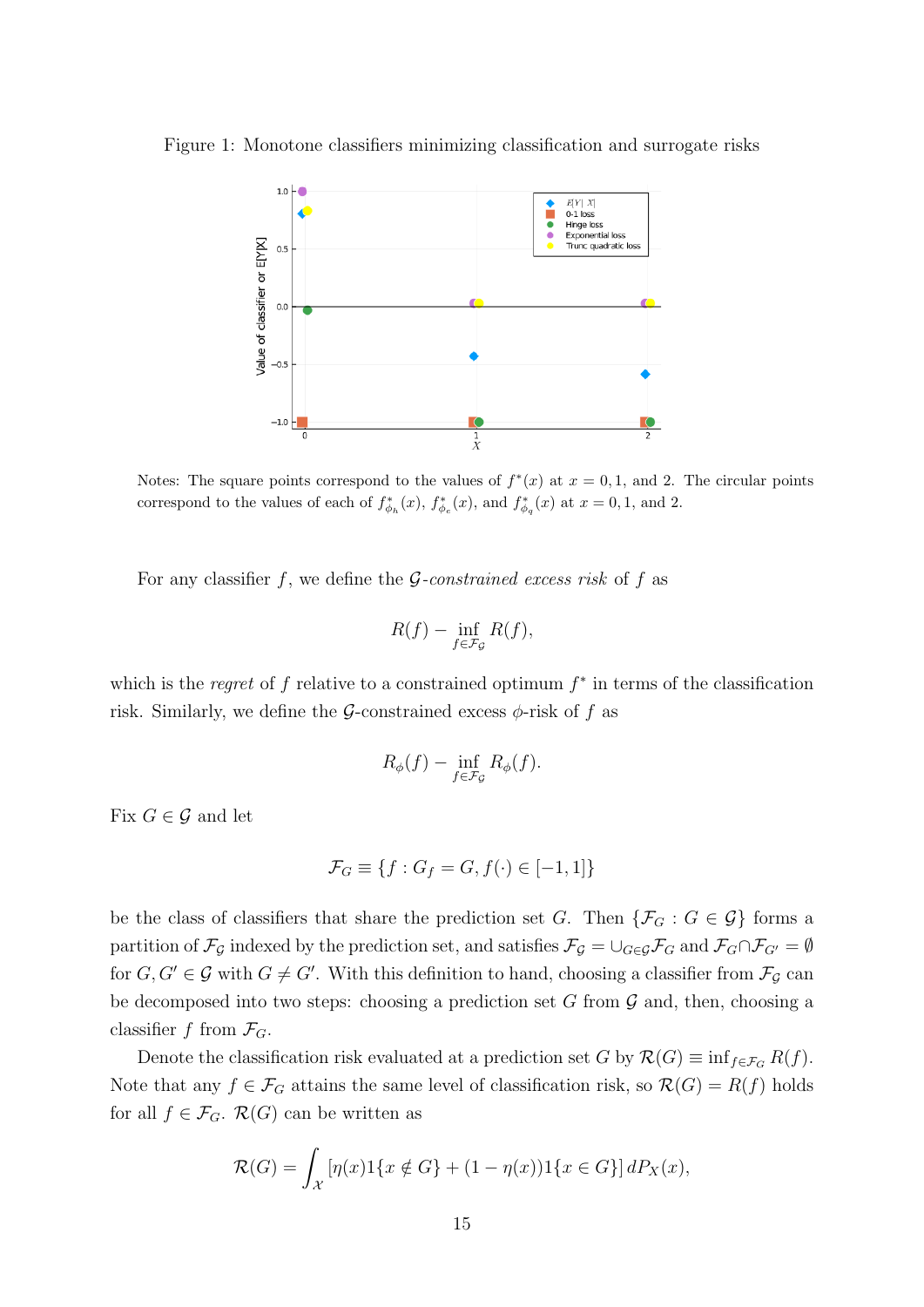$$
= \int_{\mathcal{X}} (1 - 2\eta(x)) \cdot 1\{x \in G\} dP_X(x) + P(Y = 1).
$$
 (9)

Similarly, we define the surrogate risk evaluated at G by  $\mathcal{R}_{\phi}(G) \equiv \inf_{f \in \mathcal{F}_G} R_{\phi}(f)$ , which can be written as

$$
\mathcal{R}_{\phi}(G) = \inf_{f \in \mathcal{F}_G} \int_{\mathcal{X}} \left[ \eta(x)\phi(f(x)) + (1 - \eta(x))\phi(-f(x)) \right] dP_X(x)
$$
  
= 
$$
\int_G \inf_{0 \le f(x) \le 1} C_{\phi}(f(x), \eta(x)) dP_X(x) + \int_{G^c} \inf_{-1 \le f(x) < 0} C_{\phi}(f(x), \eta(x)) dP_X(x),
$$

where the second line follows from the fact that  $f \in \mathcal{F}_G$  is unconstrained other than via its prediction set and that the minimization over  $f \in \mathcal{F}_G$  can be performed pointwise at each x. For  $f \in \mathcal{F}_G$  with  $x \in G$ ,  $f(x)$  is constrained to [0,1], and with  $x \in G^c$ ,  $f(x)$  is constrained to  $[-1, 0)$ . To simplify the notation, we define

<span id="page-15-0"></span>
$$
C_{\phi}^{+}(\eta(x)) \equiv \inf_{0 \le f(x) \le 1} C_{\phi}(f(x), \eta(x)),
$$
  

$$
C_{\phi}^{-}(\eta(x)) \equiv \inf_{-1 \le f(x) < 0} C_{\phi}(f(x), \eta(x)),
$$
  

$$
\Delta C_{\phi}(\eta(x)) \equiv C_{\phi}^{+}(\eta(x)) - C_{\phi}^{-}(\eta(x)),
$$

where  $C^+_{\phi}$  $\mathcal{O}_{\phi}^{(+}(\eta(x))$  and  $C_{\phi}^{-}$  $g_{\phi}^{-}(\eta(x))$  are the minimized surrogate risks conditional on  $X=x$  under the constraints  $f(x) \in [0,1]$  and  $f(x) \in [-1,0)$ , respectively. Using these definitions, the surrogate risk at G can be written as

$$
\mathcal{R}_{\phi}(G) = \int_{\mathcal{X}} \left[ C_{\phi}^{+}(\eta(x)) \cdot 1\{x \in G\} + C_{\phi}^{-}(\eta(x)) \cdot 1\{x \notin G\} \right] dP_{X}(x)
$$

$$
= \int_{\mathcal{X}} \Delta C_{\phi}(\eta(x)) \cdot 1\{x \in G\} dP_{X}(x) + \int_{\mathcal{X}} C_{\phi}^{-}(\eta(x)) dP_{X}(x). \tag{10}
$$

By comparing the expressions of the risks in  $(9)$  and  $(10)$ , we obtain the first main theorem that clarifies the condition for the surrogate risk  $\mathcal{R}_{\phi}(G)$  to calibrate the global ordering of the classification risk  $\mathcal{R}(G)$  over  $G \in \mathcal{G}$ .

<span id="page-15-2"></span>**Theorem 3.2** (Global calibration of the  $G$ -constrained excess risk). Let P be an arbitrary distribution on  $\{-1,1\} \times \mathcal{X}$  and  $\mathcal{G} \subseteq 2^{\mathcal{X}}$  be a class of measurable subsets of  $\mathcal{X}$ . For  $G, G' \in \mathcal{G}$ , the risk ordering  $\mathcal{R}(G) \geq \mathcal{R}(G')$  in terms of the classification risk is equivalent to

<span id="page-15-1"></span>
$$
\int_{G\backslash G'} (1 - 2\eta(x))dP_X(x) \ge \int_{G'\backslash G} (1 - 2\eta(x))dP_X(x),\tag{11}
$$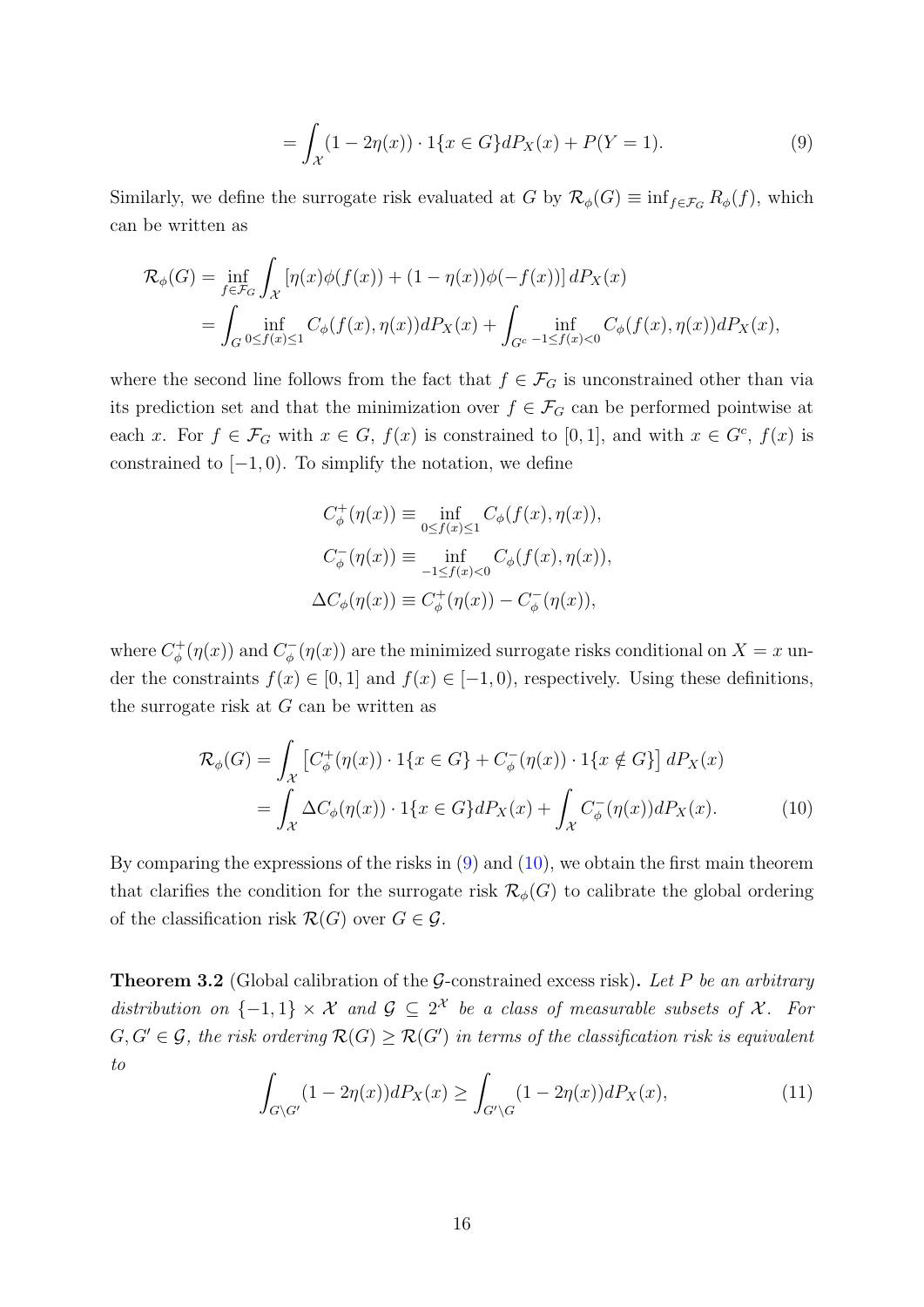while the risk ordering  $\mathcal{R}_{\phi}(G) \geq \mathcal{R}_{\phi}(G')$  in terms of the surrogate risk is equivalent to

<span id="page-16-0"></span>
$$
\int_{G \backslash G'} \Delta C_{\phi}(\eta(x)) dP_X(x) \ge \int_{G' \backslash G} \Delta C_{\phi}(\eta(x)) dP_X(x). \tag{12}
$$

Hence, if  $\Delta C_{\phi}(\eta(x))$  is proportional to  $1 - 2\eta(x)$  up to a positive constant, i.e.,

$$
\Delta C_{\phi}(\eta(x)) = c(1 - 2\eta(x)) \text{ for some } c > 0,
$$
\n(13)

the risk ordering over G in terms of the surrogate risk  $\mathcal{R}_{\phi}(G)$  agrees with the risk ordering over G in terms of the classification risk  $\mathcal{R}(G)$  for any distribution P on  $\{-1,1\} \times \mathcal{X}$ .

In particular, when  $\phi$  is the hinge loss  $\phi_h(\alpha) = c \max\{0, 1 - \alpha\}, c > 0$ ,

<span id="page-16-2"></span><span id="page-16-1"></span>
$$
\Delta C_{\phi}(\eta(x)) = c(1 - 2\eta(x))
$$

holds, establishing that hinge risk preserves the risk ordering of the classification risk.

Proof. By equation [\(9\)](#page-14-1),

$$
\mathcal{R}(G) - \mathcal{R}(G') = \int_{\mathcal{X}} (1 - 2\eta(x)) \cdot [1\{x \in G\} - 1\{x \in G'\}]dP_X(x)
$$
  
= 
$$
\int_{\mathcal{X}} (1 - 2\eta(x)) \cdot [1\{x \in G \setminus G'\} - 1\{x \in G' \setminus G\}]dP_X(x)
$$
  
= 
$$
\int_{G \setminus G'} (1 - 2\eta(x))dP_X(x) - \int_{G' \setminus G'} (1 - 2\eta(x))dP_X(x).
$$

This proves [\(11\)](#page-15-1), the first claim of the theorem.

Given the representation of the surrogate risk shown in  $(10)$ , a similar argument yields [\(12\)](#page-16-0), the second claim of the theorem.

For the hinge loss  $\phi_h(\alpha) = c \max\{0, 1 - \alpha\}$  and  $f \in \mathcal{F}_G$ , we have

$$
C_{\phi_h}(f(x), \eta(x)) = c(1 - 2\eta(x))f(x) + c.
$$

Hence, we obtain

$$
C_{\phi_h}^+(\eta) = \begin{cases} c(1 - 2\eta) + c & \text{for } \eta > 1/2, \\ c & \text{for } \eta \le 1/2, \end{cases}
$$
\n
$$
C_{\phi_h}^-(\eta) = \begin{cases} c & \text{for } \eta > 1/2, \\ 2c\eta & \text{for } \eta \le 1/2. \end{cases}
$$

Hence,  $\Delta C_{\phi_h}(\eta) = c(1 - 2\eta)$  holds for all  $\eta \in [0, 1]$ .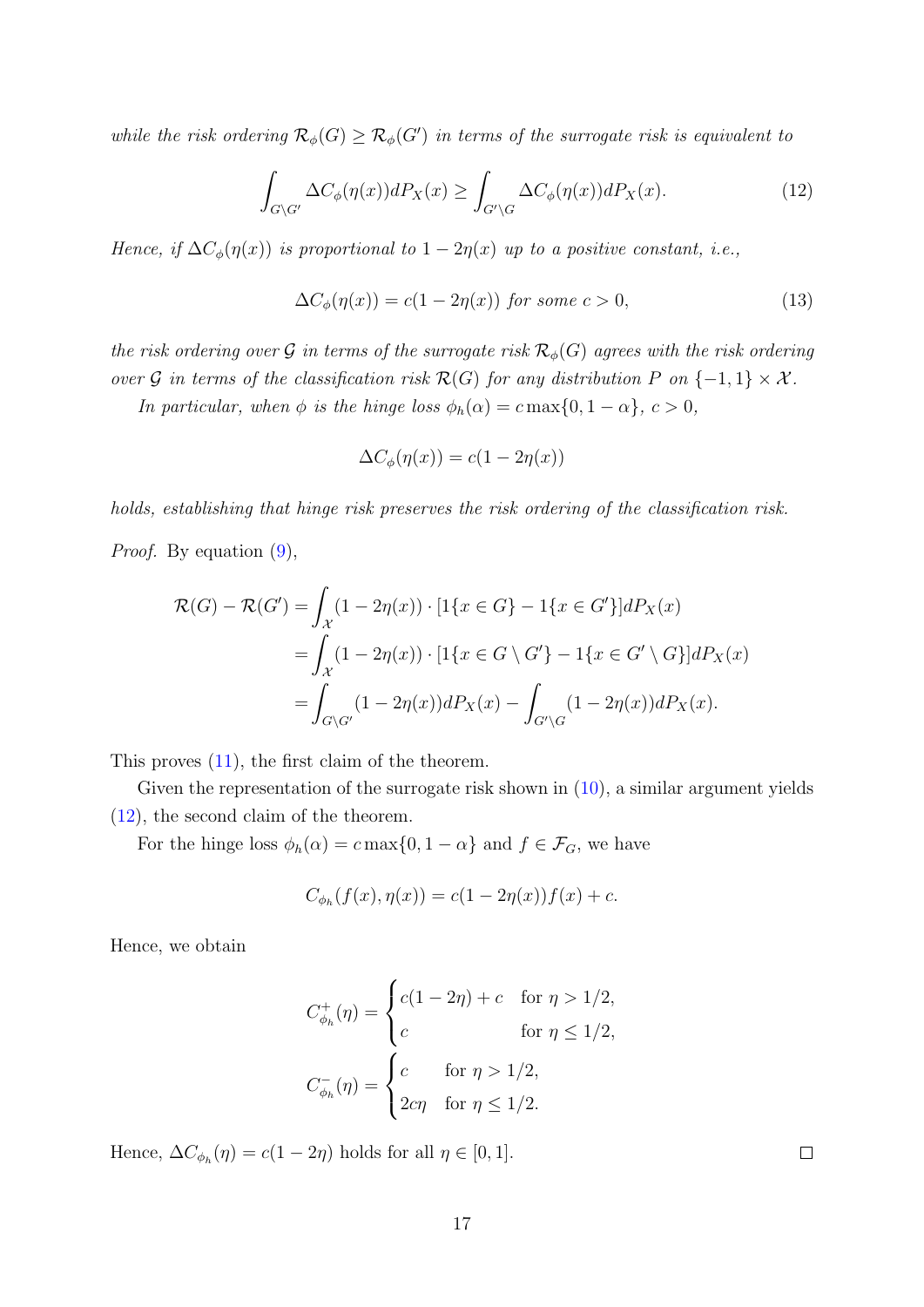Theorem [3.2](#page-15-2) does not exploit the condition that  $\phi$  is classification-calibrated, but if a surrogate loss function satisfies condition [\(13\)](#page-16-1), it is automatically classification-calibrated. Another remark follows.

Remark 3.3. Many commonly used surrogate loss functions do not satisfy condition [\(13\)](#page-16-1) in Theorem [3.2.](#page-15-2) Table [1](#page-17-0) shows the forms of  $\Delta C_{\phi}(\eta)$  for the hinge loss, exponential loss, logistic loss, quadratic loss, and truncated quadratic loss functions. With the exception of the hinge loss function, none of these functions satisfy condition [\(13\)](#page-16-1). That is, among the surrogate loss-based algorithms that are commonly used in practice, the  $\ell_1$ -support vector machine corresponding to hinge loss is the only algorithm whose surrogate risk preserves the classification risk.

| Lable 1. Duringate loss functions and their associated forms for $\Delta\mathcal{O}_\phi$ |                       |                                                                                                                                       |  |
|-------------------------------------------------------------------------------------------|-----------------------|---------------------------------------------------------------------------------------------------------------------------------------|--|
| Loss function                                                                             | $\phi(\alpha)$        | $\Delta C_{\phi}(\eta)$                                                                                                               |  |
| $0-1$ loss                                                                                | $1\{\alpha \leq 0\}$  | $1-2n$                                                                                                                                |  |
| Hinge loss                                                                                | $c\max\{0,1-\alpha\}$ | $c(1-2\eta)$                                                                                                                          |  |
| Exponential loss                                                                          | $e^{-\alpha}$         | $-2\sqrt{\eta(1-\eta)}+1$<br>if $0 \le \eta < 1/2$<br>$2\sqrt{\eta(1-\eta)}-1$<br>if $1/2 \leq \eta \leq 1$                           |  |
| Logistic loss                                                                             | $\log(1+e^{-\alpha})$ | $\log(2\eta^{\eta}(1-\eta)^{1-\eta})$<br>if $0 \le \eta < 1/2$<br>$-\log(2\eta^{\eta}(1-\eta)^{1-\eta})$<br>if $1/2 \leq \eta \leq 1$ |  |
| Quadratic loss                                                                            | $(1-\alpha)^2$        | $(1-2\eta)^2$<br>if $0 \leq \eta < 1/2$<br>$-(1-2\eta)^2$<br>if $1/2 \leq \eta \leq 1$                                                |  |
| Truncated quadratic loss $\frac{1}{2}$ (max $\{0, 1 - \alpha\}$ ) <sup>2</sup>            |                       | $(1-2\eta)^2$<br>if $0 \le \eta < 1/2$<br>$-(1-2\eta)^2$<br>if $1/2 \leq \eta \leq 1$                                                 |  |

<span id="page-17-0"></span>Table 1: Surrogate loss functions and their associated forms for  $\Delta C$ 

The well known inequality by [Zhang](#page-84-0) [\(2004\)](#page-84-0) relates the excess surrogate risk to the excess classification risk under R-correct specification. As a corollary of Theorem [3.2,](#page-15-2) if we set  $\phi = \phi_h$ , we can generalize Zhang's inequality by allowing R-misspecification of the classifiers. To formally state this generalization, we let  $G^* \in \arginf_{G \in \mathcal{G}} \mathcal{R}(G)$ , and set  $G' = G^*$  in Theorem [3.2.](#page-15-2) Let  $f \in \mathcal{F}_{\mathcal{G}}$  be arbitrary and  $G_f = \{x \in \mathcal{X} : f(x) \ge 0\} \in \mathcal{G}$ . The alignment of the risk ordering between the classification and hinge risks implies that the minimizers of  $\mathcal{R}(\cdot)$  also minimize  $\mathcal{R}_{\phi_h}(\cdot)$ , i.e.,  $\inf_{f \in \mathcal{F}_{\mathcal{G}}} R_{\phi_h}(f) = \inf_{G \in \mathcal{G}} \mathcal{R}_{\phi_h}(G) = \mathcal{R}_{\phi_h}(G^*).$ Theorem [3.2](#page-15-2) therefore implies that the  $G$ -constrained excess classification risk of f satisfies the following inequality:

$$
R(f) - \inf_{f \in \mathcal{F}_{\mathcal{G}}} R(f) = \mathcal{R}(G_f) - \mathcal{R}(G^*)
$$
  
= 
$$
\int_{G_f \backslash G^*} (1 - 2\eta(x)) dP_X(x) - \int_{G^* \backslash G_f} (1 - 2\eta(x)) dP_X(x)
$$
  
= 
$$
c^{-1} [\mathcal{R}_{\phi_h}(G_f) - \mathcal{R}_{\phi_h}(G^*)]
$$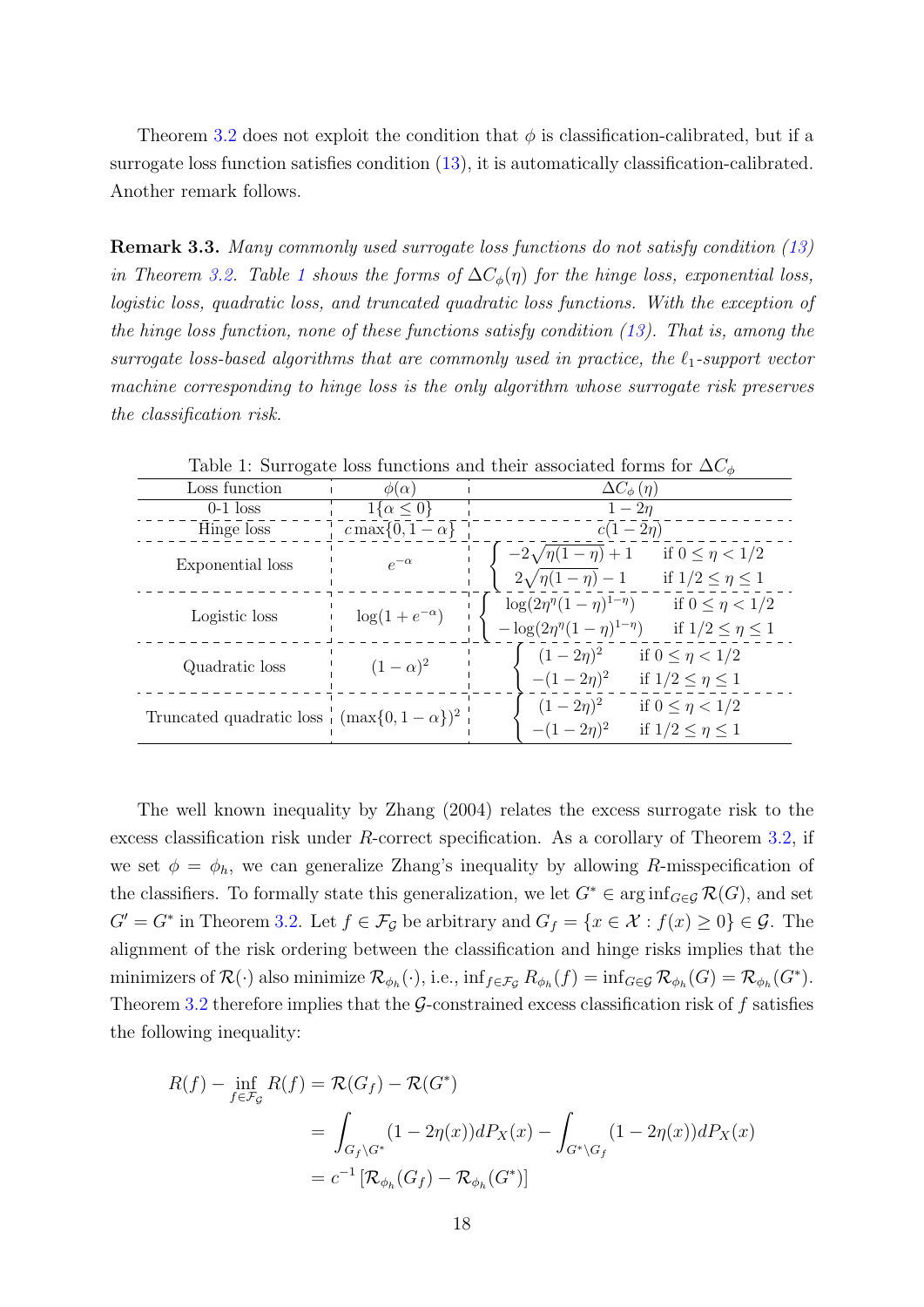$$
= c^{-1} \left[ \inf_{f' \in \mathcal{F}_{G_f}} R_{\phi_h}(f') - \inf_{f \in \mathcal{F}_{\mathcal{G}}} R_{\phi_h}(f) \right]
$$
  

$$
\leq c^{-1} \left[ R_{\phi_h}(f) - \inf_{f \in \mathcal{F}_{\mathcal{G}}} R_{\phi_h}(f) \right],
$$
 (14)

where the second equality follows by equation  $(9)$ ; and the third equality follows by equation [\(10\)](#page-15-0) and  $\Delta C_{\phi_h}(\eta) = c(1 - 2\eta)$ . That is, when  $\phi = \phi_h$ , Zhang's inequality holds without requiring the R-correct specification of the classifiers.

<span id="page-18-0"></span>Corollary 3.4. For any distribution P on  $\{-1,1\} \times \mathcal{X}$  and class of measurable subsets  $\mathcal{G} \subseteq 2^{\mathcal{X}}$ , if  $\Delta C_{\phi}(\eta(x))$  is proportional to  $1 - 2\eta(x)$  with a proportionality constant  $c > 0$ , i.e.,  $\Delta C_{\phi}(\eta(x)) = c(1 - 2\eta(x))$ , then the following inequality holds

$$
c(R(f) - \inf_{f \in \mathcal{F}_{\mathcal{G}}} R(f)) \le R_{\phi}(f) - \inf_{f \in \mathcal{F}_{\mathcal{G}}} R_{\phi}(f)
$$

for any  $f \in \mathcal{F}_G$ .

Proof. See equation  $(14)$ .

Corollary [3.4](#page-18-0) shows that if the surrogate loss  $\phi$  satisfies condition [\(13\)](#page-16-1), then the classifier  $f^*_{\phi}$  that minimizes the surrogate risk over  $\mathcal{F}_{\mathcal{G}}$  also minimizes the classification risk over  $\mathcal{F}_{\mathcal{G}}$ . Importantly, this result holds without assuming the R-correct specification of  $\mathcal{F}_{\mathcal{G}}$ . It justifies the use of hinge loss in the constrained classification problem irrespective of whether or not  $\mathcal{F}_{\mathcal{G}}$  is correctly R-specified. Note, however, that the result relies on the fact that at every  $x \in \mathcal{X}$  we can choose any  $f(x) \in [-1,1]$  as long as the prediction set constraint  $G_f \in \mathcal{G}$  is satisfied. We relax this requirement in the next section.

Further analysis can show that the condition  $(13)$  in Theorem [3.2](#page-15-2) is not only sufficient but also necessary. To formally show this, we adopt the concept of universal equivalence of loss functions introduced by [Nguyen et al.](#page-83-6) [\(2009\)](#page-83-6) to the current setting.

**Definition 3.5** (Universal equivalence). Loss functions  $\phi_1$  and  $\phi_2$  are universally equivalent, denoted by  $\phi_1 \stackrel{u}{\sim} \phi_2$ , if for any distribution P on  $\{-1,1\} \times \mathcal{X}$  and class of measurable subsets  $\mathcal{G} \subseteq 2^{\mathcal{X}},$ 

$$
\mathcal{R}_{\phi_1}\left(G_1\right) \leq \mathcal{R}_{\phi_1}\left(G_2\right) \Leftrightarrow \mathcal{R}_{\phi_2}\left(G_1\right) \leq \mathcal{R}_{\phi_2}\left(G_2\right)
$$

holds for any  $G_1, G_2 \in \mathcal{G}$ .

Universally equivalent loss functions  $\phi_1$  and  $\phi_2$  lead to the same risk ordering over  $\mathcal{G}$ . Hence, if a loss function  $\phi$  is universally equivalent to the 0-1 loss, the  $\phi$ -risk shares the same risk ordering with the classification risk.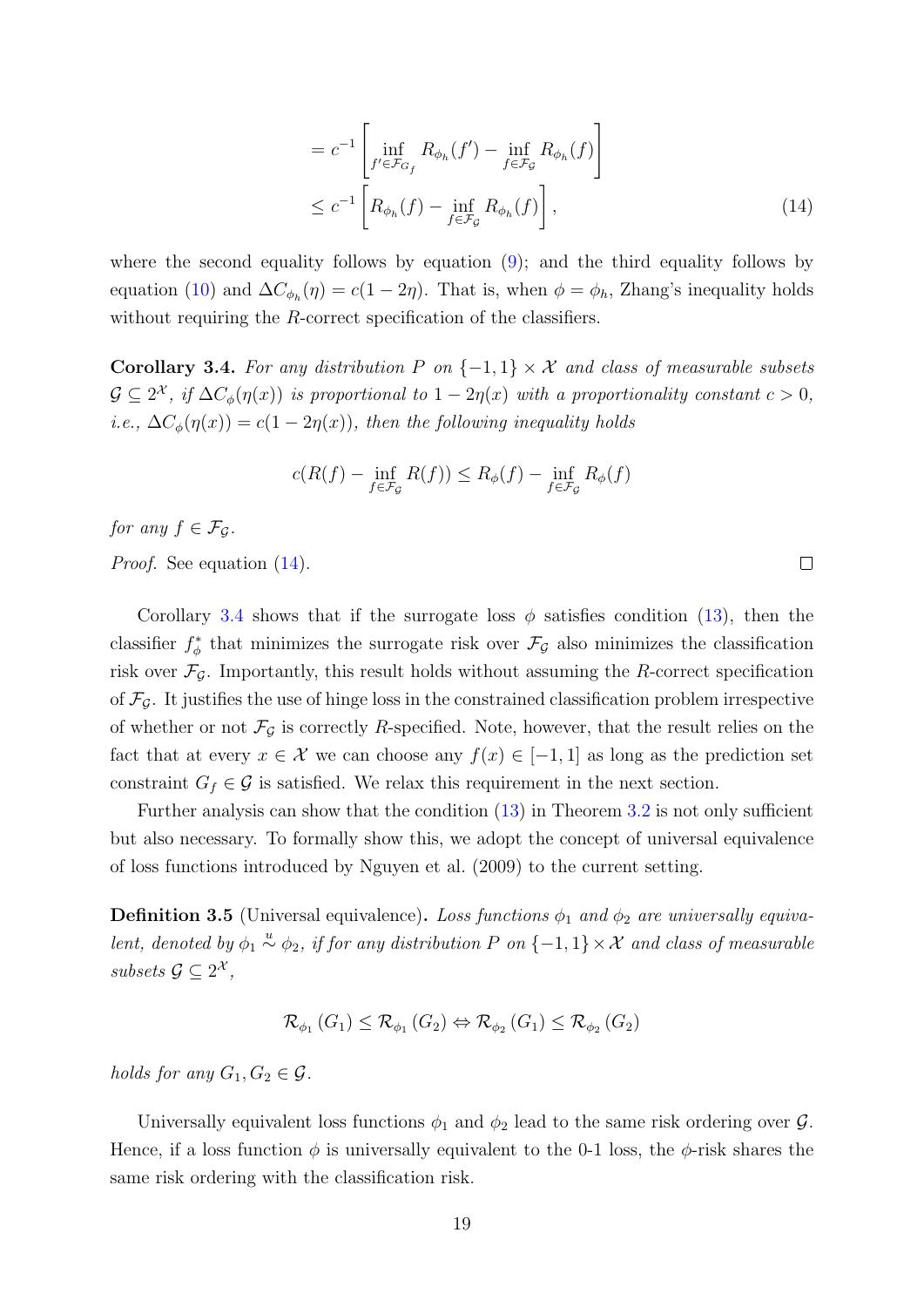The following theorem establishes a necessary and sufficient condition for two classificationcalibrated loss functions to be universally equivalent.

<span id="page-19-0"></span>**Theorem 3.6.** Let  $\phi_1$  and  $\phi_2$  be classification-calibrated loss functions. Then  $\phi_1 \stackrel{u}{\sim} \phi_2$ if and only if  $\Delta C_{\phi_2}(\eta) = c \Delta C_{\phi_1}(\eta)$  for some  $c > 0$  and any  $\eta \in [0,1]$ , i.e.,  $\Delta C_{\phi_2}$  is proportional to  $\Delta C_{\phi_1}$  up to a positive constant.

 $\Box$ 

Proof. See Appendix [A.](#page-40-0)

The 'if' part of the theorem is a generalization of Theorem [3.2](#page-15-2) in that it does not assume that either of  $\phi_1$  or  $\phi_2$  is the 0-1 loss function.

When we set  $\phi_2$  to the 0-1 loss function, Theorem [3.6](#page-19-0) yields the class of loss functions that are universally equivalent to the 0-1 loss functions. This class exactly coincides with the class of loss functions that satisfy the condition [\(13\)](#page-16-1) in Theorem [3.2.](#page-15-2) Hence, the following corollary holds.

<span id="page-19-1"></span>**Corollary 3.7.** A classification-calibrated loss function  $\phi$  is universally equivalent to the 0-1 loss function if and only if  $\phi$  satisfies condition [\(13\)](#page-16-1) for any  $\eta(x) \in [0,1]$ . That is, the class of hinge loss functions  $\{\phi(\alpha) = a \max\{0, 1 - \alpha\} + b : a > 0, b \ge 0\}$  agrees with the class of loss functions that are universally equivalent to the 0-1 loss function.

In the following sections, without loss of generality, we maintain the assumption that  $c = 1$  in the definition of the hinge loss function where it is convenient to do so. We conclude this section with a remark to compare our constrained classification framework to that of [Nguyen et al.](#page-83-6) [\(2009\)](#page-83-6).

Remark 3.8. [Nguyen et al.](#page-83-6) [\(2009\)](#page-83-6) show that, for the classification problem in which an optimal pair comprising a quantizer and a classifier is to be chosen, the hinge loss function is also the only surrogate loss function that preserves the consistency of surrogate loss classification. In their framework, the quantizer is a stochastic mapping  $Q \in \mathcal{Q} : \mathcal{X} \mapsto \mathcal{Z}$ , where  $\mathcal Z$  is a discrete space and  $\mathcal Q$  is a possibly constrained class of conditional distributions of Z given X,  $Q(Z | X)$ . The classifier is a function  $\gamma \in \Gamma : \mathcal{Z} \mapsto \mathbb{R}$ , where  $\Gamma$  is the set of all measurable functions on  $\mathcal{Z}$ . The motivation for using  $Z$  as an input, instead of X, is to reduce the dimension of X, which might be a high-dimensional vec-tor. [Nguyen et al.](#page-83-6) [\(2009\)](#page-83-6) propose estimating the pair  $(Q, \gamma) \in \mathcal{Q} \times \Gamma$  that minimizes the risk  $R(\gamma, Q) \equiv P(Y \neq sign(\gamma(Z))),$  by solving the surrogate loss classification problem:  $\inf_{(Q,\gamma)\in\mathcal{Q}\times\Gamma} R_{\phi}(Q,\gamma)$ , where  $R_{\phi}(Q,\gamma) = E\phi(Y\gamma(Z))$ . They show that, among the commonly used surrogate loss functions, only hinge loss classification leads to the optimal pair of  $(Q, \gamma)$ .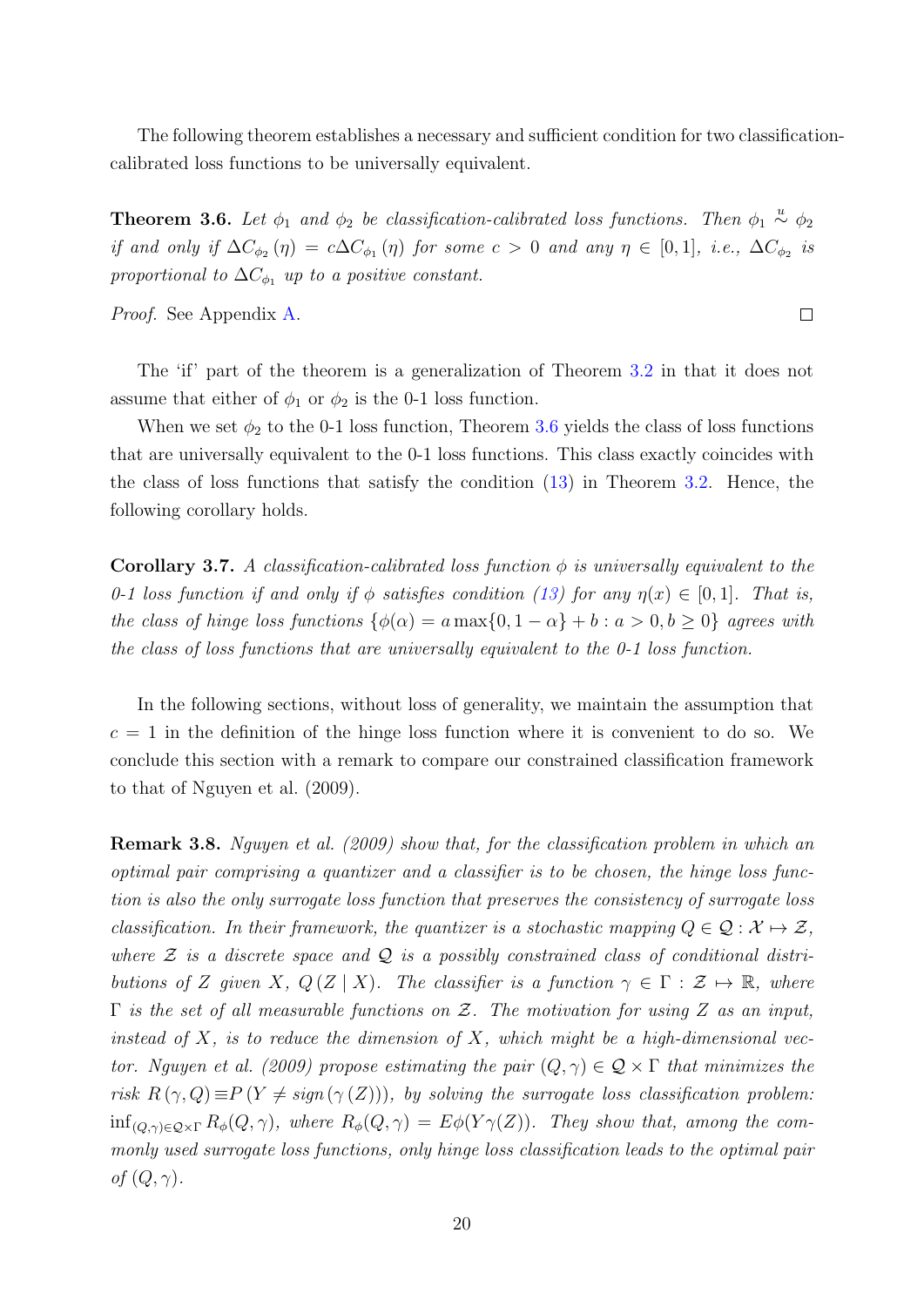The framework we study is different from that of [Nguyen et al.](#page-83-6) [\(2009\)](#page-83-6), and neither nests the other. The framework [Nguyen et al.](#page-83-6) [\(2009\)](#page-83-6) study constrains the mapping  $Q$ :  $X \mapsto Z$ , whereas the framework we study constrains prediction sets  $G_f$  for all classifiers f. Furthermore, the class of classifiers Γ considered in [Nguyen et al.](#page-83-6) [\(2009\)](#page-83-6) contains the Bayes classifier, whereas the class of classifiers  $\mathcal{F}_{\mathcal{G}}$  we consider may not contain the Bayes classifier.

# <span id="page-20-0"></span>4 Consistency of hinge risk classification with functional form constraints

The previous section considers  $\mathcal{F}_{\mathcal{G}}$ , the class of all functions whose prediction sets are in  $\mathcal{G}$ . The generalized Zhang's inequality shown in Corollary [3.4](#page-18-0) heavily relies on the richness of  $\mathcal{F}_{\mathcal{G}}$ . This richness, however, limits the computational attractiveness of a surrogateloss approach, since convexity in optimization of an empirical analogue of the surrogate risk does not directly follow from  $\mathcal{F}_{\mathcal{G}}$ , and typically requires additional functional form restrictions for f.

Unfortunately, once a functional form restriction on  $f$  is imposed on top of the prediction set constraint  $G_f \in \mathcal{G}$ , the global calibration property of the hinge risk shown in Theorem [3.2](#page-15-2) breaks down. The following example illustrates this phenomenon.

**Example 4.1** (Numerical example 2). Maintain  $\mathcal{X} = \{0, 1, 2\}$  and  $\mathcal{G} = \{\emptyset, \{2\}, \{2, 1\}, \{2, 1, 0\}\}\$ as in Example [3.1.](#page-13-1) We here consider choosing a classifier from the following class of nondecreasing linear functions:

 $\mathcal{F}_L = \{f(x) = c_0 + c_1x : c_0 \in \mathbb{R}, c_1 \in \mathbb{R}_+, f(x) \in [-1, 1] \text{ for all } x \in \mathcal{X}\}.$ 

Note that the class of prediction sets  $\{G_f : f \in \mathcal{F}_L\}$  agrees with  $\mathcal{G}$ ; hence,  $\mathcal{F}_L$  is a subclass of  $\mathcal{F}_{\mathcal{G}}$ . We set X to be uniformly distributed on X, and Y to have conditional probabilities  $P(Y = 1 | X = 0) = 0.6, P(Y = 1 | X = 1) = 0.2, and P(Y = 1 | X = 2) = 0.8.$ 

The Bayes classifier predicts positive Y at  $x = 0$  and 2. Hence, no classifier in  $\mathcal{F}_L$ shares the prediction set with the Bayes classifier, and  $\mathcal{F}_L$  is R-misspecified.

Figure [2](#page-21-0) illustrates the computed classifiers,  $f^*$  and  $f^*_{\phi_h}$ , that minimize the classification and hinge risks, respectively, over  $\mathcal{F}_L$ . The optimal classification risk  $R(f^*)$  over  $\mathcal{F}_L$  (equivalently, over  $\mathcal{F}_{\mathcal{G}}$  since  $\{G_f : f \in \mathcal{F}_L\}$  agrees with  $\mathcal{G}$ ) is  $R(f^*) = 0.33$  with  $G_{f^*} = \{2\}$ , while the classification risk at  $f_{\phi_h}^*$  is  $R(f_{\phi_h}^*) = 0.54$  with  $G_{f_{\phi_h}^*} = \{2, 1\}$ . Thus, in contrast to Example [3.1](#page-13-1) where f is unconstrained other than via the constraint  $G_f \in \mathcal{G}$ , adding the linear functional form constraint to  $\mathcal{F}_{\mathcal{G}}$  invalidates the calibration property of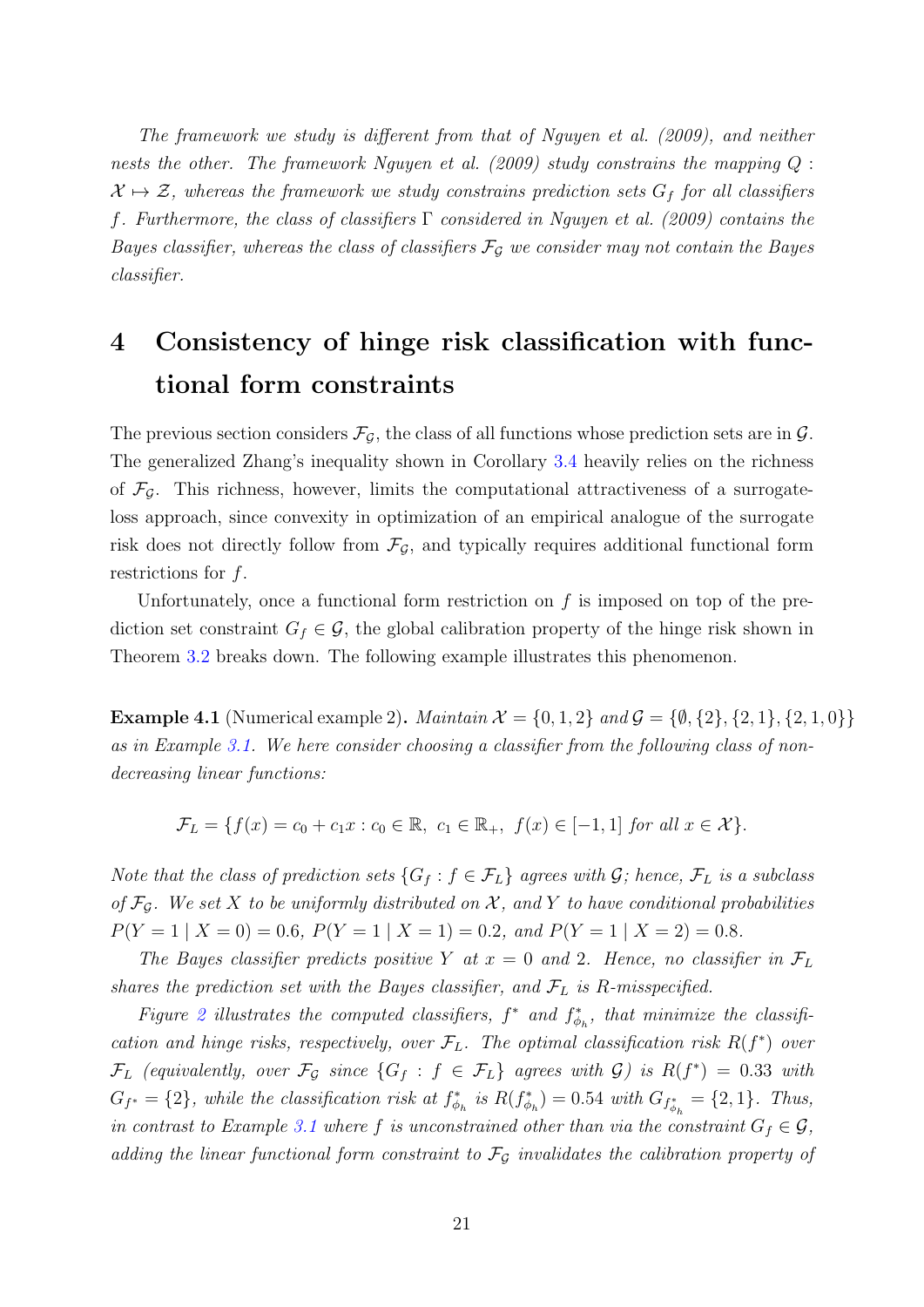the hinge risk, and the hinge risk minimization is no longer consistent to the second-best (constrained optimal) classifier in terms of the classification risk.

<span id="page-21-0"></span>

Figure 2: Linear monotone classifiers minimizing classification and hinge risks

Note: The orange and blue lines are the graphs of the computed classifiers,  $f^*$  and  $f^*_{\phi_h}$ , respectively.

This example illustrates that even with hinge loss, consistency to the second best classifier becomes a fragile property once the functional form of  $f$  is constrained in addition to the prediction set constraint  $G_f \in \mathcal{G}$ . Consequently, it is natural to ask what additional functional form restriction we can safely introduce to  $\mathcal{F}_{\mathcal{G}}$  without threatening consistency, i.e., for which subclass  $\mathcal{F}_{\mathcal{G}} \subset \mathcal{F}_{\mathcal{G}}$  does minimizing the hinge risk  $R_{\phi_h}(f)$  over  $f \in \mathcal{F}_{\mathcal{G}}$  lead to a classifier that minimizes the classification risk  $R(f)$  over  $f \in \mathcal{F}_G$ ?

Formally, we introduce the following definition of classification-preserving reduction of  $\mathcal{F}_{\mathcal{G}}$ .

<span id="page-21-1"></span>**Definition 4.2** (Classification-preserving reduction). Let  $\tilde{f}^* \in \arginf_{f \in \tilde{\mathcal{F}}_g} R_{\phi_h}(f)$ . A subclass of classifiers  $\widetilde{\mathcal{F}}_{\mathcal{G}}$  ( $\subseteq \mathcal{F}_{\mathcal{G}}$ ) is a classification-preserving reduction of  $\mathcal{F}_{\mathcal{G}}$  if

$$
R(\tilde{f}^*) = \inf_{f \in \mathcal{F}_{\mathcal{G}}} R(f)
$$

holds for any P, distribution on  $\{-1,1\} \times \mathcal{X}$ .

To start with the heuristic, consider a simple case where  $\widetilde{\mathcal{F}}_{\mathcal{G}}$  consists of piecewise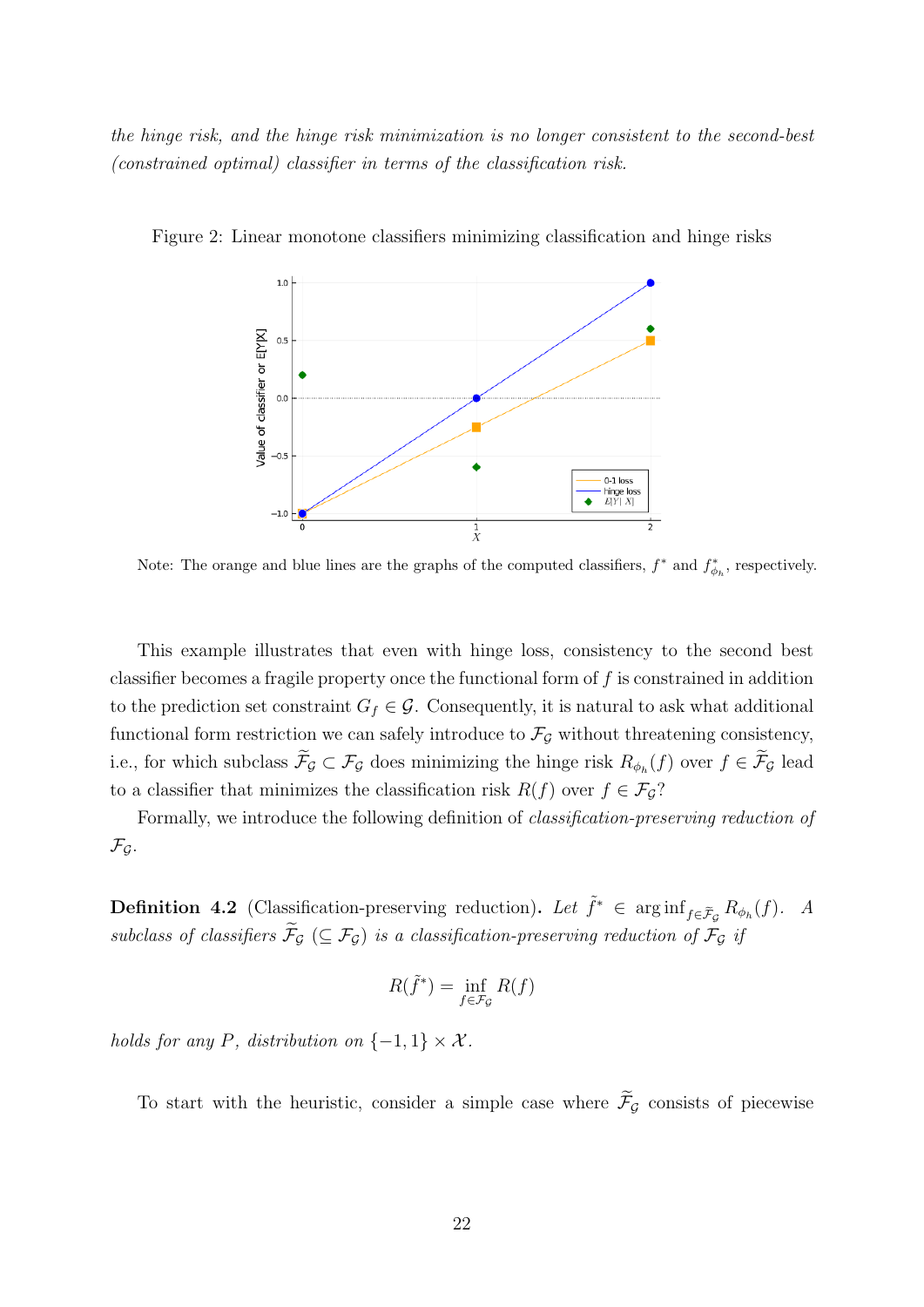constant functions with at most J jumps,  $J \geq 1$ , of the following form:

$$
\widetilde{\mathcal{F}}_{\mathcal{G},J} = \left\{ f(\cdot) = 2 \sum_{j=1}^{J} c_j 1 \{ \cdot \in G_j \} - 1 : G_j \in \mathcal{G} \text{ and } c_j \ge 0 \text{ for } j = 1, \dots, J; \right\}
$$
\n
$$
G_J \subseteq \dots \subseteq G_1; \sum_{j=1}^{J} c_j = 1 \right\}.
$$
\n(15)

By construction, any function in  $\widetilde{\mathcal{F}}_{G,J}$  is a step function bounded in [−1, 1] and its sublevel sets  $\{x \in \mathcal{X} : f(x) \leq t\}$  belong to G for any  $t \in [-1, 1]$ .

Let

$$
\mathcal{G}^* \equiv \arg\inf_{G \in \mathcal{G}} \mathcal{R}(G)
$$

be the collection of best prediction sets in  $\mathcal{G}$ , and

$$
\mathcal{R}^* \equiv \inf_{G \in \mathcal{G}} \mathcal{R}(G)
$$

be the optimal classification risk. For any  $G \in \mathcal{G}$ , we define  $\tilde{f}_G(x) \equiv 2 \cdot 1\{x \in G\} - 1$ , a step function over X that indicates  $x \in G^*$  and  $x \notin G^*$  with values +1 and -1, respectively. The following lemma shows that  $\widetilde{\mathcal{F}}_{\mathcal{G},J}$  is a classification-preserving reduction of  $\mathcal{F}_{\mathcal{G}}$ .

<span id="page-22-0"></span>**Lemma 4.3.** Let  $\mathcal{G} \subseteq 2^{\mathcal{X}}$  be a class of measurable subsets of  $\mathcal{X}$ . The following two claims hold:

(i)  $\widetilde{\mathcal{F}}_{\mathcal{G},J}$  is a classification-preserving reduction of  $\mathcal{F}_{\mathcal{G}}$ . (ii) For any distribution P on  $\{-1,1\} \times \mathcal{X}$  and  $G^* \in \mathcal{G}^*$ ,  $\tilde{f}_{G^*}$  is a minimizer of  $R_{\phi_h}(\cdot)$ over  $\widetilde{\mathcal{F}}_{\mathcal{G},J}$ , and  $\inf_{f \in \widetilde{\mathcal{F}}_{\mathcal{G},J}} R_{\phi_h}(f) = 2\mathcal{R}^*$  holds.

Proof. See Appendix [A.](#page-40-0)

Characteristic features of  $\widetilde{\mathcal{F}}_{\mathcal{G},J}$  are (i) sublevel sets of any  $f \in \widetilde{\mathcal{F}}_{\mathcal{G},J}$  are in  $\mathcal{G}$ , and (ii)  $\widetilde{\mathcal{F}}_{\mathcal{G},J}$  contains  $\widetilde{f}_G$  for any  $G \in \mathcal{G}$ . It transpires that these two features are the key features that need to be maintained for  $\widetilde{\mathcal{F}}_G$  to generalize Lemma [4.3.](#page-22-0)

The next theorem is the second main theorem of the paper that extends Lemma [4.3](#page-22-0) to a more general class of classifiers that can accommodate continuous ones.

<span id="page-22-2"></span>Theorem 4.4 (Consistency under classification-preserving reduction). Given a class of measurable subsets  $\mathcal{G} \subseteq 2^{\mathcal{X}}$  and  $\mathcal{F}_{\mathcal{G}} = \{f : G_f \in \mathcal{G}, f(\cdot) \in [-1,1]\},$  suppose  $\mathcal{F}_{\mathcal{G}} \subset \mathcal{F}_{\mathcal{G}}$ satisfies the following two conditions:

<span id="page-22-1"></span>(A1) For every  $f \in \widetilde{\mathcal{F}}_{\mathcal{G}}$ ,  $\{x \in \mathcal{X} : f(x) \leq t\} \in \mathcal{G}$  for all  $t \in [-1, 1]$ ;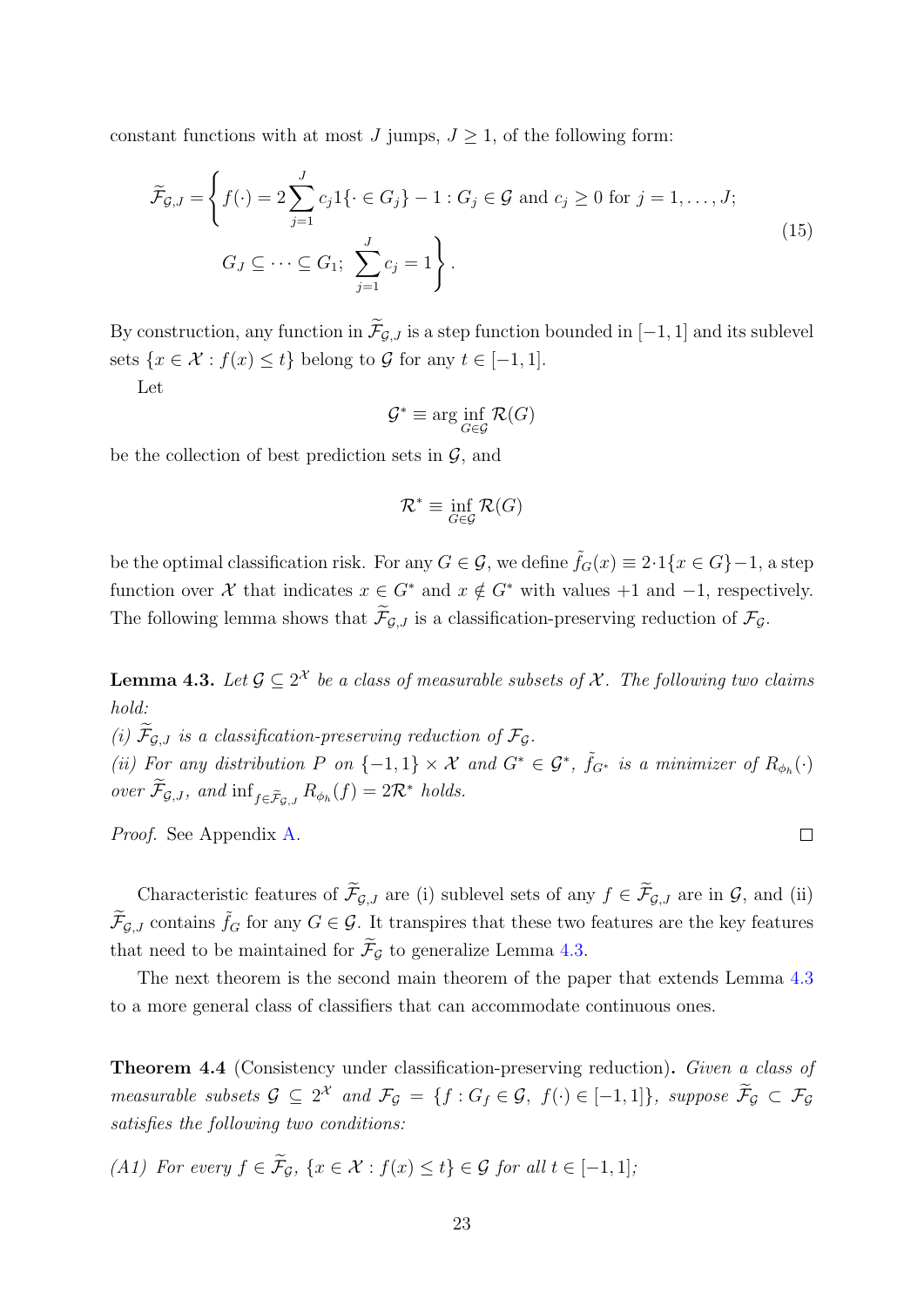<span id="page-23-0"></span>(A2) For any  $G \in \mathcal{G}$ ,  $\tilde{f}_G \in \tilde{\mathcal{F}}_{\mathcal{G}}$ .

Then the following claims hold:

(i)  $\widetilde{\mathcal{F}}_{\mathcal{G}}$  is a classification-preserving reduction of  $\mathcal{F}_{\mathcal{G}}$ ;

(ii) For any distribution P on  $\{-1,1\} \times \mathcal{X}$  and  $G^* \in \mathcal{G}^*$ ,  $\tilde{f}_{G^*}$  is a minimizer of  $R_{\phi_h}(\cdot)$ over  $\mathcal{F}_{\mathcal{G}}$ , and  $\inf_{f \in \mathcal{F}_{\mathcal{G}}} R_{\phi_h}(f) = 2\mathcal{R}^*$  holds.

Proof. See Appendix [A.](#page-40-0)

The theorem establishes that the two conditions [\(A1\)](#page-22-1) and [\(A2\)](#page-23-0) are sufficient for  $\widetilde{\mathcal{F}}_{\mathcal{G}}$  to be a classification-preserving reduction of  $\mathcal{F}_{\mathcal{G}}$ . This result holds regardless of whether  $\mathcal{F}_{\mathcal{G}}$  is correctly R-specified or not. Examples [4.6](#page-24-0) and [4.7](#page-24-1) at the end of this section give examples of classification-preserving reductions for linear classification and monotone classification.

The conditions  $(A1)$  and  $(A2)$  in Theorem [4.4](#page-22-2) are simple to interpret and guarantee the consistency of the hinge risk minimization, but they do not imply that the empirical hinge risk minimization over  $\widetilde{\mathcal{F}}_G$  can be reduced to a convex optimization. We are unaware of a general way to construct a classification-preserving reduction that makes the empirical hinge risk minimization a convex program. For monotone classification, analyzed in Section [6,](#page-28-0) we propose two constructions of  $\widetilde{\mathcal{F}}_{\mathcal{G}_M}$ , one of which is exactly a classification-preserving reduction of  $\mathcal{F}_{\mathcal{G}_M}$  while the other is approximately classificationpreserving. We show that for both cases, minimization of the empirical hinge risk is a linear programming problem.

Although Theorem [4.4](#page-22-2) shows the consistency of the hinge risk minimization over  $\widetilde{\mathcal{F}}_{\mathcal{G}}$ , it does not lead to the generalized [Zhang'](#page-84-0)s [\(2004\)](#page-84-0) inequality in Corollary [3.4.](#page-18-0) Instead, the following corollary gives proportional equality between the  $\mathcal{G}\text{-}constrained$  excess classification risk and the  $\mathcal{F}_{\mathcal{G}}$ -constrained excess hinge risk with an extra term added.

<span id="page-23-3"></span>Corollary 4.5. Assume  $\widetilde{\mathcal{F}}_G$  is a subclass of  $\mathcal{F}_G$  satisfying conditions [\(A1\)](#page-22-1) and [\(A2\)](#page-23-0) in Theorem [4.4.](#page-22-2) If  $\Delta C_{\phi}(\eta) = c(1 - 2\eta)$  holds for some  $c > 0$  and any  $\eta \in [0, 1]$ ,

$$
c(R(f) - \inf_{f \in \mathcal{F}_{\mathcal{G}}} R(f)) = \frac{1}{2} \left( R_{\phi}(f) - \inf_{f \in \widetilde{\mathcal{F}}_{\mathcal{G}}} R_{\phi}(f) \right) + \frac{1}{2} \left( R_{\phi}(\widetilde{f}_{G_f}) - R_{\phi}(f) \right) \tag{16}
$$

for any classifier  $f : \mathcal{X} \mapsto [-1, 1]$ . Moreover, the following holds:

$$
c(R(f) - \inf_{f \in \mathcal{F}_{\mathcal{G}}} R(f)) \le \frac{1}{2} \left( R_{\phi}(f) - \inf_{f \in \widetilde{\mathcal{F}}_{\mathcal{G}}} R_{\phi}(f) \right) + \frac{1}{2} \left( R_{\phi}(f) - \inf_{f \in \mathcal{F}_{\mathcal{G}}} R_{\phi}(f) \right) \tag{17}
$$

for any  $f \in \mathcal{F}_G$ .

Proof. See Appendix [A.](#page-40-0)

<span id="page-23-2"></span><span id="page-23-1"></span> $\Box$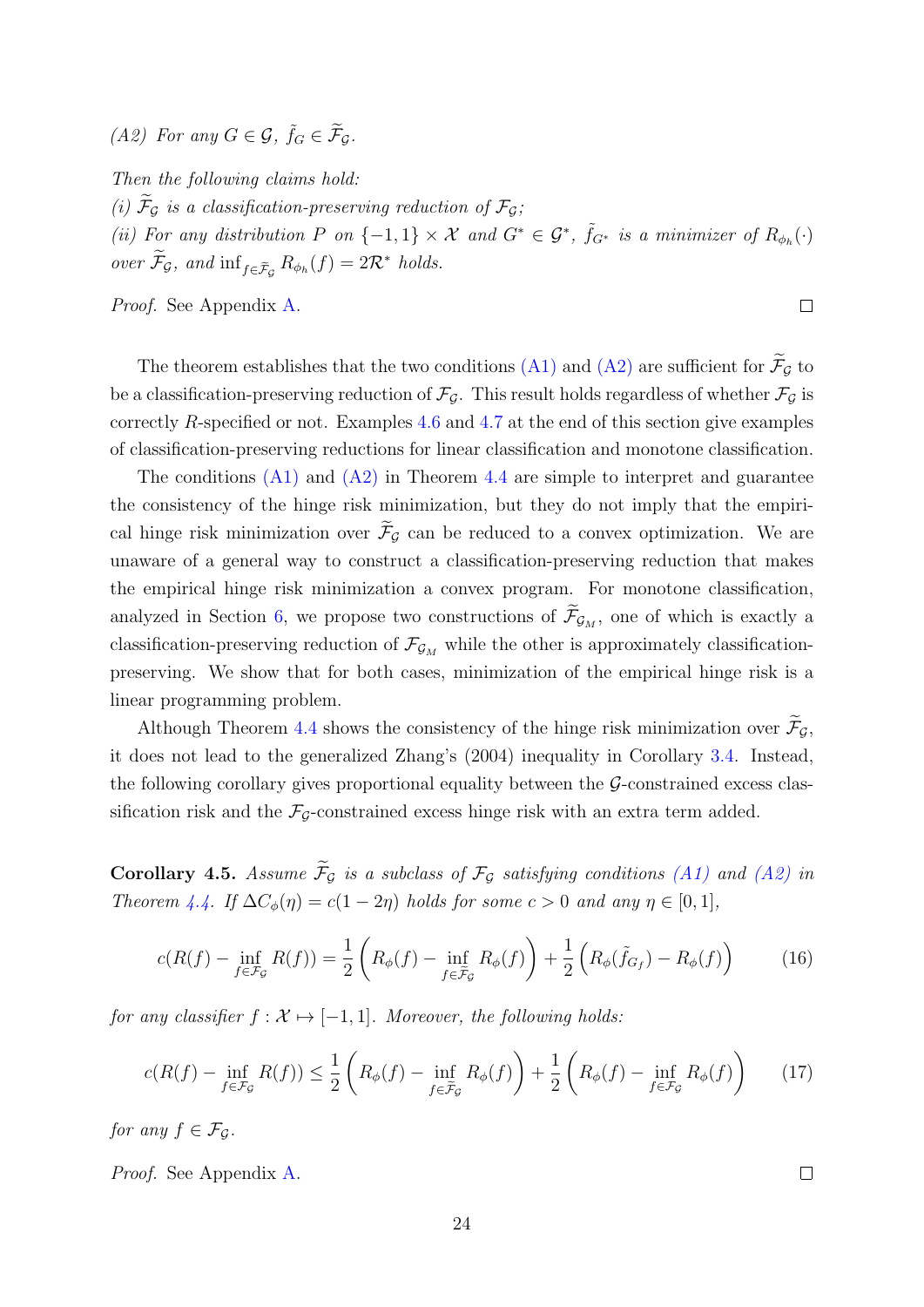The extra term (the right-most term) in [\(16\)](#page-23-1) measures the difference in the hinge risks between a classifier f and the step function indicating the prediction set of f by the values  $+1$  or  $-1$ . Due to the fact that some of the best classifiers are of the form  $\tilde{f}^*(\cdot) = 1\{\cdot \in G^*\} - 1\{\cdot \notin G^*\}\$ for  $G^* \in \mathcal{G}^*$  (Theorem [4.4](#page-22-2) (ii)), if f closely approximates such a classifier, the extra term is close to zero. In the following section, we use equation  $(16)$  to derive the statistical properties of the hinge risk minimization in terms of the  $\mathcal{G}$ constrained excess classification risk. Equation  $(17)$  implies that the G-constrained excess classification risk is bounded from above by the average of the two  $\mathcal{F}_G$ -constrained excess hinge risks. One is over  $\widetilde{\mathcal{F}}_G$  and the other is over  $\mathcal{F}_G$ . We are unable to determine if the excess hinge risk over  $\mathcal{F}_{\mathcal{G}}$  can be bounded from above by a term that is proportional to the excess hinge risk over  $\widetilde{\mathcal{F}}_G$ . As such, the constrained-classification-preserving reduction  $\mathcal{F}_{\mathcal{G}}$  cannot replace  $\mathcal{F}_{\mathcal{G}}$  in Zhang's inequality, shown in Corollary [3.4.](#page-18-0)

We conclude this section by presenting examples of classes of classifiers that approximately or exactly satisfy the conditions for classification-preserving reduction.

<span id="page-24-0"></span>Example 4.6 (Linear classification with a class of transformed logistic functions). Suppose that the prediction sets are subject to the linear index rules:

$$
\mathcal{G}_L = \{ x \in \mathbb{R}^{d_x} : x^T \beta \ge 0 : \beta \in \mathbb{R}^{d_x} \},
$$

where  $\mathcal{X} = \mathbb{R}^{d_x}$ . Let  $\pi(\alpha, k) \equiv (1 - e^{-k\alpha})/(1 + e^{-k\alpha}) = 2/(1 + e^{-k\alpha}) - 1$  be a transformed logistic function and define a class of classifiers

$$
\mathcal{F}_{Logit} = \{ \pi(x^T \beta, k) : \beta \in \mathbb{R}^{d_x} \text{ and } k \in \mathbb{R}_+ \},
$$

where k is a tuning parameter that determines the steepness of the logistic curve.  $\mathcal{F}_{Logit}$ satisfies the condition [\(A1\)](#page-0-0) in Theorem [4.4.](#page-22-2)<sup>[4](#page-24-2)</sup> Since  $\mathcal{F}_{Logit}$  for fixed  $k < \infty$  rules out any step functions, the condition [\(A2\)](#page-23-0) in Theorem [4.4](#page-22-2) is not exactly met. Fix  $G \in \mathcal{G}$ , and let  $\tilde{\beta}$  be such that  $\{x \in \mathcal{X} : x^T \tilde{\beta} \geq 0\} = G$ . Then, as  $k \to \infty$ ,  $\pi(x^T \tilde{\beta}, k)$  approximates  $\text{sign}(x^T\tilde{\beta})$ , so the condition [\(A2\)](#page-23-0) is approximately met for large k. Every function in  $\mathcal{F}_{Looli}$  is smooth and depends on a finite number of parameters. Hence, the empirical hinge risk becomes a smooth and continuous function with a finite number of parameters, although it is not generally convex.

<span id="page-24-1"></span>Example 4.7 (Monotonic classification with a class of monotone functions). Hinge risk minimization embedding a monotonicity restriction remains consistent when we use a

<span id="page-24-2"></span><sup>&</sup>lt;sup>4</sup>Fix  $\beta \in \mathbb{R}^{d_x}$  and  $k \in \mathbb{R}_+$ . The condition [\(A1\)](#page-22-1) is satisfied as, for any  $t \in [-1,1]$ ,  $\{x : \pi(x^T\beta, k) \leq$  $\{t\} = \{x : x^T \beta \leq \pi^{-1}(t, k)\} \in \mathcal{G}$ , where  $\pi^{-1}(\cdot, k)$  is an inverse function of  $\pi(\cdot, k)$  with fixed k.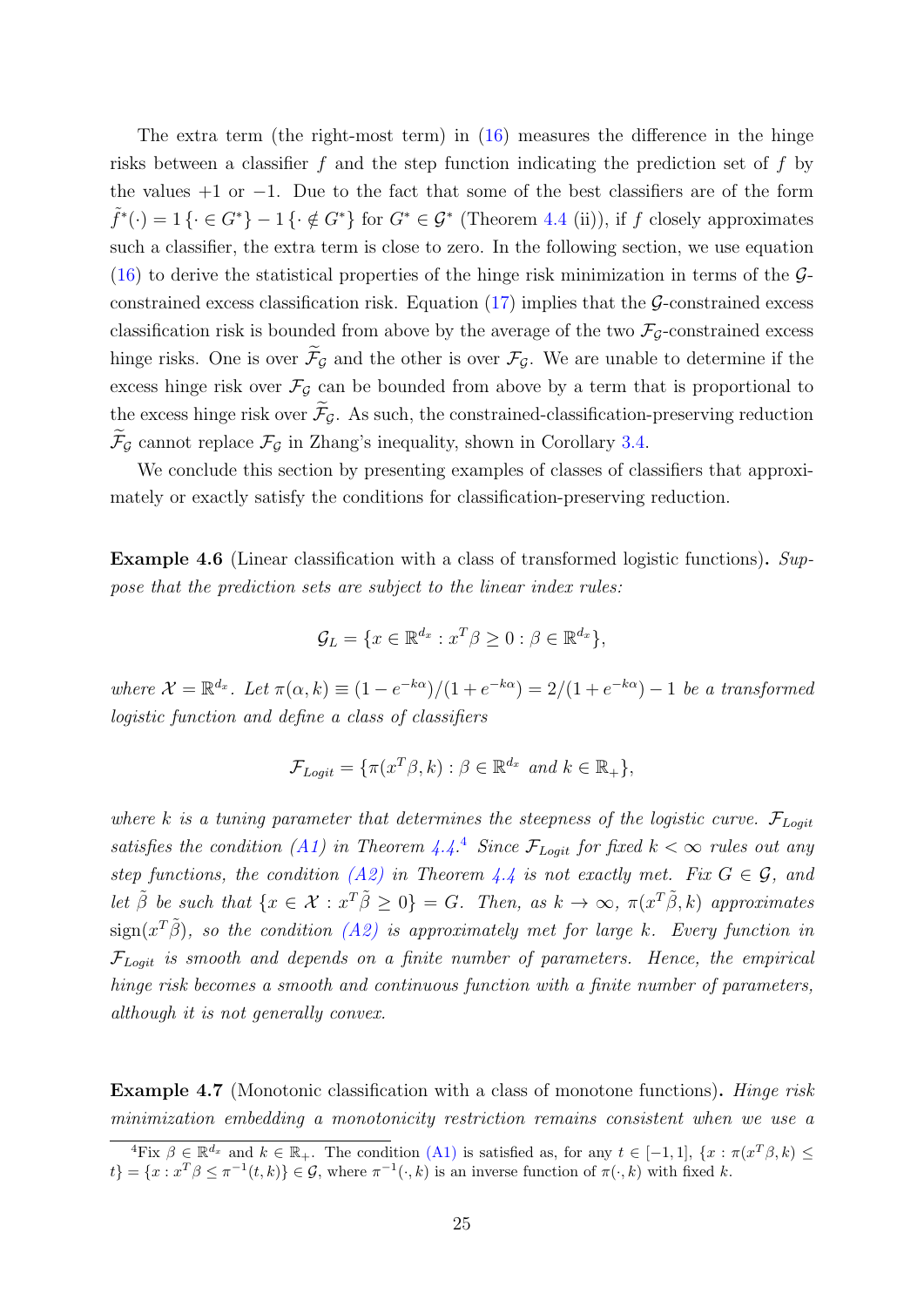class of monotone functions. Let  $\leq$  be a partial order on X, and let  $\mathcal{G}_{\leq}$  be the collection of all  $G \in 2^{\mathcal{X}}$  that respect monotonicty (i.e., if  $x_1 \precsim x_2$  and  $x_1 \in G$ , then  $x_2 \in G$ ). Define  $\widetilde{\mathcal{F}}_{\mathcal{G}_{\precsim}}$  as a class of functions  $f : \mathcal{X} \to [-1,1]$  that are weakly monotonic in  $\precsim$  (i.e., satisfying  $f(x_1) \le f(x_2)$  if  $x_1 \precsim x_2$ ). Then the prediction set of any  $f \in \widetilde{\mathcal{F}}_{\mathcal{G}_{\precsim}}$  respects the partial order  $\precsim$  (i.e., if  $x_1 \precsim x_2$  and  $x_1 \in G_f$ , then  $x_2 \in G_f$ ). For any  $t \in [-1,1]$  and  $f \in \widetilde{\mathcal{F}}_{\precsim}$ ,  $\{x : f(x) \leq t\} = \{x : x \precsim \widetilde{x} \text{ for any } \widetilde{x} \text{ such that } f(\widetilde{x}) = t\} \in \mathcal{G}_{\precsim}$  holds, satisfying condition [\(A1\)](#page-22-1) in Theorem [4.4.](#page-22-2) In addition, for any  $G \in \mathcal{G}_{\preceq}$ , since  $\tilde{f}_G(x) = 2 \cdot 1\{x \in G\}$  is weakly monotonic in  $\precsim$ ,  $\tilde{f}_G \in \mathcal{G}_{\precsim}$  holds, satisfying condition [\(A2\)](#page-23-0) in Theorem [4.4.](#page-22-2) Hence  $\mathcal{F}_{\mathcal{G}_{\precsim}}$  is a classification-preserving reduction of  $\mathcal{F}_{\mathcal{G}_{\precsim}}$ . Therefore, according to Theorem [4.4,](#page-22-2) hinge risk minimization over  $\widetilde{\mathcal{F}}_{\preceq}$  yields the optimal classifier in terms of the classification risk. Section [6](#page-28-0) focuses on monotone classification and investigates its statistical and computational properties.

## <span id="page-25-0"></span>5 Statistical properties

The analyses presented so far concern the consistency of a surrogate loss approach in terms of the population risk criterion. It is important to note that Theorems [3.2](#page-15-2) and [4.4](#page-22-2) do not impose any restriction on the underlying distribution of  $(Y, X)$ . Accordingly, equivalence of the risk orderings and risk minimizing classifiers between the classification and hinge risks remains valid even if we consider empirical analogues of the risks constructed from the empirical distribution of the sample. Theorems [3.2](#page-15-2) and [4.4](#page-22-2) hence guarantee that a classifier minimizing the empirical hinge risk over  $\mathcal{F}_{\mathcal{G}}$  or over a classification-preserving reduction  $\widetilde{\mathcal{F}}_{\mathcal{G}}$  also minimizes the empirical classification risk.

In this section, we assess the generalization performance of hinge risk minimizing classifiers, allowing for general misspecification of the constrained class of classifiers. Towards that goal, let G be fixed and consider  $\tilde{\mathcal{F}}$ , a class of classifiers whose members satisfy  $-1 \leq f \leq 1$ .  $\check{\mathcal{F}}$  may or may not be a subclass of  $\mathcal{F}_\mathcal{G}$ , while in our analysis of monotone classification below,  $\check{\mathcal{F}}$  corresponds to an approximation of a classification-preserving reduction  $\mathcal{F}_{\mathcal{G}}$ . Let  $\{(Y_i, X_i) : i = 1, \ldots, n\}$  be a sample of observations that are independent and identically distributed (i.i.d.) as  $(Y, X)$ . We denote the joint distribution of a sample of *n* observations by  $P^n$  and the expectation with respect to  $P^n$  by  $E_{P^n}[\cdot]$ . We define the empirical classification risk and empirical hinge risk, respectively, as

$$
\hat{R}(f) \equiv \frac{1}{n} \sum_{i=1}^{n} 1 \{ Y_i \cdot \text{sign}(f(X_i)) \le 0 \},
$$
\n
$$
\hat{R}_{\phi_h}(f) \equiv \frac{1}{n} \sum_{i=1}^{n} \max\{0, 1 - Y_i f(X_i)\} = \frac{1}{n} \sum_{i=1}^{n} (1 - Y_i f(X_i)),
$$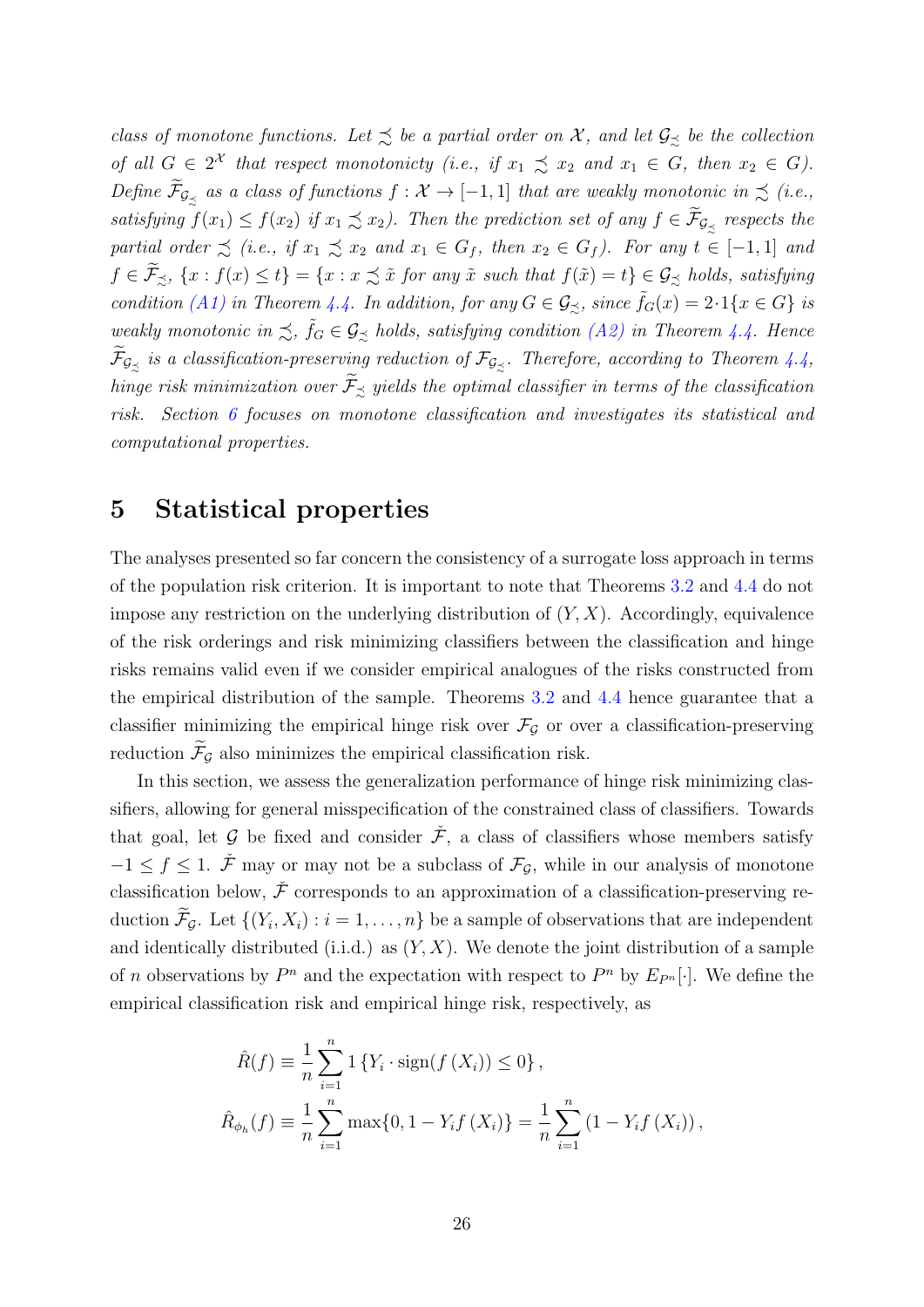where the max operator in the hinge loss is redundant if we constrain  $f(\cdot)$  to [−1, 1]. Let  $\hat{f}$  be a classifier that minimizes  $\hat{R}_{\phi_h}(\cdot)$  over  $\check{\mathcal{F}}$ . We evaluate the statistical properties of  $\hat{f}$  in terms of the excess classification risk relative to the minimal risk over  $\mathcal{F}_{\mathcal{G}}$ ,  $R(\hat{f})$  – inf<sub>f∈FG</sub> R(f). In particular, we later derive a distribution-free upper bound on the mean of the excess classification risk.

Let  $\widetilde{\mathcal{F}}_{\mathcal{G}}$  be a subclass of  $\mathcal{F}_{\mathcal{G}}$  that satisfies conditions [\(A1\)](#page-22-1) and [\(A2\)](#page-23-0) in Theorem [4.4.](#page-22-2)  $\widetilde{\mathcal{F}}_G$  is a classification-preserving reduction of  $\mathcal{F}_G$  (Definition [4.2\)](#page-21-1). Following Corollary [4.5,](#page-23-3) we have

$$
R(\hat{f}) - \inf_{f \in \mathcal{F}_{\mathcal{G}}} R(f) = \frac{1}{2} \left( R_{\phi_h}(\hat{f}) - \inf_{f \in \tilde{\mathcal{F}}_{\mathcal{G}}} R_{\phi_h}(f) \right) + \frac{1}{2} \left( R_{\phi_h} \left( \tilde{f}_{G_{\hat{f}}} \right) - R_{\phi_h}(\hat{f}) \right). \tag{18}
$$

When  $\check{\mathcal{F}} = \widetilde{\mathcal{F}}_{\mathcal{G}}$ , evaluating each term on the right hand side of [\(18\)](#page-26-0) gives an upper bound on the mean of the G-constrained excess classification risk of  $\hat{f}$ .

Let  $H_1^B(\epsilon, \mathcal{F}, P_X)$  be the  $L_1(P_X)$ -bracketing entropy of a class of functions  $\mathcal F$  and  $H_1^B(\epsilon, \mathcal{G}, P_X)$  be that of a class of prediction sets  $\mathcal{G}$ .<sup>[5](#page-26-1)</sup> For definitions of these two terms, see Definition [B.1](#page-48-0) in Appendix [B.](#page-48-1) When  $\check{\mathcal{F}}$  coincides with  $\widetilde{\mathcal{F}}_G$ , the following theorem gives a non-asymptotic distribution-free upper bound on the mean of the  $\mathcal{G}\text{-constrained excess}$ classification risk in terms of the bracketing entropy.

<span id="page-26-4"></span>**Theorem 5.1.** Let  $\widetilde{\mathcal{F}}_G$  be a subclass of  $\mathcal{F}_G$  that satisfies conditions [\(A1\)](#page-22-1) and [\(A2\)](#page-23-0) in Theorem [4.4.](#page-22-2) Suppose that P is a class of distributions on  $\{-1,1\} \times \mathcal{X}$  such that there exist positive constants C and r for which

<span id="page-26-2"></span><span id="page-26-0"></span>
$$
H_1^B\left(\epsilon, \mathcal{G}, P_X\right) \le C\epsilon^{-r} \tag{19}
$$

holds for any  $P \in \mathcal{P}$  and  $\epsilon > 0$ , or

<span id="page-26-3"></span>
$$
H_1^B\left(\epsilon, \widetilde{\mathcal{F}}_{\mathcal{G}}, P_X\right) \le C\epsilon^{-r} \tag{20}
$$

holds for any  $P \in \mathcal{P}$  and  $\epsilon > 0$ . Define  $\tau_n = n^{-1/2}$  if  $r < 1$ ,  $\tau_n = \log(n)$  / √  $\overline{n}$  if  $r=1$ , and  $\tau_n = n^{-1/(r+1)}$  if  $r \geq 2$ . Let  $q_n = \sqrt{n} \tau_n$ . Then, for  $\hat{f} \in \arginf_{f \in \tilde{\mathcal{F}}_{\mathcal{G}}} R_{\phi_h}(f)$ , the following holds:

$$
\sup_{P \in \mathcal{P}} E_{P^n} \left[ R(\hat{f}) - \inf_{f \in \mathcal{F}_{\mathcal{G}}} R(f) \right] \le L_C(r, n),\tag{21}
$$

<span id="page-26-1"></span><sup>&</sup>lt;sup>5</sup>With a slight abuse of notation, we denote by  $H_1^B(\epsilon, \mathcal{G}, P_X)$  the bracketing entropy number of the class of indicator functions,  $H_1^B(\epsilon, \mathcal{H}_{\mathcal{G}}, P_X)$ , where  $\mathcal{H}_{\mathcal{G}} \equiv \{1\{\cdot \in G\} : G \in \mathcal{G}\}.$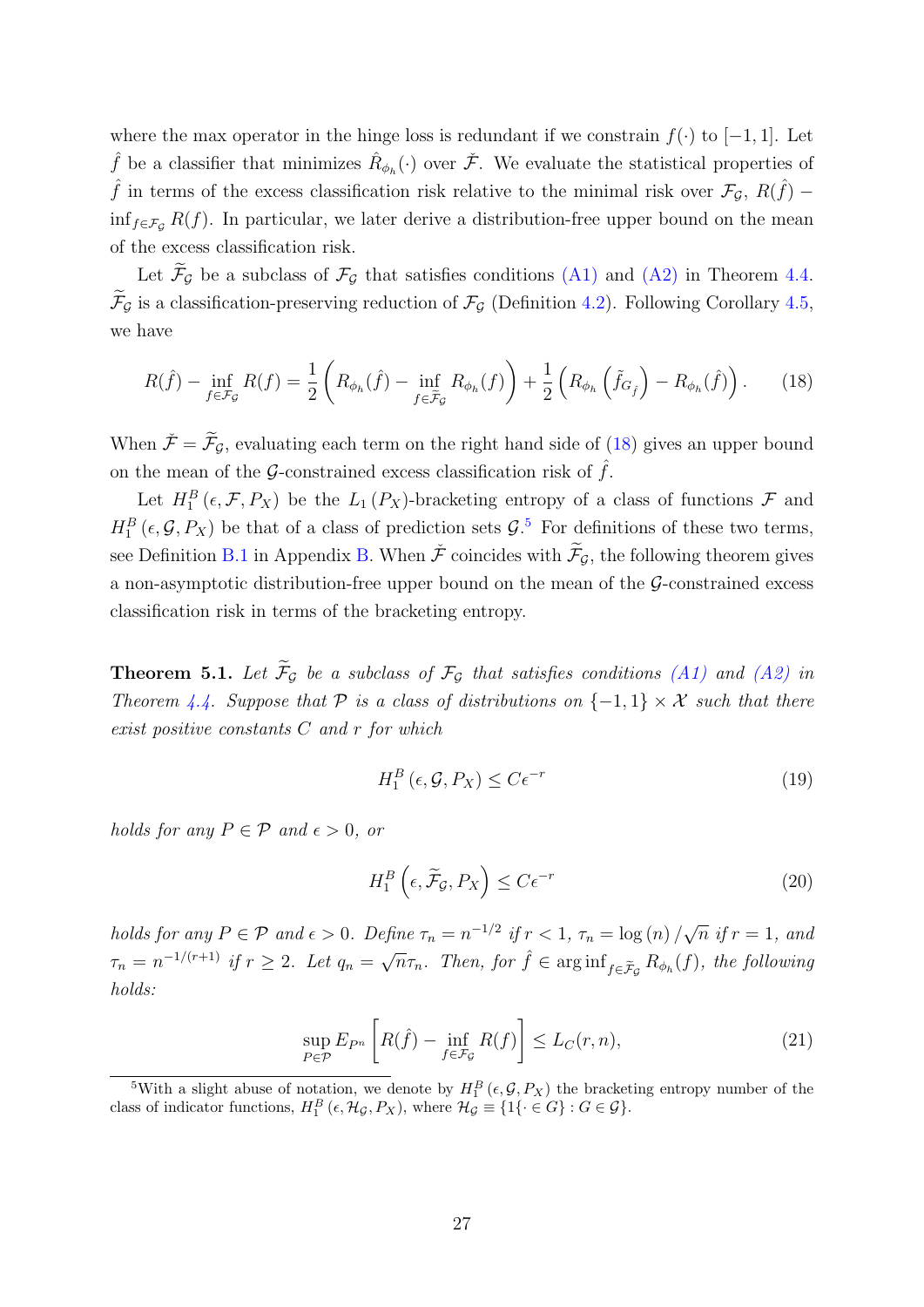where

$$
L_C(r,n) = \begin{cases} 2D_1\tau_n + 4D_2 \exp(-D_1^2 q_n^2) & \text{if } r \ge 1\\ 2D_3\tau_n + 2n^{-1}D_4 & \text{if } r < 1 \end{cases}
$$

for some positive constants  $D_1, D_2, D_3, D_4$ , which depend only on C and r.

Proof. See Appendix [B.](#page-48-1)

The upper bound on the mean of the  $\mathcal{G}$ -constrained excess classification risk converges to zero at the rate of  $\tau_n$ , which depends on r in the bracketing entropy conditions [\(19\)](#page-26-2) and [\(20\)](#page-26-3). [Dudley](#page-81-10) [\(1999\)](#page-81-10) shows many examples that satisfy these bracketing entropy conditions. In particular, the class  $\mathcal{G}_{\preceq} \subseteq 2^{\mathcal{X}}$  that is compatible with monotone classification and introduced in Example [4.7](#page-24-1) satisfies condition [\(19\)](#page-26-2) with r equal to  $d_x-1$  (see Theorem 8.3.2 in [Dudley](#page-81-10) [\(1999\)](#page-81-10)).

We next consider the case when  $\check{\mathcal{F}}$  does not coincide with  $\widetilde{\mathcal{F}}_G$ . This case corresponds to a scenario where minimizing the empirical hinge risk over  $\widetilde{\mathcal{F}}_{\mathcal{G}}$  is difficult but minimizing over  $\check{\mathcal{F}},$  a class approximating  $\widetilde{\mathcal{F}}_{\mathcal{G}},$  is feasible.

A further decomposition of  $R_{\phi_h}(\hat{f}) - \inf_{f \in \tilde{\mathcal{F}}_{\mathcal{G}}} R_{\phi_h}(f)$  in [\(18\)](#page-26-0) leads to

$$
R(\hat{f}) - \inf_{f \in \mathcal{F}_{\mathcal{G}}} R(f) = \frac{1}{2} \left( R_{\phi_h}(\hat{f}) - \inf_{f \in \tilde{\mathcal{F}}} R_{\phi_h}(f) \right) + \frac{1}{2} \left( \inf_{f \in \tilde{\mathcal{F}}} R_{\phi_h}(f) - \inf_{f \in \tilde{\mathcal{F}}_{\mathcal{G}}} R_{\phi_h}(f) \right) + \frac{1}{2} \left( R_{\phi_h}(\tilde{f}_{G_{\hat{f}}}) - R_{\phi_h}(\hat{f}) \right). \tag{22}
$$

Hence the  $\mathcal G$ -constrained excess classification risk is decomposed into three terms. We call the first term estimation error, the second term approximation error to a best classifier, and the third term approximation error to a step classifier. Evaluating each error gives an upper bound on the  $\mathcal{G}$ -constrained excess classification risk.

The following theorem evaluates the estimation error in terms of bracketing entropy.

<span id="page-27-0"></span>**Theorem 5.2.** Let  $\widetilde{\mathcal{F}}_G$  be a subclass of  $\mathcal{F}_G$  that satisfies conditions [\(A1\)](#page-22-1) and [\(A2\)](#page-23-0) in Theorem [4.4.](#page-22-2) Suppose that P is a class of distributions on  $\{-1,1\} \times \mathcal{X}$  such that there exist positive constants  $C'$  and  $r'$  for which

$$
H_1^B\left(\epsilon, \check{\mathcal{F}}, P_X\right) \le C' \epsilon^{-r'}\tag{23}
$$

holds for any  $P \in \mathcal{P}$  and  $\epsilon > 0$ . Let  $\hat{f} \in \arginf_{f \in \tilde{\mathcal{F}}} R_{\phi_h}(f)$ . Then

$$
\sup_{P \in \mathcal{P}} E_{P^n} \left[ R(\hat{f}) - \inf_{f \in \mathcal{F}_{\mathcal{G}}} R(f) \right] \le L_{C'}(r', n) + \frac{1}{2} \left( \inf_{f \in \tilde{\mathcal{F}}} R_{\phi_h}(f) - \inf_{f \in \tilde{\mathcal{F}}_{\mathcal{G}}} R_{\phi_h}(f) \right)
$$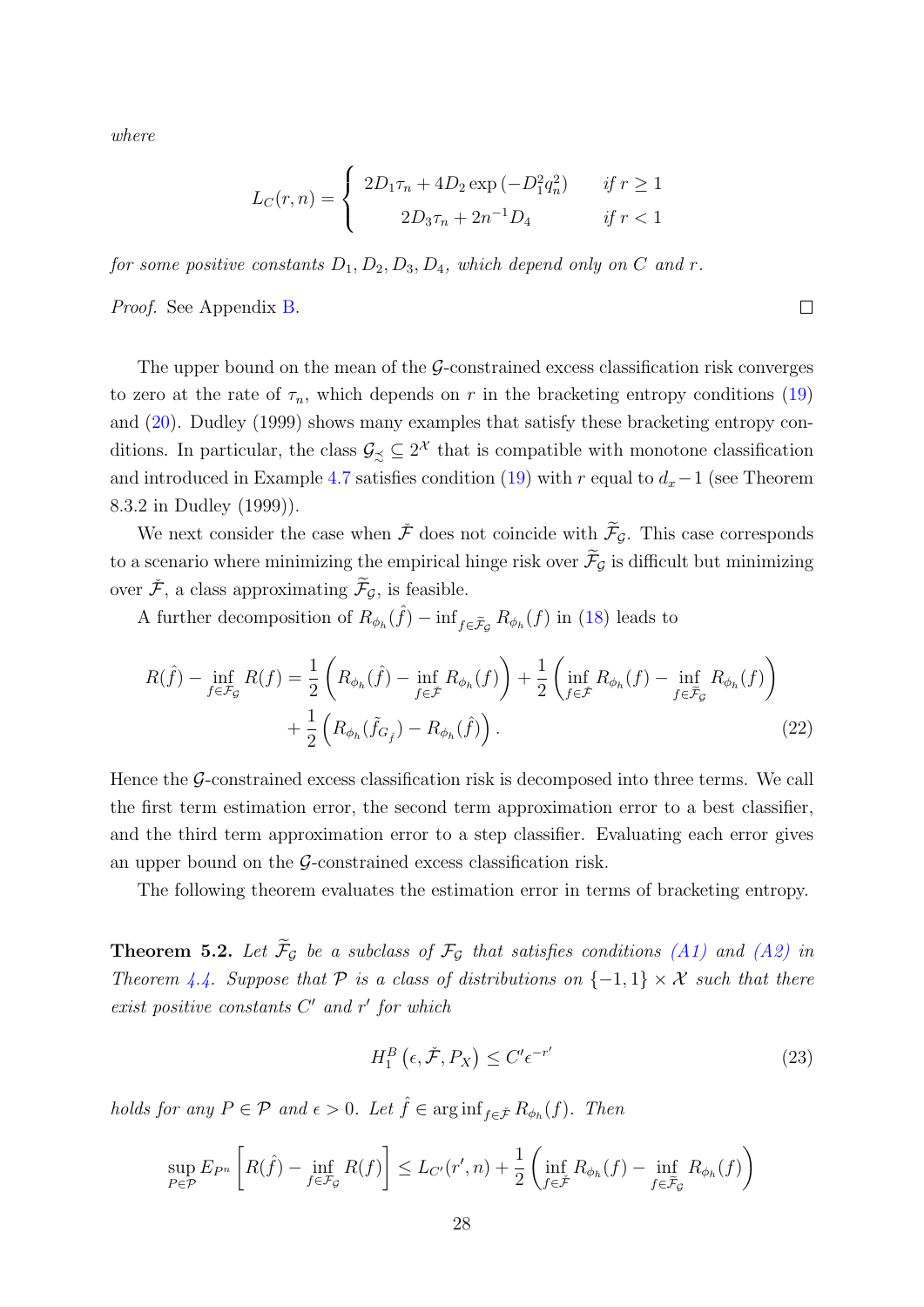<span id="page-28-1"></span>
$$
+\frac{1}{2}\left(R_{\phi_h}(\tilde{f}_{G_{\hat{f}}})-R_{\phi_h}(\hat{f})\right),\tag{24}
$$

where  $L_{C'}(r', n)$  is as defined in Theorem [5.1.](#page-26-4)

Proof. See Appendix [B.](#page-48-1)

Remark 5.3 (Approximation errors). Evaluating each approximation error (the final two terms on the right-hand side) in  $(24)$  depends on the functional form restriction placed on  $f \in \check{\mathcal{F}}$ . If  $\check{\mathcal{F}}$  grows and approaches  $\widetilde{\mathcal{F}}_G$  as  $n \to \infty$ , each approximation error converges to zero. In Section [6.2](#page-30-0) below, where we consider the monotone classification problem and set  $\mathcal F$  being a sieve of Bernstein polynomials, we characterize convergence of these two approximation errors. We then apply Theorem [5.2](#page-27-0) to obtain the regret convergence rate of the estimated monotone classifier.

## <span id="page-28-0"></span>6 Applications to monotone classification

This section applies the general theoretical results shown in Sections [3–](#page-13-0)[5](#page-25-0) to the monotone classification problem (Example [2.5\)](#page-11-2). By Theorem [3.2,](#page-15-2) we limit our analysis to hinge loss. We assume that X is compact in  $\mathbb{R}^{d_x}$ ,  $d_x < \infty$ , and without loss of generality, we represent X as the d<sub>x</sub>-dimensional unit hypercube (i.e.,  $\mathcal{X} = [0,1]^{d_x}$ ). To be specific, we consider the class of monotone prediction sets  $\mathcal{G}_M$  such that, for any  $G \in \mathcal{G}_M$  and  $x, \tilde{x} \in \mathcal{X}, x \in G$ and  $x \leq \tilde{x}$  implies  $\tilde{x} \in G$  holds<sup>[6](#page-28-2)</sup> (i.e.,  $\mathcal{G}_M$  respects the partial order  $\leq$  on  $\mathcal{X}$ ). Accordingly, the class of monotonically increasing classifiers can be represented as

$$
\mathcal{F}_M \equiv \{ f : f(x) \le f(\tilde{x}) \text{ for any } x, \tilde{x} \in \mathcal{X} \text{ with } x \le \tilde{x} \text{ ; } f(\cdot) \in [-1, 1] \}.
$$

In this section, we first study the monotone classification problem on  $\mathcal{F}_M$ . Note that  $\mathcal{F}_M$  is a classification-preserving reduction of  $\mathcal{F}_{\mathcal{G}_M}$  (see Example [4.7\)](#page-24-1). As an alternative to  $\mathcal{F}_M$ , we next consider using a sieve of Bernstein polynomials to approximate a hinge risk minimizing classifier on  $\mathcal{F}_M$ . The Bernstein polynomial is known for its capability to accommodate bound constraints and various shape constraints on functions (e.g., monotonicity or convexity). The class of Bernstein polynomials becomes a classificationpreserving reduction only at the limit with a growing order of polynomials.

<span id="page-28-2"></span><sup>&</sup>lt;sup>6</sup>We define the partial order  $\leq$  on  $\mathcal X$  as follows. For any  $x = (x_1, \ldots, x_d)^T$  and  $\tilde x = (\tilde x_1, \ldots, \tilde x_d)^T$ , we say  $x \leq \tilde{x}$  if  $x_j \leq \tilde{x}_j$  for every  $j = 1, \ldots, d$ . We further say  $x < \tilde{x}$  if  $x \leq \tilde{x}$  holds and for some  $j \in \{1, \ldots, d\}, x_j \leq \tilde{x}_j \text{ holds.}$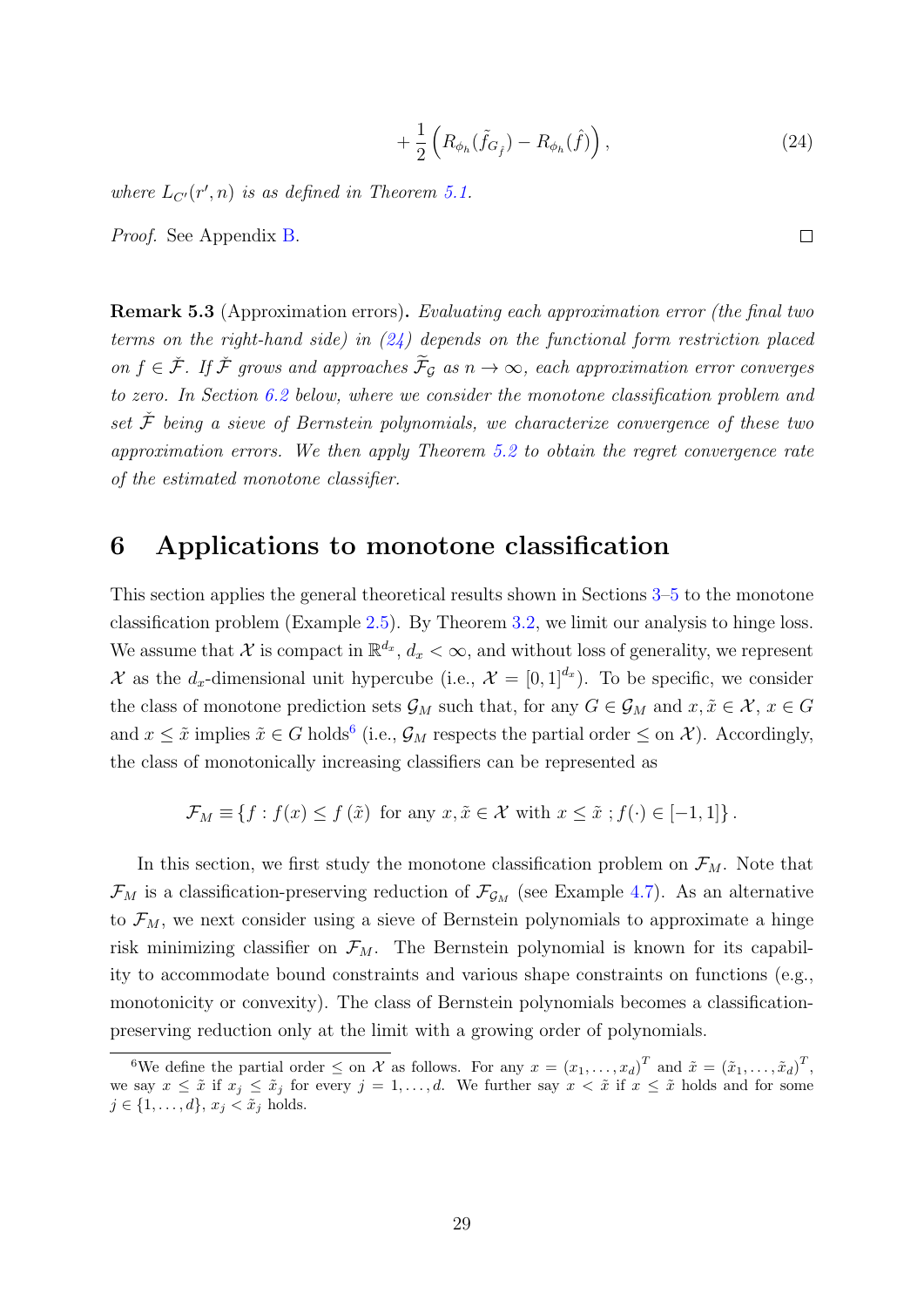#### 6.1 Nonparametric monotone classification

We first consider hinge risk minimization given the class of monotonically increasing classifiers  $\mathcal{F}_M$ . Let  $\hat{f}_M$  be a minimizer of  $\hat{R}_{\phi_h}(\cdot)$  over  $\mathcal{F}_M$ . Since the hinge risk for classifiers constrained to  $-1 \le f(x) \le 1$  gives the linear loss  $\phi_h(yf(x)) = 1 - yf(x)$ , minimization of the empirical hinge risk can be formulated as the following linear programming:

<span id="page-29-0"></span>
$$
\max_{f_1,\dots,f_n} \sum_{i=1}^n Y_i f_i
$$
\n
$$
\text{s.t.} \quad f_i \ge f_j \text{ for any } X_i \ne X_j \text{ with } X_i \ge X_j \text{ for } 1 \le i \le j \le n; \\
-1 \le f_i \le 1 \text{ for } 1 \le i \le n,
$$
\n
$$
(25)
$$

where the first inequality constraints correspond to the monotononicity constraint on  $\mathcal{F}_M$ , and the second inequality constraints correspond to the range constraint for  $f \in \mathcal{F}_M$ . Solving this linear program yields the values of  $\hat{f}_M$  at the values of x observed in the training sample. Let  $(\hat{f}_M(X_1), \ldots, \hat{f}_M(X_n))$  be the solution of [\(25\)](#page-29-0). Then any function in  $\mathcal{F}_M$  that passes the points  $((X_1, \hat{f}_M(X_1)), \ldots, (X_n, \hat{f}_M(X_n)))$  minimizes the empirical hinge risk over  $\mathcal{F}_M$ .<sup>[7](#page-29-1)</sup> Since  $\mathcal{F}_M$  is a classification-preserving reduction of  $\mathcal{F}_{\mathcal{G}_M}$ , Theorem [4.4](#page-22-2) with P replaced by  $P<sup>n</sup>$  shows that any solution to [\(25\)](#page-29-0) exactly minimizes  $\hat{R}_{\phi_h}(\cdot)$  over  $\mathcal{F}_{\mathcal{G}_M}$ .

We investigate the statistical properties of this procedure. Since  $\mathcal{F}_M$  is a classificationpreserving reduction of  $\mathcal{F}_{\mathcal{G}_M}$ , we can apply Theorem [5.1.](#page-26-4) Towards this goal, we first characterize an upper bound on the bracketing entropy number of the class of monotone prediction sets  $\mathcal{G}_M$ . The next lemma, which we borrow from Theorem 8.3.2 in [Dudley](#page-81-10) [\(1999\)](#page-81-10), gives an upper bound on the  $L_1(P_X)$ -bracketing entropy of  $\mathcal{G}_M$ . Here, we assume that X is continuously distributed with bounded density.

<span id="page-29-2"></span>**Lemma 6.1.** Suppose that  $P_X$  is absolutely continuous with respect to the Lebesgue measure on X and has a density that is bounded from above by a finite constant  $A > 0$ . Then there exists a constant  $C$ , which depends only on  $A$ , such that

$$
H_1^B\left(\epsilon, \mathcal{G}_M, P_X\right) \leq C\epsilon^{1-d_x}.
$$

holds for all  $\epsilon > 0$ .

<span id="page-29-1"></span><sup>&</sup>lt;sup>7</sup>All classifiers obtained from this procedure predict a unique label at each point x observed in the training sample, whereas they may not give a unique prediction at a point  $x$  not observed in the training sample. One possible way to predict a label at an unobserved point  $x$  without violating the monotonicity constraint is to predict its label by the largest label among those predicted by all classifiers in  $\arginf_{f \in \mathcal{F}_M} \hat{R}_{\phi_h}(f)$ . Let  $\widetilde{\mathcal{X}}$  be a set of x observed in the training sample. Given any  $\hat{f}_M \in \arginf_{f \in \mathcal{F}_M} \hat{R}_{\phi_h}(f)$ , this way of predicting a label is equivalent to predicting the label of  $x \in \mathcal{X} \setminus \widetilde{\mathcal{X}}$  as the sign of  $\min\{\hat{f}_M(\tilde{x}) : \tilde{x} \in \widetilde{\mathcal{X}}, \tilde{x} \geq x\}$ if there exists  $\tilde{x} \in \tilde{\mathcal{X}}$  such that  $\tilde{x} \geq x$ , and as 1 otherwise.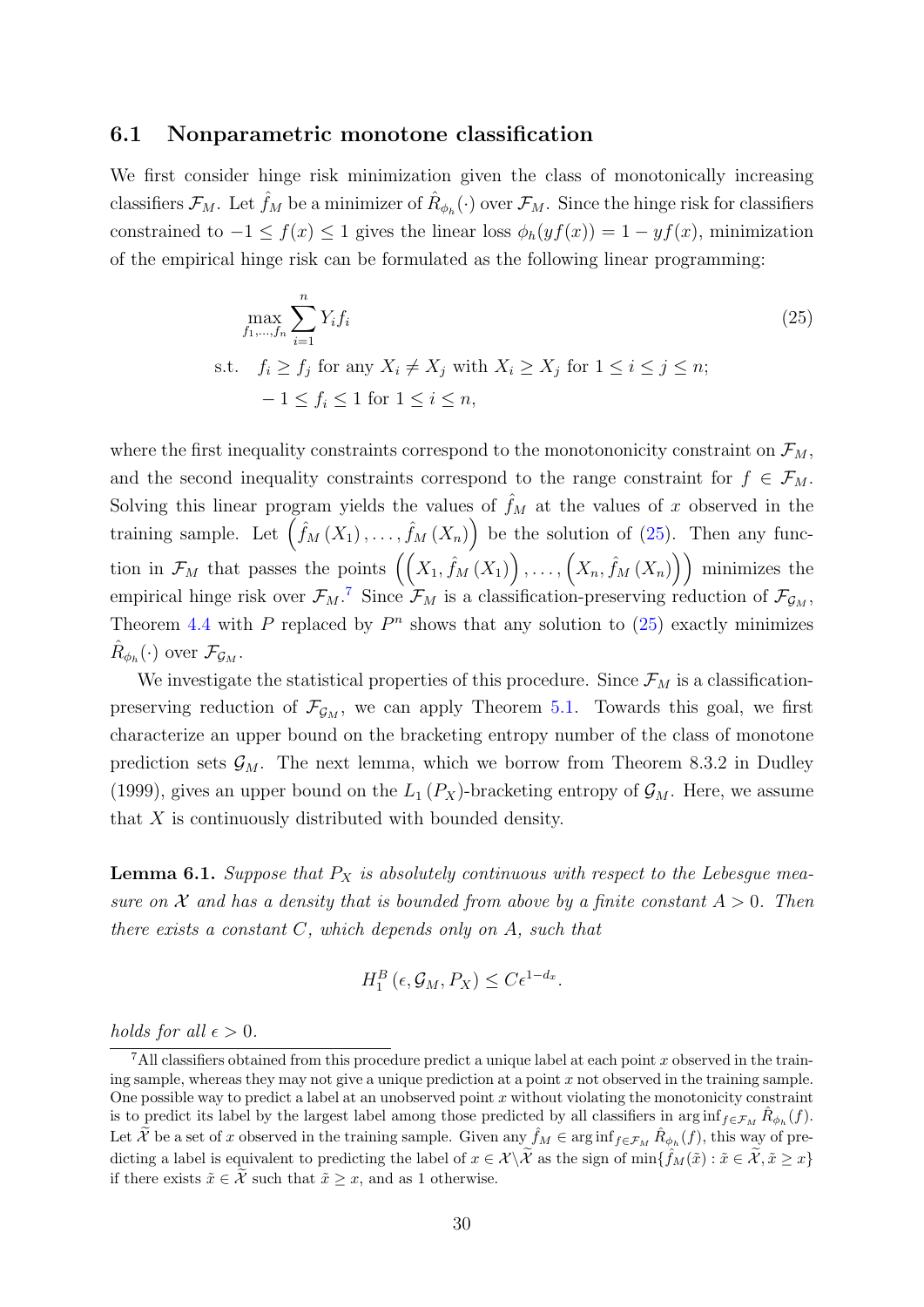With this lemma to hand, setting  $r = 1 - d_x$  in Theorem [5.1](#page-26-4) yields a finite sample uniform upper bound on the  $\mathcal{G}_M$ -constrained excess classification risk of  $\hat{f}_M$ . The following theorem shows that the excess risk of  $\hat{f}_M$  obtained from the linear program in [\(25\)](#page-29-0) attains the same convergence rate as the welfare regret of monotone treatment rules shown by [Mbakop and Tabord-Meehan](#page-83-2) [\(2021\)](#page-83-2).

<span id="page-30-1"></span>**Theorem 6.2.** Let P be a class of distributions on  $\{-1,1\} \times \mathcal{X}$  such that the marginal distribution  $P_X$  is absolutely continuous with respect to the Lebesgue measure on  $X$  and has a density that is bounded from above by some finite constant  $A > 0$ . Define  $\tau_n = n^{-1/2}$ if  $d_x = 1, \tau_n = \log(n)$ √  $\overline{n}$  if  $d_x = 2$ , and  $\tau_n = n^{-1/d_x}$  if  $d_x \geq 3$ . Let  $q_n =$ √  $\overline{n}\tau_n$ . Then, for  $\hat{f}_M \in \arginf_{f \in \mathcal{F}_M} \hat{R}_{\phi_h}(f)$ ,

$$
\sup_{P \in \mathcal{P}} E_{P^n} \left[ R(\hat{f}_M) - \inf_{f \in \mathcal{F}_{\mathcal{G}_M}} R(f) \right] \le \begin{cases} 2D_1 \tau_n + 4D_2 \exp(-D_1^2 q_n^2) & \text{if } d_x \ge 2 \\ 2D_3 \tau_n + 2n^{-1} D_4 & \text{if } d_x = 1 \end{cases}
$$

for some positive constants  $D_1, D_2, D_3, D_4$ , which depend only on  $d_x$  and A.

*Proof.* Since  $\mathcal{F}_M$  satisfies conditions [\(A1\)](#page-22-1) and [\(A2\)](#page-23-0) in Theorem [4.4](#page-22-2) with G equal to  $\mathcal{G}_M$ (Example [4.7\)](#page-24-1), the result follows from Theorem [5.1](#page-26-4) and Lemma [6.1.](#page-29-2)  $\Box$ 

This theorem guarantees the consistency of monotone classification using hinge loss and the class of monotone classifiers  $\mathcal{F}_M$ . The rate of convergence corresponds to  $\tau_n$ .

#### <span id="page-30-0"></span>6.2 Monotone classification with Bernstein polynomials

To illustrate our theoretical results for monotone classification, the second approach we consider is to use multivariate Bernstein polynomials to approximate a best classifier in  $\mathcal{F}_M$ . Let  $b_{kj}(x) = \begin{pmatrix} k \\ k \end{pmatrix}$ j  $\setminus$  $x^{j} (1-x)^{k-j}$  be the Bernstein basis. The Bernstein polynomial for a  $d_x$ -dimensional function takes the following form:

$$
B_{\mathbf{k}}(\theta, x) = \sum_{j_1=0}^{k_1} \cdots \sum_{j_{d_x}=0}^{k_{d_x}} \theta_{j_1...j_d} \cdot (b_{k_1j_1}(x_1) \times \cdots \times b_{k_{d_x}j_{d_x}}(x_{d_x})),
$$

where  $\mathbf{k} = (k_1, \ldots, k_{d_x})^T$  is a vector collecting the orders of the Bernstein polynomial bases specified by the analyst,  $\theta \equiv \left\{\theta_{j_1...j_{d_x}}\right\}_{j_1=0,\ldots,k_1;\cdots;j_{d_x}=0,\ldots,k_{d_x}}$  is a  $(k_1+1) \times \cdots \times (k_{d_x}+1)$ dimensional vector of the parameters to be estimated, and  $x_i$  denotes the j-th element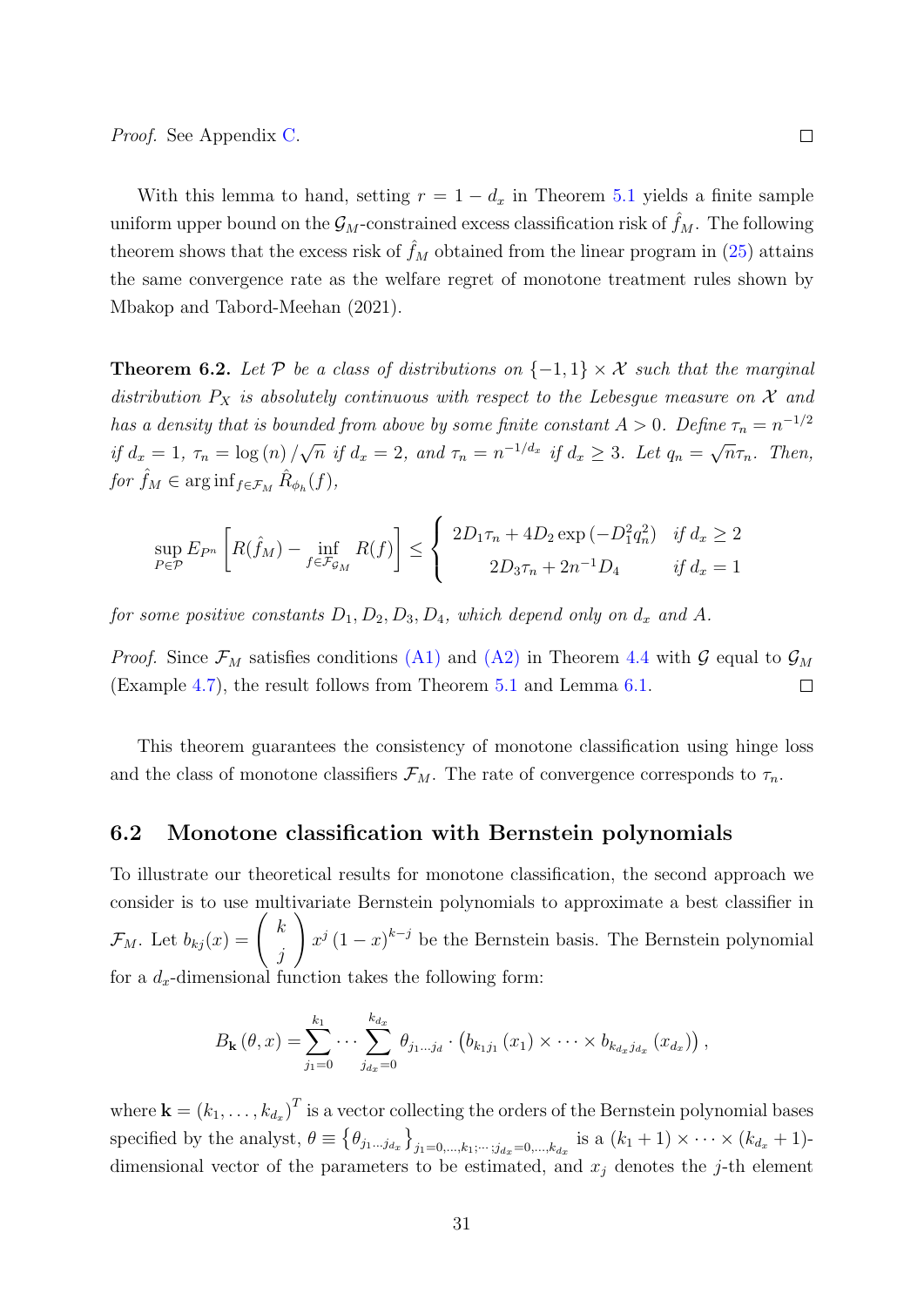of the d<sub>x</sub>-dimensional vector x. If  $-1 \leq \theta_{j_1...j_{d_x}} \leq 1$  for all  $(j_1,...,j_{d_x})$ , the range of the function  $B_{\mathbf{k}}(\theta,\cdot)$  is bounded in [-1, 1]. Moreover, if  $\theta_{j_1...j_{d_x}} \geq \theta_{\tilde{j}_1...\tilde{j}_{d_x}}$  for all  $(j_1,\ldots,j_{d_x}) \geq$  $(\tilde{j}_1,\ldots,\tilde{j}_{d_x}), B_{\mathbf{k}}(\theta,\cdot)$  is non-decreasing in  $x$ <sup>[8](#page-31-0)</sup>. Hence, to preserve the bound and nondecreasing constraints on  $\mathcal{F}_M$ , we constrain the class of Bernstein polynomials to

$$
\mathcal{B}_{\mathbf{k}} = \left\{ B_{\mathbf{k}}\left(\theta, \cdot\right) : \theta \in \widetilde{\Theta} \right\},\
$$

where  $\Theta$  is the set of  $\theta$  such that  $\theta_{j_1...j_{d_x}} \in [-1,1]$  for all  $(j_1,\ldots,j_{d_x})$  and  $\theta_{j_1...j_{d_x}} \geq \theta_{\tilde{j}_1...\tilde{j}_{d_x}}$ for all  $(j_1,\ldots,j_{d_x}) \geq (\tilde{j}_1,\ldots,\tilde{j}_{d_x})$ . An appropriate choice of **k** is discussed later.

Noting that some hinge risk minimizing classifiers on  $\mathcal{F}_M$  have the form of step functions taking only the values  $-1$  and 1 (Theorem [4.4\)](#page-22-2), we propose approximating such a step function using the sieve of Bernstein polynomials. To this end, we propose the following two steps:

- 1. Minimize the empirical hinge risk  $\hat{R}_{\phi_h}(f)$  over  $f \in \mathcal{B}_{\mathbf{k}}$  and obtain  $\hat{f}_B \in \arg\inf_{f \in \mathcal{B}_{\mathbf{k}}} \hat{R}_{\phi_h}(f)$ .
- 2. Let  $\{\hat{\theta}_{j_1...j_{d_x}}\}_{j_1=0,\dots,k_1;\dots;j_{d_x}=0,\dots,k_{d_x}}$  be the vector of coefficients in  $\hat{f}_B$ . Compute a modified classifier

$$
\hat{f}_B^{\dagger}(x) \equiv \sum_{j_1=1}^{k_1} \cdots \sum_{j_{d_x=1}}^{k_{d_x}} sign\left(\hat{\theta}_{j_1...j_{d_x}}\right) \cdot \left(b_{k_1j_1}(x_1) \times \cdots \times b_{k_{d_x}j_{d_x}}(x_{d_x})\right),
$$

which converts each estimated coefficient  $\hat{\theta}_{j_1...j_{d_x}}$  to either  $-1$  or 1 depending on its sign.

Our proposal is to use  $\hat{f}^{\dagger}_{F}$ <sup> $\hat{F}_B^{\dagger}$ </sup> rather than  $\hat{f}_B$ . Lemma [C.3](#page-59-0) in Appendix [C](#page-57-0) shows that  $\hat{f}_B^{\dagger}$ B also minimizes  $R_{\phi_h}(f)$  over  $f \in \mathcal{B}_{k}$ . With respect to the first step, since the hinge loss of a classifier f constrained on [−1, 1] has the linear form  $\phi_h(yf(x)) = 1 - yf(x)$ , any function in  $\mathcal{B}_{k}$  is linear in the parameters  $\theta$ , and the parameter space  $\Theta$  is a polyhedron, minimization of  $\hat{R}_{\phi_h}(\cdot)$  over  $\mathcal{B}_{\mathbf{k}}$  can be formulated as the following linear program:

<span id="page-31-2"></span>
$$
\max_{\theta} \sum_{i=1}^{n} Y_i \cdot \left( \sum_{j_1=0}^{k_1} \cdots \sum_{j_1=d_x}^{k_{d_x}} \theta_{j_1...j_{d_x}} \cdot (b_{k_1j_1}(X_{i1}) \times \cdots \times b_{k_{d_x}j_{d_x}} (X_{id_x})) \right)
$$
  
s.t.  $\theta_{j_1...j_{d_x}} \ge \theta_{\tilde{j}_1...\tilde{j}_{d_x}}$  for any  $(j_1, \ldots, j_{d_x}) \ge (\tilde{j}_1, \ldots, \tilde{j}_{d_x})$ ;  
 $-1 \le \theta_{j_1...j_{d_x}} \le 1$  for all  $(j_1, \ldots, j_{d_x})$ , (26)

where  $X_{ij}$  denotes the j-th element of  $X_i$ . The first inequality constraints restrict the

<span id="page-31-0"></span><sup>&</sup>lt;sup>8</sup>See, e.g., [Wang and Ghosh](#page-84-10) [\(2012\)](#page-84-10) for the bound and shape preserving properties of the multivariate Bernstein polynomials.

<span id="page-31-1"></span><sup>&</sup>lt;sup>9</sup>The linear program in  $(25)$  for the nonparametric monotone classification problem has *n*-decision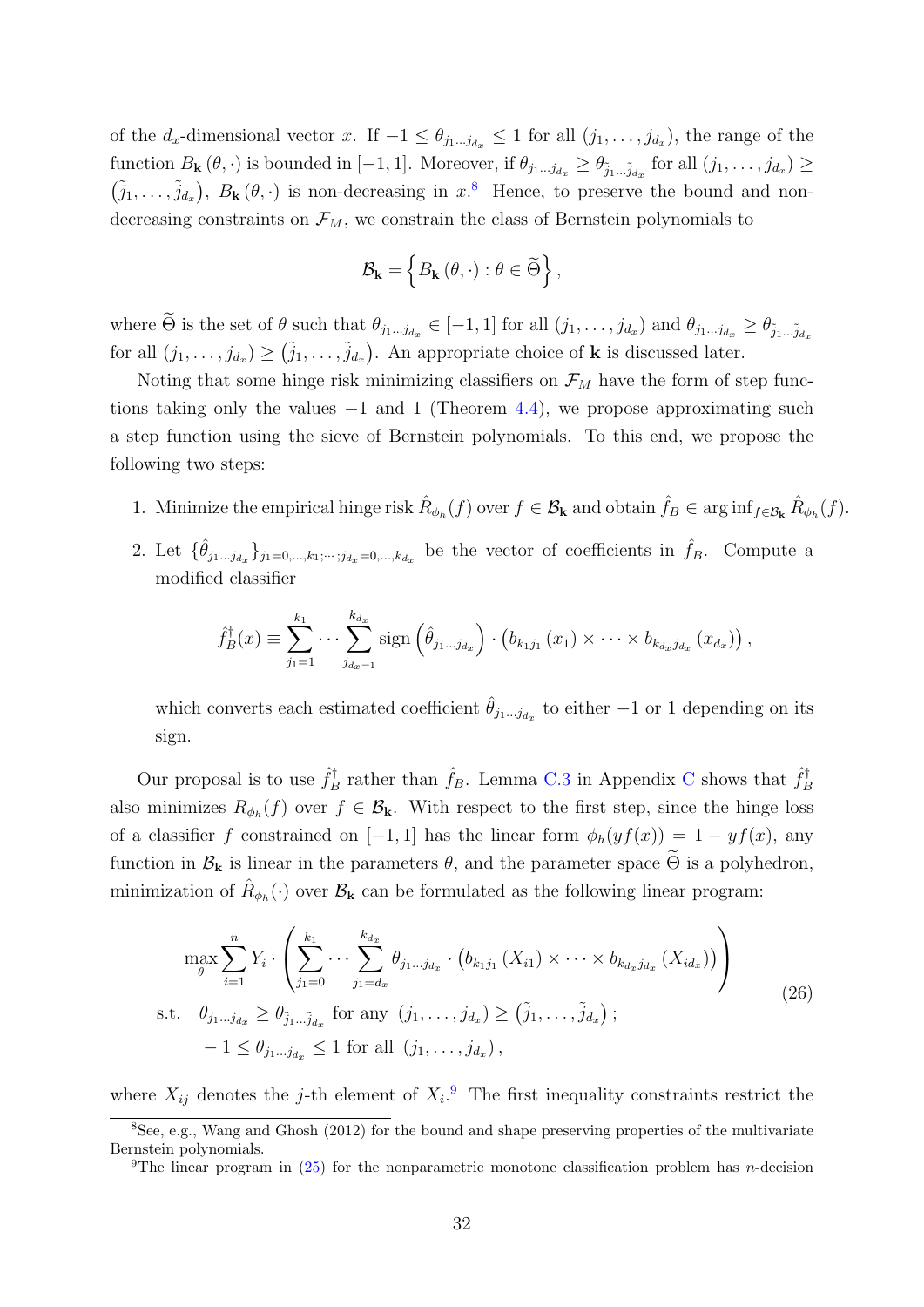feasible classifiers to a class of non-decreasing functions. The second inequality constraints bound the feasible classifiers to  $[-1, 1]$ .

We then consider applying the general result for the excess risk bound in Theorem [5.2](#page-27-0) with  $\ddot{F} = \mathcal{B}_{k}$ . Lemma [C.2](#page-58-0) in Appendix [C](#page-57-0) gives finite upper bounds on two approximation errors:

$$
\inf_{f \in \mathcal{B}_{\mathbf{k}}} R_{\phi_h}(f) - \inf_{f \in \mathcal{F}_M} R_{\phi_h}(f) \text{ and } R_{\phi_h}(1\{\cdot \in G_{\hat{f}_B}^{\dagger}\} - 1\{\cdot \notin G_{\hat{f}_B}^{\dagger}\}) - R_{\phi_h}(\hat{f}_B^{\dagger})
$$

in [\(24\)](#page-28-1) upon setting  $(\tilde{\mathcal{F}}, \tilde{\mathcal{F}}, \hat{f}) = (\mathcal{B}_{\mathbf{k}}, \mathcal{F}_M, \hat{f}_E^{\dagger})$  $\hat{f}_{B}^{\dagger}$ ). The binarized coefficients in  $\hat{f}_{B}^{\dagger}$  help us to make the second approximation error shrink to zero. Moreover, Lemma [C.1](#page-58-1) in Appendix [C](#page-57-0) gives a finite upper bound on the bracketing entropy of  $B_k$ . Combining these results, the following theorem gives a finite sample upper bound on the mean of the  $\mathcal{G}_M$ -constrained excess classification risk of  $\hat{f}_F^{\dagger}$  $B^{\cdot}$ 

<span id="page-32-1"></span>**Theorem 6.3.** Let P be a class of distributions on  $\{-1,1\} \times \mathcal{X}$  that satisfy the same conditions as in Theorem [6.2.](#page-30-1) Let  $\tilde{\tau}_n = \log(n)$ √  $\overline{n}$  if  $d_x = 1$  and  $\tilde{\tau}_n = n^{-1/d_x}$  if  $d_x \geq 2$ . Define  $\tilde{q}_n =$ √  $\overline{n}\tilde{\tau}_n$ . Then the following holds:

<span id="page-32-0"></span>
$$
\sup_{P \in \mathcal{P}} E_{P^n} \left[ R(\hat{f}_B^{\dagger}) - \inf_{f \in \mathcal{F}_{\mathcal{G}_M}} R(f) \right] \le 2D_1 \tilde{\tau}_n + 4D_2 \exp\left( -D_1^2 \tilde{q}_n^2 \right) + 4A \sum_{j=1}^{d_x} \sqrt{\frac{\log k_j}{k_j}} + \sum_{j=1}^{d_x} \frac{8}{\sqrt{k_j}},\tag{27}
$$

where  $D_1$  and  $D_2$  are some positive constants, which depend only on  $d_x$  and A.

*Proof.* From the fact that  $\mathcal{B}_{k} \subseteq \mathcal{F}_{M}$  and Lemma [C.1](#page-58-1) in Appendix [C,](#page-57-0) we have  $H_1^B(\epsilon, \mathcal{B}_{k}, P_X) \le$  $C\epsilon^{-d_x}$  for some positive constant C, which depends only on A, and all  $\epsilon > 0$ . Then the result follows by combining Theorem [5.2](#page-27-0) and Lemma [C.2.](#page-58-0)  $\Box$ 

The upper bound in  $(27)$  converges to zero as the sample size n and the order of the Bernstein polynomials  $k_j$   $(j = 1, \ldots, d_x)$  increase. Note that the rate of convergence for the estimation error in this theorem,  $\tilde{\tau}_n$ , is slower than that in Theorem [6.2,](#page-30-1)  $\tau_n$ . The difference in the rates of convergence is due to the different orders of the upper bounds on  $H_1^B(\epsilon, \mathcal{G}_M, P_X)$  and  $H_1^B(\epsilon, \mathcal{F}_M, P_X)$  in Lemmas [6.1](#page-29-2) and [C.1.](#page-58-1) To achieve the convergence rate of  $\tilde{\tau}_n$  for the mean of the excess risk of  $\hat{f}_E^{\dagger}$  $B_B^{\dagger}$ , Theorem [6.3](#page-32-1) suggests the tuning parameters  $k_j$ , for  $j = 1, \ldots, d_x$ , should be set sufficiently large so that  $\sqrt{\log k_j / k_j} = O(\tilde{\tau}_n)$ .

variables, whereas the linear program in [\(26\)](#page-31-2) has  $(k_1 + 1) \times \cdots \times (k_{d_x} + 1)$ -decision variables. Hence when the dimension of X is small to moderate relative to the sample size  $n$ , the linear programming for the Bernstein polynomials would be easier to compute. The reverse is also true.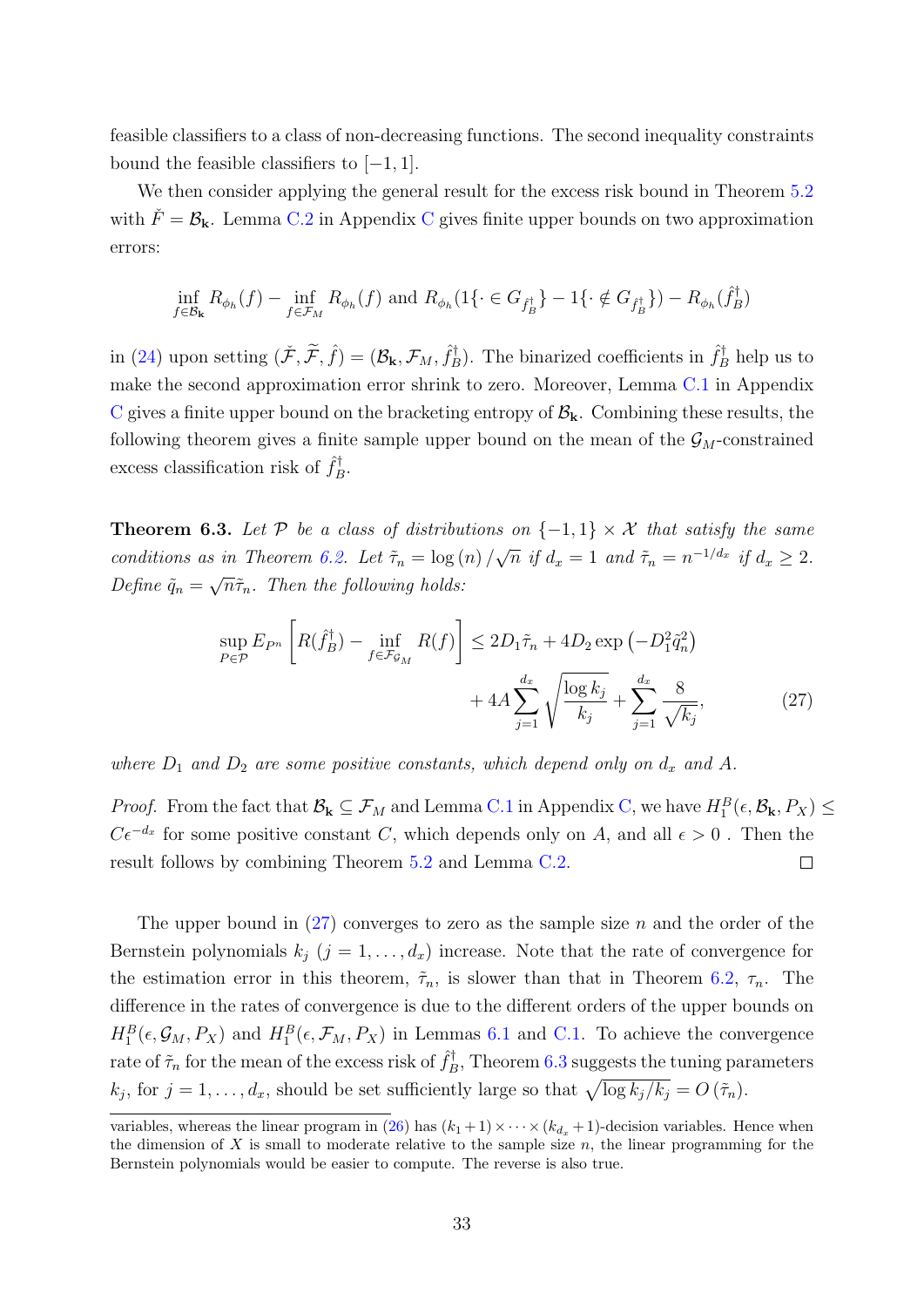In practice, one may want to select the complexity of the Bernstein polynomials by minimizing penalized empirical surrogate risk. The classification and treatment choice literature [\(Koltchinskii](#page-82-13) [\(2006\)](#page-82-13), [Mbakop and Tabord-Meehan](#page-83-2) [\(2021\)](#page-83-2), and references therein) analyze the regret properties and oracle inequalities for penalized risk minimizing classifiers. We leave theoretical investigation of the applicability of penalization methods to the current hinge risk minimization using Bernstein polynomials for future research.

## <span id="page-33-0"></span>7 Extension to individualized treatment rules

This section extends the primary results obtained in Sections [3](#page-13-0) and [4](#page-20-0) for binary classification to the weighted classification introduced in Section [1.1,](#page-4-1) and to causal policy learning. Extensions of the results in Sections [5](#page-25-0) and [6](#page-28-0) to weighted classification are presented in Appendix [D.](#page-65-0) We use the same notation and definitions as those introduced in Section [1.1.](#page-4-1) We term  $R^{\omega}$  and  $R^{\omega}_{\phi}$ , defined in [\(5\)](#page-3-1) and [\(6\)](#page-4-0), weighted classification risk and weighted  $\phi$ -risk, respectively. Throughout this section, with some abuse of notation, we denote by P a distribution on  $\mathbb{R}_+ \times \{-1,1\} \times \mathcal{X}$  and suppose that  $(\omega, Y, D) \sim P$ .

### 7.1 Consistency of weighted classification with hinge loss

We first show consistency of weighted classification with hinge risk by adapting the anal-yses in Sections [3](#page-13-0) and [4.](#page-20-0) Given a prespecified  $\mathcal{G}$ , let  $\mathcal{F}_{\mathcal{G}}$  be as in Section [2.](#page-7-0) Analogous to  $\mathcal{R}(G)$  and  $\mathcal{R}_{\phi}(G)$ , we define  $\mathcal{R}^{\omega}(G) \equiv \inf_{f \in \mathcal{F}_G} R^{\omega}(f)$ , the weighted-classification risk evaluated at G, and  $\mathcal{R}_{\phi}^{\omega}(G) \equiv \inf_{f \in \mathcal{F}_G} R_{\phi}^{\omega}(f)$ , the weighted  $\phi$ -risk evaluated at G. Note that  $\mathcal{R}^{\omega}(G) = R^{\omega}(f)$  for all  $f \in \mathcal{F}_G$ . Let  $\mathcal{R}^{w*} \equiv \inf_{G \in \mathcal{G}} \mathcal{R}^{\omega}(G) = \inf_{f \in \mathcal{F}_G} R^{\omega}(f)$  be the optimal weighted risk, and  $\mathcal{G}^* \equiv \arg \inf_{G \in \mathcal{G}} \mathcal{R}^{\omega}(G)$  be the collection of best prediction sets.

For the non-negative weight variable  $\omega$ , we define

$$
\omega_{+}(x) \equiv E_{P} \left[ \omega \mid X = x, Y = +1 \right]
$$

$$
\omega_{-}(x) \equiv E_{P} \left[ \omega \mid X = x, Y = -1 \right].
$$

Let  $C_{\phi}(a, b, c, d) \equiv a\phi(c) d + b\phi(-c) (1 - d)$ , and

$$
C_{\phi}^{w+}(\omega_{+}, \omega_{-}, \eta) \equiv \inf_{0 \le f \le 1} C_{\phi}(\omega_{+}, \omega_{-}, f, \eta),
$$
  
\n
$$
C_{\phi}^{w-}(\omega_{+}, \omega_{-}, \eta) \equiv \inf_{-1 \le f < 0} C_{\phi}(\omega_{+}, \omega_{-}, f, \eta),
$$
  
\n
$$
\Delta C_{\phi}^{\omega}(\omega_{+}, \omega_{-}, \eta) \equiv C_{\phi}^{w+}(\omega_{+}, \omega_{-}, \eta) - C_{\phi}^{w-}(\omega_{+}, \omega_{-}, \eta),
$$

which are analogous to  $C^+_{\phi}$  $\sigma_{\phi}^{+}$ ,  $C_{\phi}^{-}$  $\int_{\phi}^{\cdot}$  and  $\Delta C_{\phi}$  defined in Section [3.](#page-13-0)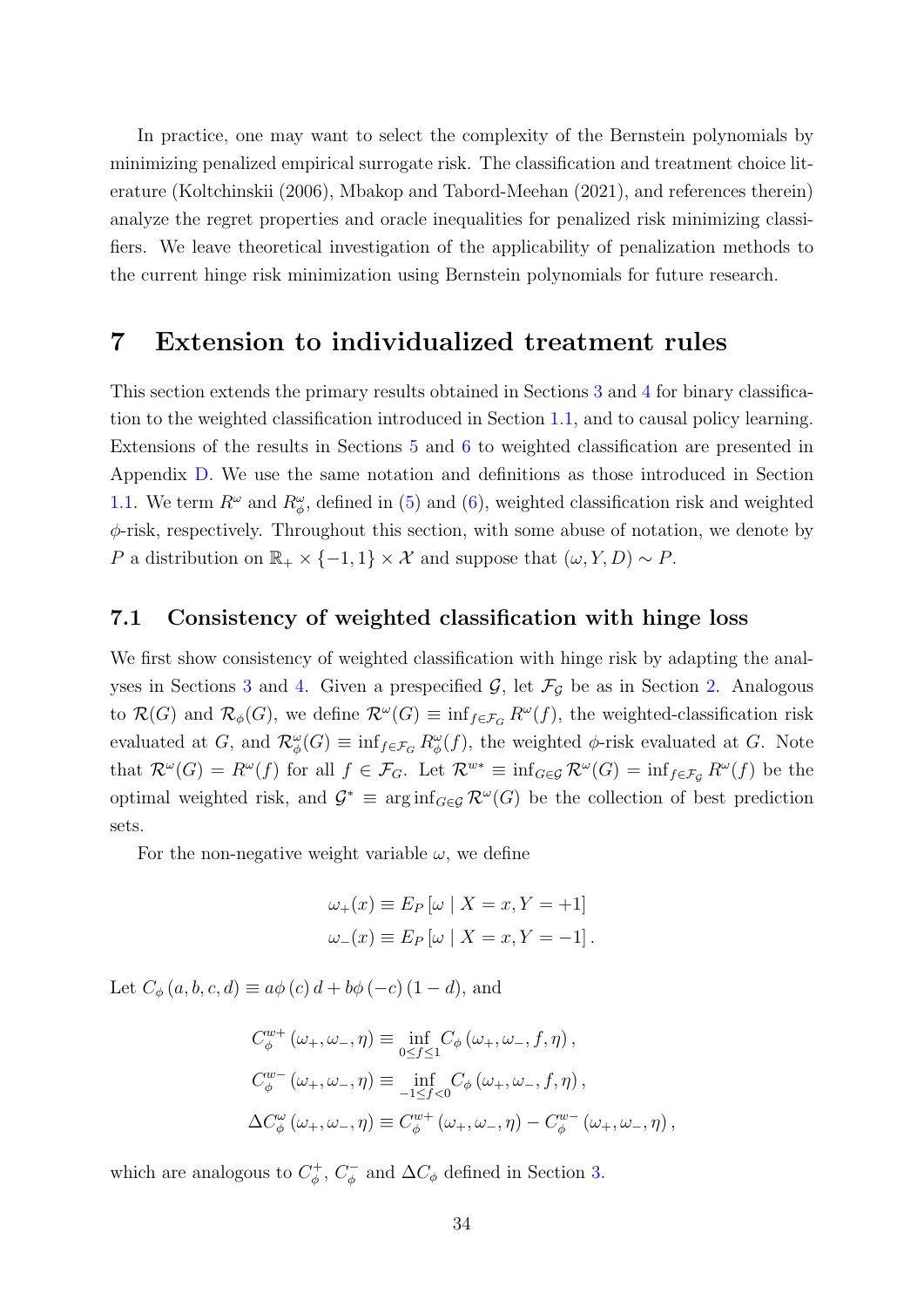The next theorem generalizes Theorems [3.2,](#page-15-2) [3.6,](#page-19-0) and Corollary [3.7](#page-19-1) to weighted classification, giving a necessary and sufficient condition for equivalence of the risk ordering among surrogate loss functions. In particular, we show that hinge loss functions share a common risk ordering with the 0-1 loss function.

<span id="page-34-0"></span>**Theorem 7.1.** Let  $\phi_1$  and  $\phi_2$  be classification-calibrated loss functions in the sense of Definition [2.3.](#page-9-2) Then

$$
\mathcal{R}_{\phi_1}^{\omega}(G_1) \leq \mathcal{R}_{\phi_1}^{\omega}(G_2) \Leftrightarrow \mathcal{R}_{\phi_2}^{\omega}(G_1) \leq \mathcal{R}_{\phi_2}^{\omega}(G_2)
$$

holds for any distribution P on  $\mathbb{R}_+ \times \{-1,1\} \times \mathcal{X}$ , any class of measurable subsets  $\mathcal{G} \subseteq$  $2^{\mathcal{X}}$ , and any  $G_1, G_2 \in \mathcal{G}$  if and only if there exists  $c > 0$  such that  $\Delta C_{\phi_2}^{\omega}(\omega_+, \omega_-, \eta) =$  $c\Delta C_{\phi_1}^{\omega}(\omega_+,\omega_-, \eta)$  holds for any  $(\omega_+,\omega_-, \eta) \in \mathbb{R}_+ \times \mathbb{R}_+ \times [0,1]$ . In particular, the 0-1 loss function,  $\phi_{01}(\alpha) = 1\{\alpha \leq 0\}$ , satisfies

$$
\Delta C_{\phi_{01}}^{\omega} \left( \omega_+, \omega_-, \eta \right) = -\omega_+ \eta + \omega_- \left( 1 - \eta \right), \tag{28}
$$

and the hinge loss function  $\phi_h(\alpha) = c \max\{0, 1 - \alpha\}$  satisfies

$$
\Delta C_{\phi_h}^{\omega}(\omega_+,\omega_-, \eta) = c(-\omega_+ \eta + \omega_-(1-\eta)) = c \Delta C_{\phi_{01}}^{\omega}(\omega_+,\omega_-, \eta).
$$

Proof. See Appendix [E.](#page-68-0)

Theorem [7.1](#page-34-0) and inequalities similar to [\(14\)](#page-16-2) lead to a generalized [Zhang'](#page-84-0)s [\(2004\)](#page-84-0) inequality for weighted classification, as shown in the next corollary.

Corollary 7.2. For any distribution P on  $\mathbb{R}_+ \times \{-1,1\} \times \mathcal{X}$  and any surrogate loss function  $\phi$  satisfying  $\Delta C^{\omega}_{\phi}(\omega_+,\omega_-, \eta) = c(-\omega_+\eta + \omega_-(1-\eta)),$ 

$$
c(R^{\omega}(f) - \inf_{f \in \mathcal{F}_{\mathcal{G}}} R^{\omega}(f)) \le R^{\omega}_{\phi}(f) - \inf_{f \in \mathcal{F}_{\mathcal{G}}} R^{\omega}_{\phi}(f) \tag{29}
$$

holds for any  $f \in \mathcal{F}_G$ .

Proof. See Appendix [E.](#page-68-0)

**Remark 7.3.** Table [2](#page-35-0) shows the forms of  $\Delta C^{\omega}_{\phi}(\omega_+, \omega_-, \eta)$  for the hinge loss, exponential loss, logistic loss, quadratic loss, and truncated quadratic loss functions, where  $\mu_+ \equiv \omega_+ \eta$ and  $\mu_-\equiv\omega_-(1-\eta)$ . With the exception of the hinge loss function, none of these functions satisfy  $\Delta C^{\omega}_{\phi}(\omega_+,\omega_-, \eta) = c(-\mu_+ + \mu_-)$  for some positive constant  $c > 0$ . That is, similar

 $\Box$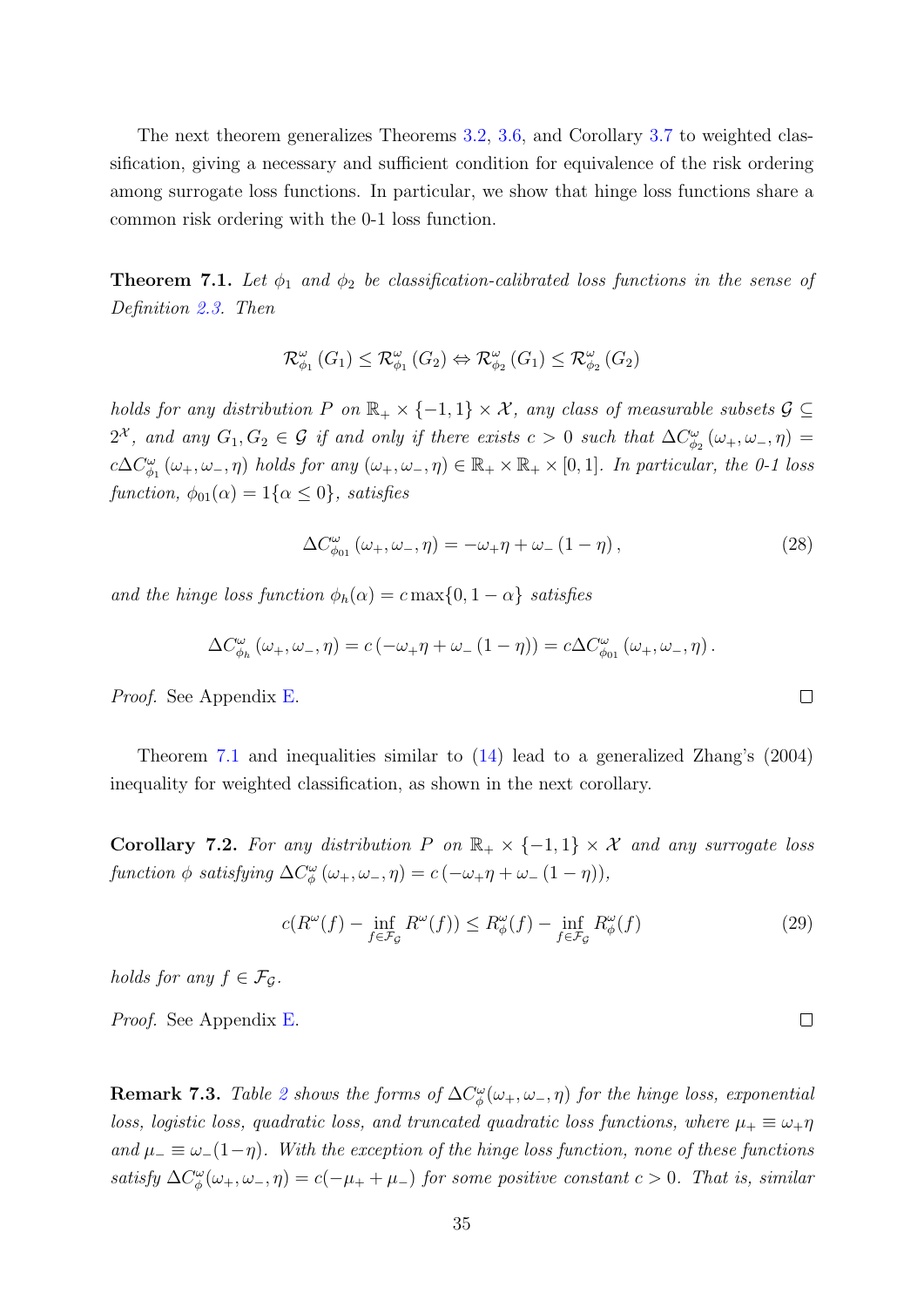| Lable 2. Duringate loss functions and their associated forms for $\Delta C_{\phi}$ |                         |                                                                                                                                                                                                                                                                          |  |
|------------------------------------------------------------------------------------|-------------------------|--------------------------------------------------------------------------------------------------------------------------------------------------------------------------------------------------------------------------------------------------------------------------|--|
| Loss function                                                                      | $\phi(\alpha)$          | $\Delta C^{\omega}_{\phi}\left(\omega_{+},\omega_{-},\eta\right)$                                                                                                                                                                                                        |  |
| $0-1$ loss                                                                         | $1\{\alpha \leq 0\}$    | $-\mu_{+} + \mu_{-}$                                                                                                                                                                                                                                                     |  |
| Hinge loss                                                                         | $c \max\{0, 1-\alpha\}$ | $c(-\mu_+ + \mu_-)$                                                                                                                                                                                                                                                      |  |
| Exponential loss                                                                   | $e^{-\alpha}$           | $(\sqrt{\mu_+} - \sqrt{\mu_-})^2$ if $\mu_+ \leq \mu_-$<br>$-(\sqrt{\mu_+} - \sqrt{\mu_-})^2$ if $\mu_+ > \mu_-$                                                                                                                                                         |  |
| Logistic loss                                                                      | $\log(1+e^{-\alpha})$   | $-\mu_+ \log \left(\frac{2\mu_+}{\mu_+ + \mu_-}\right) - \mu_- \log \left(\frac{2\mu_-}{\mu_+ + \mu_-}\right)$ if $\mu_+ \leq \mu_-$<br>$\mu_+ \log \left(\frac{2\mu_+}{\mu_+ + \mu_-}\right) + \mu_- \log \left(\frac{2\mu_-}{\mu_+ + \mu_-}\right)$ if $\mu_+ > \mu_-$ |  |
| Quadratic loss                                                                     | $(1-\alpha)^2$          | $\frac{(\mu_+ - \mu_-)^2}{\mu_+ + \mu_-}$<br>if $\mu_+ \leq \mu_-$<br>$(\mu_{+} - \mu_{-})^2$<br>if $\mu_{+} > \mu_{-}$<br>$\mu_{+}+\mu_{-}$                                                                                                                             |  |
| Truncated quadratic loss $\frac{1}{2}$ (max $\{0, 1 - \alpha\}$ ) <sup>2</sup>     |                         | $(\mu_{+} - \mu_{-})^2$<br>if $\mu_+ \leq \mu_-$<br>$\mu_{+}+\mu_{-}$<br>$(\mu_{+} - \mu_{-})^2$<br>if $\mu_+ > \mu_-$<br>$\mu_{+}+\mu_{-}$                                                                                                                              |  |
| $N_{\text{other}}$ $\ldots$ $\ldots$ regard $\ldots$ $\ldots$ (1 $\ldots$ )        |                         |                                                                                                                                                                                                                                                                          |  |

<span id="page-35-0"></span>Table 2: Surrogate loss functions and their associated forms for  $\Delta C_{\phi}^{w}$ 

Note:  $\mu_+ = \omega_+ \eta$  and  $\mu_- = \omega_-(1 - \eta)$ .

to the standard binary classification, hinge losses also have a special status in weighted classification, since they are the only surrogate losses that preserve classification risk.

Similar to the analysis in Section [4,](#page-20-0) we consider adding functional form restrictions to the class of classifiers  $\mathcal{F}_G$ . Let  $\widetilde{\mathcal{F}}_G$  be a subclass of  $\mathcal{F}_G$ . We suppose that the non-negative weight variable  $\omega$  is bounded from above.

<span id="page-35-1"></span>**Condition 7.4** (Bounded weight variable). There exists  $M < \infty$  such that  $0 \leq \omega \leq M$  $a.s.$ 

In causal policy learning, Condition [7.4](#page-35-1) holds if the outcome variable Z has bounded support and the propensity score  $e(x)$  satisfies a strict overlap condition. For example, if the support of Z is contained in  $[-\tilde{M}, \tilde{M}]$  for some  $\tilde{M} < \infty$ , and the propensity score satisfies  $\kappa < e(x) < 1 - \kappa$  for some  $\kappa \in (0, 1/2)$  and all  $x \in \mathcal{X}$ , then the weight variable for the causal policy learning  $\omega_p$  defined in [\(7\)](#page-5-1) is bounded from above by  $M/\kappa$  a.s.

The following theorem, which is analogous to Theorem [4.4,](#page-22-2) shows that the two condi-tions [\(A1\)](#page-22-1) and [\(A2\)](#page-23-0) in Theorem [4.4](#page-22-2) remain sufficient for  $\mathcal{F}_G$  to guarantee the consistency of the hinge risk minimization approach to weighted classification.

**Theorem 7.5.** Given a distribution P on  $\mathbb{R}_+ \times \{-1,1\} \times \mathcal{X}$  and a class of measurable subsets  $\mathcal{G} \subseteq 2^{\mathcal{X}}$ , suppose that  $\mathcal{F}_{\mathcal{G}} \subset \mathcal{F}_{\mathcal{G}}$  satisfy the conditions  $(A1)$  and  $(A2)$  in Theorem  $4.4$  and that the weight variable  $\omega$  satisfies Condition [7.4.](#page-35-1) Then the following claims hold: (i)  $\tilde{f}^* \in \arginf_{f \in \tilde{\mathcal{F}}_{\mathcal{G}}}\mathbb{R}_{\phi_h}^{\omega}(f)$  minimizes the weighted-classification risk  $\mathbb{R}^{\omega}(\cdot)$  over  $\mathcal{F}_{\mathcal{G}}$ . (ii) For  $G^* \in \mathcal{G}^*$ ,  $\tilde{f}_{G^*}$  is a minimizer of  $R^{\omega}_{\phi_h}(\cdot)$  over  $\tilde{\mathcal{F}}_{\mathcal{G}}$ .

Proof. See Appendix [E.](#page-68-0)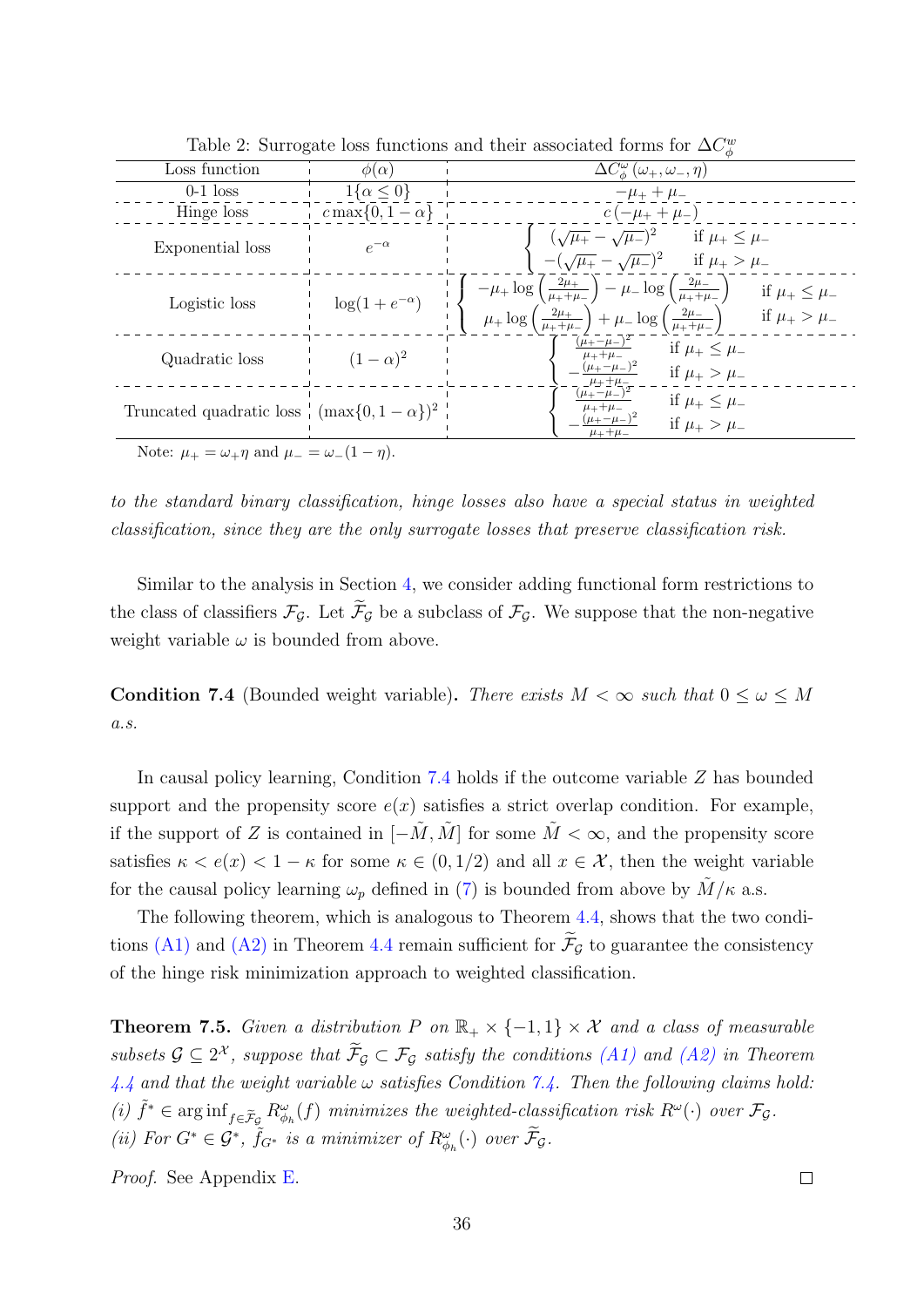## 8 Empirical illustration

To illustrate the hinge risk minimizing approach in a causal policy learning setting, we apply our weighted classification methods with a monotone constraint to experimental data from [Karlan et al.](#page-82-0) [\(2019\)](#page-82-0). [Karlan et al.](#page-82-0) [\(2019\)](#page-82-0) conducted three experiments in India and the Philippines in which they paid off the high-interest moneylender debt of market vendors and gave them brief financial training. Though the main focus of [Karlan et al.](#page-82-0) [\(2019\)](#page-82-0) is to understand why a debt-trap occurs (i.e., why some individuals repeatedly take on high-interest rate loans), we regard their treatment of paying off debt as policy intervention and study effective treatment allocation maximizing the value of household business in the population.

We use the data of [Karlan et al.](#page-82-0) [\(2019\)](#page-82-0), collected from an RCT experiment conducted in Cagayan de Oro, the Philippines, in 2010. The observations are divided into two groups: a treatment group (debt paid off and received financial training) and a control group. The data was collected over 5 periods, comprising a baseline period before the policy intervention and 4 follow-up periods after the policy intervention was implemented. The follow-up periods correspond to the 1st, 4th, 8th, and 18-19th months after the policy intervention was implemented. We label these follow-up periods as periods 1 through 4, respectively. After dropping observations with missing values, our main sample consists of 411 observations, of which 289 (122) observations belong to the treatment (control) group.

We focus on the effect of treatment on the present value (PV) of business at the time of the policy intervention. To define the PV of business, we introduce some notation. Let  $D \in \{-1, 1\}$  denote a treatment indicator, with 1 indicating treatment and  $-1$  indicating control. Let C be the amount of moneylender debt paid off, which we assume to be a cost of treatment. Let  $P_t$  denote monthly take-home profit in month t after the policy intervention. For  $s \in \{1, 2, 3, 4\}$ , let  $P_{(s)}$  denote an average of the monthly take-home profit observed in the follow-up period s. Since the data was collected only for 4 followup periods, we assume that  $P_t = P_{(1)}$  for  $t \leq 2$ ,  $P_t = P_{(2)}$  for  $3 \leq t \leq 6$ ,  $P_t = P_{(3)}$ for  $7 \le t \le 11$ , and  $P_t = P_{(4)}$  for  $t \ge 12$ . Let  $WC_{19}$  denote the total working capital of business in the 19th month after the policy intervention (at the end of the follow-up survey), which corresponds to the total working capital of business observed in the final follow-up period.<sup>[10](#page-36-0)</sup> All variables  $P_t$ ,  $WC_{19}$ , and C are measured in USD, using the average exchange rate during September and October, 2010. For  $T \geq 1$ , we define the outcome

<span id="page-36-0"></span><sup>&</sup>lt;sup>10</sup>The total working capital of a business, as defined in [Karlan et al.](#page-82-0)  $(2019)$ , is the worth of current business assets plus the amount spent on an average restocking trip minus any current or daily loans owed.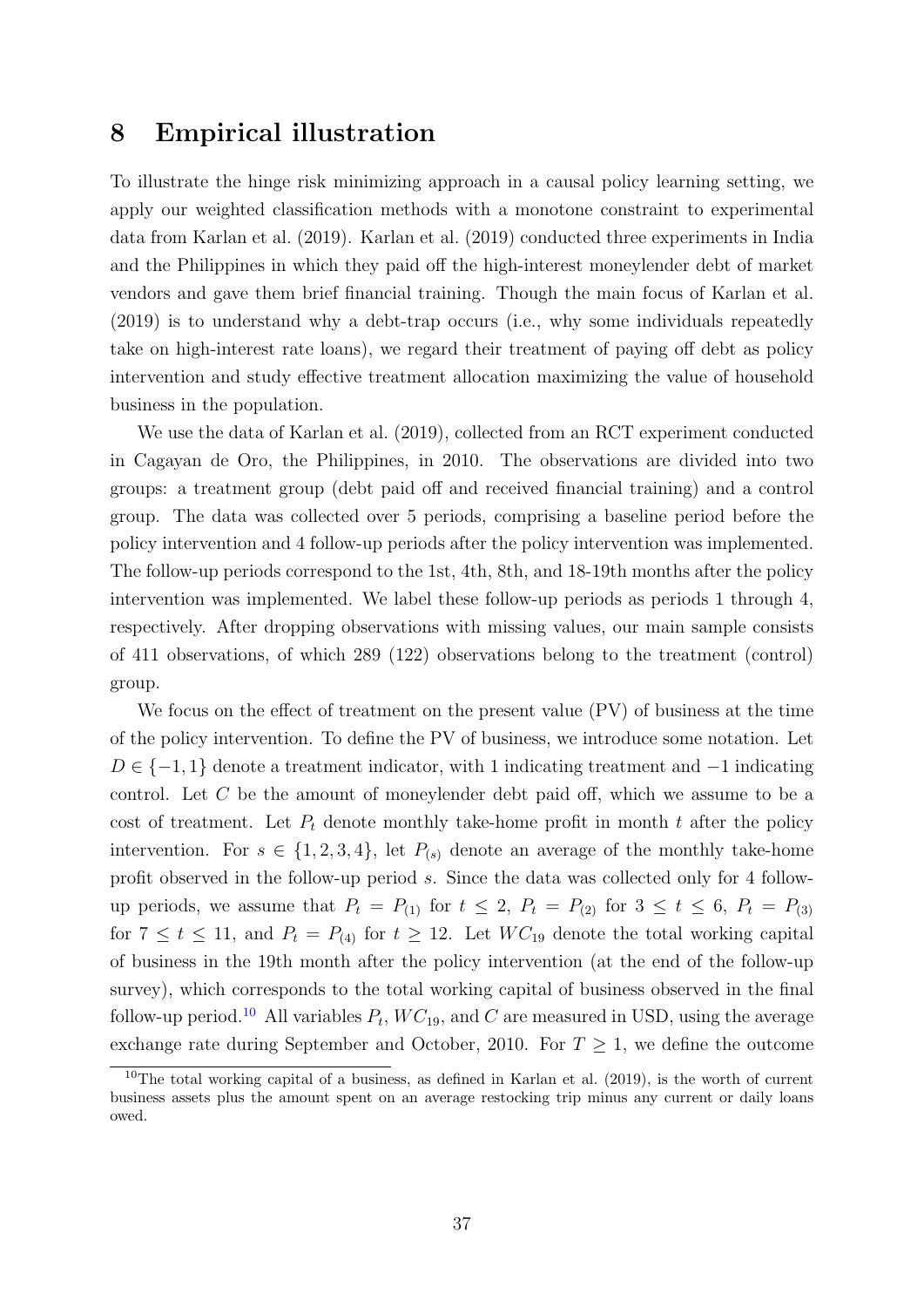variable Z as the PV of business minus the cost of the treatment as follows:

$$
Z = \sum_{t=1}^{T} \frac{1}{(1+r)^t} P_t + \frac{1}{(1+r)^{19}} WC_{19} - D \cdot C,
$$

where r is the monthly discount rate of the business value, to  $0.037/12$ , the average of the annual real interest rate in force in the Philippines between 2010 and 2019 divided by 12. In our analysis, we set  $T = 19$  (the duration of the follow-up survey), 60, 120, and 240.

The covariates that we use for treatment assignment are the amount of moneylender debt in the baseline period, financial literacy index, and food expenditure ratio. Specifically, we consider the following three sets of covariates $^{11}$  $^{11}$  $^{11}$ :

 $X_1 = \{$ amount of moneylender debt in the baseline period, financial literacy index $\},$  $X_2 = \{$ amount of moneylender debt in the baseline period, food expenditure ratio $\},$  $X_3 =$ {amount of moneylender debt in the baseline period, financial literacy index, food expenditure ratio}.

All of the covariates are observed in the baseline period. The food expenditure ratio is the proportion of expenditure on food and drink to total expenditure, and is used to gauge living standards, i.e., the higher the ratio, the poorer the household is considered to be. The amount of moneylender debt in the baseline period is measured in USD, using the same average exchange rate used to define Z. For each set of covariates, we constrain the class of feasible treatment rules to the class of monotonically increasing treatment rules, i.e.,

$$
\mathcal{F}_M = \{ f : f(x) \ge f(\tilde{x}) \text{ for any } x, \tilde{x} \in \mathcal{X} \text{ with } x \ge \tilde{x} \text{ and } f(\cdot) \in [-1, 1] \},
$$

where  $x \geq \tilde{x}$  is an element-wise weak inequality. Any treatment rule in  $\mathcal{F}_M$  is more likely to award treatment to individuals with more baseline debt, higher financial literacy and a higher food expenditure ratio. This class of monotone rules is intended to represent the planner's (hypothetical) objective of prioritizing those households that are more financially-strained and debt-trapped, and those that have a lower standard of living. At the same time, the monotonicity of assignment in financial literacy disciplines the allocation of the policy by prioritizing those who are more likely to escape a debt-trap, assuming that financial literacy is a good predictor for this.

<span id="page-37-0"></span>Let  $\hat{e}$  be the empirical probability of treatment, which we use as an estimated propen-

<sup>11</sup>Aside from these three covariates, [Karlan et al.](#page-82-0) [\(2019\)](#page-82-0) use vendors' time inconsistent preferences, possession of savings at a bank, math skills index, and predicted probability of household income shock for estimation of the conditional causal effects.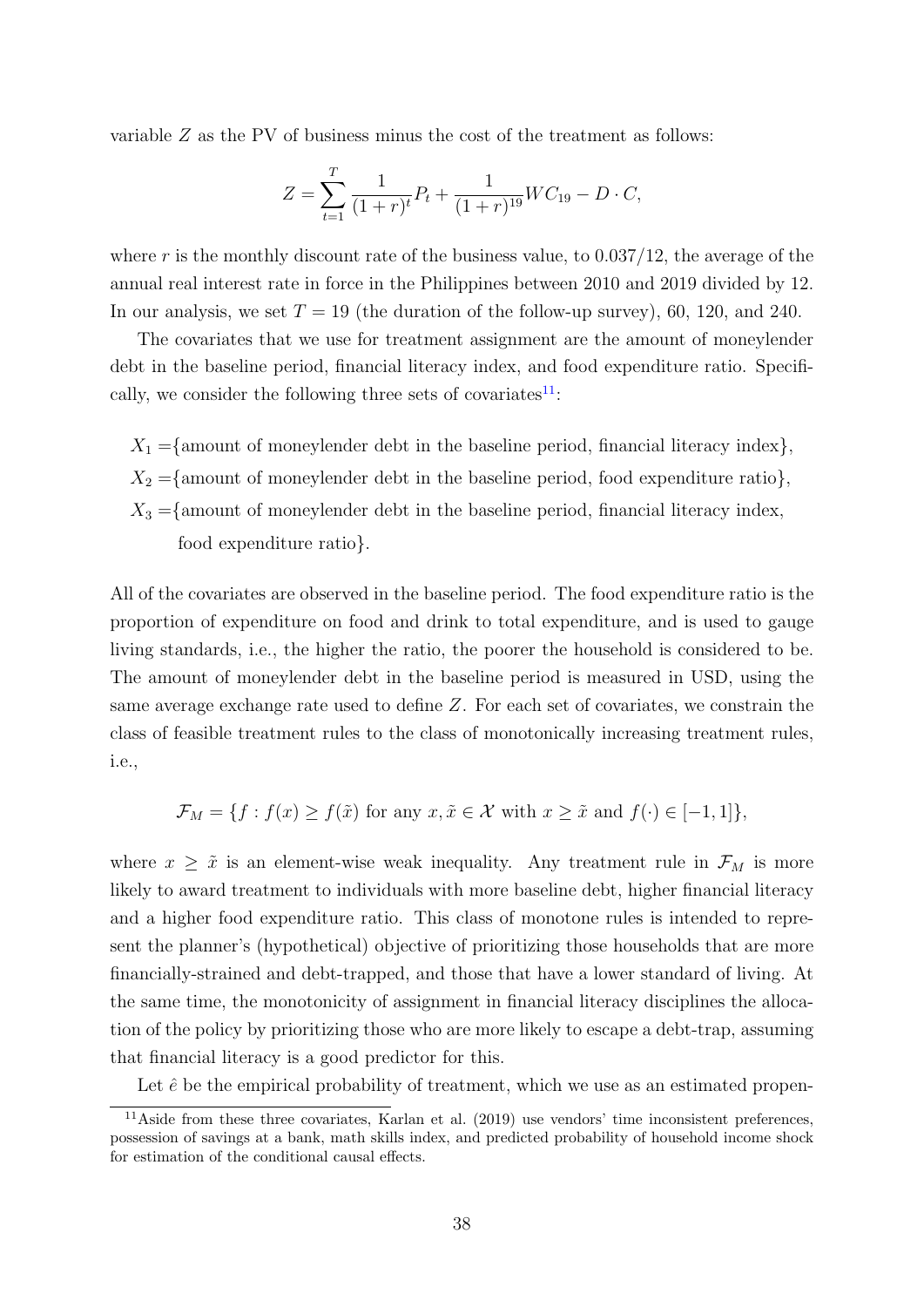sity score. Setting  $\omega = |Z|/(D\hat{e} + (1 - D)/2)$  and  $Y = \text{sign}(Z) \cdot D$  in the definitions of the weighted classification and surrogate risks  $((5)$  $((5)$  and  $(6)$ ), let  $\hat{f}_M$  be a classifier that minimizes the empirical weighted hinge risk over  $\mathcal{F}_M$  (see Appendix [D.2](#page-66-0) for details of this procedure). Denote  $f_{-1}$  and  $f_{+1}$  the never-treating and always-treating rules (i.e.,  $f_{-1}(x) = -1$  and  $f_{+1}(x) = 1$  for all x).

Table [3](#page-38-0) shows the estimated welfare gains of  $\hat{f}_M$  relative to the never-treating rule (i.e.,  $W(\hat{f}_M) - W(f_{-1})$ ). Figure [3](#page-39-0) illustrates the resulting treatment allocation  $G_{\hat{f}_M}$  for the covariate sets  $X_1$  and  $X_2$ , for each T. The welfare gains in Table [3](#page-38-0) are estimated using the same sample as is used to estimate  $\hat{f}_M$ ; hence, the estimated welfare gains of  $\hat{f}_M$ in Table [3](#page-38-0) are positively biased.<sup>[12](#page-38-1)</sup> Using  $X_2$  rather than  $X_1$  leads to higher estimates of the welfare gain from using  $\hat{f}_M$ . Figure [3](#page-39-0) shows the estimated treatment allocation rules under the monotonicity constraint. When we use  $X_1$ , we obtain an optimal treatment rule that is identical for all  $T \in \{19, 60, 120, 240\}$ . In contrast, the estimated treatment rules differ between  $T = 19$  and  $T \in \{60, 120, 240\}$  when we use  $X_2$ .

<span id="page-38-0"></span>

| Х     | $\, T \,$ | Sample size | Welfare gain of |          | Probability of | E[Z(1)] | E[Z(0)] |
|-------|-----------|-------------|-----------------|----------|----------------|---------|---------|
|       |           |             | $f_M$           | $f_{+1}$ | treatment      |         |         |
| $X_1$ | 19        | 411         | 627.0           | 495.6    | 0.43           | 4406.8  | 3911.2  |
|       | 60        |             | 1724.0          | 1223.4   | 0.43           | 12516.6 | 11293.2 |
|       | 120       |             | 3093.8          | 2132.2   | 0.43           | 22642.3 | 20510.1 |
|       | 240       |             | 5164.4          | 3506.1   | 0.43           | 37949.7 | 34443.6 |
| $X_2$ | 19        | 337         | 839.5           | 518.6    | 0.43           | 4483.7  | 3965.1  |
|       | 60        |             | 2214.2          | 1031.1   | 0.40           | 12513.3 | 11482.2 |
|       | 120       |             | 3991.9          | 1670.9   | 0.40           | 22538.8 | 20867.9 |
|       | 240       |             | 6679.5          | 2638.3   | 0.40           | 37694.7 | 35056.5 |
| $X_3$ | 19        | 337         | 1226.9          | 518.6    | 0.42           | 4483.7  | 3965.1  |
|       | 60        |             | 3182.7          | 1031.1   | 0.44           | 12513.3 | 11482.2 |
|       | 120       |             | 5631.2          | 1670.9   | 0.45           | 22538.8 | 20867.9 |
|       | 240       |             | 9333.5          | 2638.3   | 0.45           | 37694.7 | 35056.5 |

Table 3: Estimates of welfare gains, probability of treatment, and  $E[Z(1)]$  and  $E[Z(0)]$ 

<span id="page-38-1"></span><sup>&</sup>lt;sup>12</sup>To our knowledge, there is no bias-free estimation method available for the welfare gain of the policy that maximizes the full-sample objective function over the large class of monotone assignment rules. Outof-sample methods based upon sample-splitting is a simple approach for inferring welfare gain, but the policy estimated from a subsample can sacrifice welfare performance. We leave development of bias-free estimation applicable to the current context for future research.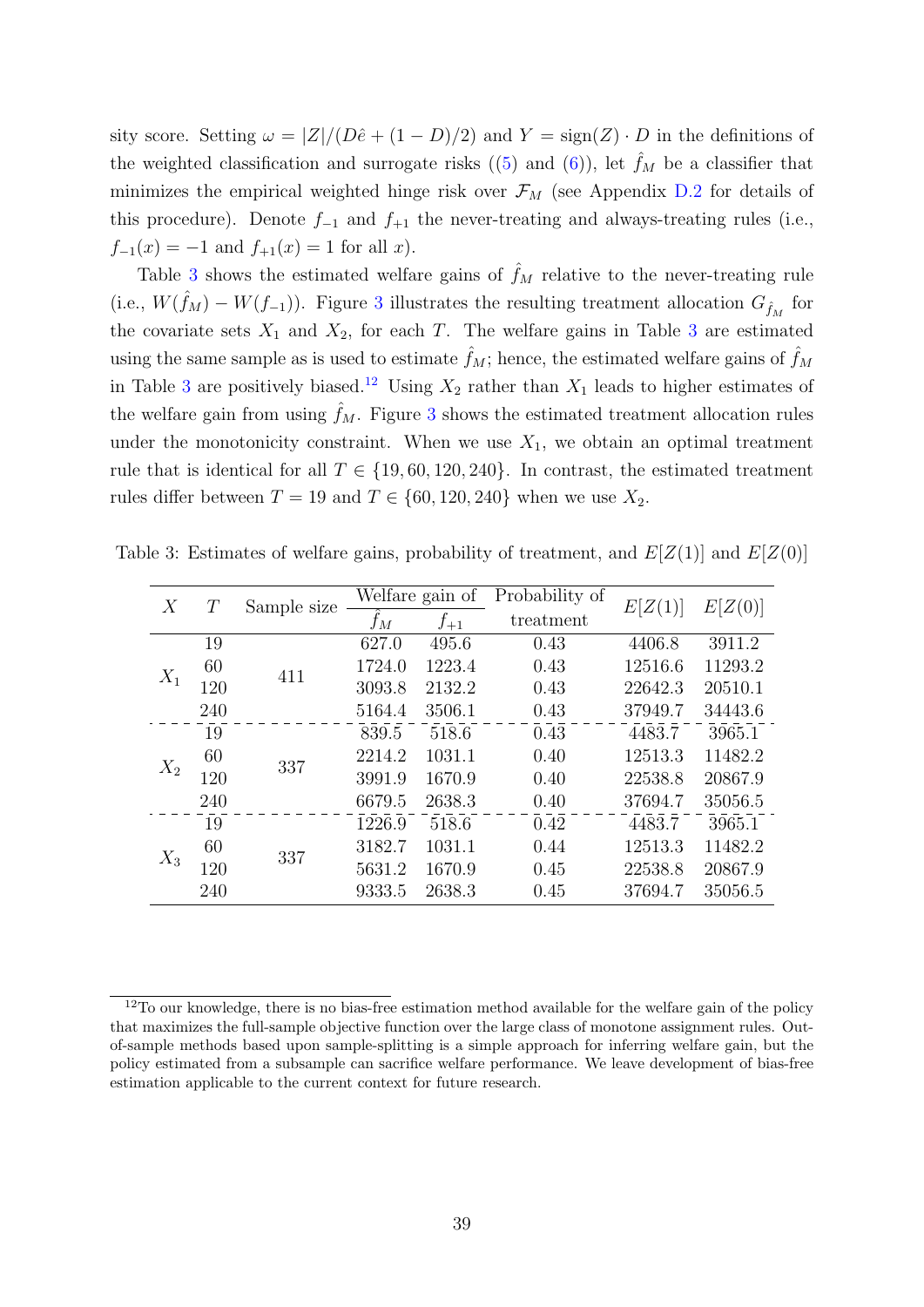

<span id="page-39-0"></span>Figure 3: Monotone treatment rules obtained from empirical hinge risk minimization

Notes: In each figure, every circle represents the sample density at a given observation.

# 9 Conclusion

This paper studies the consistency of surrogate risk minimization approaches to classification and weighted classification given a constrained set of classifiers, where weighted classification subsumes policy learning for individualized treatment assignment rules. Our focus is on how surrogate risk minimizing classifiers behave if the constrained class of classifiers violates the assumption of correct specification. Our first main result shows that when the constraint restricts classifiers' prediction sets only, hinge losses are the only loss functions that secure consistency of the surrogate-risk minimizing classifier without the assumption of correct specification. When the constraint additionally restricts the functional form of the classifiers, the surrogate risk minimizing classifier is not generally consistent even with hinge loss. Our second main result is to show that, in this case, the set of conditions  $(A1)$  and  $(A2)$  in Theorem [4.4](#page-22-1) becomes a sufficient condition for the consistency of the hinge risk minimizing classifier.

This paper also investigates the statistical properties of hinge risk minimizing classifiers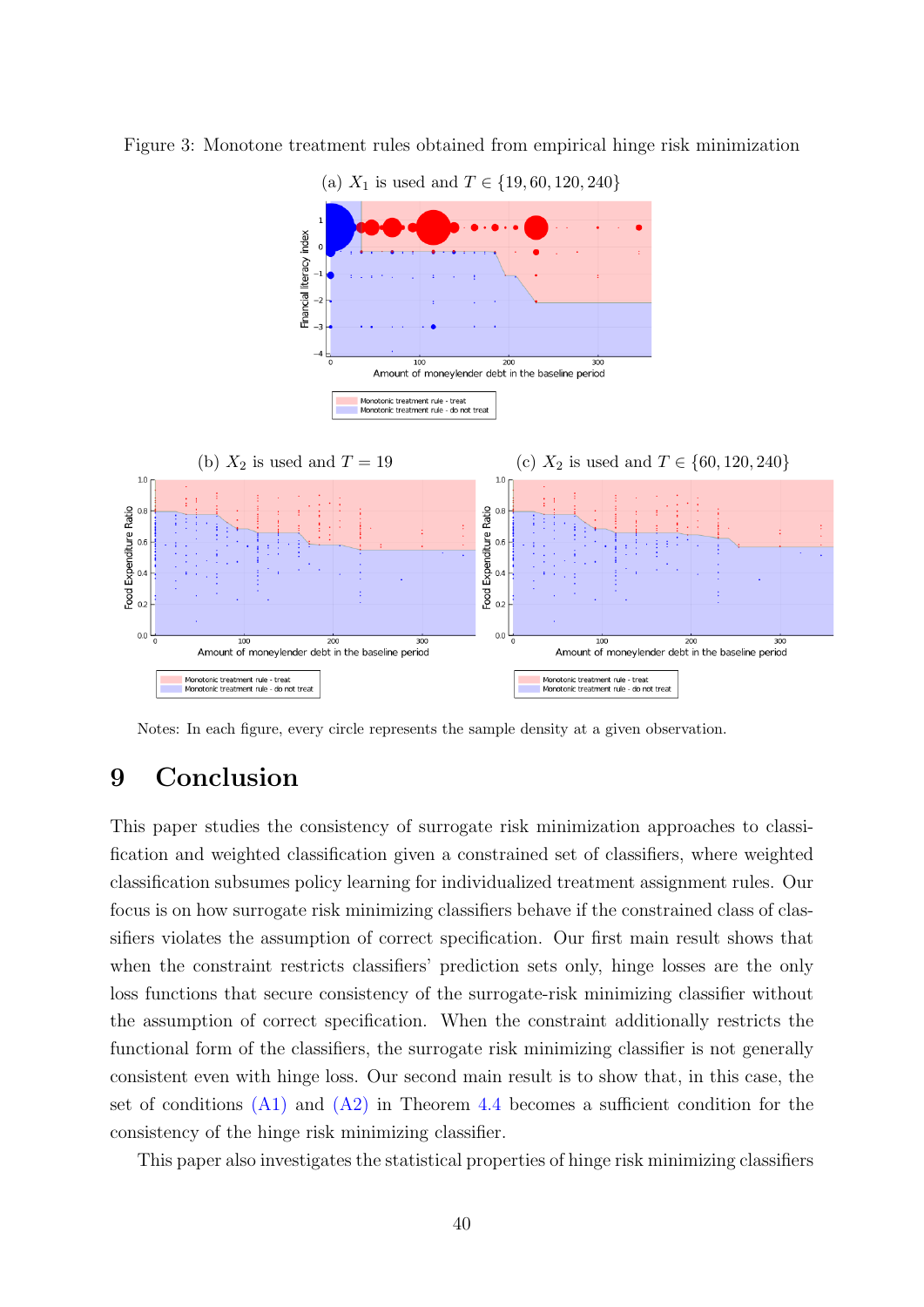in terms of uniform upper bounds on the excess regret. Exploiting hinge loss and the class of monotone classifiers in the monotone classification problem, we show that the empirical surrogate-risk minimizing classifier can be computed using linear programming. All of the results obtained in the standard classification setting are naturally extended to the weighted classification problem, so that our contributions carry over to causal policy learning and related applications.

# Appendix

### A Proofs of the results in Sections [2–](#page-7-0)[4](#page-20-0)

This appendix provides proof of the results in Sections [2–](#page-7-0)[4](#page-20-0) alongside some auxiliary lemmas. We first give the proofs of Propositions [2.1](#page-10-0) and [2.2.](#page-12-0)

**Proof of Proposition [2.1.](#page-10-0)** The statement (i) follows from Claim 3 of Theorem 1 of [Bartlett et al.](#page-80-0) [\(2006\)](#page-80-0). To prove the statement (ii), let  $z_1, z_2 \in \mathbb{R}_+$  be such that  $\phi(z_2) < \phi(z_1)$ . Such a pair  $(z_1, z_2)$  exists in a neighborhood of zero because, from Theorem 2 of [Bartlett et al.](#page-80-0) [\(2006\)](#page-80-0),  $\phi$  is differentiable at 0 and  $\phi'(0) < 0$  if  $\phi$  is classificationcalibrated and convex. Then the pair  $(z_1, z_2)$  satisfies

$$
\underset{(b_1,b_2)\in\{(-1,0),(0,1)\}}{\arg\min} \phi(-b_1z_1)+\phi(b_2z_2)=(0,1).
$$

Suppose that F is a constrained class such that  $\mathcal{F} = \mathcal{F}_1 \cup \mathcal{F}_2$  with  $\mathcal{F}_1 = \{f(x) =$  $x^T b : (b_1, b_2) = (-1, 0), b \in \mathbb{R}^{d_x}$  and  $\mathcal{F}_2 = \{f(x) = x^T b : (b_1, b_2) = (0, 1), b \in \mathbb{R}^{d_x}\},$ where  $b_j$  denotes the j-th element of b. Let  $x_1 = (z_1, 0, \ldots, 0)$  and  $x_2 = (0, z_2, 0, \ldots, 0)$ be two points in X, and let P be a distribution such that  $\eta(x_1) = 0$ ,  $\eta(x_2) = 1$ , and  $P_X(x_1) = P_X(x_2) = 1/2$ . Given the pair  $(P, \mathcal{F})$ , any classifier  $f_1$  in  $\mathcal{F}_1$  has the same sign as the Bayes classifier,  $P_X$ -almost everywhere, because  $f_1(x_1) < 0$  and  $f_1(x_2) = 0$ while  $\eta(x_1) < 1/2$  and  $\eta(x_2) \geq 1/2$ . This means that F, as well as  $\mathcal{F}_1$ , is R-correctly specified for such P. On the other hand, any classifier  $f_2$  in  $\mathcal{F}_2$  does not have the same sign as the Bayes classifier at  $x_1$  because  $f_2(x_1) = 0$  while  $\eta(x_1) < 1/2$ .  $f^*_{\phi}$  must be in  $\mathcal{F}_2$  because for any  $f_1 \in \mathcal{F}_1$  and  $f_2 \in \mathcal{F}_2$ ,  $R_{\phi}(f_2) = \phi(z_2)/2 < \phi(z_1)/2 = R_{\phi}(f_1)$ . Hence  $R(f^*_{\phi}) > R(f^*_{bayes})$  holds. F is also  $R_{\phi}$ -misspecified because any classifier that minimizes  $R_{\phi}$  over all measurable functions takes a negative value at  $x_1$  whereas  $f_{\phi}^*(x_1) > 0$ .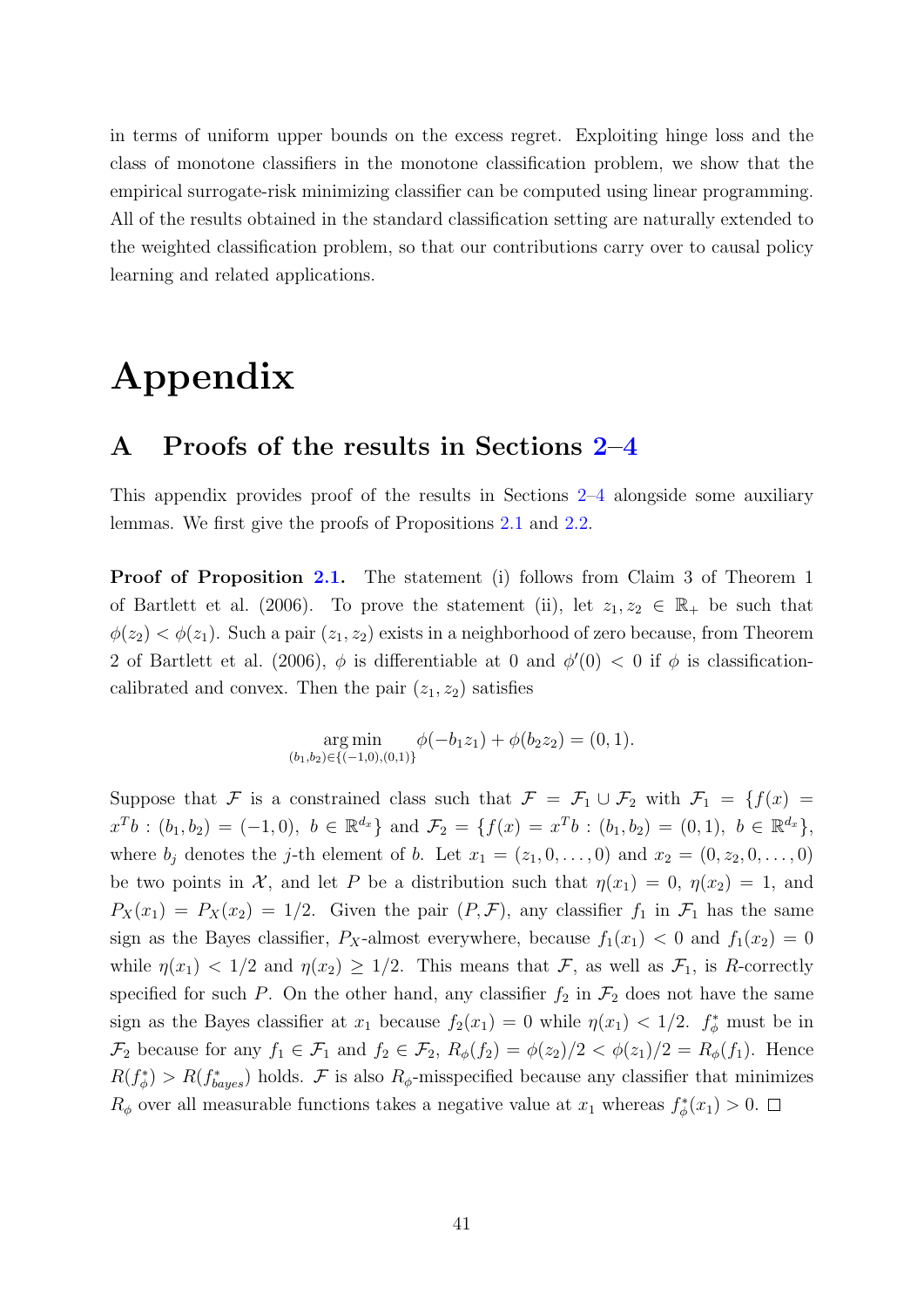**Proof of Proposition [2.2](#page-12-0)** Assume R-correct specification of  $\mathcal{F}_{\mathcal{G}}$ . Then  $\mathcal{F}_{\mathcal{G}}$  includes a classifier  $f^*$  that is identical to or shares the same sign as  $f^*_{Bayes}(x) = 2\eta(x) - 1$ ,  $P_X$ almost everywhere. Since  $f \in \mathcal{F}_{\mathcal{G}}$  is unconstrained except for  $G_f \in \mathcal{G}$  and  $-1 \leq f(\cdot) \leq 1$ , the classification-calibrated property of  $\phi$  and the representation of the surrogate risk  $R_{\phi}(f) = E_{P_X}[C_{\phi}(f(X), \eta(X))]$  implies

$$
f_{\phi}^*(x) \in \underset{a:(2\eta(x)-1)a \ge 0, |a| \le 1}{\arg \min} C_{\phi}(a, \eta(x)),
$$

P<sub>X</sub>-almost everywhere, because otherwise  $f^*$  dominates  $f^*_{\phi}$  in terms of the surrogate risk. This means that  $f^*_{\phi}(x)$  has the same sign as  $f^*_{Bayes}(x)$ ,  $P_X$ - almost everywhere, i.e.,  $R(f_{\phi}^*) = R(f_{Bayes}^*)$  holds.

Assume conversely that  $\mathcal{F}_{\mathcal{G}}$  is R-misspecified. Then  $\text{sign}(f^*_{\phi})$  has to differ from  $\text{sign}(f^*_{Bayes}(x))$ for some x with positive measure in terms of  $P_X$ . Failure to find such a value x contradicts the assumption of R-misspecification of  $\mathcal{F}_{\mathcal{G}}$ . The difference in signs then implies  $R(f_{\phi}^*) > R(f_{Bayes}^*)$ .

We here let  $\phi$  be any surrogate loss function. Before proceeding to the proofs of the results in Sections [3](#page-13-0) and [4,](#page-20-0) we note that if  $\phi$  is classification-calibrated,  $\Delta C_{\phi}$  has the same sign as the Bayes classifier: for any  $\eta \in [0,1]\setminus\{1/2\}$ ,

<span id="page-41-0"></span>
$$
\Delta C_{\phi}(\eta) \begin{cases} > 0 & \text{if } \eta > 1/2 \\ < 0 & \text{if } \eta < 1/2 \end{cases} \tag{30}
$$

which will be used in the following proofs.

#### Proof of Theorem [3.6.](#page-19-0)

('If' part)

For any class of measurable subsets  $\mathcal{G} \subseteq 2^{\mathcal{X}}$  and any  $G_1, G_2 \in \mathcal{G}$ , we show in Theorem [3.2](#page-15-0) that  $\mathcal{R}_{\phi_1}(G_2) \geq \mathcal{R}_{\phi_1}(G_1)$  is equivalent to

$$
\int_{G_2 \setminus G_1} \Delta C_{\phi_1} (\eta(x)) dP_X(x) \ge \int_{G_1 \setminus G_2} \Delta C_{\phi_1} (\eta(x)) dP_X(x).
$$

This inequality does not change if we replace  $\Delta C_{\phi_1}(\eta(x))$  with  $\Delta C_{\phi_2}(\eta(x)) = c \Delta C_{\phi_1}(\eta(x))$ with  $c > 0$ . From Theorem [3.2,](#page-15-0)  $\mathcal{R}_{\phi_2}(G_2) \geq \mathcal{R}_{\phi_2}(G_1)$  if  $\Delta C_{\phi_1}(\eta(x))$  is replaced by  $\Delta C_{\phi_2}(\eta(x))$  in the above inequality. Therefore, if  $\Delta C_{\phi_2}(\cdot) = c \Delta C_{\phi_1}(\cdot)$  with  $c > 0$ ,  $\phi_1 \stackrel{u}{\sim} \phi_2$ holds.

('Only if' part)

We prove the 'only if' part of the theorem by exploiting a specific class of data generating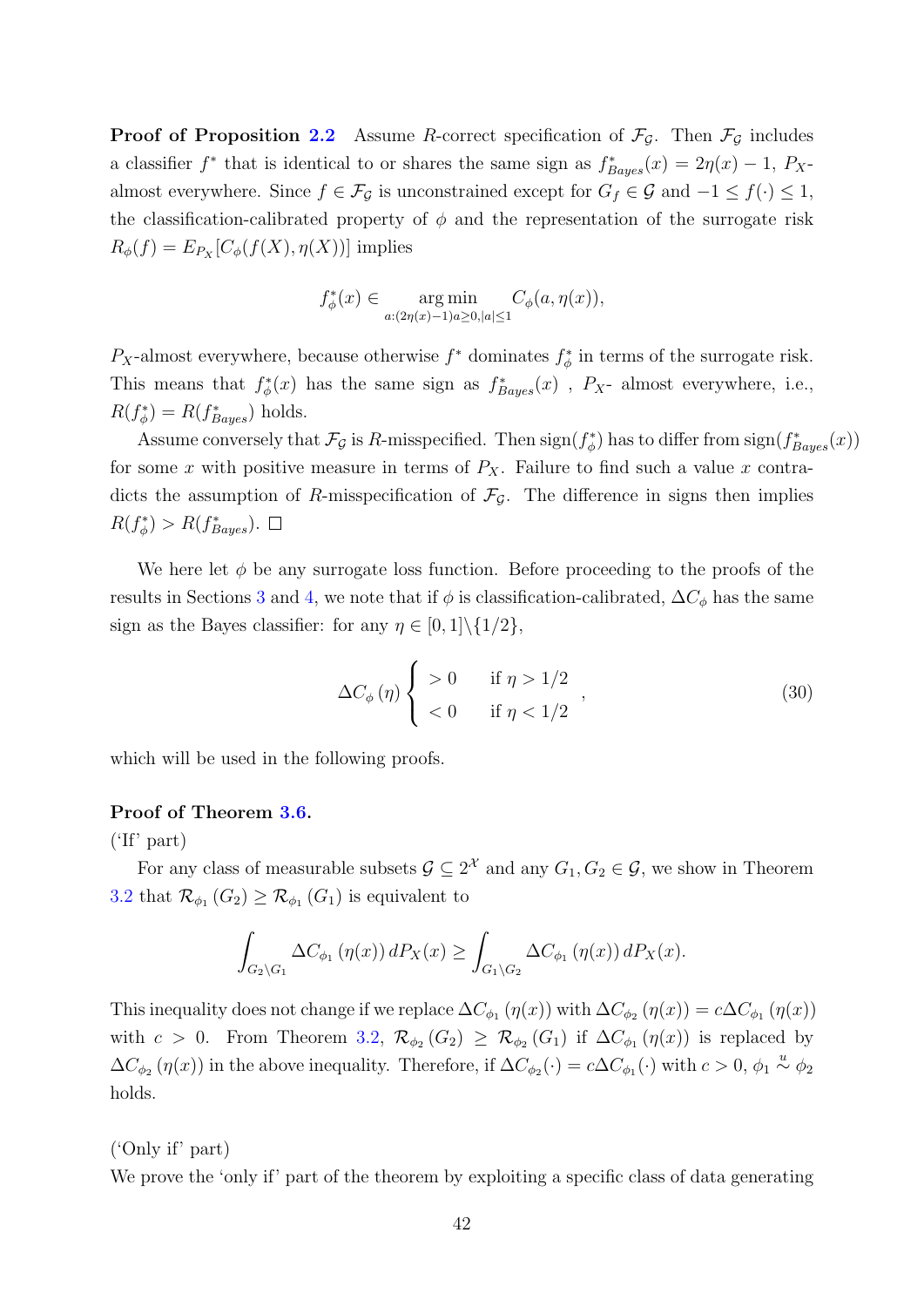processes (DGPs). Suppose  $\mathcal{X} = \{1,2\}$  and  $\mathcal{G} = \{\emptyset, G_1, G_2, \mathcal{X}\}\$  with  $G_1 = \{1\}$  and  $G_2 = \{2\}$ . Let  $\alpha = P(X = 1) (= 1 - P(X = 2))$  and  $(\eta_1, \eta_2) = (\eta_1(1), \eta_2(2))$ . The DGP varies depending on the values of  $(\alpha, \eta_1, \eta_2) \in [0, 1]^3$ .

In what follows, we will show that

<span id="page-42-0"></span>
$$
\frac{\Delta C_{\phi_1}(\eta_1)}{\Delta C_{\phi_1}(\eta_2)} = \frac{\Delta C_{\phi_2}(\eta_1)}{\Delta C_{\phi_2}(\eta_2)}\tag{31}
$$

holds for any  $(\eta_1, \eta_2) \in ([0,1] \setminus \{1/2\})^2$ . Then applying Lemma [A.1](#page-44-0) below proves the 'only if' part of the theorem.

In the current setting, for  $G \in \mathcal{G}, \mathcal{R}_{\phi}(G)$  can be written as

$$
\mathcal{R}_{\phi}(G) = P(X = 1) \Delta C_{\phi}(\eta_1) 1 \{1 \in G\} + P(X = 2) \Delta C_{\phi}(\eta_2) 1 \{2 \in G\}
$$
  
+ 
$$
\sum_{x=1}^{2} P(X = x) C_{\phi}^-(\eta(x))
$$
  
= 
$$
\alpha \Delta C_{\phi}(\eta_1) 1 \{1 \in G\} + (1 - \alpha) \Delta C_{\phi}(\eta_2) 1 \{2 \in G\} + C_{\alpha, \eta_1, \eta_2},
$$

where  $C_{\alpha,\eta_1,\eta_2} \equiv \alpha \Delta C_{\phi}(\eta_1) + (1 - \alpha) \Delta C_{\phi}(\eta_2)$ , which does not depend on G. Thus, we have

$$
\mathcal{R}_{\phi}(\emptyset) = C_{\alpha,\eta_1,\eta_2}
$$
  
\n
$$
\mathcal{R}_{\phi}(G_1) = \alpha \Delta C_{\phi}(\eta_1) + C_{\alpha,\eta_1,\eta_2},
$$
  
\n
$$
\mathcal{R}_{\phi}(G_2) = (1 - \alpha) \Delta C_{\phi}(\eta_2) + C_{\alpha,\eta_1,\eta_2},
$$
  
\n
$$
\mathcal{R}_{\phi}(\mathcal{X}) = \alpha \Delta C_{\phi}(\eta_1) + (1 - \alpha) \Delta C_{\phi}(\eta_2) + C_{\alpha,\eta_1,\eta_2}.
$$

In what follows, we will show that [\(31\)](#page-42-0) holds, separately, in four cases: (i)  $\eta_1 > 1/2$  and  $\eta_2 > 1/2$ ; (ii)  $\eta_1 < 1/2$  and  $\eta_2 < 1/2$ ; (iii)  $\eta_1 < 1/2$  and  $\eta_2 > 1/2$ ; (iv)  $\eta_1 > 1/2$  and  $\eta_2 < 1/2$ .

First, we consider case (i):  $\eta_1 > 1/2$  and  $\eta_2 > 1/2$ . Because we assume  $\phi_1 \stackrel{u}{\sim} \phi_2$ ,

$$
\mathcal{R}_{\phi_1}\left(G_1\right) \leq \mathcal{R}_{\phi_1}\left(G_2\right) \Leftrightarrow \mathcal{R}_{\phi_2}\left(G_1\right) \leq \mathcal{R}_{\phi_2}\left(G_2\right),
$$

holds for any  $(\alpha, \eta_1, \eta_2) \in (0, 1) \times (1/2, 1]^2$ . This is equivalent to

$$
\alpha \Delta C_{\phi_1}(\eta_1) \le (1 - \alpha) \Delta C_{\phi_1}(\eta_2) \Leftrightarrow \alpha \Delta C_{\phi_2}(\eta_1) \le (1 - \alpha) \Delta C_{\phi_2}(\eta_2)
$$

for any  $(\alpha, \eta_1, \eta_2) \in (0, 1) \times (1/2, 1]^2$ . Let  $\gamma^+ \equiv (1 - \alpha) / \alpha$ , which can take any value in  $(0, +\infty)$  by varying  $\alpha$  on  $(0, 1)$ . From the classification-calibrated property  $(30)$ , both  $\Delta C_{\phi_1}(\eta)$  and  $\Delta C_{\phi_2}(\eta)$  are positive for  $\eta \in (1/2, 1]$ . Thus, it follows for any  $(\gamma^+, \eta_1, \eta_2) \in$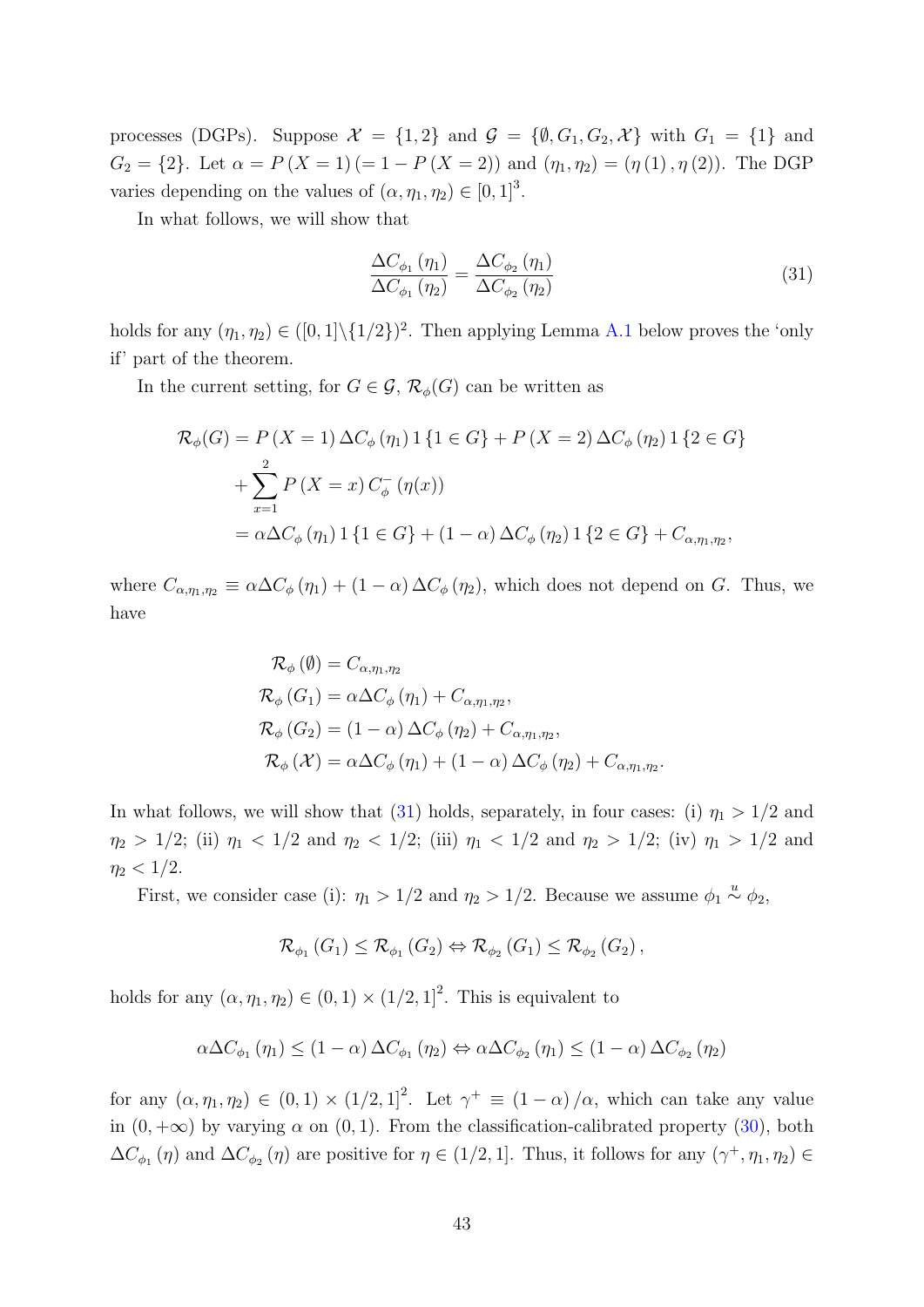$(0, +\infty) \times (1/2, 1]^2$  that

<span id="page-43-0"></span>
$$
\frac{\Delta C_{\phi_1}(\eta_1)}{\Delta C_{\phi_1}(\eta_2)} \le \gamma^+ \Leftrightarrow \frac{\Delta C_{\phi_2}(\eta_1)}{\Delta C_{\phi_2}(\eta_2)} \le \gamma^+, \tag{32}
$$

where both  $\Delta C_{\phi_1}(\eta_1)/\Delta C_{\phi_1}(\eta_2)$  and  $\Delta C_{\phi_2}(\eta_1)/\Delta C_{\phi_2}(\eta_2)$  are positive. Since [\(32\)](#page-43-0) holds for any value of  $\eta^+ \in (0, +\infty)$ ,  $\Delta C_{\phi_1}(\eta_1) / \Delta C_{\phi_1}(\eta_2) = \Delta C_{\phi_2}(\eta_1) / \Delta C_{\phi_2}(\eta_2)$  holds for any  $(\eta_1, \eta_2) \in (1/2, 1]^2$ .

Similarly, for case (ii):  $\eta_1$  < 1/2 and  $\eta$  < 1/2, the following equivalence statement holds for any  $(\gamma^+, \eta_1, \eta_2) \in (0, +\infty) \times [0, 1/2)^2$ :

<span id="page-43-1"></span>
$$
\frac{\Delta C_{\phi_1}(\eta_1)}{\Delta C_{\phi_1}(\eta_2)} \ge \gamma^+ \Leftrightarrow \frac{\Delta C_{\phi_2}(\eta_1)}{\Delta C_{\phi_2}(\eta_2)} \ge \gamma^+, \tag{33}
$$

where both  $\Delta C_{\phi_1}(\eta_1)/\Delta C_{\phi_1}(\eta_2)$  and  $\Delta C_{\phi_2}(\eta_1)/\Delta C_{\phi_2}(\eta_2)$  are positive. Thus, varying the value of  $\gamma^+$  on  $(0, +\infty)$  in [\(33\)](#page-43-1) shows that  $\Delta C_{\phi_1}(\eta_1)/\Delta C_{\phi_1}(\eta_2) = \Delta C_{\phi_2}(\eta_1)/\Delta C_{\phi_2}(\eta_2)$ holds for any  $(\eta_1, \eta_2) \in [0, 1/2)^2$ .

Next, we consider case (iii):  $\eta_1 < 1/2$  and  $\eta_2 > 1/2$ . Because we assume  $\phi_1 \stackrel{u}{\sim} \phi_2$ , it follows for any  $(\alpha, \eta_1, \eta_2) \in (0, 1) \times [0, 1/2) \times (1/2, 1]$  that

$$
\mathcal{R}_{\phi_1}(\emptyset) \leq \mathcal{R}_{\phi_1}(\mathcal{X}) \Leftrightarrow \mathcal{R}_{\phi_2}(\emptyset) \leq \mathcal{R}_{\phi_2}(\mathcal{X}),
$$

which is further equivalent to

$$
0 \leq \alpha \Delta C_{\phi_1}(\eta_1) + (1 - \alpha) \Delta C_{\phi_1}(\eta_2) \Leftrightarrow 0 \leq \alpha \Delta C_{\phi_2}(\eta_1) + (1 - \alpha) \Delta C_{\phi_2}(\eta_2).
$$

Let  $\gamma^- \equiv (\alpha - 1)/\alpha$ , which can take any value in  $(-\infty, 0)$  by varying the value of  $\alpha$  on (0, 1). Because  $\Delta C_{\phi_1}(\eta_1) < 0$  and  $\Delta C_{\phi_2}(\eta_2) > 0$  hold for  $(\eta_1, \eta_2) \in [0, 1/2) \times (1/2, 1]$  due to the classification-calibrated property [\(30\)](#page-41-0),

<span id="page-43-2"></span>
$$
\frac{\Delta C_{\phi_1}(\eta_1)}{\Delta C_{\phi_1}(\eta_2)} \ge \gamma^- \Leftrightarrow \frac{\Delta C_{\phi_2}(\eta_1)}{\Delta C_{\phi_2}(\eta_2)} \ge \gamma^- \tag{34}
$$

for any  $(\gamma^-, \eta_1, \eta_2) \in (-\infty, 0) \times [0, 1/2) \times (1/2, 1]$ , where both  $\Delta C_{\phi_1}(\eta_1) / \Delta C_{\phi_1}(\eta_2)$  and  $\Delta C_{\phi_2}(\eta_1)/\Delta C_{\phi_2}(\eta_2)$  are negative. Thus, varying the value of  $\gamma^-$  on  $(-\infty,0)$  in [\(34\)](#page-43-2) shows that  $\Delta C_{\phi_1}(\eta_1)/\Delta C_{\phi_1}(\eta_2) = \Delta C_{\phi_2}(\eta_1)/\Delta C_{\phi_2}(\eta_2)$  holds for any  $(\eta_1, \eta_2) \in [0, 1/2) \times$  $(1/2, 1].$ 

Similarly, in case (iv):  $\eta_1 > 1/2$  and  $\eta_2 < 1/2$ , the following equivalence statement holds for any  $(\gamma^-, \eta_1, \eta_2) \in (-\infty, 0) \times (1/2, 1] \times [0, 1/2)$ :

<span id="page-43-3"></span>
$$
\frac{\Delta C_{\phi_1}(\eta_1)}{\Delta C_{\phi_1}(\eta_2)} \le \gamma^- \Leftrightarrow \frac{\Delta C_{\phi_2}(\eta_1)}{\Delta C_{\phi_2}(\eta_2)} \le \gamma^-, \tag{35}
$$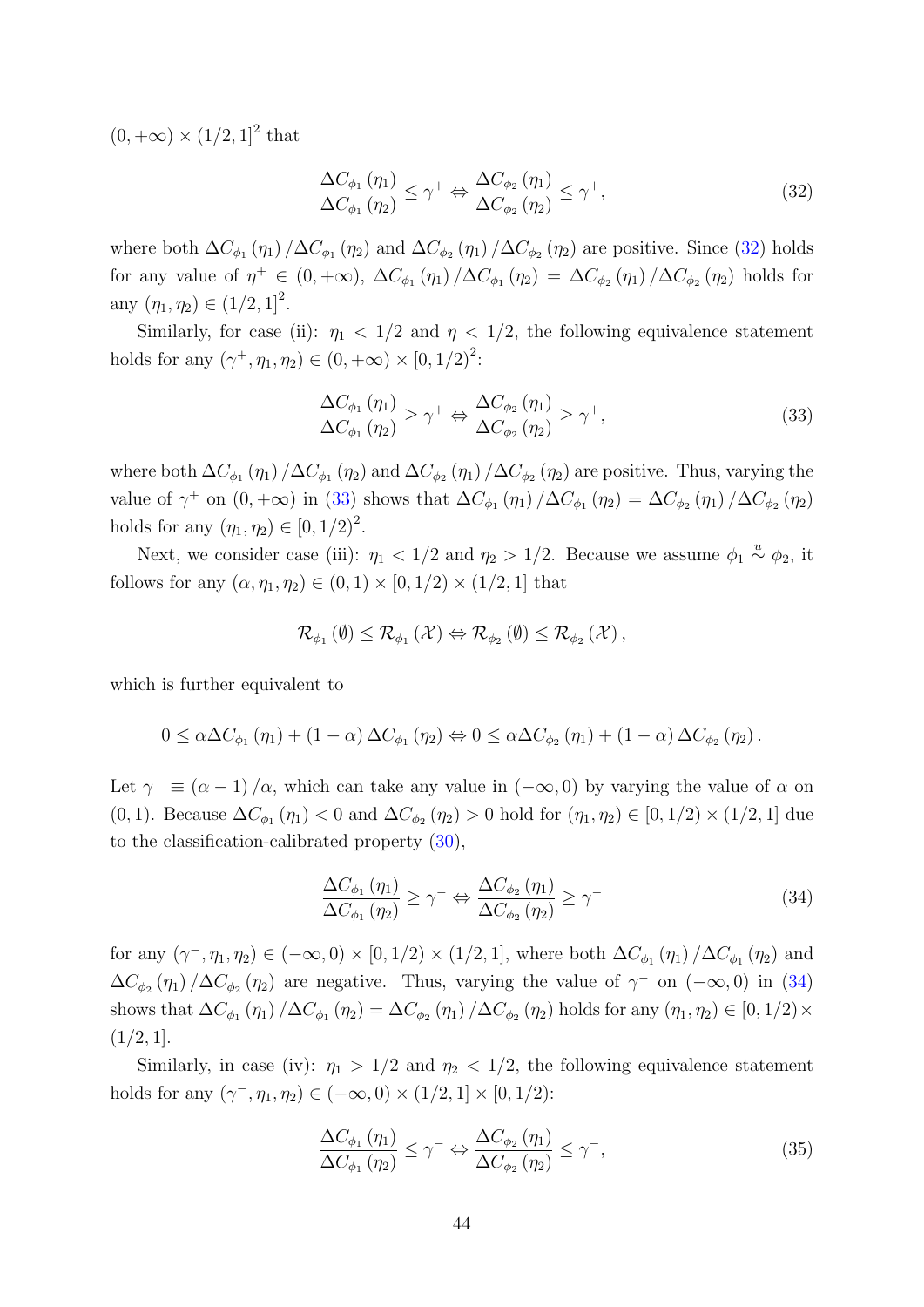where both  $\Delta C_{\phi_1}(\eta_1)/\Delta C_{\phi_1}(\eta_2)$  and  $\Delta C_{\phi_2}(\eta_1)/\Delta C_{\phi_2}(\eta_2)$  are negative. Therefore, varying the value of  $\gamma^-$  in [\(35\)](#page-43-3) shows that  $\Delta C_{\phi_1}(\eta_1)/\Delta C_{\phi_1}(\eta_2) = \Delta C_{\phi_2}(\eta_1)/\Delta C_{\phi_2}(\eta_2)$  for any  $(\eta_1, \eta_2) \in (1/2, 1] \times [0, 1/2)$ .

Combining these four results, we have  $\Delta C_{\phi_1}(\eta_1)/\Delta C_{\phi_1}(\eta_2) = \Delta C_{\phi_2}(\eta_1)/\Delta C_{\phi_2}(\eta_2)$ for any  $(\eta_1, \eta_2) \in ([0,1] \setminus \{1/2\})^2$ . Then the proof follows from Lemma [A.1](#page-44-0) below.

<span id="page-44-0"></span>**Lemma A.1.** Let  $\phi_1$  and  $\phi_2$  be classification-calibrated loss functions. If  $\Delta C_{\phi_1}(\eta_1)/\Delta C_{\phi_1}(\eta_2)$  =  $\Delta C_{\phi_2}(\eta_1)/\Delta C_{\phi_2}(\eta_2)$  holds for any  $(\eta_1, \eta_2) \in ([0,1] \setminus \{1/2\})^2$ , then there exists some constant  $c > 0$  such that  $\Delta C_{\phi_2}(\eta) = c \Delta C_{\phi_1}(\eta)$  for any  $\eta \in [0, 1]$ .

*Proof.* For  $\eta \in [0,1] \setminus \{1/2\}$ , let  $c(\eta)$  be a value such that

<span id="page-44-1"></span>
$$
\Delta C_{\phi_2}(\eta) = c(\eta) \,\Delta C_{\phi_1}(\eta). \tag{36}
$$

Because  $\phi_1$  and  $\phi_2$  are classification-calibrated,  $c(\eta)$  must be positive from [\(30\)](#page-41-0). We will show that  $c(\eta)$  is constant over  $\eta \in [0,1] \setminus \{1/2\}$  by contradiction.

To obtain a contradiction, suppose there exists  $(\eta_1, \eta_2) \in ([0,1] \setminus \{1/2\})^2$  such that  $c(\eta_1) \neq c(\eta_2)$ . From the assumption, the following equations hold

$$
\Delta C_{\phi_2} (\eta_1) = \left( \frac{\Delta C_{\phi_2} (\eta_2)}{\Delta C_{\phi_1} (\eta_2)} \right) \Delta C_{\phi_1} (\eta_1),
$$
  

$$
\Delta C_{\phi_2} (\eta_2) = \left( \frac{\Delta C_{\phi_2} (\eta_1)}{\Delta C_{\phi_1} (\eta_1)} \right) \Delta C_{\phi_2} (\eta_2).
$$

Combining these equations with equation [\(36\)](#page-44-1), we have  $\Delta C_{\phi_2}(\eta_2) = c(\eta_1) \Delta C_{\phi_1}(\eta_2)$ and  $\Delta C_{\phi_2}(\eta_2) = c(\eta_2) \Delta C_{\phi_1}(\eta_2)$ . However, this contradicts the assumption that  $c(\eta_1) \neq$  $c(\eta_2)$ . Therefore,  $c(\eta)$  must be constant over  $\eta \in [0,1] \setminus \{1/2\}$ .

When  $\eta = 1/2$ ,  $\Delta C_{\phi_1}(\eta) = \Delta C_{\phi_2}(\eta) = 0$  holds by definition. In this case,  $\Delta C_{\phi_2}(\eta) =$  $c\Delta C_{\phi_1}(\eta)$  holds for any  $c$ .  $\Box$ 

The following expression of the hinge risk will be used in the proofs of Lemma [4.3](#page-22-2) and Theorem [4.4:](#page-22-1)

<span id="page-44-2"></span>
$$
R_{\phi_h}(f) = \int_{\mathcal{X}} \left[ \eta(x)(1 - f(x)) + (1 - \eta(x))(1 + f(x)) \right] dP_X(x)
$$
  
= 
$$
\int_{\mathcal{X}} (1 - 2\eta(x)) f(x) dP_X(x) + 1.
$$
 (37)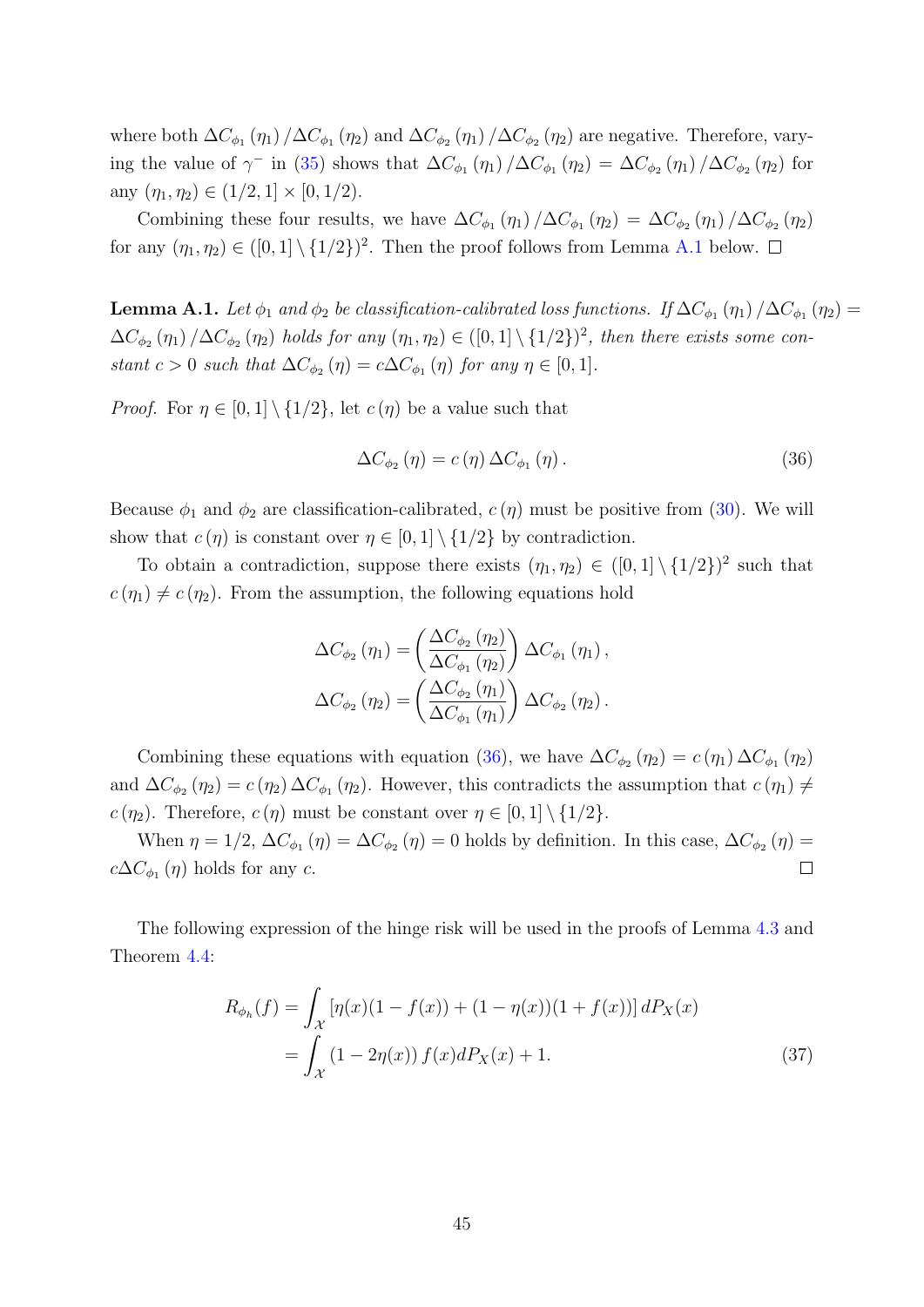**Proof of Lemma [4.3.](#page-22-2)** Fix a distribution P on  $\{-1, 1\} \times \mathcal{X}$ , and let  $\tilde{f} \in \tilde{\mathcal{F}}_{\mathcal{G},J}$ .  $\tilde{f}$  has the form

<span id="page-45-2"></span>
$$
\tilde{f}(x) = 2 \sum_{j=1}^{J} c_j 1 \{ x \in G_j \} - 1
$$
\n(38)

for some  $G_1, \ldots, G_J \in \mathcal{G}$  such that  $G_J \subseteq \cdots \subseteq G_1$  and some  $c_j \geq 0$  for  $j = 1, \ldots, J$  such that  $\sum_{j=1}^{J} c_j = 1$ . Thus, substituting  $\tilde{f}$  into [\(37\)](#page-44-2) yields

$$
R_{\phi_h}(\tilde{f}) = 2 \sum_{j=1}^{J} \left[ c_j \int_{G_j} (1 - 2\eta(x)) dP_X(x) \right] + 2P(Y = 1).
$$
 (39)

Comparing [\(39\)](#page-45-0) with equation [\(9\)](#page-14-0) leads to

<span id="page-45-1"></span><span id="page-45-0"></span>
$$
R_{\phi_h}(\tilde{f}) = 2 \sum_j^J c_j \mathcal{R}(G_j). \tag{40}
$$

From this expression and the assumption that  $\sum_{j=1}^{J} c_j = 1$ ,  $R_{\phi_h}(\tilde{f}) \geq 2\mathcal{R}^*$  holds for any  $\tilde{f} \in \mathcal{F}_{\mathcal{G},J}.$ 

For  $G^* \in \mathcal{G}^*$ , a function  $\tilde{f}_{G^*}(x) = 2 \cdot 1\{x \in G^*\} - 1$  can be extracted from  $\tilde{\mathcal{F}}_{\mathcal{G},J}$  by setting  $G_1 = G^*$  and  $c_1 = 1$ . Then, from equation [\(40\)](#page-45-1),  $R_{\phi_h}(\tilde{f}_{G^*}) = 2\mathcal{R}^*$  holds; that is,  $\tilde{f}_{G^*}$  minimizes  $R_{\phi_h}(\cdot)$  over  $\tilde{\mathcal{F}}_{\mathcal{G},J}$ . This proves statement (ii) of the lemma.

We will next show that  $\mathcal{F}_{G,J}$  is a classification-preserving reduction of  $\mathcal{F}_G$  (statement (i) of the lemma). To obtain a contradiction, suppose that a classifier  $\tilde{f}$  with the form of [\(38\)](#page-45-2) minimizes  $R_{\phi_h}(\cdot)$  over  $\widetilde{\mathcal{F}}_{\mathcal{G},J}$  but does not minimize  $R(\cdot)$  over  $\mathcal{F}_{\mathcal{G}}$ . As  $\widetilde{f}$  does not minimize  $R(\cdot)$  over  $\mathcal{F}_{\mathcal{G}}, G_{\tilde{f}} \notin \mathcal{G}^*$  holds. Let m be the smallest integer in  $\{1, \ldots, J\}$  such that  $\sum_{j=1}^{m} c_j \ge 1/2$  in [\(58\)](#page-71-0). Then  $G_m = G_{\tilde{f}}$ . It then follows that

$$
R_{\phi_h}(\tilde{f}) = 2 \sum_{j=1}^{J} c_j \mathcal{R}(G_j) = 2c_m \mathcal{R}(G_m) + \sum_{j \in \{1, \dots, m-1, m+1, \dots, J\}} c_j \mathcal{R}(G_j)
$$
  
\n
$$
\geq 2c_m \mathcal{R}(\tilde{f}) + 2(1 - c_m) \mathcal{R}^*
$$
  
\n
$$
> 2\mathcal{R}^*,
$$

where the last line follows from  $c_m > 0$  and  $G_{\tilde{f}} \notin \mathcal{G}^*$ . Hence  $R_{\phi_h}(\tilde{f})$  does not take the minimum value of  $R_{\phi_h}(\cdot)$  over  $\widetilde{\mathcal{F}}_{\mathcal{G},J}$  (i.e.,  $R_{\phi_h}(\widetilde{f}) > 2\mathcal{R}^*$ ), which contradicts the assumption that  $\tilde{f}$  minimizes  $R_{\phi_h}(\cdot)$  over  $\tilde{\mathcal{F}}_{\mathcal{G},J}$ . Therefore,  $\tilde{f}$  minimizes  $R(\cdot)$  over  $\mathcal{F}_{\mathcal{G}}$ . Since this discussion is valid for any distribution P on  $\{-1,1\} \times \mathcal{X}$ , we conclude  $\widetilde{\mathcal{F}}_{\mathcal{G},J}$  is a classification-preserving reduction of  $\mathcal{F}_{\mathcal{G}}$ .  $\Box$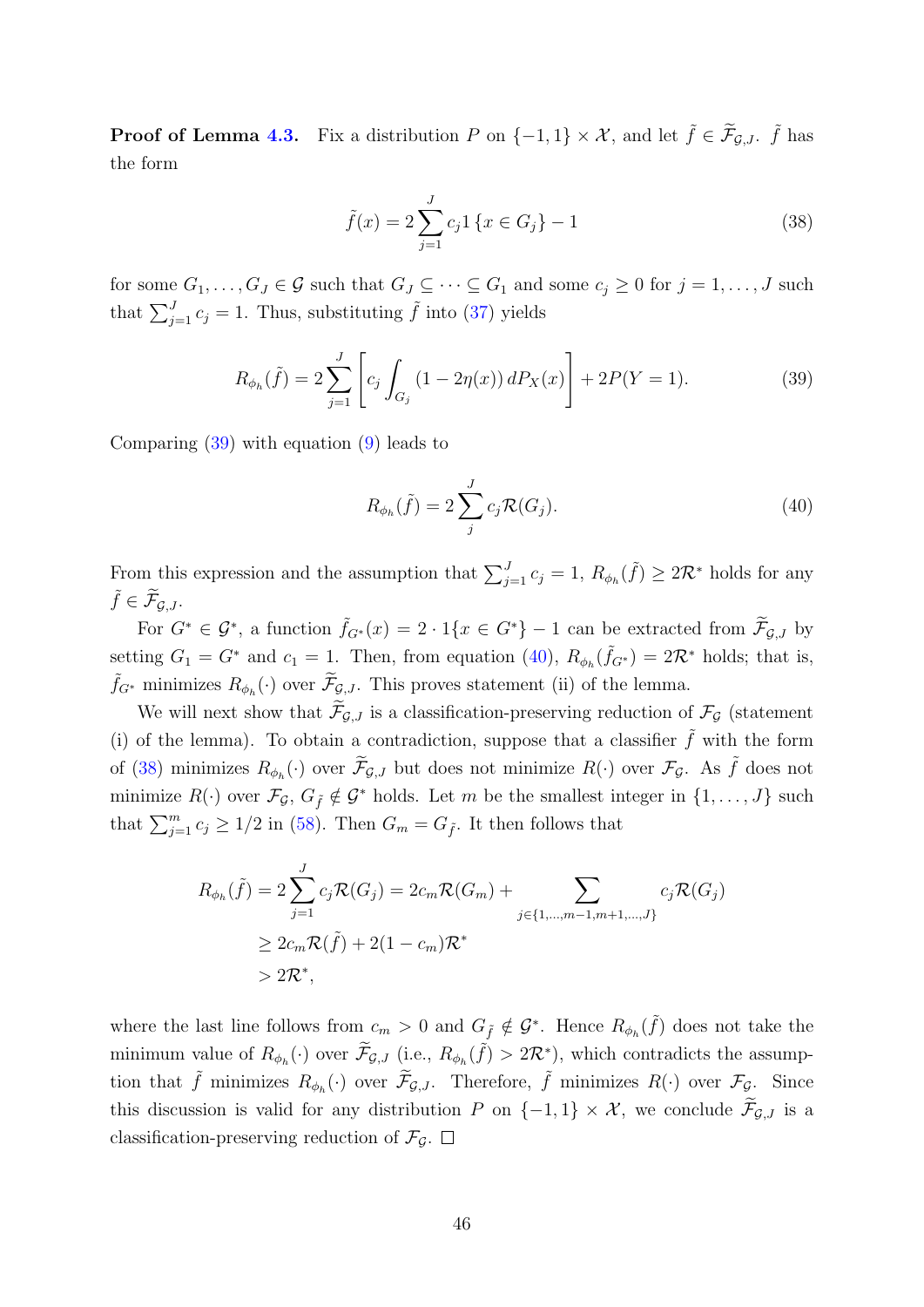**Proof of Theorem [4.4.](#page-22-1)** Fix a distribution P on  $\{-1, 1\} \times \mathcal{X}$ , and let  $\tilde{f}^* \in \arginf_{f \in \tilde{\mathcal{F}}_{\mathcal{G}}} R_{\phi_h}(f)$ . Define a class of step functions with at most  $J(\geq 1)$  jumps

$$
\widetilde{\mathcal{F}}_J^* \equiv \left\{ f(x) = 2 \sum_{j=1}^J c_j 1\{x \in G_j\} - 1 : G_j \in \mathcal{G} \text{ and } c_j \ge 0 \text{ for } j = 1, ..., J; \right\}
$$
  

$$
G_J \subseteq \cdots \subseteq G_1; \ G_f = G_{\widetilde{f}^*}; \ \sum_{j=1}^J c_j = 1 \right\},
$$

which is a class of step functions whose prediction sets correspond to  $G_{\tilde{f}^*}$ , i.e.,  $G_f = G_{\tilde{f}^*}$ for any  $f \in \widetilde{\mathcal{F}}_{J}^{*}$ . We look to find a sequence of functions  $\left\{ \widetilde{f}_{J}^{*}\right\} _{J=1}^{\infty}$  $\sum_{J=1}^{\infty}$  such that  $\tilde{f}_J^* \in$  $\widetilde{\mathcal{F}}^*_J$  for any J and  $\widetilde{f}^*_J(x) \to \widetilde{f}^*(x)$ , as  $J \to \infty$ ,  $P_X$ -almost everywhere. Setting  $G_j =$  $\left\{x : \tilde{f}^*(x) \geq 2(j/J) - 1\right\}$  and  $c_j = 1/J$  for  $j = 1, \ldots, J$  in the definition of  $\tilde{\mathcal{F}}^*_J$ , we define

$$
\tilde{f}_J^*(\cdot) \equiv \frac{2}{J} \sum_{j=1}^J 1 \left\{ \tilde{f}^*(\cdot) \ge 2(j/J) - 1 \right\} - 1.
$$

For all  $x \in \mathcal{X}$ ,

$$
\left| \tilde{f}_J^*(x) - \tilde{f}^*(x) \right| = \left| \frac{2}{J} \sum_{j=1}^J 1 \left\{ \tilde{f}^*(x) \ge 2(j/J) - 1 \right\} - 1 - \tilde{f}^*(x) \right|
$$
  

$$
\le \frac{1}{J} \to 0 \text{ as } J \to \infty.
$$

Thus,  $\tilde{f}_J^*(x) \to \tilde{f}^*(x)$  holds  $P_X$ -almost everywhere.

Then it follows that

$$
R_{\phi_h}(\tilde{f}^*) = \int_{\mathcal{X}} (1 - 2\eta(x)) \tilde{f}^*(x) dP_X(x) + 1
$$
  
\n
$$
= \lim_{J \to \infty} \int_{\mathcal{X}} (1 - 2\eta(x)) \tilde{f}^*_J(x) dP_X(x) + 1
$$
  
\n
$$
= \lim_{J \to \infty} R_{\phi_h}(\tilde{f}^*_J) \ge \lim_{J \to \infty} \inf_{\tilde{f} \in \tilde{\mathcal{F}}^*_J} R_{\phi_h}(\tilde{f}^*_J)
$$
(41)

<span id="page-46-1"></span><span id="page-46-0"></span>
$$
\geq \lim_{J \to \infty} \inf_{\tilde{f} \in \tilde{\mathcal{F}}_{\mathcal{G},J}} R_{\phi_h}(\tilde{f}), \tag{42}
$$

where the first and third equalities follow from equation [\(37\)](#page-44-2); the second equality follows from the dominated convergence theorem, which holds because both  $(1-2\eta)\tilde{f}_J^*(x) \rightarrow$  $(1-2\eta(x))\tilde{f}^*(x)$  and  $\left| (1-2\eta(x)) \tilde{f}^*_J(x) \right|$  $< 1$  hold  $P_X$ -almost everywhere; the first inequality follows from  $\widetilde{f}_J^* \in \widetilde{\mathcal{F}}_{J}^*$ ; the last inequality follows from  $\widetilde{\mathcal{F}}_J^* \subseteq \widetilde{\mathcal{F}}_{\mathcal{G},J}$ .

Lemma [4.3](#page-22-2) shows that  $\inf_{\tilde{f} \in \tilde{\mathcal{F}}_{\mathcal{G},J}} R_{\phi_h}(\tilde{f}) = 2\mathcal{R}^*$  for any J. Hence, from equation [\(42\)](#page-46-0),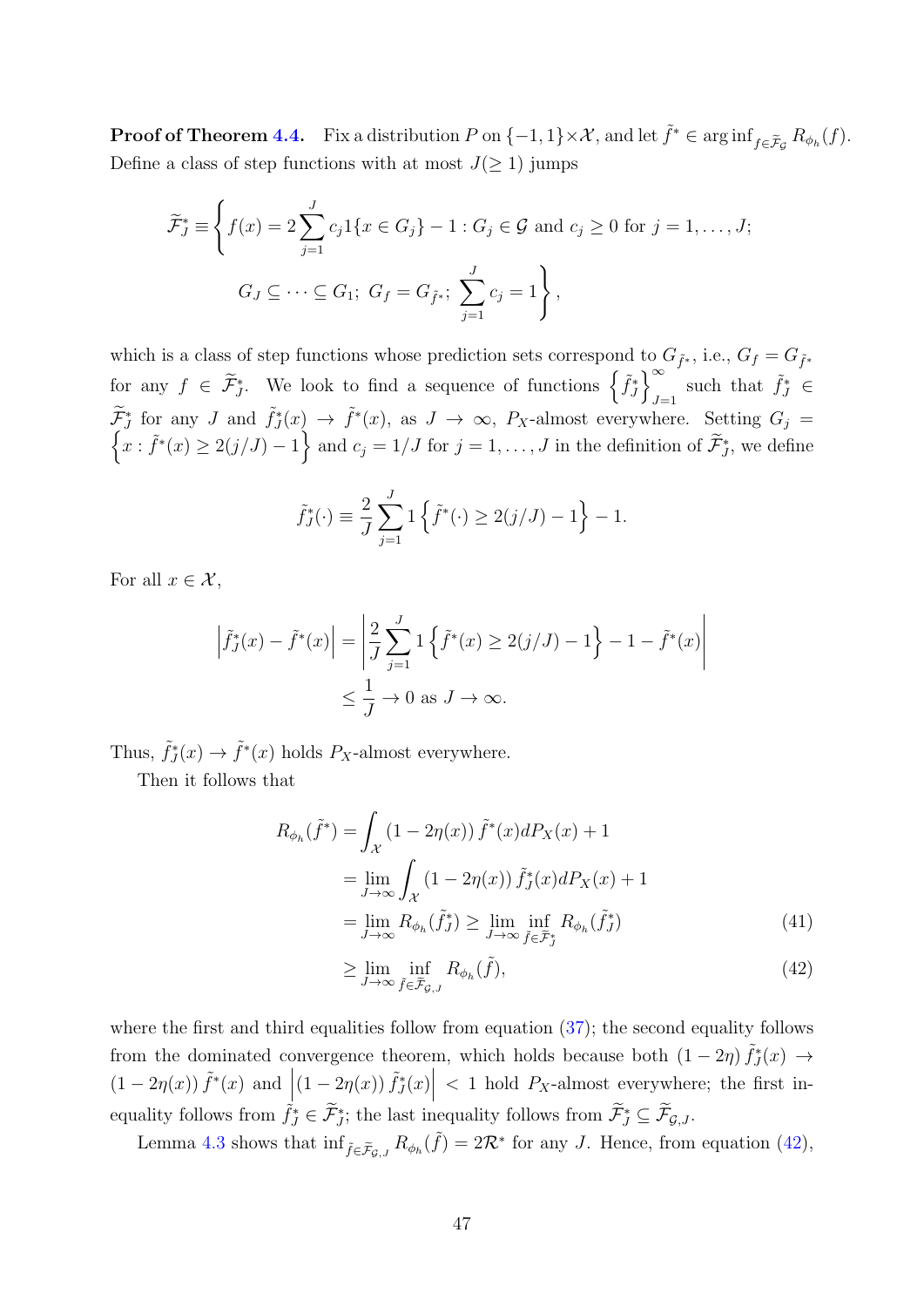we have

$$
R_{\phi_h}(\tilde{f}^*) \ge \lim_{J \to \infty} \inf_{\tilde{f} \in \tilde{\mathcal{F}}_{\mathcal{G},J}} R_{\phi_h}(\tilde{f}) \ge 2\mathcal{R}^*,
$$

On the other hand, Lemma [4.3](#page-22-2) also shows that  $R_{\phi_h}(\tilde{f}_{G^*}) = 2\mathcal{R}^*$ . Therefore,  $\tilde{f}_{G^*}$  minimizes  $R_{\phi_h}(\cdot)$  over  $\mathcal{F}_{\mathcal{G}}$ , which proves statement (ii) of the theorem.

Next we will show that  $\widetilde{\mathcal{F}}_{\mathcal{G}}$  is a classification-preserving reduction of  $\mathcal{F}_{\mathcal{G}}$  (statement (i) of the theorem). To obtain a contradiction, suppose that  $\tilde{f}^*$  does not minimize  $R(\cdot)$ over  $\mathcal{F}_{\mathcal{G}}$  (i.e.,  $G_{\tilde{f}^*} \notin \mathcal{G}^*$ ). Then, from the proof of Lemma [4.3,](#page-22-2) for any J and  $\tilde{f} \in \tilde{\mathcal{F}}^*_{J}$ ,  $R_{\phi_h}(\tilde{f}) > 2\mathcal{R}^*$ . Therefore, from equation [\(41\)](#page-46-1),

$$
R_{\phi_h}(\tilde{f}^*) \geq \lim_{J \to \infty} \inf_{\tilde{f} \in \tilde{\mathcal{F}}^*_J} R_{\phi_h}(\tilde{f}) > 2\mathcal{R}^*.
$$

This contradicts the assumption that  $\tilde{f}^*$  minimizes  $R_{\phi}(\cdot)$  over  $\tilde{\mathcal{F}}_{\mathcal{G}}$  because, as we have seen,  $\tilde{f}_{G^*}(\in \tilde{\mathcal{F}}_G)$  achieves  $R_{\phi_h}(\tilde{f}_{G^*}) = 2\mathcal{R}^*$ . Therefore,  $G_{\tilde{f}^*} \in \mathcal{G}^*$  must hold, i.e.,  $\tilde{f}^* \underset{\sim}{\in}$ arg inf<sub>f∈Fg</sub> R(f). Since this discussion holds for any distribution P on  $\{-1,1\} \times \mathcal{X}$ ,  $\widetilde{\mathcal{F}}_{\mathcal{G}}$ is a classification-preserving reduction of  $\mathcal{F}_{\mathcal{G}}$ .  $\Box$ 

**Proof of Corollary [4.5.](#page-23-1)** Note that, for  $G \in \mathcal{G}$ ,

$$
\mathcal{R}(G) = \int_{\mathcal{X}} \left[ \eta(x) \mathbf{1} \{ x \notin G \} + (1 - \eta(x)) \mathbf{1} \{ x \in G \} \right] dP_X(x)
$$
  
= 
$$
\int_{\mathcal{X}} \left[ \eta(x) \mathbf{1} \{ x \in G^c \} + (1 - \eta(x)) \left( 1 - \mathbf{1} \{ x \in G^c \} \right) \right] dP_X(x)
$$
  
= 
$$
- \int_{G^c} (1 - 2\eta(x)) dP_X(x) + P(Y = -1).
$$
 (43)

By equations [\(9\)](#page-14-0) and [\(43\)](#page-47-0),  $cR(f)$  can be written as

$$
cR(f) = \frac{1}{2} \left\{ \int_{\mathcal{X}} c(1 - 2\eta(x)) \left( 1 \{ x \in G_f \} - 1 \{ x \notin G_f \} \right) dP_X(x) + c \right\}.
$$

By equation [\(37\)](#page-44-2), the term inside the braces equals  $R_{\phi}(\tilde{f}_{G_f})$ . Combining this result with Theorem [4.4](#page-22-1) (i) leads to equation [\(16\)](#page-23-2).

When  $\widetilde{\mathcal{F}}_{\mathcal{G}} = \mathcal{F}_{\mathcal{G}}$ , by equation [\(16\)](#page-23-2) and Corollary [3.4,](#page-18-0)

<span id="page-47-0"></span>
$$
R_{\phi}(\tilde{f}_{G_f}) - R_{\phi}(f) \le R_{\phi}(f) - \inf_{f \in \mathcal{F}_{\mathcal{G}}} R_{\phi}(f)
$$

holds. Combining this with equation [\(16\)](#page-23-2) leads to the second result.  $\Box$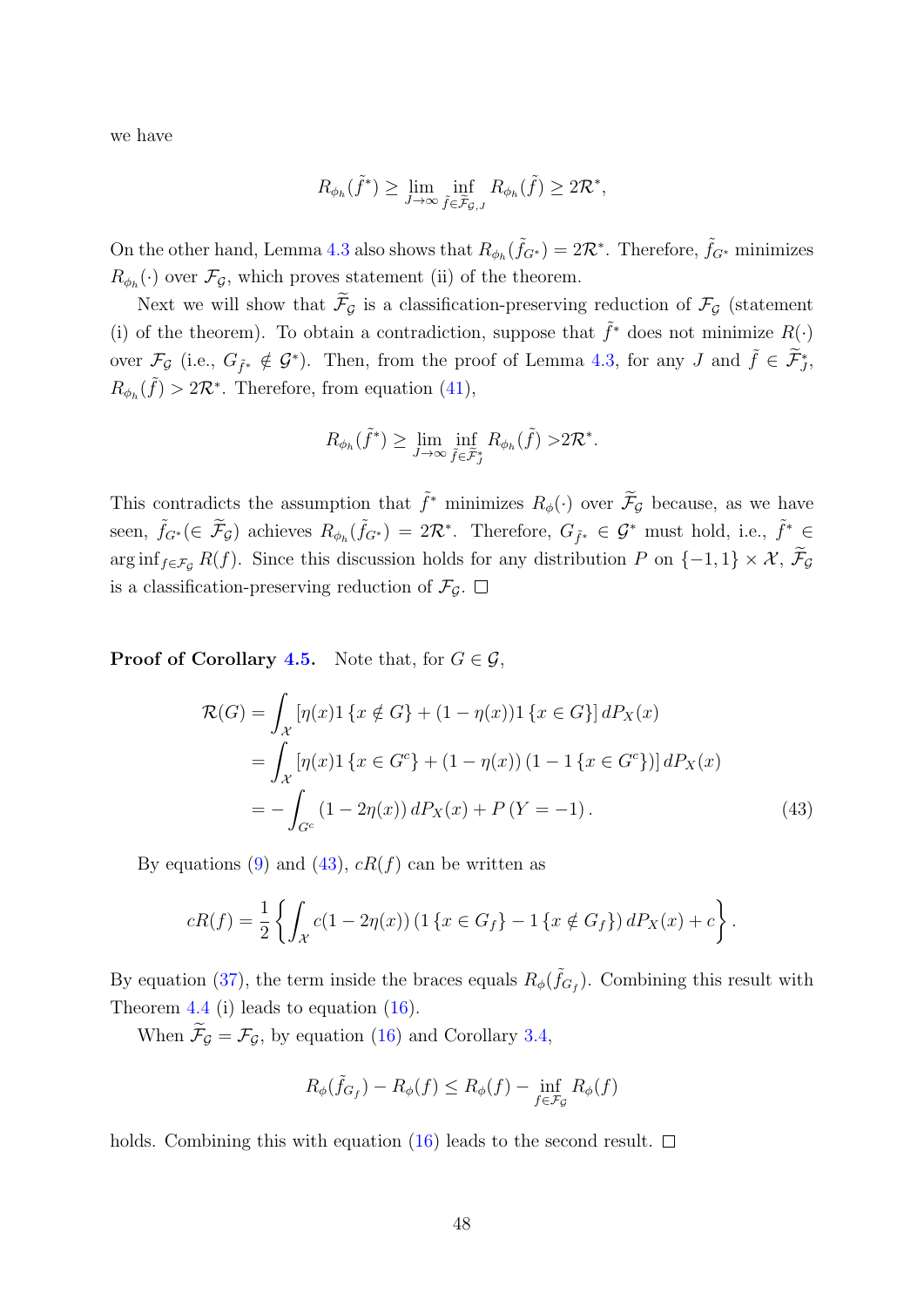# B Proof of Theorems [5.1](#page-26-0) and [5.2](#page-27-0)

This appendix provides proof of the results in Section [5](#page-25-0) with some auxiliary results. The results below are related to the theory of empirical processes. We refer to [Alexan](#page-80-1)[der](#page-80-1) [\(1984\)](#page-80-1), [Mammen and Tsybakov](#page-83-0) [\(1999\)](#page-83-0), [Tsybakov](#page-84-0) [\(2004\)](#page-84-0), and [Mbakop and Tabord-](#page-83-1)[Meehan](#page-83-1) [\(2021\)](#page-83-1) for the general strategy of the proof.

Given  $G \in \mathcal{G}$ , let  $\mathbf{1}_G$  be an indicator function on X such that  $\mathbf{1}_G(x) = 1\{x \in G\}$ . We first give the definition of bracketing entropy for a class of functions and a class of sets.

**Definition B.1** (Bracketing entropy). (i) Let F be a class of functions on X. For  $f \in \mathcal{F}$ , let  $||f||_{p,Q} \equiv (\int_{\mathcal{X}} |f(x)|^p dQ(x))^{1/p}$ .  $||\cdot||_{p,Q}$  is the  $L_p(Q)$ -metric on X, where Q is a measure on X. Given a pair of functions  $(f_1, f_2)$  with  $f_1 \leq f_2$ , let  $[f_1, f_2] \equiv \{f \in \mathcal{F} : f_1 \leq f \leq f_2\}$ be the bracket. Given  $\epsilon > 0$ , let  $N_p^B(\epsilon, \mathcal{F}, Q)$  be the smallest k such that there exist pairs of functions  $(f_j^L, f_j^U)$ ,  $j = 1, ..., k$ , with  $f_j^L \leq f_j^U$  that satisfy  $||f_j^U - f_j^L||_{p,Q} < \epsilon$  and

$$
\mathcal{F} \subseteq \bigcup_{j=1}^k \left[ f_j^L, f_j^U \right].
$$

We term  $N_p^B(\epsilon, \mathcal{F}, Q)$  the  $L_p(Q)$ -bracketing number of  $\mathcal{F}$ , and  $H_p^B(\epsilon, \mathcal{F}, Q) \equiv \log N_p^B(\epsilon, \mathcal{F}, Q)$ the  $L_p(Q)$ -bracketing entropy of F. We also refer to  $[f_j^L, f_j^U]$  as the  $\epsilon$ -bracket with respect to  $L_p(Q)$  if and only if  $\left\|f_j^U-f_j^L\right\|_{p,Q} < \epsilon$  holds.

(ii) Given a class of measurable subsets  $\mathcal{G} \subseteq 2^{\mathcal{X}}$ , let  $\mathcal{H}_{\mathcal{G}} \equiv \{\mathbf{1}_G : G \in \mathcal{G}\}\$ . We define  $H_p^B\left(\epsilon, \mathcal{G}, Q\right) \equiv H_p^B\left(\epsilon, \mathcal{H}_{\mathcal{G}}, Q\right)$  and term this the  $L_p\left(Q\right)$ -bracketing entropy of  $\mathcal{G}$ .

Note that in the definition of  $N_p^B(\epsilon, \mathcal{F}, Q)$ , the functions  $f_j^L$  and  $f_j^U$  do not have to belong to F. Note also that if  $\mathcal{F} \subseteq \widetilde{\mathcal{F}}$ ,  $H_p^B\left(\epsilon, \mathcal{F}, Q\right) \leq H_p^B\left(\epsilon, \widetilde{\mathcal{F}}, Q\right)$  holds. When  $\mathbf{1}_G \in \mathcal{F}$ for all  $G \in \mathcal{G}$ ,  $H_p^B(\epsilon, \mathcal{G}, Q) \leq H_p^B(\epsilon, \mathcal{F}, Q)$  holds.

The following theorem gives a finite-sample upper bound on the mean of the estimation error in Section [5,](#page-25-0) auxiliary results of which are provided below.

<span id="page-48-0"></span>**Theorem B.2.** Let  $\check{\mathcal{F}}$  be a class of classifiers whose members satisfy  $-1 \leq f \leq 1$ . Suppose that P is a class of distributions on  $\{-1,1\} \times \mathcal{X}$  such that there exist positive constants C and r for which

$$
H_1^B\left(\epsilon, \check{\mathcal{F}}, P_X\right) \le C\epsilon^{-r}
$$

holds for any  $P \in \mathcal{P}$  and  $\epsilon > 0$ . Let  $q_n$  and  $\tau_n$  be as in Theorem [5.1.](#page-26-0) Let  $\hat{f}$  minimize  $\hat{R}_{\phi_h}(\cdot)$  over  $\check{\mathcal{F}}$ . Then the following holds:

$$
\sup_{P \in \mathcal{P}} E_{P^n} \left[ R_{\phi_h}(\hat{f}) - \inf_{f \in \check{\mathcal{F}}} R_{\phi_h}(f) \right] \le \begin{cases} 4D_1 \tau_n + 8D_2 \exp(-D_1^2 q_n^2) & \text{for } r \ge 1\\ 4D_3 \tau_n + 4n^{-1} D_4 & \text{for } 0 < r < 1 \end{cases}
$$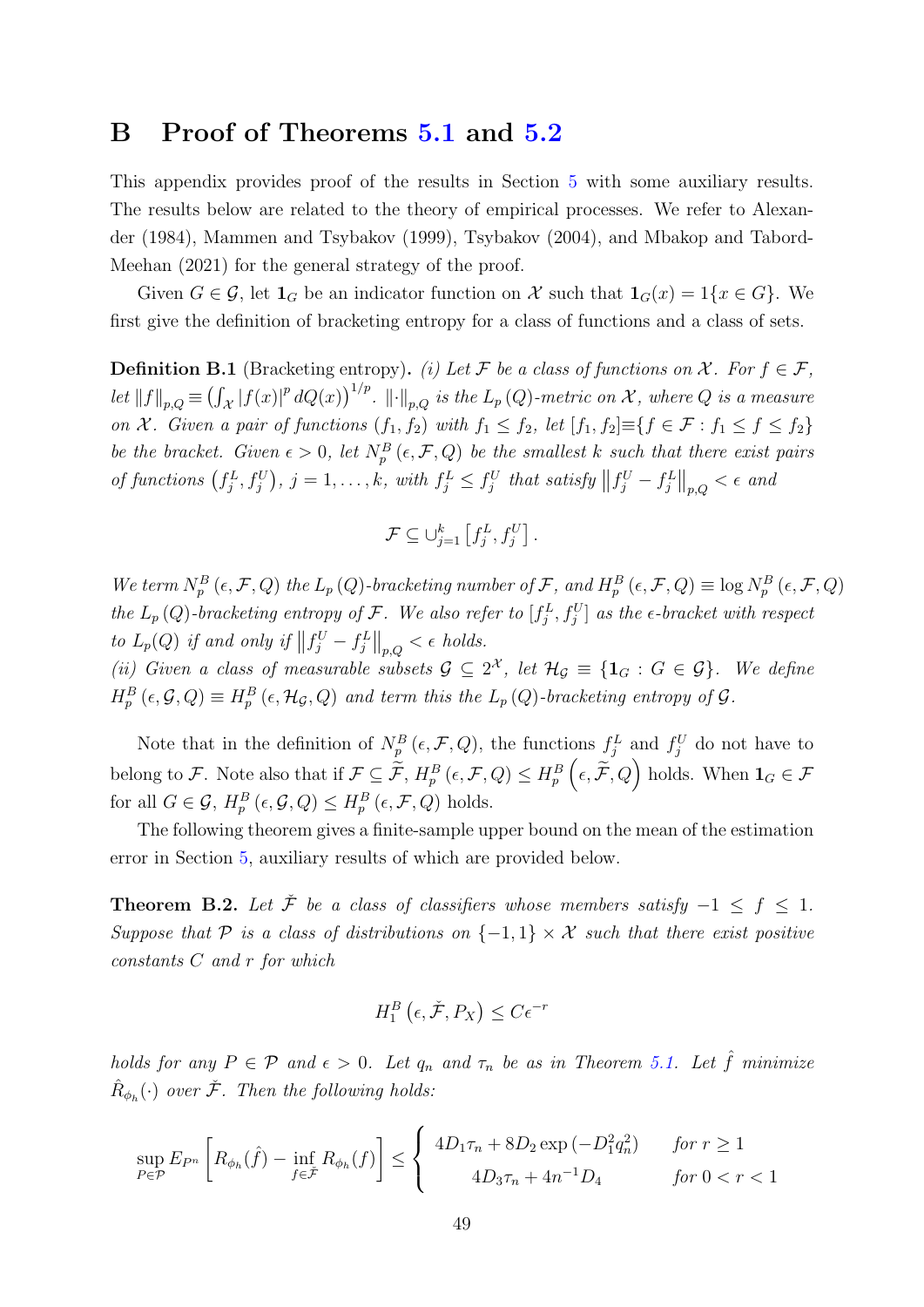for some positive constants  $D_1, D_2, D_3, D_4$ , which depend only on C and r.

*Proof.* Fix  $P \in \mathcal{P}$ . Let  $\check{f}^*$  minimize  $R_{\phi_h}(\cdot)$  over  $\check{\mathcal{F}}$ . Define a class of functions  $\dot{\mathcal{F}} \equiv$  $\{(f+1)/2 : f \in \check{\mathcal{F}}\}\,$ , which normalizes  $\check{\mathcal{F}}$  so that  $0 \le f \le 1$  for all  $f \in \check{\mathcal{F}}\,$ .

A standard argument gives

$$
E_{P^n} \left[ R_{\phi_h}(\hat{f}) - \inf_{f \in \tilde{\mathcal{F}}} R_{\phi_h}(f) \right] \le E_{P^n} \left[ R_{\phi_h}(\hat{f}) - \hat{R}_{\phi_h}(\hat{f}) + \hat{R}_{\phi_h}(\check{f}^*) - R_{\phi_h}(\check{f}^*) \right]
$$
  

$$
\left( \because \hat{R}_{\phi_h}(\hat{f}) \le \hat{R}_{\phi_h}(\check{f}^*) \right)
$$
  

$$
= 2E_{P^n} \left[ R_{\phi_h} \left( \frac{\hat{f} + 1}{2} \right) - \hat{R}_{\phi_h} \left( \frac{\hat{f} + 1}{2} \right) \right]
$$
  

$$
+ 2E_{P^n} \left[ \hat{R}_{\phi_h} \left( \frac{\check{f}^* + 1}{2} \right) - R_{\phi_h} \left( \frac{\check{f}^* + 1}{2} \right) \right]
$$
  

$$
\le 4 \sup_{f \in \dot{\mathcal{F}}} E_{P^n} \left[ \left| R_{\phi_h}(f) - \hat{R}_{\phi_h}(f) \right| \right]. \tag{44}
$$

Since  $R_{\phi_h}(f) - \hat{R}_{\phi_h}(f)$  can be seen as the centered empirical process indexed by  $f \in \dot{\mathcal{F}}$ , we can apply results in empirical process theory to [\(44\)](#page-49-0) to obtain a finite-sample upper bound on the mean of the excess hinge risk.

We follow the general strategy of Theorem 1 in [Mammen and Tsybakov](#page-83-0) [\(1999\)](#page-83-0) and Proposition B.1 in [Mbakop and Tabord-Meehan](#page-83-1) [\(2021\)](#page-83-1). Note that

$$
\sup_{f \in \mathcal{F}} E_{P^n} \left[ \left| R_{\phi_h}(f) - \hat{R}_{\phi_h}(f) \right| \right] = \sup_{f \in \mathcal{F}} E_{P^n} \left[ \left| E_P \left( Y f(x) \right) - \frac{1}{n} \sum_{i=1}^n Y_i f \left( X_i \right) \right| \right] \tag{45}
$$

and that

<span id="page-49-1"></span><span id="page-49-0"></span>
$$
\sup_{f \in \mathcal{F}} \left| E_P \left( Y f(x) \right) - \frac{1}{n} \sum_{i=1}^n Y_i f \left( X_i \right) \right| \le 2
$$

with probability one.

We first prove the result for the case of  $r \geq 1$ . For any  $f \in \dot{\mathcal{F}}$  and  $D > 0$ ,

$$
\frac{\sqrt{n}}{q_n} \sup_{f \in \mathcal{F}} E_{P^n} \left[ \left| E\left(Yf(x)\right) - \frac{1}{n} \sum_{i=1}^n Y_i f\left(X_i\right) \right| \right] \le D + \frac{2\sqrt{n}}{q_n} P^n \left( \sup_{f \in \mathcal{F}} \frac{\sqrt{n}}{q_n} \left| E\left(Yf(x)\right) - \frac{1}{n} \sum_{i=1}^n Y_i f\left(X_i\right) \right| > D \right).
$$

We apply Corollary [B.3](#page-51-0) by setting  $Z = (Y, X), g(z_1) = z_1$  and  $\mathcal{H} = \dot{\mathcal{F}}$  as appear in the statement of the corollary. Note that, since  $\dot{\mathcal{F}}$  is an affine transformation multiplying  $1/2$ to  $f \in \check{\mathcal{F}}, H_1^B(\epsilon, \check{\mathcal{F}}, P_2) = H_1^B(2\epsilon, \mathcal{H}, P_2)$  holds. Then, by Corollary [B.3](#page-51-0) shown below with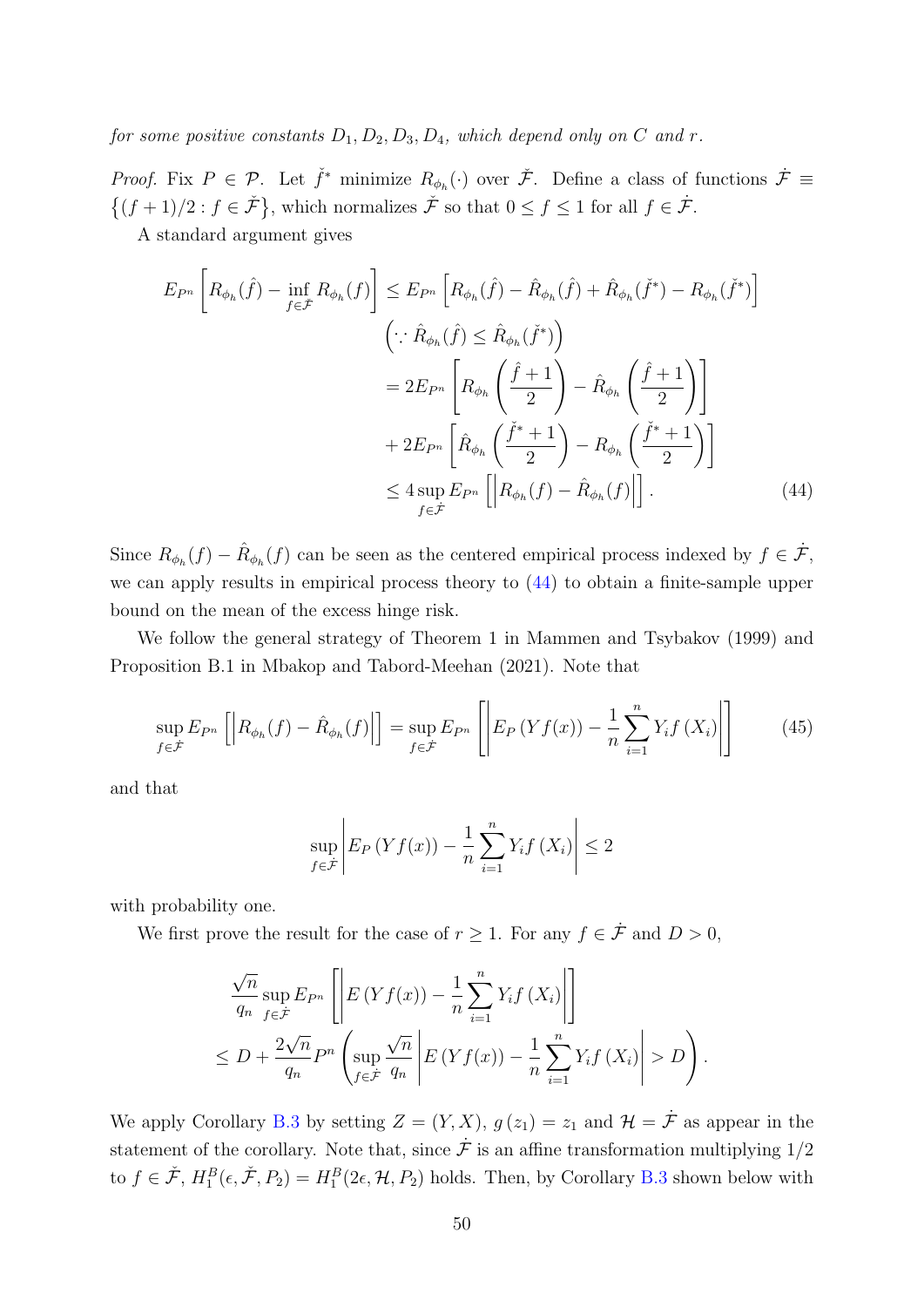$K = 2^{-r}C$ , there exist  $D_1, D_2, D_3 > 0$ , depending only on C and r, such that

$$
P^{n}\left(\sup_{f\in\mathcal{F}}\frac{\sqrt{n}}{q_{n}}\left|E\left(Yf(x)\right)-\frac{1}{n}\sum_{i=1}^{n}Y_{i}f\left(X_{i}\right)\right|>D\right)\leq D_{2}\exp\left(-D^{2}q_{n}^{2}\right),
$$

for  $D_1 \leq D \leq D_3$ √  $\overline{n}/q_n$ . Thus when  $r \geq 1$ , we have

$$
\tau_n^{-1} E_{P^n} \left[ R_{\phi_h}(\hat{f}) - \inf_{f \in \tilde{\mathcal{F}}} R_{\phi_h}(f) \right] \le 4 \tau_n^{-1} \sup_{f \in \tilde{\mathcal{F}}} E_{P^n} \left[ \left| E \left( Y f(x) \right) - \frac{1}{n} \sum_{i=1}^n Y_i f \left( X_i \right) \right| \right] \le 4D_1 + 8\tau_n^{-1} D_2 \exp \left( -D_1^2 q_n^2 \right),
$$

which leads to the result for the case of  $r \geq 1$ .

The result for the case of  $0 < r < 1$  follows immediately by applying Lemma [B.4](#page-52-0) to equation [\(45\)](#page-49-1), where we set  $Z = (Y, X), g(z_1) = z_1$ , and  $\mathcal{H} = \dot{\mathcal{F}}$ .  $\Box$ 

We now give the proofs of Theorems [5.1](#page-26-0) and [5.2.](#page-27-0)

Proof of Theorem [5.2.](#page-27-0) The result in Theorem [5.2](#page-27-0) follows by combining equation [\(22\)](#page-27-1) and Theorem [B.2.](#page-48-0)  $\Box$ 

**Proof of Theorem [5.1.](#page-26-0)** Let  $P \in \mathcal{P}$  be fixed. Define  $\hat{f}^{\dagger} \equiv \tilde{f}_{G_{\hat{f}}}$ . Since  $R(\hat{f}^{\dagger}) = R(\hat{f})$ , it follows from equation [\(18\)](#page-26-1) that

$$
R(\hat{f}) - \inf_{f \in \mathcal{F}_{\mathcal{G}}} R(f) = R(\hat{f}^{\dagger}) - \inf_{f \in \mathcal{F}_{\mathcal{G}}} R(f) = \frac{1}{2} \left( R_{\phi_h}(\hat{f}^{\dagger}) - \inf_{f \in \tilde{\mathcal{F}}_{\mathcal{G}}} R_{\phi_h}(f) \right). \tag{46}
$$

When [\(19\)](#page-26-2) holds for all  $\epsilon > 0$ , the result follows by applying Theorem [B.2](#page-48-0) to [\(46\)](#page-50-0).

We consider the case when [\(20\)](#page-26-3) holds for all  $\epsilon > 0$ . Define a class of step functions  $\mathcal{I}_{\mathcal{G}} \equiv \{ \tilde{f}_G : G \in \mathcal{G} \}$ . We now show that  $(A)$   $\hat{f}^{\dagger}$  minimizes  $\hat{R}_{\phi_h}(\cdot)$  over  $\mathcal{I}_{\mathcal{G}}$ , and that  $(B)$  $\inf_{f \in \tilde{\mathcal{F}}_{\mathcal{G}}} R_{\phi_h}(f) = \inf_{f \in \mathcal{I}_{\mathcal{G}}} R_{\phi_h}(f)$ . If both hold, we can apply Theorem [B.2](#page-48-0) to the excess hinge rink in [\(46\)](#page-50-0) with  $\mathcal F$  replaced by  $\mathcal I_G$ .

We first prove (B). Since

<span id="page-50-0"></span>
$$
\inf_{f \in \mathcal{I}_{\mathcal{G}}} R_{\phi_h}(f) = 2 \inf_{G \in \mathcal{G}} \mathcal{R}(G) = 2\mathcal{R}^*,
$$

Theorem [4.4](#page-22-1) (i) shows that  $\inf_{f \in \tilde{\mathcal{F}}_{\mathcal{G}}} R_{\phi_h}(f) = \inf_{f \in \mathcal{I}_{\mathcal{G}}} R_{\phi_h}(f)$ .

We next prove (A). Note first that  $\hat{f}^{\dagger} \in I_{\mathcal{G}}$  holds. Let  $P_n$  be the empirical distribution of the sample  $\{(Y_i, X_i) : i = 1, \ldots, n\}$ . Replacing P with  $P_n$  in Theorem [4.4](#page-22-1) shows that  $\hat{f}$  minimizes  $\hat{R}(\cdot)$  over  $\widetilde{\mathcal{F}}_{\mathcal{G}}$ . Hence  $\hat{\mathcal{R}}(G) \equiv \inf_{f \in \mathcal{F}_G} \hat{R}(f)$  is minimized by  $G_{\hat{f}}$  over  $\mathcal{G}$ . Then Theorem [4.4](#page-22-1) (ii) with P replaced by  $P_n$  shows that the new classifier  $\hat{f}^{\dagger}$  also minimizes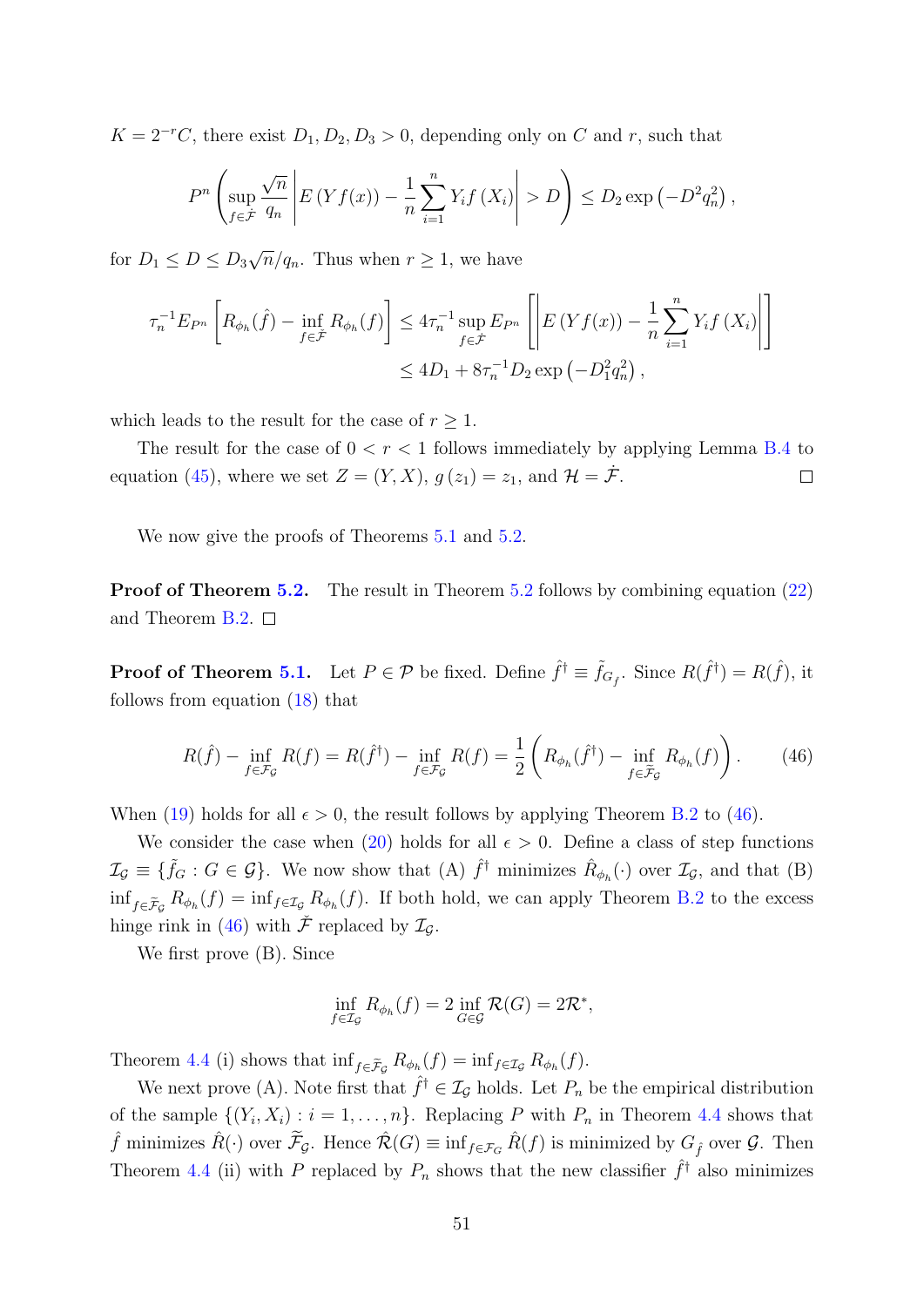$\hat{R}_{\phi_h}(\cdot)$  over  $\widetilde{\mathcal{F}}_{\mathcal{G}}$ . Then replacing  $R_{\phi_h}$  with  $\hat{R}_{\phi_h}$  in the statement of (B),  $\hat{f}^{\dagger}$  minimizes  $\hat{R}_{\phi_h}(\cdot)$ over  $\mathcal{I}_G$ .

From the definitions of  $H_1^B(\epsilon, \mathcal{G}, P_X)$  and  $\mathcal{I}_{\mathcal{G}}$ , we have  $H_1^B(\epsilon, \mathcal{I}_{\mathcal{G}}, P_X) = H_1^B(2\epsilon, \mathcal{G}, P_X)$ . Therefore, we can apply Theorem [B.2,](#page-48-0) with  $\tilde{\mathcal{F}}$  replaced by  $\mathcal{I}_{\mathcal{G}}$ , to [\(46\)](#page-50-0) and then obtain the inequality in  $(21)$ .  $\Box$ 

The following corollary is similar to Corollary D.1 in [Mbakop and Tabord-Meehan](#page-83-1) [\(2021\)](#page-83-1). The difference is that the class of functions  $\mathcal{H}$  in the following corollary does not need to be a class of binary functions.

<span id="page-51-0"></span>Corollary B.3. Let  $Z = (Z_1, Z_2) \sim P$ , and  $\{Z_i\}_{i=1}^n$  be a sequence of random variables that are i.i.d. as Z. Denote by  $P_2$  the marginal distribution of  $Z_2$ . Suppose  $P_2$  is absolutely continuous with respect to Lebesugue measure and its density is bounded from above by a finite constant  $A > 0$ . Let F be a class of real-valued functions of the form  $f(z) =$  $f(z_1, z_2) = g(z_1) \cdot h(z_2)$ , where  $h \in \mathcal{H}$ ,  $\mathcal{H}$  is a class of functions with values in [0, 1], and g takes values in  $[-1, 1]$ . Suppose H satisfies

$$
H_1^B\left(\epsilon, \mathcal{H}, P_2\right) \leq K\epsilon^{-r}
$$

for some constants  $K > 0$  and  $r \ge 1$  and for all  $\epsilon > 0$ . Then there exist positive constants  $D_1, D_2, D_3$ , depending only on K and r, such that for  $n \geq 3$ :

$$
P^{n}\left(\sup_{f\in\mathcal{F}}\left|\frac{1}{\sqrt{n}}\sum_{i=1}^{n}\left(f\left(Z_{i}\right)-E_{P}[f\left(Z_{i}\right)]\right)\right|>xq_{n}\right)\leq D_{2}\exp\left(-x^{2}q_{n}^{2}\right),
$$

for  $D_1 \leq x \leq D_3$ √  $\overline{n}/q_n$ , where

$$
q_n = \begin{cases} \log n & r = 1\\ n^{(r-1)/2(r+2)} & r > 1 \end{cases}
$$

.

*Proof.* Let  $[h_j^L, h_j^U], j = 1, \ldots, N_1^B(\epsilon, \mathcal{H}, P_2)$ , be a set of  $\epsilon$ -brackets of  $\mathcal{H}$  with respect to  $L_1(P_2)$  such that  $||h_j^U - h_j^L||_{1,P_2} < \epsilon$  and  $\mathcal{H} \subseteq \bigcup_{j=1}^{N_1^B(\epsilon,\mathcal{H},P_2)} [h_j^L, h_j^U]$ . Since  $|h_j^U - h_j^L| < 1$ ,  $||h_j^U - h_j^L||$ 2  $\left\| \mu_j^U - \mu_j^L \right\|_{1, P_2} < \epsilon$  holds. We hence have

$$
H_2^B\left(\epsilon,\mathcal{H},P_2\right)\leq H_1^B\left(\epsilon^2,\mathcal{H},P_2\right)\leq K\epsilon^{-2r}.
$$

The result immediately follows by applying Proposition [B.1.](#page-53-0)

 $\Box$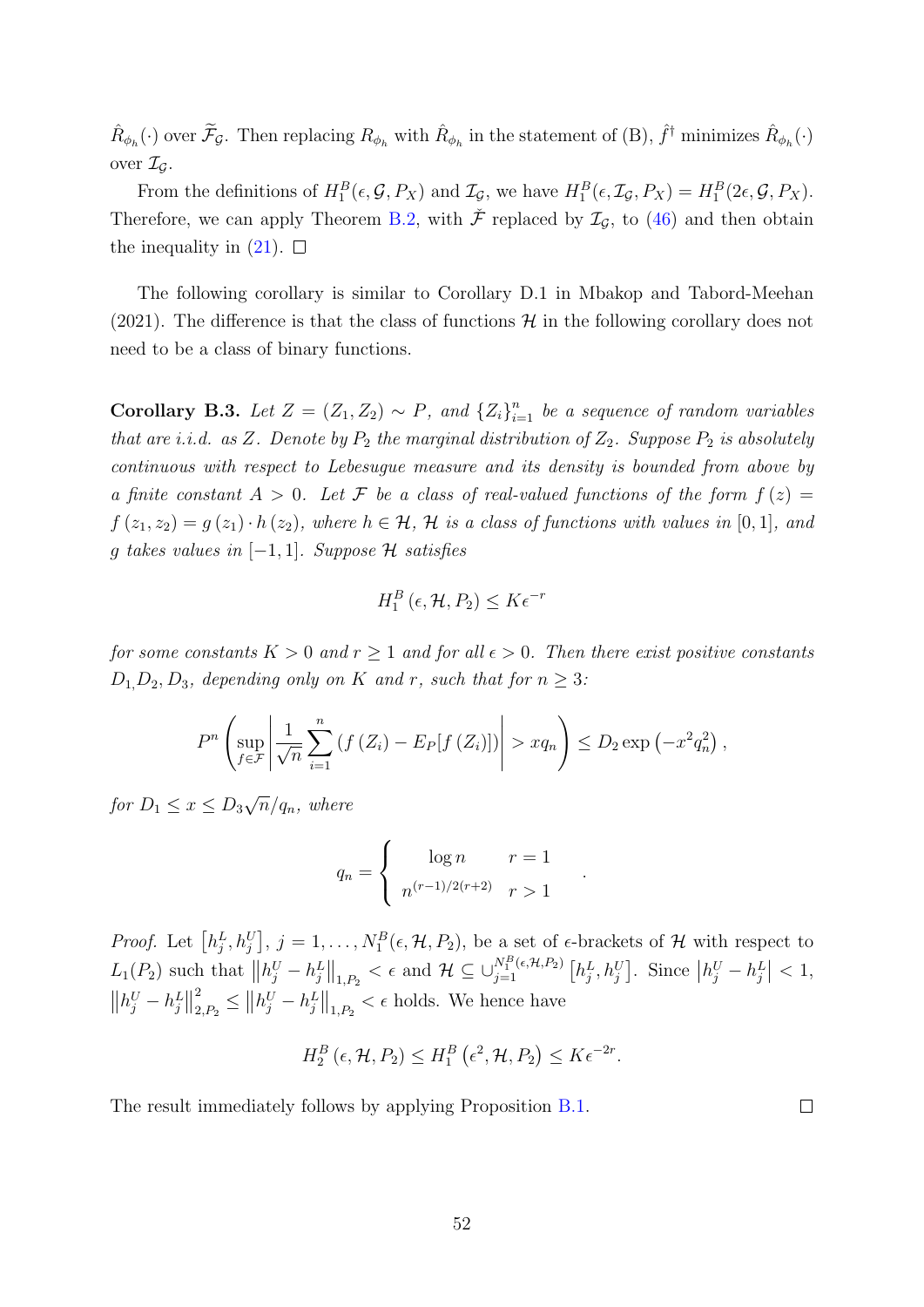<span id="page-52-0"></span>Lemma B.4. Maintain the same definitions and assumptions as in Corollary [B.3](#page-51-0) with  $r \geq 1$  replaced by  $0 < r < 1$ . Then, there exist positive constants  $D_3$  and  $D_4$ , depending only on  $K$  and  $r$ , such that:

$$
\sup_{f \in \mathcal{F}} E_{P^n} \left[ \left| \frac{1}{n} \sum_{i=1}^n f(Z_i) - E_P \left[ f(Z) \right] \right| \right] \le \frac{D_3}{\sqrt{n}} + \frac{D_4}{n}.
$$

Proof. We look to apply Proposition 3.5.15 in Giné and Nickl [\(2016\)](#page-81-0). Note first that  $|f| \leq 1$  and  $||f||_{2,P} \leq 1$  for all  $f \in \mathcal{F}$ . Then we can apply Proposition 3.5.15 in Giné and [Nickl](#page-81-0) [\(2016\)](#page-81-0), with  $F = 1$  and  $\delta = 1$ , and obtain

$$
\sup_{f \in \mathcal{F}} E_{P^n} \left[ \left| \frac{1}{n} \sum_{i=1}^n f(Z_i) - E_P \left[ f(Z) \right] \right| \right] \leq \left( \frac{58}{\sqrt{n}} + \frac{1}{3n} \int_0^2 \sqrt{\log(2N_2^B(\epsilon, \mathcal{F}, P))} d\epsilon \right) \times \int_0^2 \sqrt{\log(2N_2^B(\epsilon, \mathcal{F}, P))} d\epsilon.
$$
  

$$
\leq \left( \frac{58}{\sqrt{n}} + \frac{2}{3n} + \frac{1}{3n} \int_0^2 \sqrt{H_2^B(\epsilon, \mathcal{F}, P)} d\epsilon \right) \times \left( \frac{2}{3} + \frac{1}{3} \int_0^2 \sqrt{H_2^B(\epsilon, \mathcal{F}, P)} d\epsilon \right).
$$
(47)

By combining the arguments from the proofs of Corollary [B.3](#page-51-0) and Proposition [B.1](#page-53-0) below, we have

<span id="page-52-1"></span>
$$
H_2^B\left(\epsilon, \mathcal{F}, P\right) \leq K \epsilon^{-2r}.
$$

Substituting this upper bound into [\(47\)](#page-52-1) yields

$$
\sup_{f \in \mathcal{F}} E_{P^n} \left[ \left| \frac{1}{n} \sum_{i=1}^n f(Z_i) - E_P \left[ f(Z) \right] \right| \right] \le \left( \frac{58}{\sqrt{n}} + \frac{2}{3n} + \frac{1}{3n} \int_0^2 K \epsilon^{-r} d\epsilon \right) \times \left( \frac{2}{3} + \frac{1}{3} \int_0^2 K \epsilon^{-r} d\epsilon \right) \n= \left( \frac{58}{\sqrt{n}} + \frac{2}{3n} + \frac{2^{1-r} K}{3n(1-r)} \right) \left( \frac{2}{3} + \frac{2^{1-r} K}{3(1-r)} \right).
$$

Therefore, setting

$$
D_3 \equiv \left(\frac{116}{3} + \frac{29 \cdot 2^{2-r} K}{3(1-r)}\right),
$$
  

$$
D_4 \equiv \left(\frac{2}{3} + \frac{2^{1-r} K}{3(1-r)}\right)^2,
$$

leads to the result.

 $\Box$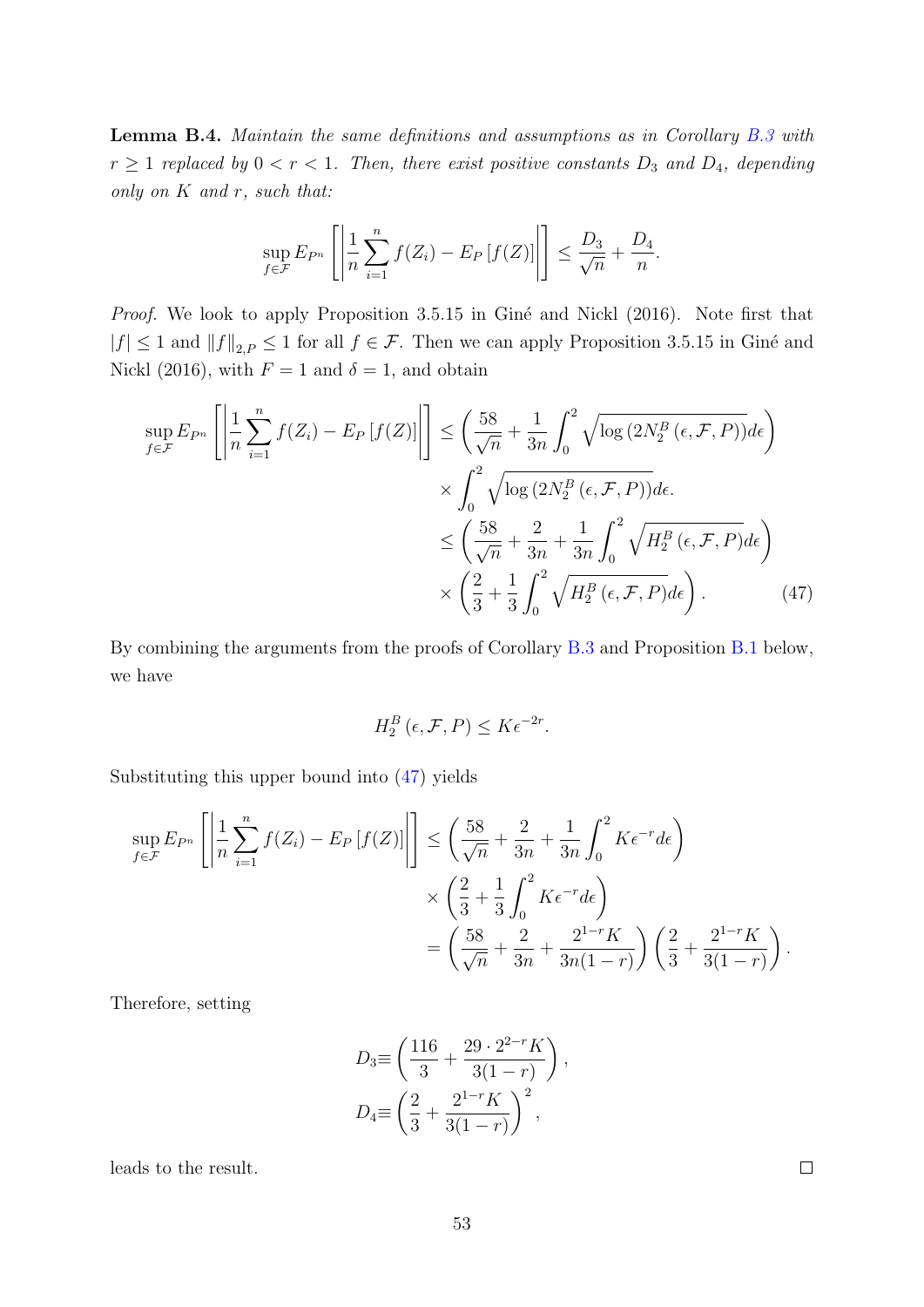<span id="page-53-0"></span>**Proposition B.1.** Let  $Z = (Z_1, Z_2) \sim P$ , and  $\{Z_i\}_{i=1}^n$  be a sequence of random variables that are i.i.d. as Z. Denote by  $P_2$  the marginal distribution of  $Z_2$ . Let  $\mathcal F$  be a class of real-valued functions of the form  $f(z) = f(z_1, z_2) = g(z_1) \cdot h(z_2)$ , where  $h \in \mathcal{H}$ ,  $\mathcal{H}$  is a class of functions with values in [0,1], and g takes values in  $[-1, 1]$ . Suppose H satisfies

$$
H_2^B\left(\epsilon, \mathcal{H}, P_2\right) \le K\epsilon^{-r} \tag{48}
$$

for some constants  $K > 0$  and  $r \geq 2$  and for all  $\epsilon > 0$ . Then there exist positive constants  $C_1, C_2, C_3$ , depending only on K and r, such that if

<span id="page-53-3"></span><span id="page-53-2"></span><span id="page-53-1"></span>
$$
\xi \le \frac{\sqrt{n}}{128} \tag{49}
$$

and

$$
\xi \ge \begin{cases} C_1 n^{(r-2)/2(r+2)} & r \ge 2 \\ C_2 \log \max(n, e) & r = 2 \end{cases},
$$
\n(50)

.

then

$$
P^{n}\left(\sup_{f\in\mathcal{F}}\left|\frac{1}{\sqrt{n}}\sum_{i=1}^{n}\left(f\left(Z_{i}\right)-E_{P}[f\left(Z_{i}\right)]\right)\right|>\xi\right)\leq C_{3}\exp\left(-\xi^{2}\right).
$$

Proof. We follow the general strategy of Theorem 2.3 and Corollary 2.4 in [Alexander](#page-80-1) [\(1984\)](#page-80-1) and Proposition D.1 in [Mbakop and Tabord-Meehan](#page-83-1) [\(2021\)](#page-83-1). Define

$$
v_n(f) \equiv \frac{1}{\sqrt{n}} \sum_{i=1}^n \left[ f\left(Z_i\right) - E\left(f\left(Z_i\right)\right) \right].
$$

We start by giving some definitions. Let  $\delta_0 > \delta_1 > \cdots > \delta_N > 0$  be a sequence of real numbers where  $\{\delta_j\}_{j=0}^N$  and N are specified later. For each  $\delta_j$ , there exists a set of  $\delta_j$ -brackets  $\mathcal{H}_j^B$  of  $\mathcal H$  with respect to  $L_2(P_2)$  such that  $\left|\mathcal{H}_j^B\right|=N_2^B(\delta_j,\mathcal{H},P_2)$ . Define the function  $H(\cdot) : (0, \infty) \to [0, \infty)$  as follows:

$$
H\left(u\right) = \begin{cases} K u^{-r} & \text{if } u < 1 \\ 0 & \text{if } u \ge 1 \end{cases}
$$

Note that by Assumption [\(48\)](#page-53-1) and the fact that  $H$  has unit diameter by definition,  $N_2^B(\delta_j, \mathcal{H}, P_2) \le \exp(H(\delta_j))$  for all  $\delta_j > 0$ . For each  $0 \le j \le N$  and any  $f = g \cdot h \in \mathcal{F}$ , define  $f_j^L \equiv g \cdot h_j^L 1 \{g \ge 0\} + g \cdot h_j^U 1 \{g < 0\}$  and  $f_j^U \equiv g \cdot h_j^U 1 \{g \ge 0\} + g \cdot h_j^L 1 \{g < 0\}$  for some  $(h_j^L, h_j^U)$  that forms a  $\delta_j$ -bracket for h with respect to  $L_2(P_2)$  such that  $h \in [h_j^L, h_j^U]$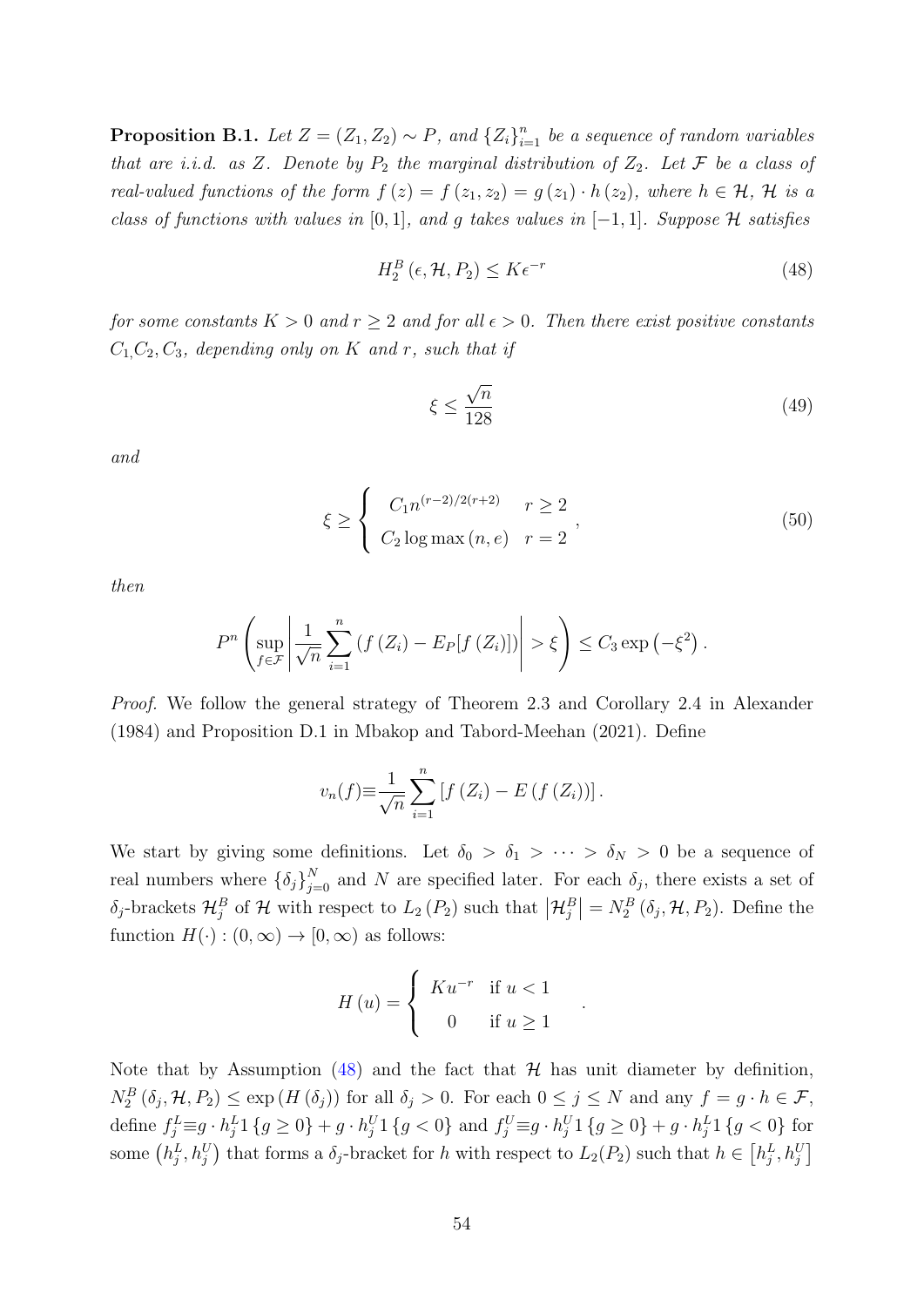and  $[h_j^L, h_j^U] \in \mathcal{H}_j^B$ . From the construction,  $[f_j^U, f_j^L]$  is a  $\delta_j$ -bracket for f with respect to  $L_2(P)$ . Let  $f_j = f_j^L$ , and let  $\mathcal{F}_j = \{f_j : f \in \mathcal{F}\}$ . We have  $|\mathcal{F}_j| \le \exp(H(\delta_j))$  and  $\left\|f - f_j\right\|_{2,P} < \delta_j$  for every  $f \in \mathcal{F}$ .

By a standard chaining argument,

$$
P\left(\sup_{f\in\mathcal{F}}|v_n(f)| > \xi\right) \leq |\mathcal{F}_0|\sup_{f\in\mathcal{F}}P\left(|v_n(f)| > \frac{7}{8}\xi\right)
$$
  
+ 
$$
\sum_{j=0}^{N-1} |\mathcal{F}_j| |\mathcal{F}_{j+1}|\sup_{f\in\mathcal{F}}P\left(|v_n(f_j - f_{j+1})| > \eta_j\right)
$$
  
+ 
$$
P\left(\sup_{f\in\mathcal{F}}|v_n(f_N - f)| > \frac{\xi}{16} + \eta_N\right),
$$

where  ${\{\eta_j\}}_{j=0}^N$  are to be chosen so as to satisfy  $\sum_{j=0}^N \eta_j \leq \xi/16$ . Define

$$
R_1 = |\mathcal{F}_0| \sup_{f \in \mathcal{F}} P\left(|v_n(f)| > \frac{7}{8}\xi\right),
$$
  
\n
$$
R_2 = \sum_{j=0}^{N-1} |\mathcal{F}_j| |\mathcal{F}_{j+1}| \sup_{f \in \mathcal{F}} P\left(|v_n(f_j - f_{j+1})| > \eta_j\right),
$$
  
\n
$$
R_3 = P\left(\sup_{f \in \mathcal{F}} |v_n(f_N - f)| > \frac{\xi}{16} + \eta_N\right).
$$

We now choose  $\{\delta_j\}_{j=0}^N$ ,  $\{\eta_j\}_{j=0}^N$  and N to make the three terms sufficiently small.

First we study  $R_1$ . Set  $\delta_0$  such that  $H(\delta_0) = \xi^2/4$ . Then, applying Hoeffdings's inequality, we have

$$
R_1 \leq 2 |\mathcal{F}_0| \exp\left(-2\left(\frac{7}{8}\xi\right)^2\right) \leq 2\exp\left(-\xi^2\right),
$$

where we use the fact that  $|\mathcal{F}_0| \leq \exp(H(\delta_0)) = \exp(\xi^2/4)$  in the second inequality.

Next, we study R<sub>2</sub>. Since  $||f_j - f_{j+1}||_{2,P} \leq 2\delta_j$  by construction, applying Bennet's inequality (Lemma [B.5\)](#page-57-0) to each  $\sup_{f \in \mathcal{F}} P(|v_n (f_j - f_{j+1})| > \eta_j)$  in  $R_2$  leads to

$$
R_2 \le \sum_{j=0}^{N-1} 2 \exp(2H(\delta_{j+1})) \exp(-\psi_1(\eta_j, n, 4\delta_j^2)),
$$

where  $\psi_1$  satisfies the properties described in Lemma [B.5.](#page-57-0)

Next, we study  $R_3$ . Given the construction of  $\mathcal{F}_N$ ,

$$
|v_n(f_N - f)| \le |v_n(f_N^U - f_N^L)| + 2\sqrt{n} ||f_N^U - f_L^L||_{1,P} \le |v_n(f_N^U - f_N^L)| + 2\sqrt{n}\delta_N.
$$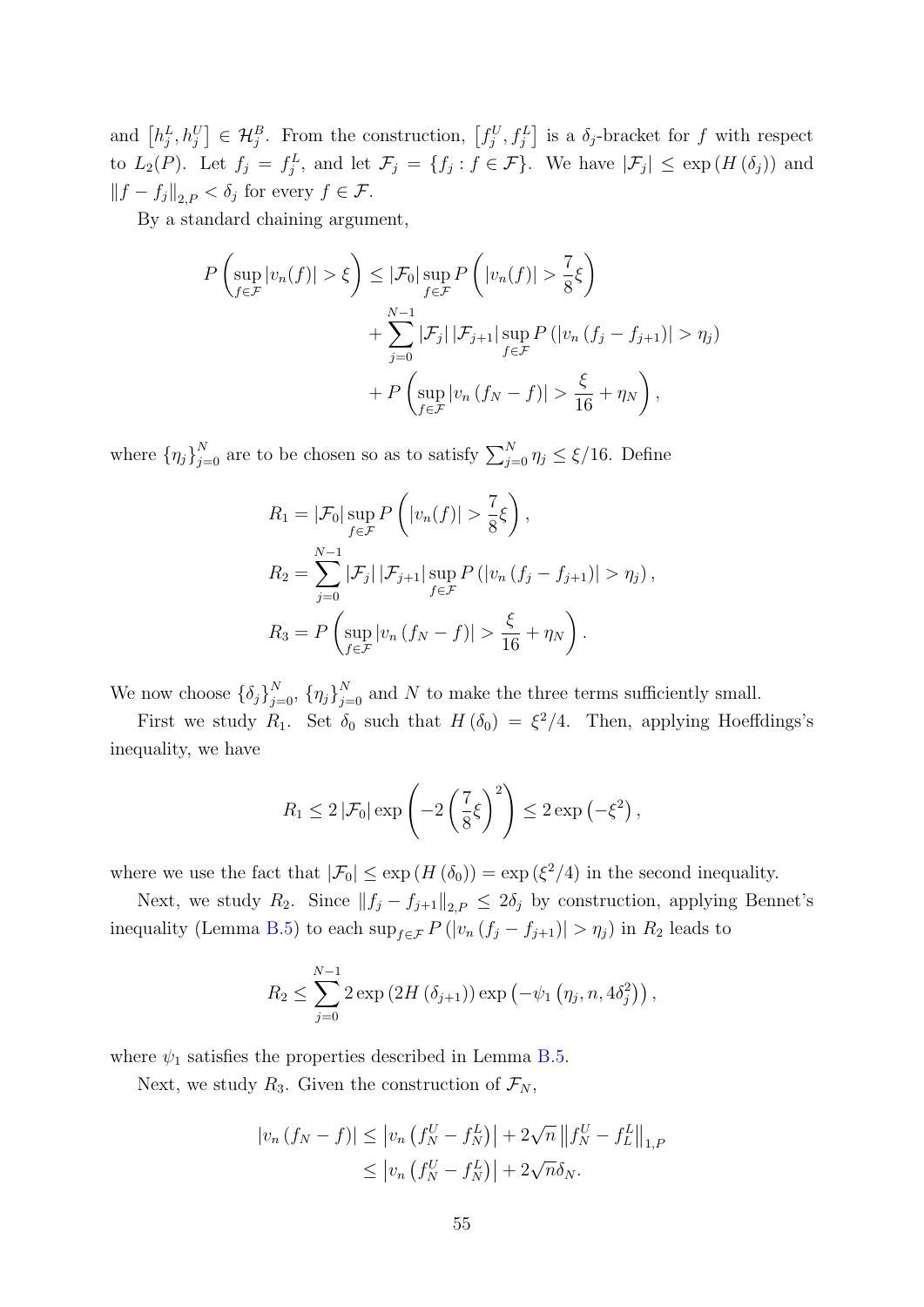The last inequality holds because  $|| f_N^U - f_N^L ||_{1,P} \le ||h_N^U - h_N^L||_{1,P_2}$  and

$$
||h_N^U - h_N^L||_{1,P_2} \le ||h_N^U - h_N^L||_{2,P_2} \le \delta_N,
$$

which holds from Hölder's inequality. Set  $\delta_N \leq s \equiv \xi/(32\sqrt{n})$ . Then, by the above derivation and Bennet's inequality,

$$
R_3 \le P\left(\sup_{f \in \mathcal{F}} \left| v_n \left(f_N^U - f_N^L\right) \right| > \eta_N\right)
$$
  

$$
\le 2 \left| \mathcal{F}_N \right| \exp\left(-\psi_1 \left(\eta_N, n, \delta_N^2\right)\right).
$$

To develop upper bounds on  $R_2$  and  $R_3$ , we consider two distinct cases. First we consider the case  $\delta_0 \leq s$ . Set  $N = 0$  and  $\eta_0 = \xi/16$ . Then we have that  $R_2 = 0$  and

$$
R_3\leq 2\left|\mathcal{F}_0\right|\exp\left(-\psi_1\left(\eta_0,n,\delta_0^2\right)\right).
$$

Since Assumption [\(49\)](#page-53-2) and  $\delta_0 \leq s$  hold, we have

$$
2\eta_0 = \frac{\xi}{8} \ge 4\sqrt{n} \left(\frac{\xi}{32\sqrt{n}}\right)^2 \ge 4\sqrt{n}\delta_0^2.
$$

Hence by the properties of  $\psi_1$  specified in Lemma [B.5,](#page-57-0)

$$
\psi_1(\eta_0, n, \delta_0^2) \ge \frac{1}{4}\psi_1(2\eta_0, n, \delta_0^2) \ge \frac{1}{4}\eta_0\sqrt{n}.
$$

Using  $\eta_0 = \xi/16$  and Assumption [\(49\)](#page-53-2), we obtain

$$
\psi_1(\eta_0, n, \delta_0^2) \ge \frac{1}{4} \eta_0 \sqrt{n} = \frac{\xi}{64} \sqrt{n} \ge 2\xi^2.
$$

By the definition of  $\delta_0$ , we also have  $|\mathcal{F}_0| \leq \exp(\xi^2/4)$ . Therefore, combining these results gives

$$
R_2 + R_3 \leq 2 \exp\left(-\xi^2\right).
$$

Next we consider the case  $\delta_0 > s$ . We here apply Lemma [B.6,](#page-57-1) where we let N and  $\{\delta_j\}_{j=0}^N$  be as in Lemma [B.6](#page-57-1) and  $t = \delta_0$  and s be as defined above. Let  $\eta_j = \sqrt{5}$   $\sigma_j \propto \sqrt{5}$   $\sigma_j \propto \sqrt{5}$  $8\sqrt{2}\delta_j H \left(\delta_{j+1}\right)^{1/2}$  for  $0 \le j < N$  and  $\eta_N = 8\sqrt{2}\delta_N H \left(\delta_N\right)^{1/2}$ . Then Lemma [B.6](#page-57-1) leads to

$$
\sum_{j=0}^{N} \eta_j = 8\sqrt{2} \sum_{j=0}^{N} H \left( \delta_{j+1} \right)^{1/2} \le 64\sqrt{2} \int_{s/4}^{\delta_0} H \left( u \right)^{1/2} du.
$$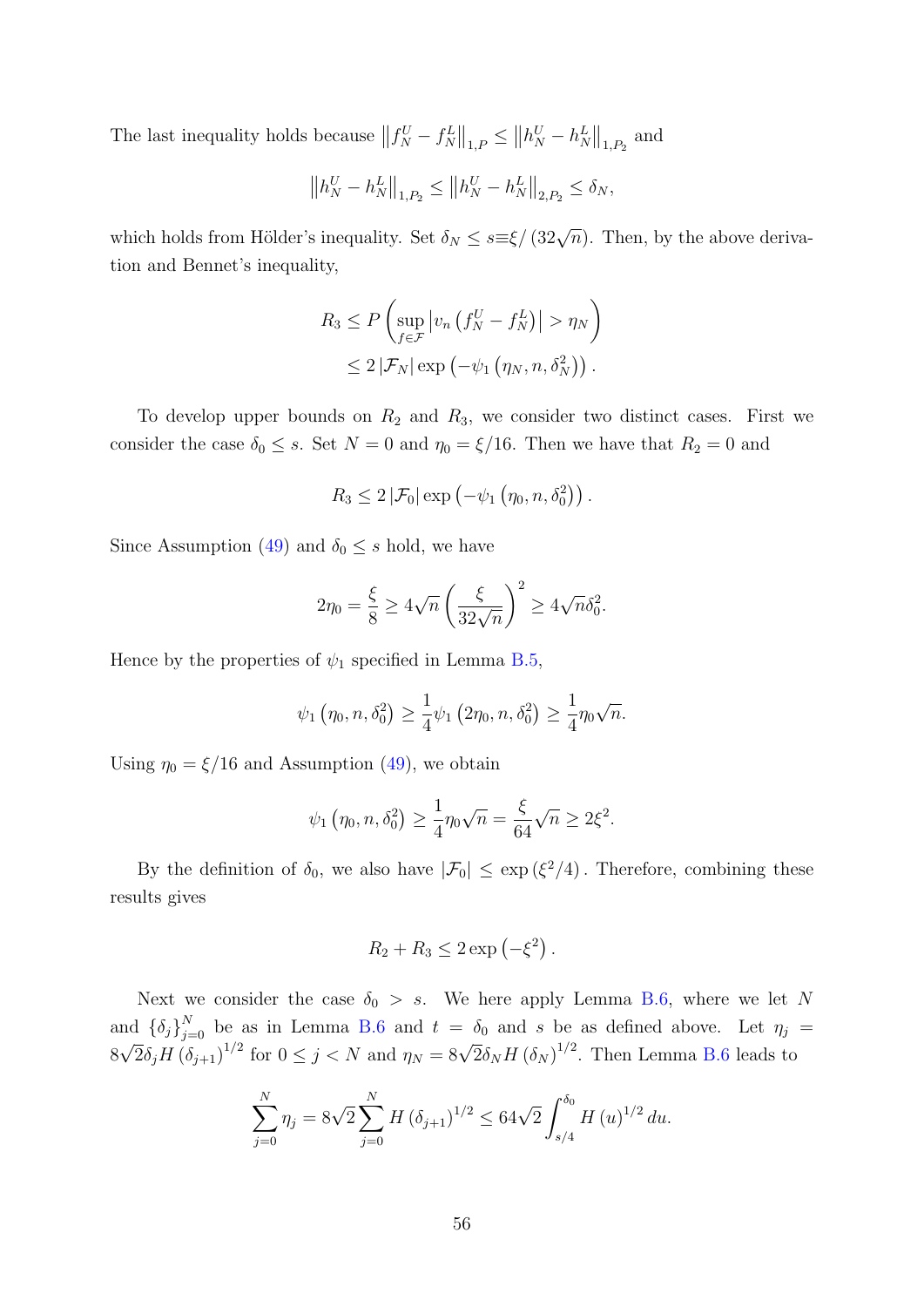We have that for  $0 < s < t$ ,

$$
\int_{s}^{t} H(u)^{1/2} du \leq \begin{cases} K^{1/2} \log(1/s) & r = 2 \\ 2K^{1/2} (r - 2)^{-1} s^{(2-r)/2} & r > 2. \end{cases}
$$

Combining this with Assumption [\(50\)](#page-53-3), where  $C_1$  and  $C_1$  are set to be sufficiently large, we have

$$
\sum_{j=0}^{N} \eta_j \le \frac{\xi}{16},
$$

which is consistent with our choice of  $\{\eta_j\}_j$ . Setting  $C_1$  and  $C_2$  sufficiently large, it follows from Assumption  $(50)$  that

$$
H\left(s\right) \le \frac{\xi\sqrt{n}}{16}.
$$

Hence we have

$$
\left(\frac{\eta_j}{4\delta_j^2\sqrt{n}}\right)^2 < \frac{8H\left(s\right)}{ns^2} \le 16.
$$

Then from the properties of  $\psi_1$ ,

$$
\psi_1(\eta_j, n, 4\delta_j^2) \ge \frac{\eta_j^2}{16\delta_j^2}.
$$

Using our bound on  $R_2$ , we obtain

$$
R_2 \le \sum_{j=0}^{N-1} 2 \exp \left( 2H (\delta_{j+1}) - \frac{\eta_j^2}{16 \delta_j^2} \right) \le \sum_{j=0}^{N-1} 2 \exp \left( -4^{j+1} H (\delta_0) \right).
$$

Similarly, we obtain

$$
R_3 \leq 2 \exp\left(-4^{N+1}H\left(\delta_0\right)\right).
$$

Putting these results together and using Assumption [\(50\)](#page-53-3), we have

$$
R_2 + R_3 \le \sum_{j=0}^{\infty} 2 \exp \left(-4^{j+1} H(\delta_0)\right) \le C \exp \left(-\xi^2\right),
$$

where  $C$  is a constant that depends only on  $K$  and  $r$ .

 $\Box$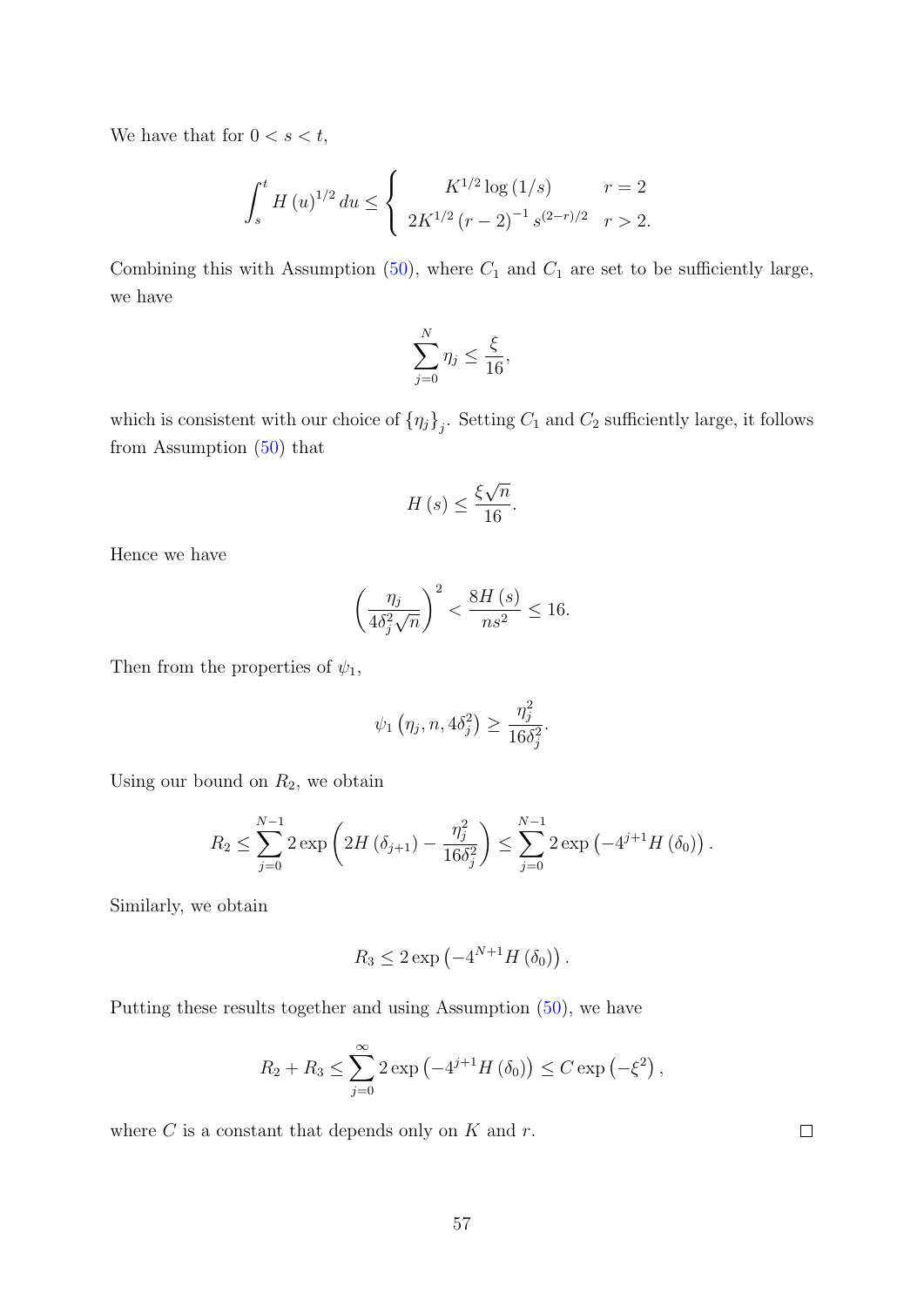<span id="page-57-0"></span>Lemma B.5 (Bennet's inequality: see Theorem 2.9 in [Boucheron et al.](#page-80-2) [\(2013\)](#page-80-2)). Let  ${Z_i}_{i=1}^n$  be a sequence of independent random vectors with distribution P. Let f be some function taking values in [0, 1] and define

$$
v_n(f) \equiv \frac{1}{\sqrt{n}} \sum_{i=1}^n [f(Z_i) - E_P(f(Z_i))].
$$

Then, for any  $\xi \geq 0$ , the following holds:

$$
P^{n}(|v_{n}(f)| > \xi) \leq 2 \exp(-\psi_{1}(\xi, n, a)),
$$

where  $a = var(v_n(f))$  and

$$
\psi_1(\xi, n, a) = \xi \sqrt{n} h\left(\frac{\xi}{\sqrt{n}\alpha}\right),\,
$$

with  $h(x) = (1 + x^{-1}) \log(1 + x) - 1$ .

Furthermore,  $\psi_1$  has the following two properties:

$$
\psi_1(\xi, n, \alpha) \ge \psi_1(C\xi, n, \rho\alpha) \ge C^2 \rho^{-1} \psi_1(\xi, n, \alpha)
$$

for  $C \leq 1$  and  $\rho \geq 1$ , and

$$
\psi_1(\xi, n, \alpha) \ge \begin{cases} \frac{\xi^2}{4\alpha} & \text{if } \xi < 4\sqrt{n}\alpha \\ \frac{\xi}{2}\sqrt{n} & \text{if } \xi \ge 4\sqrt{n}\alpha \end{cases}.
$$

<span id="page-57-1"></span>**Lemma B.6** (Lemma 3.1 in [Alexander](#page-80-1) [\(1984\)](#page-80-1)). Let  $H : (0,t] \rightarrow \mathbb{R}^+$  be a decreasing function, and let  $0 < s < t$ . Set  $\delta_0 \equiv t$ ,  $\delta_{j+1} \equiv s \vee \sup \{x \leq \delta_j/2 : H(x) \geq 4H(\delta_j)\}\$ for  $j \geq 0$ , and  $N \equiv \min \{j : \delta_j = s\}$ . Then

$$
\sum_{j=0}^{N} \delta_j H \left(\delta_{j+1}\right)^{1/2} \le 8 \int_{s/4}^t H(x)^{1/2} dx.
$$

# <span id="page-57-2"></span>C Proof of the results in Section [6](#page-28-0)

This appendix provides proof of the results in Section [6.](#page-28-0) Throughout this appendix, we suppose  $\mathcal{X} = [0, 1]^{d_x}$  as in Section [6.](#page-28-0)

We first provide the proof of Lemma [6.1.](#page-29-0)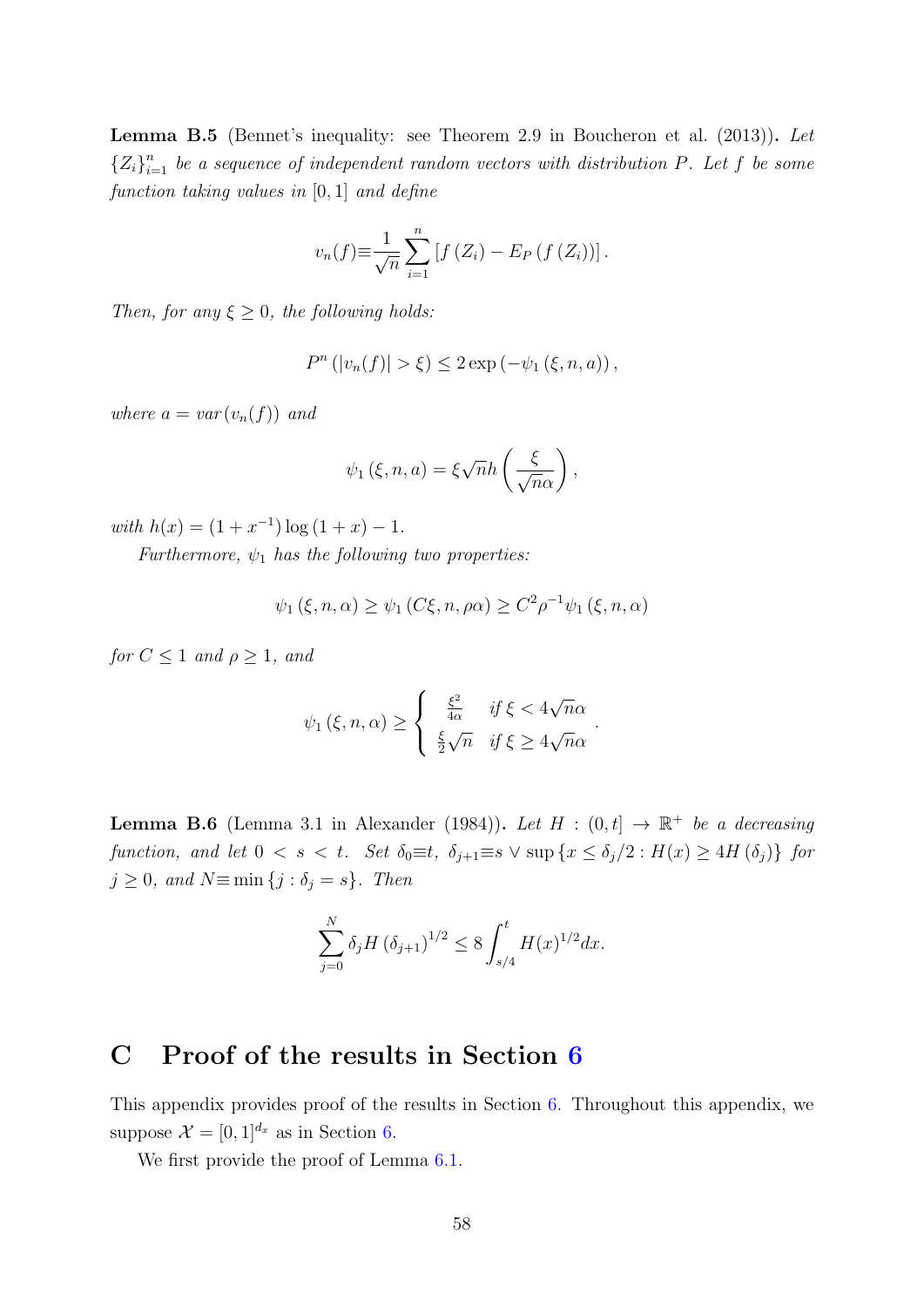**Proof of Lemma [6.1.](#page-29-0)** Let  $\mu_X$  be the Lebesgue measure on X. From Theorem 8.3.2 in [Dudley](#page-81-1) [\(1999\)](#page-81-1),  $H_1^B(\epsilon, \mathcal{G}_M, \mu_X) \leq K \epsilon^{d_x-1}$  holds for some positive constant K and for all  $\epsilon > 0$ . Since  $P_X$  is absolutely continuous with respect to  $\mu_X$  and has a density that is bounded from above by A, we have  $H_1^B(A^{-1} \epsilon, \mathcal{G}_M, P_X) \leq H_1^B(\epsilon, \mathcal{G}_M, \mu_X)$ . Thus result (i) follows by setting  $C = A^{-d_x} K. \Box$ 

The following lemma is used in the proof of Theorem [6.3.](#page-32-0)

<span id="page-58-1"></span>**Lemma C.1.** Suppose that  $P_X$  is absolutely continuous with respect to the Lebesgue measure on X and has a density that is bounded from above by a finite constant  $A > 0$ . Then there exists a constant  $\widetilde{C}$ , which depends only on A, such that

$$
H_1^B\left(\epsilon, \mathcal{F}_M, P_X\right) \leq \widetilde{C} \epsilon^{-d_x}.
$$

holds for all  $\epsilon > 0$ .

*Proof.* Transform  $\mathcal{F}_M$  into  $\widetilde{\mathcal{F}}_M = \{(f+1)/2 : f \in \mathcal{F}_M\}$ , which is a class of monotonically increasing functions taking values in [0, 1]. Following this transformation,  $N_1^B$  ( $\epsilon$ ,  $\mathcal{F}_M$ ,  $P_X$ ) =  $N_1^B(\epsilon/2, \widetilde{\mathcal{F}}_M, P_X)$  holds. Then the result follows by applying Corollary 1.3 in [Gao and](#page-81-2) [Wellner](#page-81-2) [\(2007\)](#page-81-2) to  $\widetilde{\mathcal{F}}_M$ , in which we set  $\widetilde{C} = 2^{-d_x}C_2$ , where  $C_2$  is the same constant that appears in Corollary 1.3 in [Gao and Wellner](#page-81-2) [\(2007\)](#page-81-2). Note that this corollary requires that  $P_X$  is absolutely continuous with respect to the Lebesgue measure on  $\mathcal X$  and has a bounded density.  $\Box$ 

The following lemma gives finite upper bounds for two approximation errors:

$$
\inf_{f \in \mathcal{B}_{\mathbf{k}}} R_{\phi_h}(f) - \inf_{f \in \mathcal{F}_M} R_{\phi_h}(f) \text{ and } R_{\phi_h}(1\{\cdot \in G_{\hat{f}_B}^{\dagger}\} - 1\{\cdot \notin G_{\hat{f}_B}^{\dagger}\}) - R_{\phi_h}(\hat{f}_B^{\dagger})
$$

in [\(24\)](#page-28-1) with  $(\check{\mathcal{F}}, \widetilde{\mathcal{F}}, \hat{f}) = (\mathcal{B}_{\mathbf{k}}, \mathcal{F}_M, \hat{f}_E^{\dagger})$  $\binom{1}{B}$ .

<span id="page-58-0"></span>**Lemma C.2.** Let  $k_j \geq 1$ , for  $j = 1, \ldots, d_x$ , be fixed. Suppose that the density of  $P_X$  is bounded from above by some finite constant  $A > 0$ .

 $(i)$  The following holds for the approximation error to the best classifier:

$$
\inf_{f \in \mathcal{B}_{\mathbf{k}}} R_{\phi_h}(f) - \inf_{f \in \mathcal{F}_M} R_{\phi_h}(f) \le 2A \sum_{j=1}^{d_x} \sqrt{\frac{\log k_j}{k_j}} + \sum_{j=1}^{d_x} \frac{4}{\sqrt{k_j}}.
$$

(ii) For  $\hat{f}_B \in \arginf_{f \in \mathbf{B_k}} \hat{R}_{\phi_h}(f)$  such that the associated coefficients of the Bernstein bases take values in  $\{-1, 1\}$ , the following holds for the approximation error to the step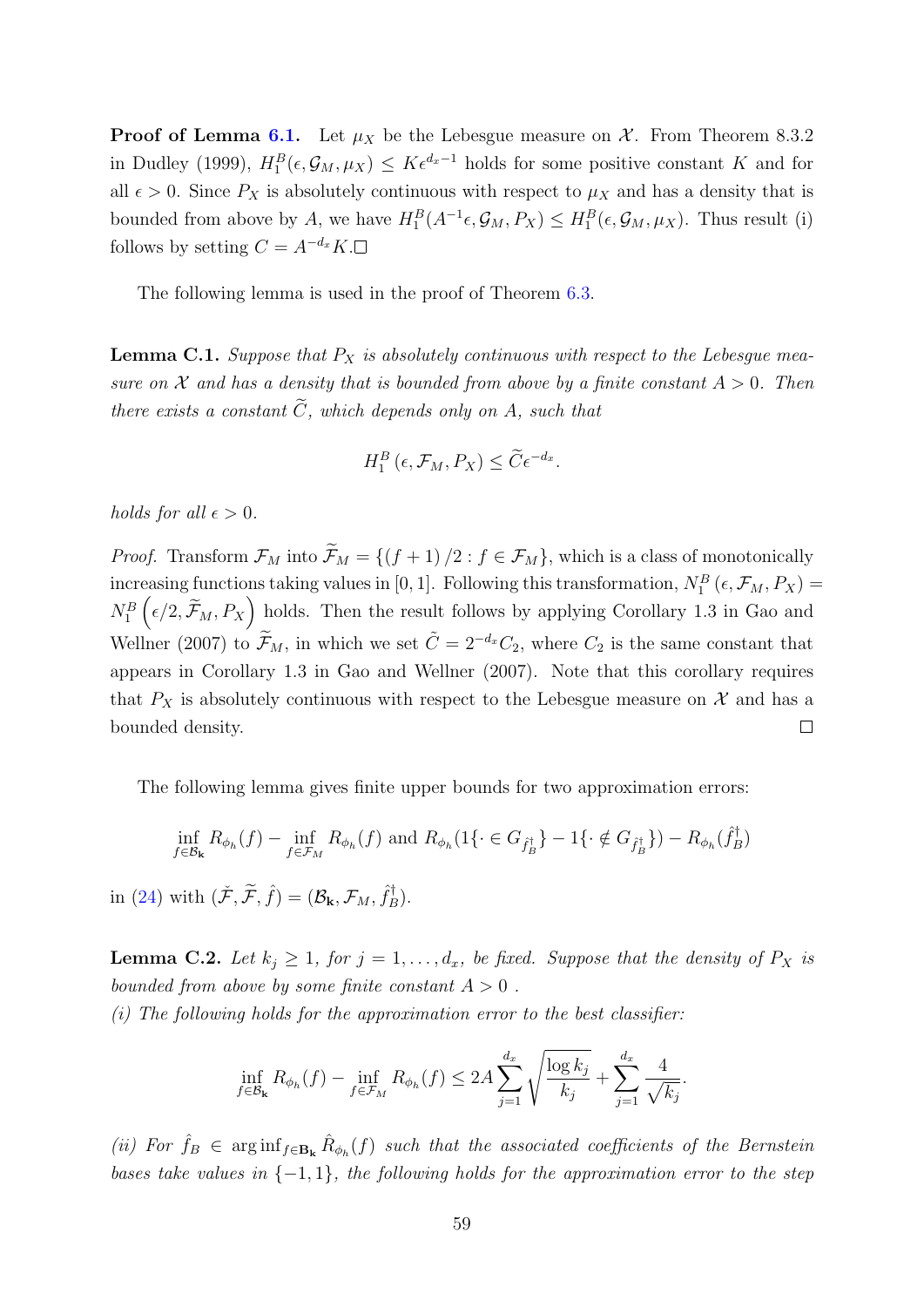function:

$$
R_{\phi_h} \left( 1 \left\{ \cdot \in G_{\hat{f}_B} \right\} - 1 \left\{ \cdot \notin G_{\hat{f}_B} \right\} \right) - R_{\phi_h}(\hat{f}_B) \le 2A \sum_{j=1}^{d_x} \sqrt{\frac{\log k_j}{k_j}} + \sum_{j=1}^{d_x} \frac{4}{\sqrt{k_j}}.
$$

The two approximation errors have the same upper bound which converges to zero as  $k_j$   $(j = 1, \ldots, d_x)$  increases. The convergence rate is  $\max_{j=1,\ldots,d_x} \sqrt{(\log k_j)/k_j}$ . Note also that the upper bound on the approximation error to the step function does not depend on the sample size  $n$ .

The following two lemmas will be used in the proof of Lemma [C.2.](#page-58-0)

<span id="page-59-0"></span>**Lemma C.3.** Let  $\hat{f}_B \in \arginf_{f \in \mathcal{B}_k} \hat{R}_{\phi_h}(f)$ , and  $\hat{\theta} \equiv \left\{ \hat{\theta}_{j_1...j_{d_x}} \right\}$  $j_1=1,\ldots,k_1;\ldots;j_{d_x}=1,\ldots,k_{d_x}$ be the vector of the coefficients of the Bernstein bases in  $\hat{f}_B$ . Let  $r_1^+$  and  $r_1^-$  be the smallest non-negative value and the largest negative value in  $\hat{\theta}$ , respectively. (i) If all non-negative elements in  $\hat{\theta}$  take the same value  $r_1^+$ , let  $r_2^+$  be 1; otherwise, let  $r_2^+$  be the second smallest non-negative value in  $\hat{\theta}$ . Propose a  $(k_1+1) \times \cdots \times (k_{d_x}+1)$  $dimensional \ vector \tilde{\theta} \equiv \left\{ \widetilde{\Theta}_{j_1...j_{d_x}} \right\}$  $\sum_{j_1=1,\dots,k_1,\dots;j_{d_x}=1,\dots,k_{d_x}} such\ that,\ for\ all\ j_1,\dots,j_{d_x},\ if\ \hat{\theta}_{j_1\dots j_{d_x}}=\sum_{j_1\neq j_2,\dots,j_d} s(x)$  $r_1^+$ ,  $\widetilde{\Theta}_{j_1...j_{d_x}} = r_2^+$ ; otherwise,  $\widetilde{\Theta}_{j_1...j_{d_x}} = \hat{\theta}_{j_1...j_{d_x}}$ . Then a new classifier

$$
\tilde{f}_B(x) \equiv \sum_{j_1=1}^{k_1} \cdots \sum_{j_{d_x}=1}^{k_{d_x}} \tilde{\Theta}_{j_1...j_{d_x}} (b_{k_1j_1}(x_1) \times \cdots \times b_{k_1j_1}(x_{d_x}))
$$

minimizes  $\hat{R}_{\phi_h}(\cdot)$  over  $\mathcal{B}_{\mathbf{k}}$ .

(ii) Similarly, if all negative elements in  $\hat{\theta}$  take the same value  $r_1^-$ , let  $r_2^-$  be  $-1$ ; otherwise, let  $r_2^-$  be the second largest negative value in  $\hat{\theta}$ . Propose a  $(k_1 + 1) \times \cdots \times$  $(k_{d_x} + 1)$ -dimensional vector  $\check{\theta} \equiv \left\{ \check{\theta}_{j_1...j_{d_x}} \right\}_{j_1=1,...,k_1;...;j_{d_x}=1,...,k_{d_x}} \text{ such that, for all } j_1,...,j_{d_x},$ if  $\hat{\theta}_{j_1...j_{d_x}} = r_1^-$ ,  $\check{\theta}_{j_1...j_{d_x}} = r_2^-$ ; otherwise,  $\check{\theta}_{j_1...j_{d_x}} = \hat{\theta}_{j_1...j_{d_x}}$ . Then a new classifier

$$
\check{f}_B(x) \equiv \sum_{j_1=1}^{k_1} \cdots \sum_{j_{d_x}=1}^{k_{d_x}} \check{\theta}_{j_1...j_{d_x}} (b_{k_1j_1}(x_1) \times \cdots \times b_{k_1j_1}(x_{d_x}))
$$

minimizes  $\hat{R}_{\phi_h}(\cdot)$  over  $\mathcal{B}_{\mathbf{k}}$ . (iii) A classifier

$$
\hat{f}_B^{\dagger}(x) \equiv \sum_{j_1=1}^{k_1} \cdots \sum_{j_{d_x=1}}^{k_{d_x}} sign\left(\hat{\theta}_{j_1...j_{d_x}}\right) \cdot \left(b_{k_1j_1}(x_1) \times \cdots \times b_{k_{d_x}j_{d_x}}(x_{d_x})\right)
$$

minimizes  $\hat{R}_{\phi_h}(\cdot)$  over  $\mathcal{B}_{\mathbf{k}}$ .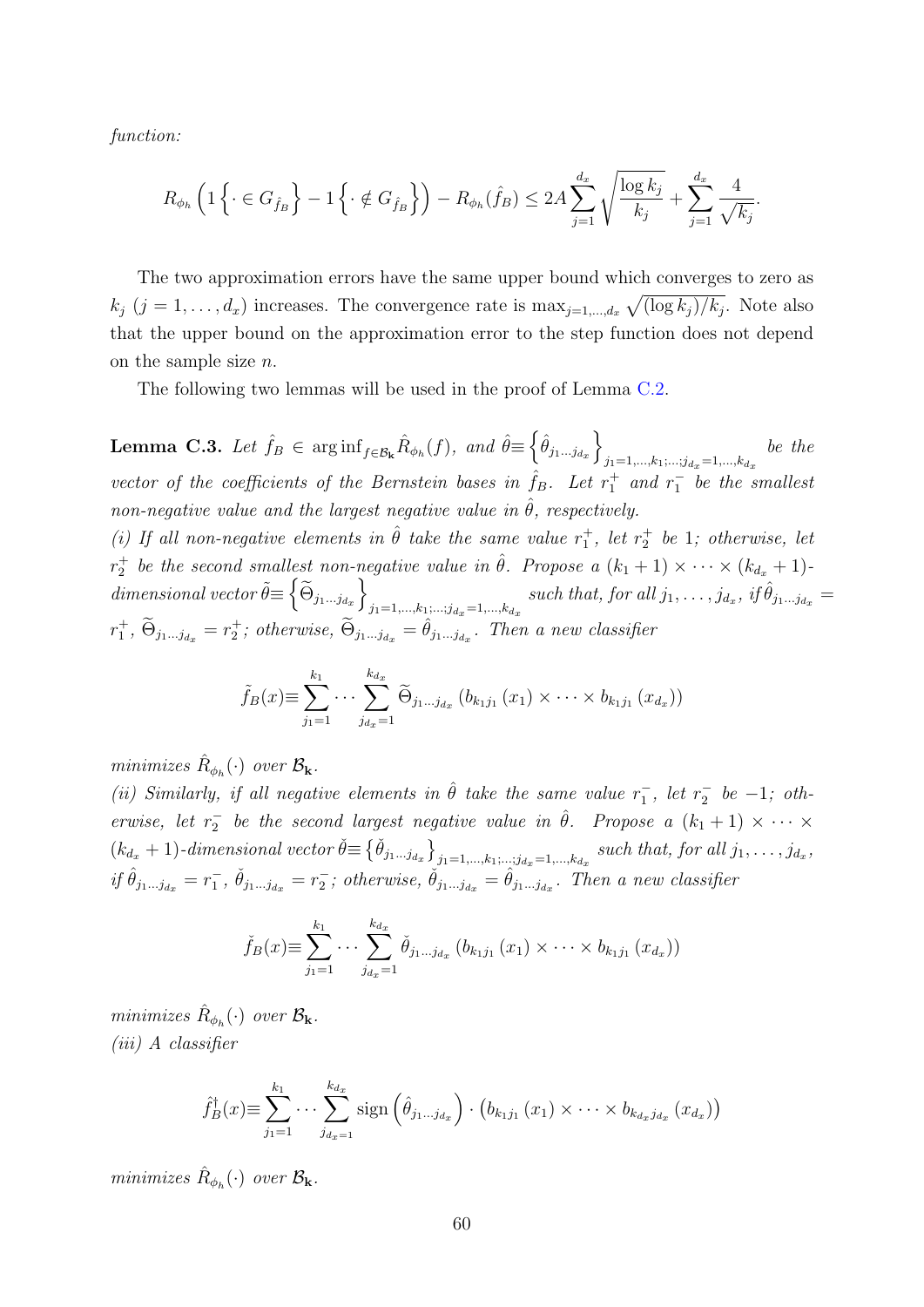*Proof.* First, note that  $\tilde{\theta}, \tilde{\theta} \in \tilde{\Theta}$  holds by construction. We now prove (i). The proof of (ii) follows using a similar argument. Define

$$
L_n(\theta) \equiv \sum_{i=1}^n \left\{ Y_i \cdot \sum_{j_1=1}^{k_1} \cdots \sum_{j_{d_x}=1}^{k_{d_x}} \theta_{j_1...j_{d_x}} \sum_{i=1}^n \left( b_{k_1j_1} (X_{1i}) \times \cdots \times b_{k_{d_xj_{d_x}}} (X_{d_xi}) \right) \right\}.
$$

Minimization of  $\hat{R}_{\phi_h}(\cdot)$  over  $\mathcal{B}_{\mathbf{k}}$  is equivalent to the maximization of  $L_n(\cdot)$  over  $\widetilde{\Theta}$ . Thus,  $\hat{\theta}$  maximizes  $L_n(\cdot)$  over  $\tilde{\Theta}$ .

We prove the result by contradiction. Suppose  $\tilde{\theta} \notin \arg \max_{\theta \in \tilde{\Theta}} L_n(\theta)$ . Let

$$
J_1 \equiv \left\{ (j_1, \ldots, j_{d_x}) : \hat{\theta}_{j_1 \ldots j_{d_x}} = r_1^+ \right\}.
$$

Then,

$$
L_n\left(\tilde{\theta}\right) - L_n\left(\hat{\theta}\right) = \sum_{(j_1,...,j_{d_x}) \in J_1} \left\{ \left( r_2^+ - r_1^+ \right) \sum_{i=1}^n Y_i \left( b_{k_1 j_1} \left( X_{1i} \right) \times \cdots \times b_{k_{d_x} j_{d_x}} \left( X_{d_x i} \right) \right) \right\} < 0.
$$

Since  $r_2^+ - r_1^+ \geq 0$ , the above inequality implies that there exists some  $(j_1, \ldots, j_{d_x}) \in J_1$ such that  $\sum_{i=1}^n Y_i (b_{k_1j_1}(X_{1i}) \times \cdots \times b_{k_{d_xj_{d_x}}}(X_{d_xi})) < 0$ . For such  $(j_1, \ldots, j_{d_x})$ , setting  $\hat{\theta}_{j_1...j_{d_x}}$  to  $r_1^-$  can increase the value of  $L_n(\hat{\theta})$  without violating the constraints in  $\tilde{\Theta}$ . But this contradicts the requirement that  $\hat{\theta}_{j_1...j_{d_x}}$  is non-negative. Therefore,  $\tilde{\theta}$  maximizes  $L_n(\cdot)$  over  $\widetilde{\Theta}$ , or equivalently  $\widetilde{f}_B$  minimizes  $\widehat{R}_{\phi_h}(\cdot)$  over  $\mathcal{B}_{\mathbf{k}}$ .

Result (iii) is shown by applying Lemma [C.3](#page-59-0) (i) and (ii) repeatedly to  $\hat{f}_B$ .  $\Box$ 

<span id="page-60-0"></span>**Lemma C.4.** Fix  $G \in \mathcal{G}$  and  $k_j \geq 1$  for  $j = 1, ..., d_x$ . Define a classifier

$$
f_G(x) \equiv \sum_{j_1=1}^{k_1} \cdots \sum_{j_{d_x}=1}^{k_{d_x}} \theta_{j_1...j_{d_x}} (b_{k_1j_1}(x_1) \times \cdots \times b_{k_{d_x}j_{d_x}}(x_{d_x})),
$$

such that, for all  $j_1, \ldots, j_{d_x}$ ,

$$
\theta_{j_1...j_{d_x}} = \begin{cases} 1 & \text{if } (j_1/k_1,...,j_{d_x}/k_{d_x}) \in G \\ -1 & \text{if } (j_1/k_1,...,j_{d_x}/k_{d_x}) \notin G \end{cases}
$$

.

Then the following holds:

$$
|R_{\phi_h}(f_G) - R_{\phi_h}(1\{\cdot \in G\} - 1\{\cdot \notin G\})| \le 2A \sum_{j=1}^{d_x} \sqrt{\frac{\log k_j}{k_j}} + \sum_{j=1}^{d_x} \frac{4}{\sqrt{k_j}}.
$$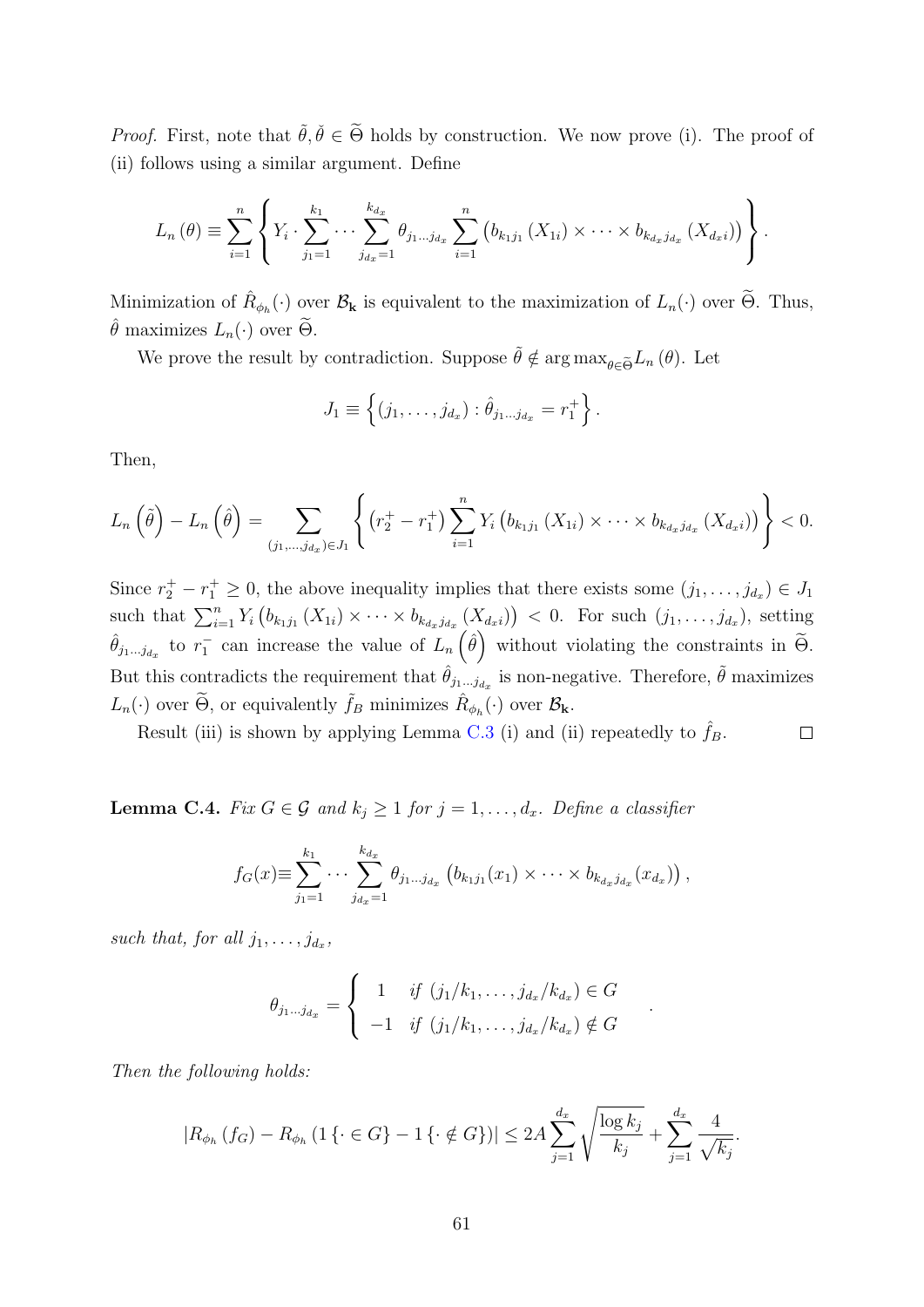Proof. Define

<span id="page-61-0"></span>
$$
J_{\mathbf{k}} \equiv \{ (j_1, \ldots, j_{d_x}) : (j_1/k_1, \ldots, j_{d_x}/k_{d_x}) \in G \},
$$

which is a set of grid points on  $G$ . It follows that

$$
R_{\phi_h} (f_G) - R_{\phi_h} (1 \{ \cdot \in G \} - 1 \{ \cdot \notin G \})
$$
\n
$$
= \int_{[0,1]^{d_x}} (2\eta(x) - 1) (1 \{ x \in G \} - 1 \{ x \notin G \} - B_{\mathbf{k}} (\theta, x)) dP_X(x)
$$
\n
$$
= \int_{[0,1]^{d_x}} (2\eta(x) - 1) 1 \{ x \in G \} dP_X(x) - \int_{[0,1]^{d_x}} (2\eta(x) - 1) 1 \{ x \notin G \} dP_X(x)
$$
\n
$$
- \underbrace{\int_{[0,1]^{d_x}} (2\eta(x) - 1) B_{\mathbf{k}} (\theta, x) dP_X(x)}_{(I)}
$$
\n
$$
(51)
$$

(I) can be written as

$$
(I) = \int_{[0,1]^{d_x}} (2\eta(x) - 1) \sum_{(j_1,\dots,j_{d_x}) \in J_{\mathbf{k}}} \left( \prod_{v=1}^{d_x} b_{k_v j_v}(x_v) \right) dP_X(x)
$$

$$
- \int_{[0,1]^{d_x}} (2\eta(x) - 1) \sum_{(j_1,\dots,j_{d_x}) \notin J_{\mathbf{k}}} \left( \prod_{v=1}^{d_x} b_{k_v j_v}(x_v) \right) dP_X(x).
$$

Thus,

$$
(51) = \int_{[0,1]^{d_x}} (2\eta(x) - 1) \underbrace{\left(1\left\{x \in G\right\} - \sum_{(j_1,\ldots,j_{d_x}) \in J_{\mathbf{k}} \atop (j_1,\ldots,j_{d_x}) \in J_{\mathbf{k}}}\left[\prod_{v=1}^{d_x} b_{k_v j_v}(x_v)\right]\right)}_{(II)} dP_X(x) + \int_{[0,1]^{d_x}} (2\eta(x) - 1) \underbrace{\left(\sum_{(j_1,\ldots,j_{d_x}) \notin J_{\mathbf{k}} \atop (j_1,\ldots,j_{d_x}) \notin J_{\mathbf{k}}}\left[\prod_{v=1}^{d_x} b_{k_v j_v}(x_v)\right] - 1\left\{x \in G^c\right\}}_{(III)} dP_X(x).
$$

Let  $Bin(k_j, x_j), j = 1, ..., d_x$ , be independent binomial variables with parameters  $(k_j, x_j)$ . Then, both (II) and (III) are equivalent to

$$
\Pr((Bin(k_1, x_1), \ldots, Bin(k_{d_x}, x_{d_x})) \in J_{\mathbf{k}}^c) \, 1 \{x \in G\} \n- \Pr((Bin(k_1, x_1), \ldots, Bin(k_{d_x}, x_{d_x})) \in J_{\mathbf{k}}) \, 1 \{x \in G^c\}.
$$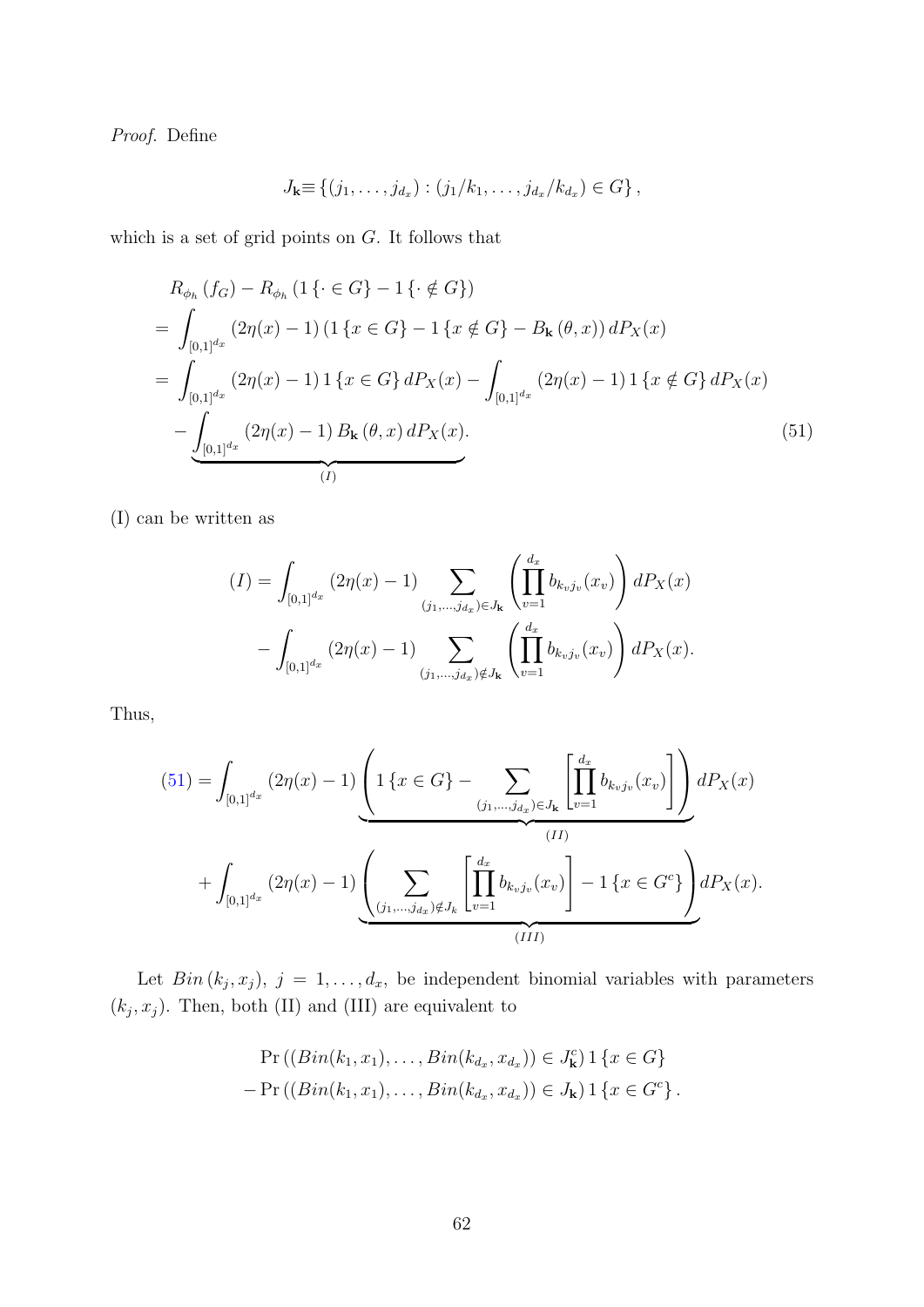Hence,

$$
(51) = 2 \int_G (2\eta(x) - 1) \Pr \left( (Bin(k_1, x_1), \dots, Bin(k_{d_x}, x_{d_x}) \right) \in J^c_{\mathbf{k}} \right) dP_X(x).
$$

$$
- 2 \int_{G^c} \Pr \left( (Bin(k_1, x_1), \dots, Bin(k_{d_x}, x_{d_x}) \right) \in J_{\mathbf{k}} \right) dP_X(x),
$$

and therefore

$$
|R_{\phi_h}(f_G) - R_{\phi_h}(1\{\cdot \in G\} - 1\{\cdot \notin G\})|
$$
  
\n
$$
\leq 2 \underbrace{\int_G \Pr((Bin(k_1, x_1), \dots, Bin(k_{d_x}, x_{d_x})) \in J_{\mathbf{k}}^c) dP_X(x)}_{(IV)}
$$
  
\n
$$
+ 2 \underbrace{\int_{G^c} \Pr((Bin(k_1, x_1), \dots, Bin(k_{d_x}, x_{d_x})) \in J_{\mathbf{k}}) dP_X(x)}_{(V)}
$$

We first evaluate (V). Let  $\epsilon$  be a small positive value which converges to zero as  $k_v \to \infty$ . For small  $\Delta_v \leq \epsilon/\sqrt{d_x}$ ,  $v = 1, ..., d_x$ , which converges to zero as  $k_v \to \infty$ , define

$$
\tilde{G}^c \equiv \{x \in G^c : (x_1 + \Delta_1, \dots, x_{d_x} + \Delta_{d_x}) \in G^c\}.
$$

This set is either nonempty or empty. We consider these cases separately. First, suppose that  $\tilde{G}^c$  is nonempty. For each  $x \in \tilde{G}^c$ , let

$$
(j_1(x),\ldots,j_{d_x}(x)) \in \underset{(j_1,\ldots,j_{d_x}) \in J_{\mathbf{k}}: j_1/k_1 \geq x_1+\Delta_1,\ldots,j_{d_x}/k_{d_x} \geq x_{d_x}+\Delta_{d_x}}{\arg \min} ||x - (j_1/k_1,\ldots,j_{d_x}/k_{d_x})||.
$$

Then

$$
(V) \leq \int_{G^c \setminus \tilde{G}^c} \Pr\left((Bin(k_1, x_1), \dots, Bin(k_{d_x}, x_{d_x})\right) \in J_{\mathbf{k}}) dP_X(x)
$$
  
+ 
$$
\int_{\tilde{G}^c} \left(\sum_{v=1}^{d_x} \Pr\left(Bin(k_{d_x}, x_{d_x}) \geq j_v(x)\right)\right) dP_X(x)
$$
  

$$
\leq A \cdot (\Delta_1 + \dots + \Delta_{d_x})
$$
  
+ 
$$
\int_{\tilde{G}^c} \sum_{v=1}^{d_x} \exp\left\{-2k_v \left(\frac{j_v(x)}{k_v} - x_v\right)^2\right\} dP_X(x)
$$
  

$$
\leq A \cdot (\Delta_1 + \dots + \Delta_{d_x}) + \sum_{v=1}^{d_x} \int_{\tilde{G}^c} \exp\left(-2k_v \Delta_v^2\right) dP_X(x).
$$

To obtain the second inequality, we apply Hoeffding's inequality to  $Pr(Bin(k_{d_x}, x_{d_x}) \geq j_v(x)),$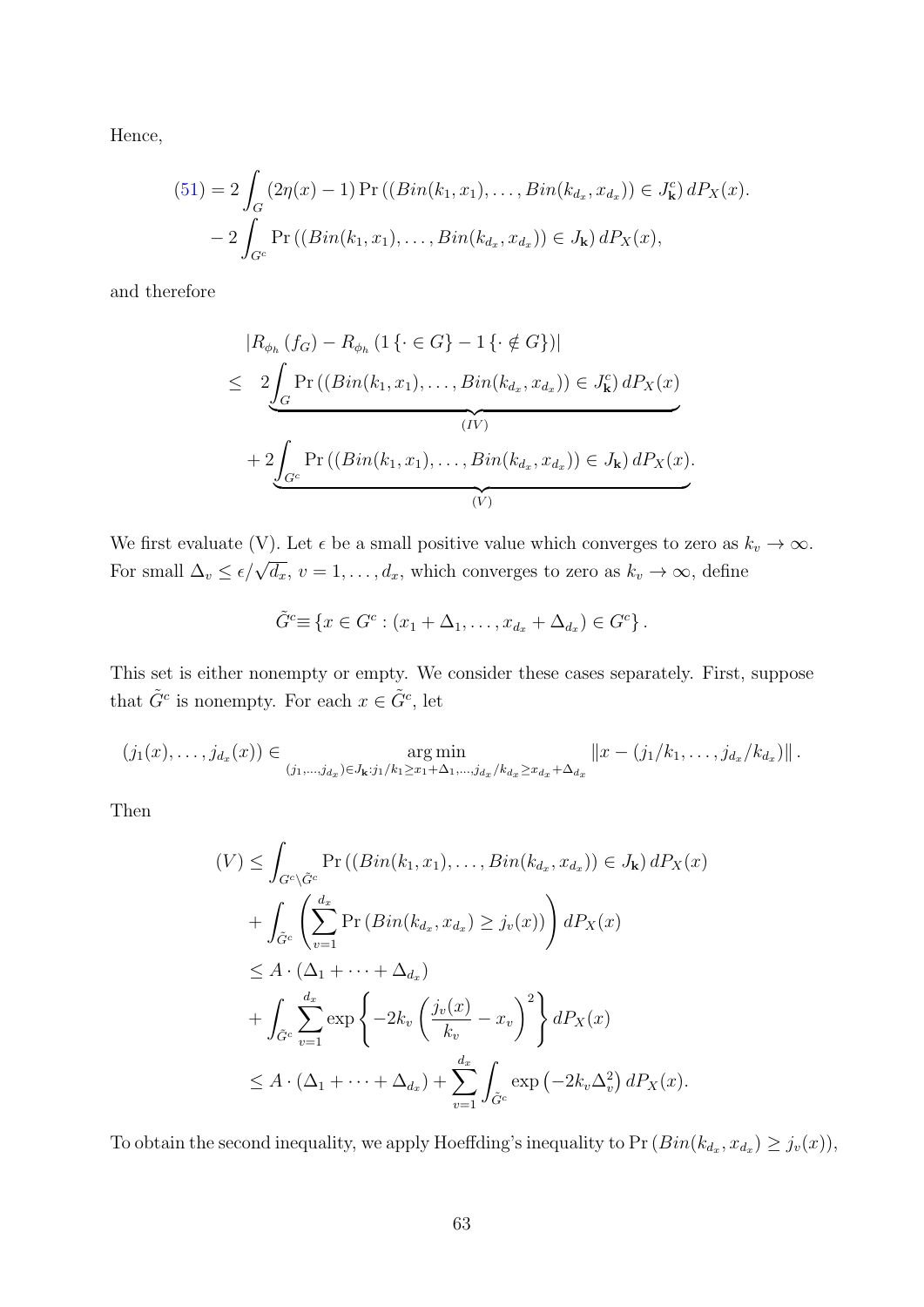which is applicable since  $k_v x_v \leq j_v(x)$  for each  $x \in \tilde{G}^c$ , and use the following:

$$
\int_{G^c \setminus \tilde{G}^c} \Pr\left((Bin(k_1, x_1), \dots, Bin(k_{d_x}, x_{d_x})\right) \in J_{\mathbf{k}}\right) dP_X(x)
$$
\n
$$
\leq A \int_{G^c \setminus \tilde{G}^c} dx \leq A \cdot (\Delta_1 + \dots + \Delta_{d_x}),
$$

where the second inequality holds because  $\int_{G^c \setminus \tilde{G}^c} dx$  is bounded from above by  $\sum_{v=1}^{d_x} \Delta_v$  –  $(d_x - 1) \prod_{v=1}^{d_x} \Delta_v$ , which is derived when  $G^c = \mathcal{X}$ . The last inequality follows from the fact that  $j_v(x)/k_v - x_v \ge \Delta_v$  for all  $v = 1, ..., d_x$  and  $x \in \tilde{G}$ .

Next, we consider the case that  $\tilde{G}^c$  is empty. In this case,

$$
(V) = \int_{G^c} \Pr\left((Bin(k_1, x_1), \dots, Bin(k_{d_x}, x_{d_x})\right) \in J_{\mathbf{k}}\right) dP_X(x)
$$
  
 
$$
\leq \int_{G^c} dP_X(x) \leq A \cdot \max_{v=1,\dots,d_x} \Delta_v.
$$

The inequality follows because  $\int_{G^c} dx$  is bounded from above by  $\max_{v=1,\dots,d_x} \Delta_v$  when  $\tilde{G}^c$ is empty. Therefore, regardless of whether  $\tilde{G}^c$  is empty or not, we have

$$
(V) \leq A \cdot (\Delta_1 + \dots + \Delta_{d_x}) + \sum_{v=1}^{d_x} \int_{\tilde{G}^c} \exp\left(-2k_v\Delta_v^2\right) dP_X(x).
$$

Set  $\Delta_v =$ √  $\overline{\log k_v}/\left(2\right)$ √  $\overline{k_v}$  for each  $v = 1, \ldots, d_x$ . Then we have

$$
(V) \leq \frac{A}{2} \left( \sum_{v=1}^{d_x} \sqrt{\frac{\log k_v}{k_v}} \right) + \sum_{v=1}^{d_x} \exp\left(-\frac{1}{2} \log k_v\right)
$$

$$
= \frac{A}{2} \left( \sum_{v=1}^{d_x} \sqrt{\frac{\log k_v}{k_v}} \right) + \sum_{v=1}^{d_x} \frac{1}{\sqrt{k_v}}.
$$

Next, we evaluate (IV). For small  $\Delta_v \leq \epsilon/\sqrt{d_x}$ ,  $v = 1, \ldots, d_x$ , which converges to zero as  $k_v \to \infty$ , define

$$
\tilde{G} \equiv \{x \in G : (x_1 - \Delta_1, \dots, x_{d_x} - \Delta_{d_x}) \in G\}.
$$

We again separately consider the two cases:  $\tilde{G}$  is nonempty or empty. First, suppose that  $\tilde{G}$  is nonempty. For each  $x \in \tilde{G}$ , let

$$
(\tilde{j}_1(x),\ldots,\tilde{j}_{d_x}(x)) \in \underset{(j_1,\ldots,j_{d_x})\in (J_k)^c: j_1/k_1\leq x_1-\Delta_1,\ldots,j_{d_x}/k_{d_x}\leq x_{d_x}-\Delta_{d_x}}{\arg\min} \|x-(j_1/k_1,\ldots,j_{d_x}/k_{d_x})\|.
$$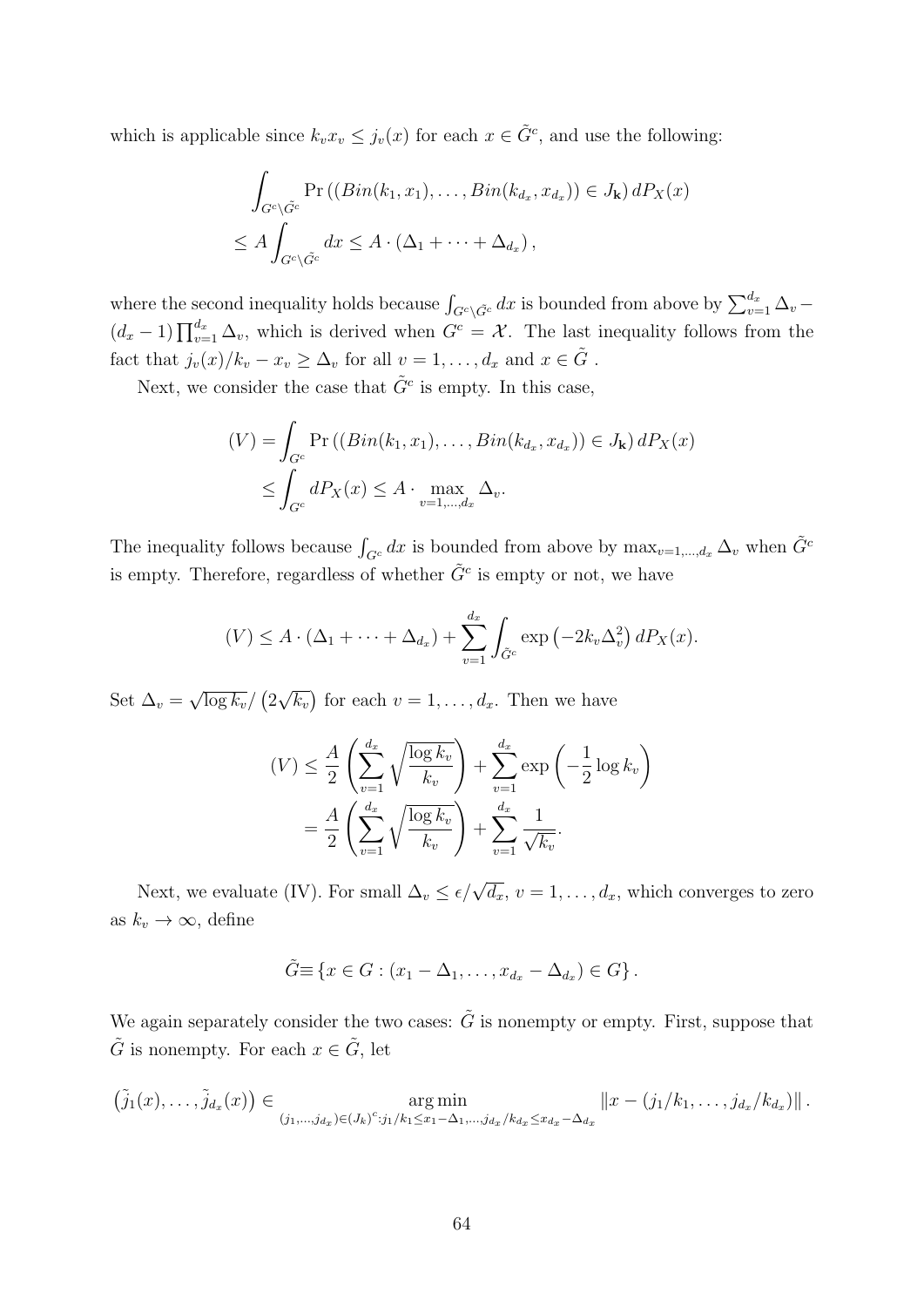Then,

$$
(IV) \leq \int_{G \setminus \tilde{G}} \Pr\left((Bin(k_1, x_1), \dots, Bin(k_{d_x}, x_{d_x})\right) \in J_{\mathbf{k}}^c) dP_X(x)
$$
  
+ 
$$
\int_{\tilde{G}} \left( \sum_{v=1}^{d_x} \Pr\left(Bin(k_{d_x}, x_{d_x}) \leq \tilde{j}_v(x)\right) \right) dP_X(x)
$$
  

$$
\leq A \cdot (\Delta_1 + \dots + \Delta_{d_x}) + \int_{\tilde{G}} \left( \sum_{v=1}^{d_x} \exp\left\{-2k_v \left(x_v - \frac{\tilde{j}_v(x)}{k_v}\right)^2\right\} \right) dP_X(x)
$$
  

$$
\leq A \cdot (\Delta_1 + \dots + \Delta_{d_x}) + \sum_{v=1}^{d_x} \int_{\tilde{G}} \exp\left(-2k_v \Delta_v^2\right) dP_X(x).
$$

The second inequality follows from Hoeffding's inequality and the fact that

$$
\int_{G\setminus \tilde{G}} \Pr\left( (Bin(k_1, x_1), \dots, Bin(k_{d_x}, x_{d_x}) \right) \in J^c_{\mathbf{k}} \, dP_X(x)
$$
\n
$$
\leq A \int_{G\setminus \tilde{G}} dx \leq A \cdot (\Delta_1 + \dots + \Delta_{d_x}),
$$

where the inequality holds because  $\int_{G\setminus \tilde{G}} dx$  attains its largest value,  $\sum_{v=1}^{d_x} \Delta_v - \prod_{v=1}^{d_x} \Delta_v$ , when  $G = \mathcal{X}$ . The last inequality follows from the fact that  $j_v(x)/k_v \leq x_v - \Delta_v$  for all  $v = 1, \ldots d_x$  and  $x \in \tilde{G}$ .

Next, we consider the case that  $\tilde{G}$  is empty. In this case,

$$
(IV) = \int_G \Pr\left((Bin(k_1, x_1), \dots, Bin(k_{d_x}, x_{d_x})\right) \in J^c_{\mathbf{k}}\right) dP_X(x)
$$
  
\$\leq \int\_G dP\_X(x) \leq A \cdot \max\_{v=1,\dots,d\_x} \Delta\_v\$,

where the inequality follows because  $\int_G dx$  is bounded from above by  $\max_{v=1,\dots,d_x} \Delta_v$  when  $\tilde{G}$  is empty. Therefore, regardless of whether  $\tilde{G}$  is empty or not, we have

$$
(IV) \leq A \cdot (\Delta_1 + \cdots + \Delta_{d_x}) + \sum_{v=1}^{d_x} \int_{\tilde{G}} \exp\left(-2k_v\Delta_v^2\right) dP_X(x).
$$

Set  $\Delta_v =$ √  $\overline{\log k_v}/\left(2\right)$ √  $\overline{k_v}$  for each  $v = 1, \ldots, d_x$ . Then, we have

$$
(IV) \leq \frac{A}{2} \left( \sum_{v=1}^{d_x} \sqrt{\frac{\log k_v}{k_v}} \right) + \sum_{v=1}^{d_x} \exp\left(-\frac{1}{2} \log k_v\right)
$$

$$
= \frac{A}{2} \left( \sum_{v=1}^{d_x} \sqrt{\frac{\log k_v}{k_v}} \right) + \sum_{v=1}^{d_x} \frac{1}{\sqrt{k_v}}.
$$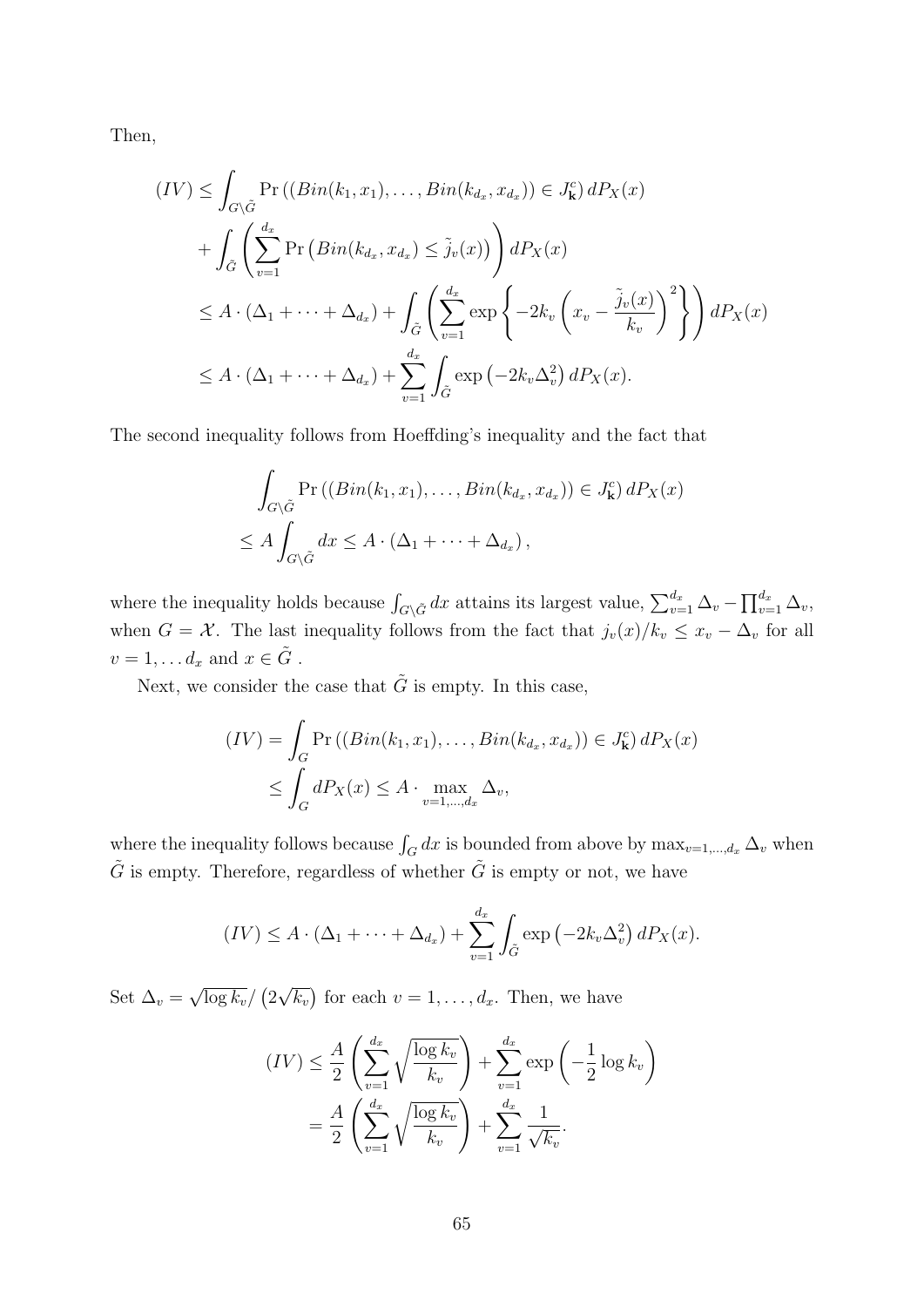Consequently, combining above the results, we obtain

$$
|R_{\phi_h}(f_G) - R_{\phi_h}(1\{\cdot \in G\} - 1\{\cdot \notin G\})| \le 2A \left(\sum_{v=1}^{d_x} \sqrt{\frac{\log k_v}{k_v}}\right) + \sum_{v=1}^{d_x} \frac{4}{\sqrt{k_v}}.
$$

Finally, the following provides the proof of Lemma [C.2.](#page-58-0)

**Proof of Lemma [C.2.](#page-58-0)** We first prove (i). Let  $G^*$  minimize  $\mathcal{R}(\cdot)$  over  $\mathcal{G}_M$ . From Theorem [4.4,](#page-22-1) a classifier  $\tilde{f}^*(x) \equiv 1 \{x \in G^*\} - 1 \{x \in (G^*)^c\}$  minimizes the hinge risk  $R_{\phi_h}(\cdot)$ over  $\mathcal{F}_M$ . Define a vector  $\theta^* = \left\{\theta_{j_1...j_d}^*\right\}_{j_1=0,\ldots,k_1,\ldots,j_d=0,\ldots,k_d}$  such that for each  $j_1,\ldots,j_d$ ,

$$
\theta_{j_1...j_d}^* = \begin{cases} 1 & \text{if } (j_1/k_1, \dots, j_d/k_d) \in G^* \\ -1 & \text{otherwise.} \end{cases}
$$

Note that  $\theta^*$  is contained by  $\Theta$ . Thus, it follows that

$$
\inf_{f \in \mathcal{B}_{\mathbf{k}}} R_{\phi_h}(f) - R_{\phi_h}(\tilde{f}^*) \leq R_{\phi_h}(B_{\mathbf{k}}(\theta^*, \cdot)) - R_{\phi_h}(\tilde{f}^*).
$$

Then, applying Lemma [C.4](#page-60-0) to  $R_{\phi_h} (B_{\mathbf{k}}(\theta^*, \cdot)) - R_{\phi_h}(\tilde{f}^*)$  yields result (i).

Result (ii) follows immediately from Lemmas [C.3](#page-59-0) (iii) and [C.4.](#page-60-0)  $\Box$ 

# <span id="page-65-0"></span>D Statistical properties of weighted classification and their application to weighted classification

# D.1 Statistical properties of weighted classification with hinge loss

This section extends the analysis of Section [5](#page-25-0) to weighted classification with hinge losses. Let  $\{(\omega_i, Y_i, X_i) : i = 1, \ldots, n\}$  be a sample of observations that are i.i.d. as  $(\omega, Y, X)$ . Let  $P<sup>n</sup>$  denote the joint distribution of the sample of n observations. Given the sample, the empirical weighted classification risk and hinge risk for a classifier  $f$  are defined as

$$
\hat{R}^{\omega}(f) \equiv n^{-1} \sum_{i=1}^{1} \omega_i 1\{Y_i \cdot \text{sign}(f(X_i)) \le 0\},
$$
  

$$
\hat{R}^{\omega}_{\phi_h}(f) \equiv n^{-1} \sum_{i=1}^{1} \omega_i \max\{0, 1 - Y_i f(X_i)\},
$$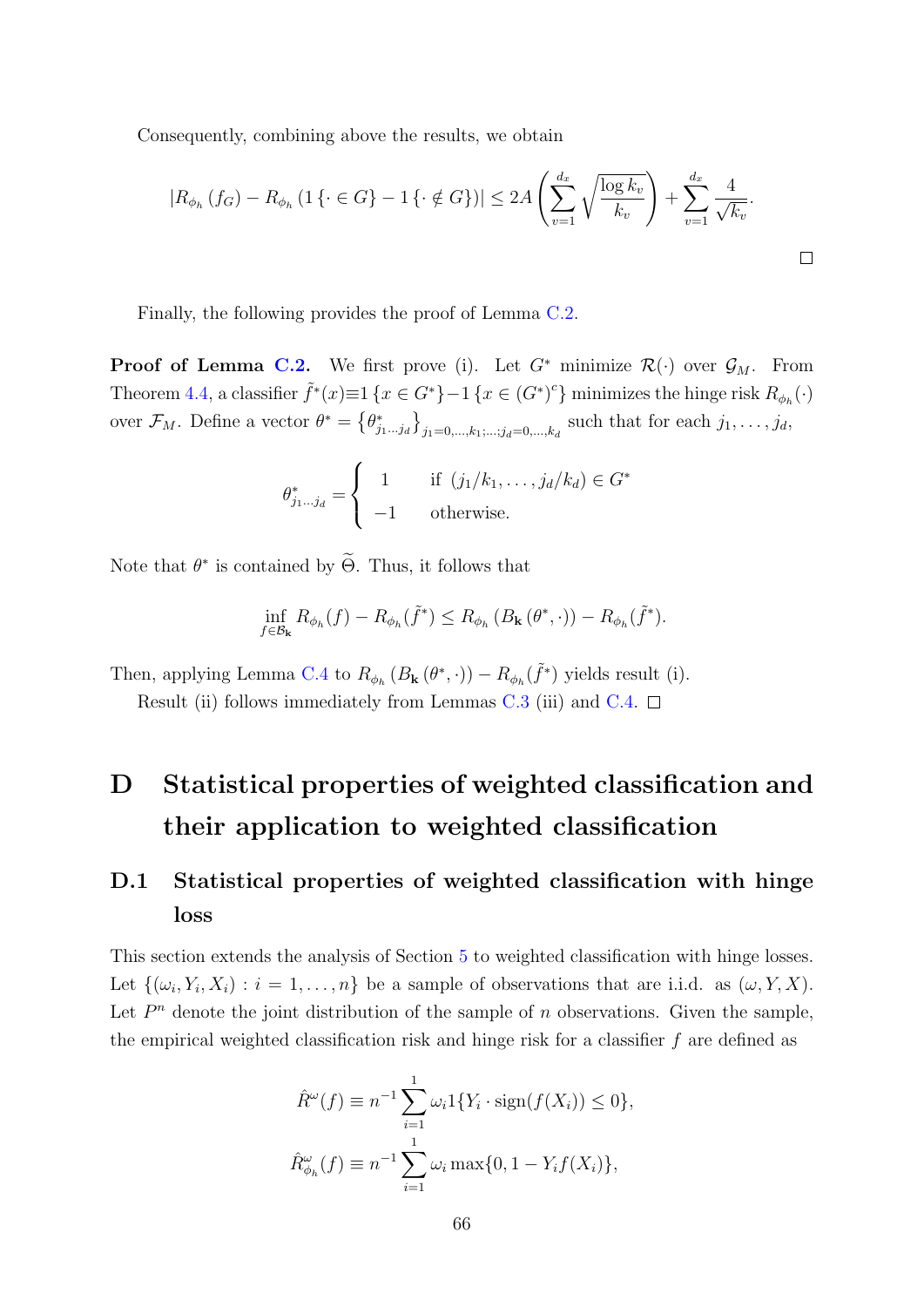respectively. Let  $\check{\mathcal{F}}$  be a subclass of  $\mathcal{F}_{\mathcal{G}}$ , on which we learn a best classifier, and  $\widetilde{\mathcal{F}}_{\mathcal{G}}$  be a constrained classification-preserving reduction of  $\mathcal{F}_{\mathcal{G}}$  in the sense of Definition [4.2.](#page-21-0)

As an analogue of Theorems [5.1](#page-26-0) and [5.2,](#page-27-0) the following theorem gives general upper bounds on the mean of the  $\mathcal{G}\text{-}constrained$  excess weighted classification risk.

<span id="page-66-1"></span>**Theorem D.1.** Suppose that  $\widetilde{\mathcal{F}}_G$  is a subclass of  $\mathcal{F}_G$  satisfying conditions [\(A1\)](#page-22-0) and [\(A2\)](#page-23-0) in Theorem [4.4.](#page-22-1) Let  $\hat{f} \in \arginf_{f \in \tilde{\mathcal{F}}} \hat{R}_{\phi_h}^{\omega}(f)$ , and  $(q_n, \tau_n, L_C(r, n))$  be as in Theorem [5.1.](#page-26-0) (i) Let P be a class of distributions on  $\mathbb{R}_+ \times \{-1,1\} \times \mathcal{X}$  such that, for any  $P \in \mathcal{P}$ , Condition [7.4](#page-35-0) holds and there exist positive constants  $C$  and  $r$  for which condition [\(19\)](#page-26-2) holds for all  $\epsilon > 0$  or condition [\(20\)](#page-26-3) holds for all  $\epsilon > 0$ . Then if  $\check{\mathcal{F}} = \widetilde{\mathcal{F}}_{\mathcal{G}}$ ,

$$
\sup_{P \in \mathcal{P}} E_{P^n} \left[ R^{\omega}(\hat{f}) - \inf_{f \in \mathcal{F}_{\mathcal{G}}} R^{\omega}(f) \right] \leq ML_C(r, n).
$$

(ii) Suppose that P is a class of distributions on  $\mathbb{R}_+ \times \{-1,1\} \times \mathcal{X}$  such that, for any  $P \in \mathcal{P}$ , Condition [7.4](#page-35-0) holds and there exist positive constants C' and r' for which condition [\(23\)](#page-27-2) holds for all  $\epsilon > 0$ . Then the following holds:

$$
\sup_{P \in \mathcal{P}} E_{P^n} \left[ R^{\omega}(\hat{f}) - \inf_{f \in \mathcal{F}_{\mathcal{G}}} R^{\omega}(f) \right] \leq ML_{C'}(r', n) + \frac{1}{2} \left( \inf_{f \in \tilde{\mathcal{F}}} R^{\omega}_{\phi_h}(f) - \inf_{f \in \tilde{\mathcal{F}}_{\mathcal{G}}} R^{\omega}_{\phi_h}(f) \right) + \frac{1}{2} \left( R^{\omega}_{\phi_h}(\tilde{f}_{G_{\hat{f}}}) - R^{\omega}_{\phi_h}(\hat{f}) \right). \tag{52}
$$

<span id="page-66-2"></span> $\Box$ 

Proof. See Appendix [E.](#page-68-0)

Similar comments as in Remark [5.3](#page-28-2) apply to Theorem [D.1](#page-66-1) (ii). The two approximation errors in [\(52\)](#page-66-2) are small as  $\check{\mathcal{F}}$  is a good approximation of  $\widetilde{\mathcal{F}}_G$ .

#### <span id="page-66-0"></span>D.2 Monotone weighted classification

Finally, we extend the results for monotone classification in Section [6](#page-28-0) to weighted classification. Let  $\mathcal{F}_{\mathcal{G}_M}$ ,  $\mathcal{F}_M$ , and  $\mathcal{B}_k$  be as in Section [6,](#page-28-0) and suppose  $\mathcal{X} = [0,1]^{d_x}$ . Our aim is to find a best classifier that minimizes  $R^{\omega}(\cdot)$  over  $\mathcal{F}_{\mathcal{G}_M}$ . We again consider using the whole class of monotone classifiers  $\mathcal{F}_M$  and sieve of Bernstein polynomials  $\mathcal{B}_k$  in the empirical hinge risk minimization for weighted classification.

The following theorem shows the statistical properties of monotone weighted classification using  $\mathcal{F}_M$ .

<span id="page-66-3"></span>**Theorem D.2.** Let P be a class of distributions of  $(\omega, Y, X)$  such that Condition [7.4](#page-35-0) holds for any  $P \in \mathcal{P}$ , and that for any  $P \in \mathcal{P}$  the marginal distribution  $P_X$  is absolutely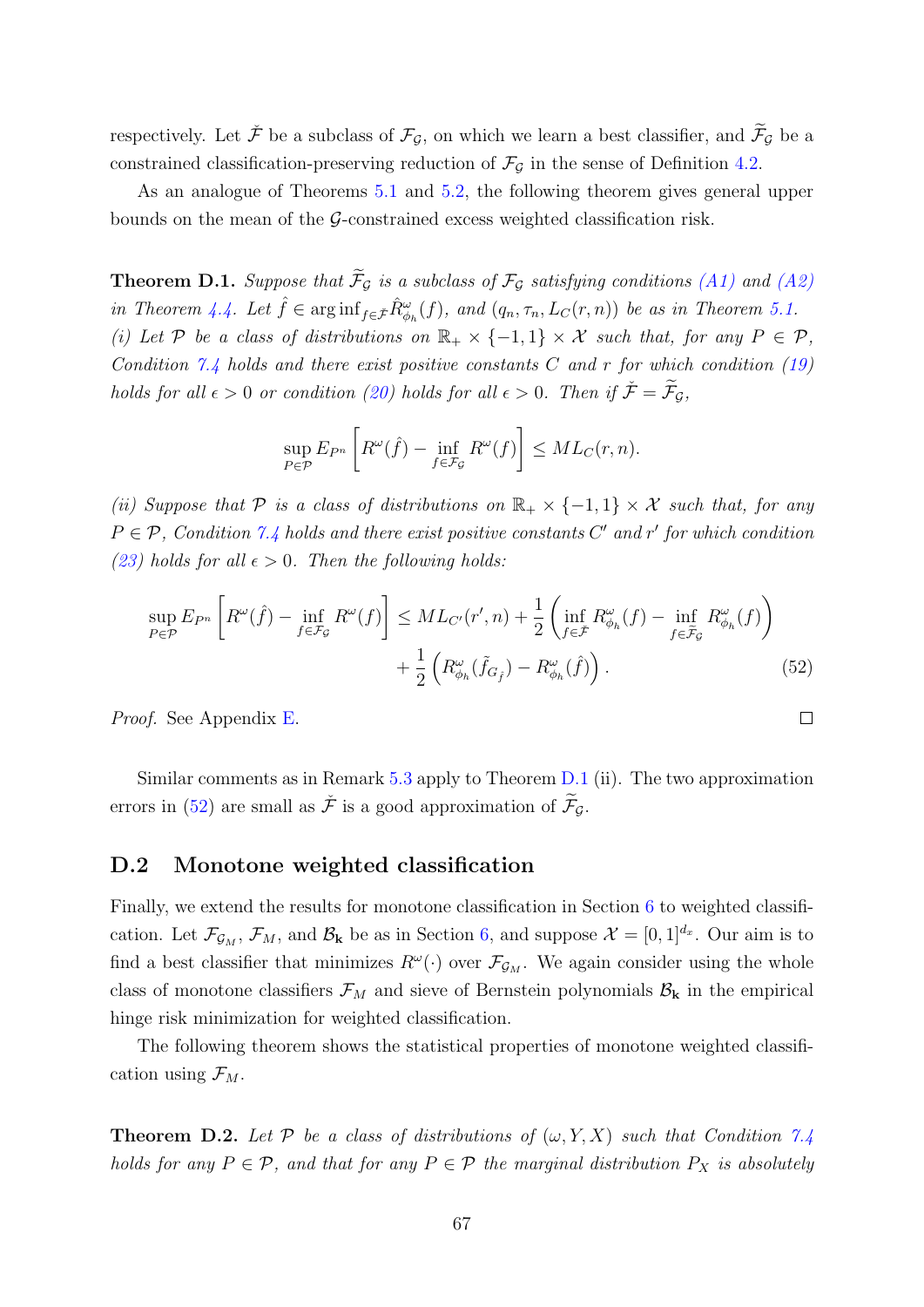continuous with respect to the Lebesque measure on  $\mathcal X$  and has a density that is bounded from above by some finite constant  $A > 0$ . Let  $q_n$  and  $\tau_n$  be as in Theorem [6.2,](#page-30-0) and let  $\hat{f}_M \in \arg\inf_{f \in \mathcal{F}_M} \hat{R}_{\phi_h}^{\omega}(f)$ . Then the following holds:

$$
\sup_{P \in \mathcal{P}} E_{P^n} \left[ R^\omega(\hat{f}_M) - \inf_{f \in \mathcal{F}_{\mathcal{G}_M}} R^\omega(f) \right] \le \begin{cases} 2MD_1 \tau_n + 4MD_2 \exp(-D_1^2 q_n^2) & \text{if } d_x \ge 2 \\ 2MD_3 \tau_n + 2Mn^{-1} D_4 & \text{if } d_x = 1 \end{cases}
$$

for some positive constants  $D_1$  and  $D_2$ , which depend only on  $d_x$  and A.

*Proof.* Since  $\mathcal{F}_M$  satisfies conditions [\(A1\)](#page-22-0) and [\(A2\)](#page-23-0) in Theorem [4.4](#page-22-1) with G being  $\mathcal{G}_M$ (Example [4.7\)](#page-24-0), the result follows from Theorem [D.1](#page-66-1) (i) and Lemma [6.1.](#page-29-0)  $\Box$ 

The classifier  $\hat{f}_M$  that minimizes  $R^{\omega}_{\phi_h}(\cdot)$  over  $\mathcal{F}_M$  can be obtained by solving the linear program in [\(25\)](#page-29-1) with  $\sum_{i=1}^{n} Y_i f_i$  replaced by  $\sum_{i=1}^{n} \omega_i Y_i f_i$ .

For monotone weighted classification using Bernstein polynomials  $B_k$ , similarly to Section [6.2,](#page-30-1) we propose using

$$
\hat{f}_B^{\dagger}(x) \equiv \sum_{j_1=1}^{k_1} \cdots \sum_{j_{d_x=1}}^{k_{d_x}} sign\left(\hat{\theta}_{j_1...j_{d_x}}\right) \cdot \left(b_{k_1j_1}(x_1) \times \cdots \times b_{k_{d_x}j_{d_x}}(x_{d_x})\right),
$$

where  $\{\hat{\theta}_{j_1...j_{d_x}}\}_{j_1=0,\dots,k_1;\cdots;j_{d_x}=0,\dots,k_{d_x}}$  is the vector of coefficients characterizing some  $\hat{f}_B \in$  $\arg\inf_{f \in \mathcal{B}_{\mathbf{k}}} \hat{R}^{\omega}_{\phi_h}(f)$ .  $\hat{f}^{\dagger}_{B}$ <sup>i</sup>f converts each estimated coefficient  $\hat{\theta}_{j_1...j_{d_x}}$  in  $\hat{f}_B$  to either -1 or 1 depending on its sign. The following theorem states the statistical properties of monotone weighted classification using  $\hat{f}_F^{\dagger}$  $B^{\mathsf{T}}$ 

<span id="page-67-0"></span>**Theorem D.3.** Let P be a class of distributions of  $(\omega, Y, X)$  that satisfies the same conditions as in Theorem [D.2.](#page-66-3) Let  $\tilde{q}_n$  and  $\tilde{\tau}_n$  be as in Theorem [6.3](#page-32-0). Then the following holds:

$$
\sup_{P \in \mathcal{P}} E_{P^n} \left[ R^\omega(\hat{f}_B^\dagger) - \inf_{f \in \mathcal{F}_{\mathcal{G}_M}} R^\omega(f) \right] \le 2MD_1 \tilde{\tau}_n + 4MD_2 \exp\left(-D_1^2 \tilde{q}_n^2\right) + 4MA \sum_{j=1}^{d_x} \sqrt{\frac{\log k_j}{k_j}} + \sum_{j=1}^{d_x} \frac{8M}{\sqrt{k_j}},
$$

where  $D_1$  and  $D_2$  are the same constants as in Theorem [D.2,](#page-66-3) which depend only on  $d_x$ and A.

Proof. The result follows by combining Theorem [D.1](#page-66-1) (ii), Lemma [C.1](#page-58-1) in Appendix [C,](#page-57-2) and Lemma [E.5](#page-79-0) in Appendix [E.](#page-68-0)  $\Box$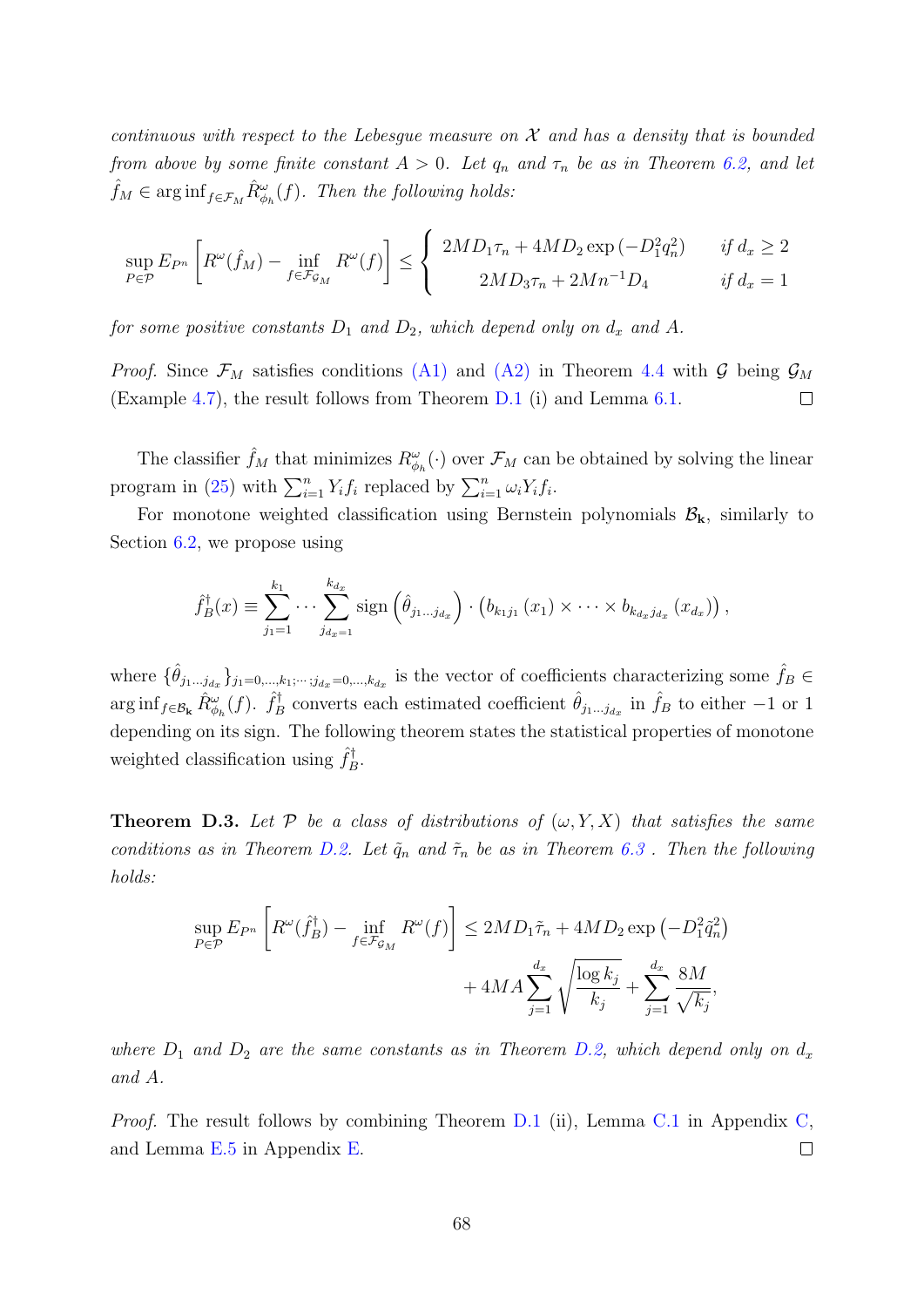Similar comments as those in Section [6](#page-28-0) apply to Theorems [D.2](#page-66-3) and [D.3.](#page-67-0) Using  $\mathcal{F}_M$ leads to the faster convergence rate than using the Bernstein polynomials  $B_k$ . When using the Bernstein polynomials  $\mathcal{B}_{k}$ , to achieve the convergence rate of  $\tilde{\tau}_{n}$  for the excess risk, Theorem [D.3](#page-67-0) suggests setting the tuning parameters  $k_j$ ,  $j = 1, \ldots, d_x$ , sufficiently large so that  $\sqrt{\log k_j/k_j} = O(\tilde{\tau}_n)$ .

### <span id="page-68-0"></span>E Proof of the results in Section [7](#page-33-0) and Appendix [D](#page-65-0)

This section provides proof of the results in Section [7](#page-33-0) and Appendix [D](#page-65-0) for weighted classification. Most of the various proofs are natural extensions of the proofs of the results in Sections [3](#page-13-0)[–6.](#page-28-0) For simplicity of notation, define a function

<span id="page-68-2"></span><span id="page-68-1"></span>
$$
L(\omega_+, \omega_-, \eta) \equiv -\omega_+ \eta + \omega_-(1 - \eta),
$$

the right hand side of which appears in  $(28)$ . Similar to  $(9)$  and  $(10)$ , the following expressions are useful for the proofs in this appendix:

$$
\mathcal{R}^{\omega}(G) = \int_{G} L(\omega_{+}(x), \omega_{-}(x), \eta(x)) dP_{X}(x) + \int_{\mathcal{X}} \omega_{+}(x) \eta(x) dP_{X}(x),
$$
\n
$$
\mathcal{R}^{\omega}_{\phi}(G) = \int_{G} \Delta C^{\omega}_{\phi}(\omega_{+}(x), \omega_{-}(x), \eta(x)) dP_{X}(x) + \int_{\mathcal{X}} C^{w}_{\phi}(\omega_{+}(x), \omega_{-}(x), \eta(x)) dP_{X}(x).
$$
\n(54)

We first state the proofs of Theorem [7.1](#page-34-1) and Corollary [7.2.](#page-34-2)

**Proof of Theorem [7.1.](#page-34-1)** We first prove the 'if' part of the first statement. Fix  $P$ ,  $\mathcal{G}$ , and  $G_1, G_2 \in \mathcal{G}$ . By equation [\(54\)](#page-68-1),

$$
\mathcal{R}_{\phi}^{\omega}(G_1) - \mathcal{R}_{\phi}^{\omega}(G_2) = \int_{G_1 \backslash G_2} \Delta C_{\phi}^{\omega}(\omega_+(x), \omega_-(x), \eta(x)) dP_X(x) - \int_{G_2 \backslash G_1} \Delta C_{\phi}^{\omega}(\omega_+(x), \omega_-(x), \eta(x)) dP_X(x).
$$

Thus,  $\mathcal{R}_{\phi_1}^{\omega}(G_1) \geq \mathcal{R}_{\phi_1}^{\omega}(G_2)$  is equivalent to

$$
\int_{G_1 \backslash G_2} \Delta C_{\phi_1}^{\omega} \left( \omega_+(x), \omega_-(x), \eta(x) \right) dP_X(x) \ge \int_{G_2 \backslash G_1} \Delta C_{\phi_1}^{\omega} \left( \omega_+(x), \omega_-(x), \eta(x) \right) dP_X(x).
$$

Replacing  $\Delta C_{\phi_1}^{\omega}$  by  $\Delta C_{\phi_2}^{\omega} = c \Delta C_{\phi_1}^{\omega}$  with  $c > 0$  does not change the above inequality. Moreover, replacing  $\Delta C_{\phi_1}^{\omega}$  with  $\Delta C_{\phi_2}^{\omega}$  in the above inequality is equivalent to  $\mathcal{R}_{\phi_2}^{\omega}(G_1) \geq$  $\mathcal{R}_{\phi_2}^{\omega}(G_2)$ . Therefore, since the above discussion holds for any P, G, and  $G_1, G_2 \in \mathcal{G}$ , the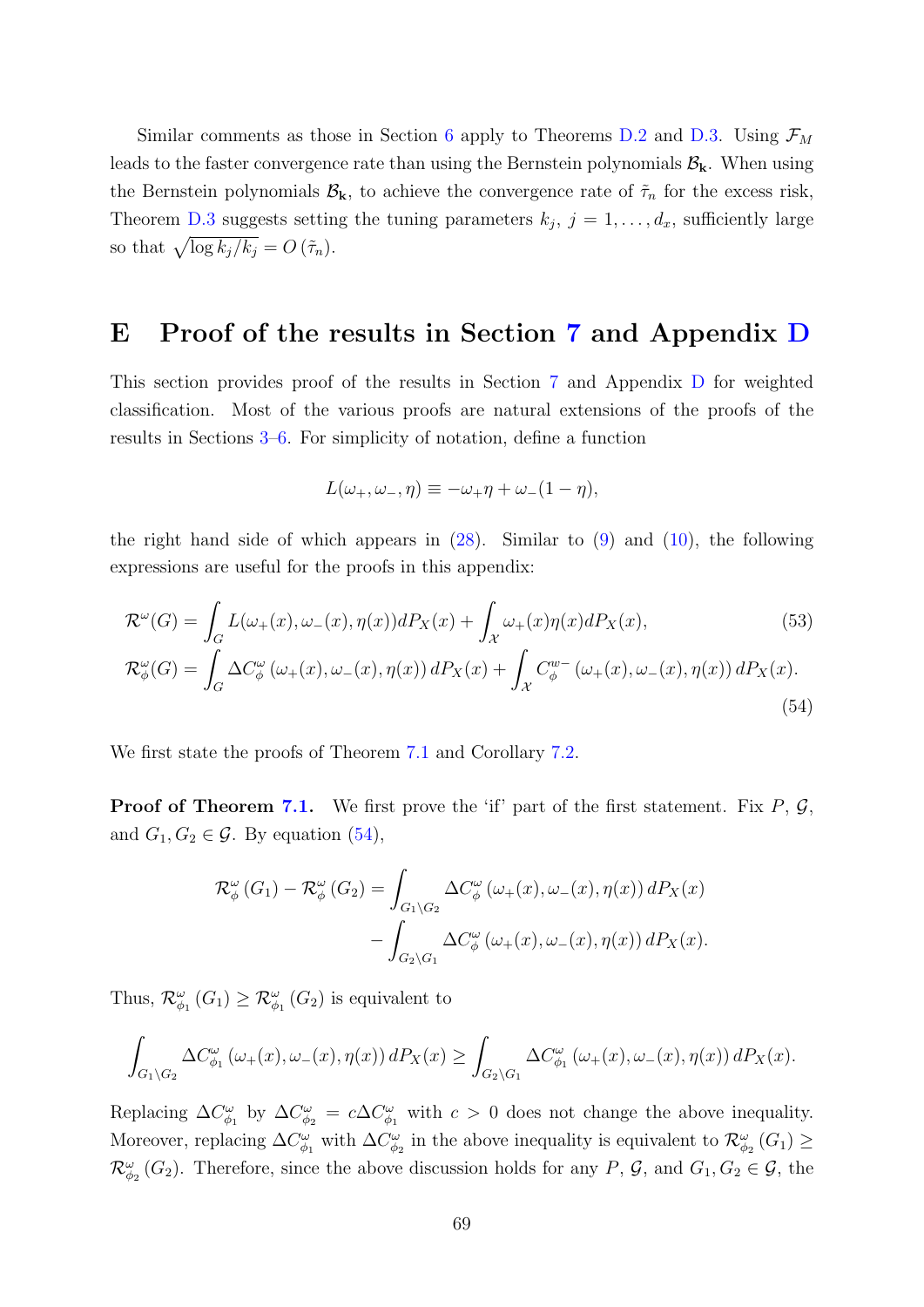'if' part of the first statement holds.

The 'only if' part of the first statement of the theorem follows directly from Theo-rem [3.6](#page-19-0) upon setting  $\Delta C^{\omega}_{\phi}(\omega_+(x), \omega_-(x), \eta(x)) = \Delta C_{\phi}(\eta(x))$ , or equivalently  $\omega_+(x) =$  $\omega_-(x) = 1$ , for all  $x \in \mathcal{X}$ .

We next prove the second statement, or equivalently that  $\Delta C_{\phi_{01}}^{\omega}(\omega_+, \omega_-, \eta) = L(\omega_+, \omega_-, \eta)$ holds for all  $(\omega_+, \omega_-, \eta) \in \mathbb{R}_+ \times \mathbb{R}_+ \times [0, 1]$ . For  $f \in \mathcal{F}_{\mathcal{G}}$ , it follows that

$$
C_{\phi_{01}}^{\omega} (\omega_+, \omega_-, f, \eta) = \omega_+ 1\{f \le 0\} \eta + \omega_- 1\{f > 0\} (1 - \eta),
$$
  
\n
$$
\Delta C_{\phi_{01}}^{w+} (\omega_+, \omega_-, f, \eta) = \omega_-(1 - \eta),
$$
  
\n
$$
\Delta C_{\phi_{01}}^{w-} (\omega_+, \omega_-, f, \eta) = \omega_+ \eta.
$$

Thus, we have

$$
\Delta C_{\phi_{01}}^{\omega}(\omega_{+}, \omega_{-}, f, \eta) = \Delta C_{\phi_{01}}^{w+}(\omega_{+}, \omega_{-}, f, \eta) - \Delta C_{\phi_{01}}^{w-}(\omega_{+}, \omega_{-}, f, \eta) = L(\omega_{+}, \omega_{-}, \eta).
$$

Finally, we prove the last statement. For the hinge loss function  $\phi_h(\alpha) = c \max\{0, 1 - \alpha\}$ and  $f \in \mathcal{F}_{\mathcal{G}}$ , we have

$$
C_{\phi_h}(\omega_+, \omega_-, f, \eta) = c(\omega_+ (1 - f) \eta + \omega_- (1 + f) (1 - \eta)).
$$

Hence, we obtain

$$
\Delta C_{\phi_h}^{w+}(\omega_+,\omega_-,\eta) = \begin{cases}\n2c\omega_-(1-\eta) & \text{for } L(\omega_+,\omega_-,\eta) < 0 \\
c(\omega_+\eta+\omega_-(1-\eta)) & \text{for } L(\omega_+,\omega_-,\eta) \ge 0 \\
\Delta C_{\phi_h}^{\omega}(\omega_+,\omega_-,\eta) = \begin{cases}\nc(\omega_+\eta+\omega_-(1-\eta)) & \text{for } L(\omega_+,\omega_-,\eta) < 0 \\
2c\omega_+\eta & \text{for } L(\omega_+,\omega_-,\eta) \ge 0\n\end{cases}.\n\end{cases}
$$

Therefore,  $\Delta C_{\phi_h}^{\omega}(\omega_+,\omega_-, \eta) = cL(\omega_+,\omega_-, \eta)$  holds for all  $(\omega_+,\omega_-, \eta) \in \mathbb{R}_+ \times \mathbb{R}_+ \times [0,1]$ .

Proof of Corollary [7.2.](#page-34-2) Equation [\(29\)](#page-34-3) follows from

$$
R^{\omega}(f) - \inf_{f \in \mathcal{F}_{\mathcal{G}}} R^{\omega}(f) = \mathcal{R}^{\omega}(G_f) - \mathcal{R}^{\omega}(G^*)
$$
  
= 
$$
\int_{\mathcal{X}} L(\omega_{+}(x), \omega_{-}(x), \eta(x)) (1\{x \in G_f\} - 1\{x \in G^*\}) dP_X(x)
$$
  
= 
$$
c^{-1} \int_{\mathcal{X}} \Delta C^{\omega}_{\phi}(\omega_{+}(x), \omega_{-}(x), \eta(x)) (1\{x \in G_f\} - 1\{x \in G^*\}) dP_X(x)
$$
  
= 
$$
c^{-1} (\mathcal{R}^{\omega}_{\phi}(G_f) - \mathcal{R}^{\omega}_{\phi}(G^*)) = c^{-1} \left( \inf_{\tilde{f} \in \mathcal{F}_{G_f}} R^{\omega}_{\phi}(\tilde{f}) - \inf_{f \in \mathcal{F}_{\mathcal{G}}} R^{\omega}_{\phi}(f) \right)
$$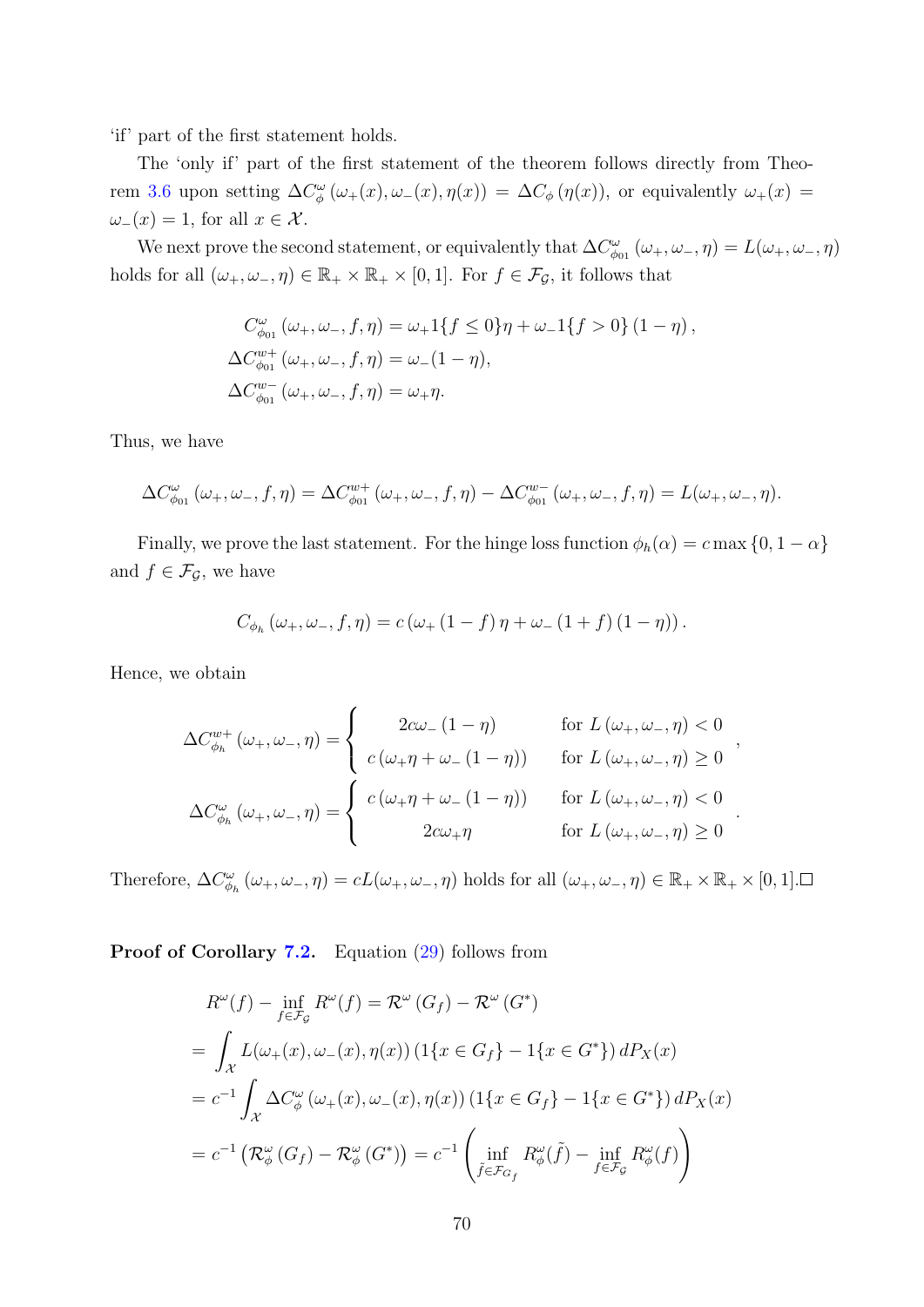$$
\leq c^{-1} \left( R_{\phi}^{\omega}(f) - \inf_{f \in \mathcal{F}_{\mathcal{G}}} R_{\phi}^{\omega}(f) \right),
$$

where the first equality follows from  $(53)$ ; the second equality follows from the assumption; the third equality follows from  $(54)$ .

We next provide the proof of Theorem [7.5.](#page-35-1) Beforehand, note that the weighted hinge risk can be expressed as

<span id="page-70-0"></span>
$$
R^{\omega}_{\phi_h}(f) = \int_{\mathcal{X}} \left( \omega_+(x) \left( 1 - f(x) \right) \eta(x) + \omega_-(x) \left( 1 + f(x) \right) \left( 1 - \eta(x) \right) \right) dP_X(x)
$$
  
= 
$$
\int_{\mathcal{X}} L(\omega_+(x), \omega_-(x), \eta(x)) f(x) dP_X(x) + E_P[\omega].
$$
 (55)

Moreover, for  $G \in \mathcal{G}, \mathcal{R}(G)$  can be written as

$$
\mathcal{R}^{\omega}(G) = \int_{\mathcal{X}} \left( \omega_{+}(x)\eta(x) \mathbf{1} \{ x \in G^{c} \} + \omega_{-}(x) \left( 1 - \eta(x) \right) \mathbf{1} \{ x \in G \} \right) dP_{X}(x)
$$
  
= 
$$
- \int_{G^{c}} L(\omega_{+}(x), \omega_{-}(x), \eta(x)) \left( 1 - \eta(x) \right) dP_{X}(x)
$$

$$
+ \int_{\mathcal{X}} \omega_{-}(x) \left( 1 - \eta(x) \right) dP_{X}(x). \tag{56}
$$

The following lemma, which is an analogue of Lemma [4.3,](#page-22-2) will be used in the proof of Theorem [7.5.](#page-35-1)

**Lemma E.1.** Let  $\mathcal{G} \subseteq 2^{\mathcal{X}}$  be a class of measurable subsets and  $\mathcal{F}_{\mathcal{G},J}$  be defined as in [\(15\)](#page-22-3). (i) Let  $\tilde{f}^*$  be a minimizer of the weighted hinge risk  $R^{\omega}_{\phi_h}(\cdot)$  over  $\tilde{\mathcal{F}}_{\mathcal{G},J}$ . Then  $\tilde{f}^*$  minimizes the weighted classification risk  $R^{\omega}(\cdot)$  over  $\widetilde{\mathcal{F}}_{\mathcal{G},J}$ , and leads to  $R^{\omega}_{\phi_h}(\widetilde{f}^*) = 2\mathcal{R}^{w*}$ . (ii) For  $G^* \in \mathcal{G}^*$ ,  $\tilde{f}_{G^*}$  minimizes  $R^{\omega}_{\phi_h}(\cdot)$  over  $\tilde{\mathcal{F}}_{\mathcal{G},J}$ .

*Proof.* Let  $\tilde{f} \in \tilde{\mathcal{F}}_{\mathcal{G},J}$ . The classifier  $\tilde{f}$  has the form of

$$
\tilde{f}(x) = 2\sum_{j=1}^{J} c_j 1\{x \in G_j\} - 1
$$

for some  $G_1, \ldots, G_J \in \mathcal{G}$  such that  $G_J \subseteq \cdots \subseteq G_1$  and some  $c_j \geq 0$  for  $j = 1, \ldots, J$  with  $\sum_{j=1}^{J} c_j = 1$ . Substituting  $\tilde{f}$  into [\(55\)](#page-70-0) yields

$$
R^{\omega}_{\phi_h}(\tilde{f}) = 2 \sum_{j=1}^{J} c_j \int_{G_j} L(\omega_+(x), \omega_-(x), \eta(x)) (1 - \eta(x)) dP_X(x) + 2 \int_{\mathcal{X}} \omega_+(x) \eta(x) dP_X(x).
$$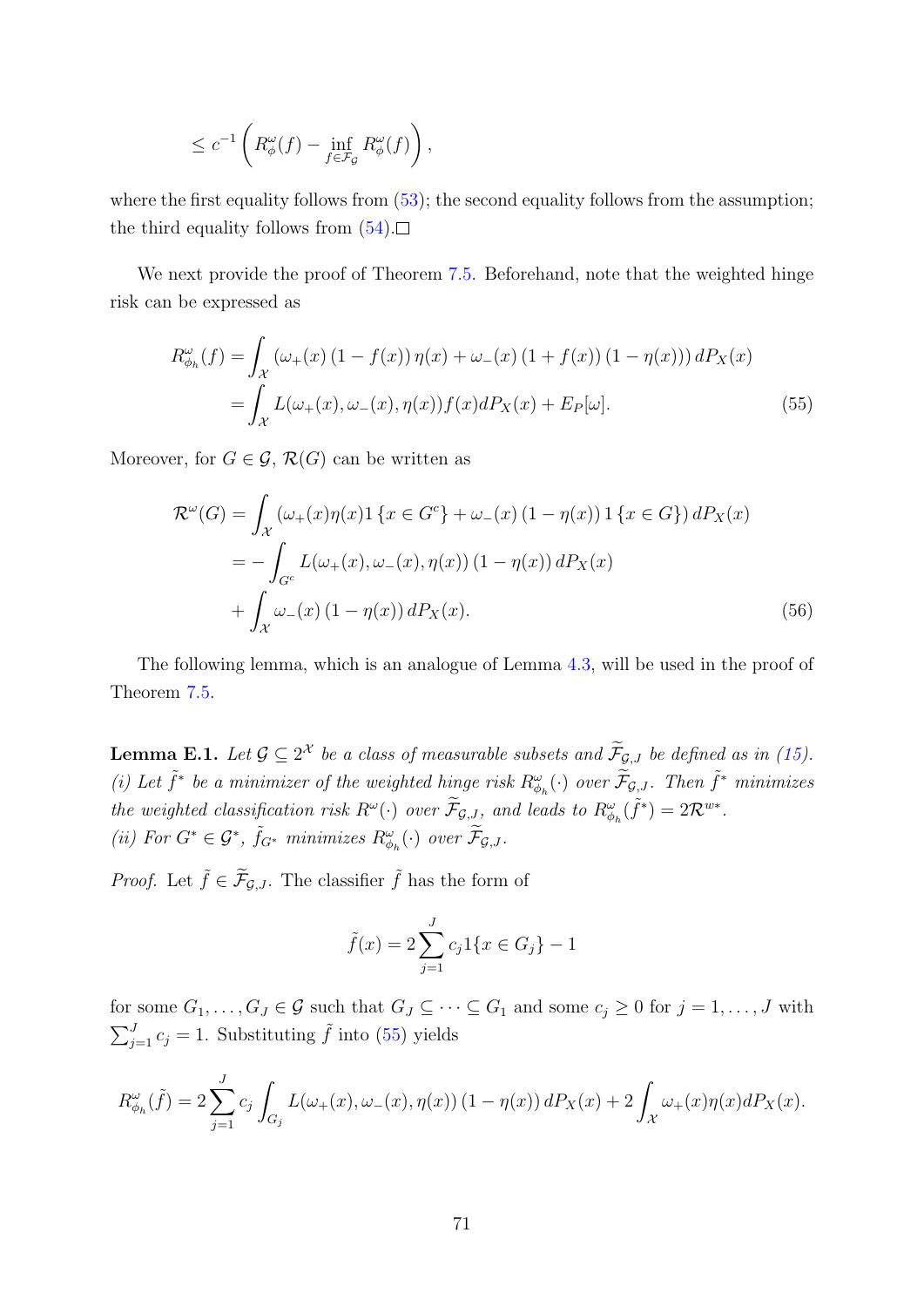Comparing this expression with equation [\(53\)](#page-68-2),

<span id="page-71-1"></span>
$$
R^{\omega}_{\phi_h}(\tilde{f}) = 2 \sum_{j=1}^{J} c_j \mathcal{R}^{\omega}(G_j).
$$
 (57)

From this expression and the assumption that  $\sum_{j=1}^{J} c_j = 1$ ,  $R_{\phi_h}^{\omega}(f) \geq 2\mathcal{R}^{w*}$  for any  $f \in \mathcal{F}_{\mathcal{G},J}.$ 

For  $G^* \in \mathcal{G}^*$ ,  $\tilde{f}$  is equivalent to  $\tilde{f}_{G^*}$  when  $G_1 = G^*$  and  $c_j = 1$ . Thus, from equation [\(57\)](#page-71-1),  $R^{\omega}_{\phi_h}(\tilde{f}_{G^*}) = 2\mathcal{R}^{w*}$ ; that is,  $\tilde{f}_{G^*}$  minimizes  $R^{\omega}_{\phi_h}$  over  $\tilde{\mathcal{F}}_{\mathcal{G},J}$ . This proves statement (ii) of the lemma.

We will next prove that the minimizer  $\tilde{f}^*$  of  $R^{\omega}_{\phi_h}(\cdot)$  over  $\tilde{\mathcal{F}}_{\mathcal{G},J}$  also minimizes  $R^{\omega}(\cdot)$ over  $\widetilde{\mathcal{F}}_{\mathcal{G},J}$ . Let  $\widetilde{f}^*$  be denoted by

<span id="page-71-0"></span>
$$
\tilde{f}^*(x) = 2 \sum_{j=1}^{J} c_j 1 \{ x \in G_j \} - 1 \tag{58}
$$

for some  $G_1, \ldots, G_J \subseteq \mathcal{G}$  such that  $G_J \subseteq \cdots \subseteq G_1$  and some  $c_j \geq 0$  for  $j = 1, \ldots, J$ such that  $\sum_{j=1}^{J} c_j = 1$ . To obtain a contradiction, suppose  $\tilde{f}^*$  does not minimize  $R^{\omega}(\cdot)$ over  $\widetilde{\mathcal{F}}_{\mathcal{G},J}$ . As  $\widetilde{f}^*$  does not minimize  $R^{\omega}(\cdot)$  over  $\widetilde{\mathcal{F}}_{\mathcal{G},J}$ ,  $G_{\widetilde{f}^*} \notin \mathcal{G}^*$ . Letting m be the smallest number in  $\{1, \ldots, J\}$  such that  $\sum_{j=1}^{m} \geq 1/2$ ,  $\tilde{G}_m = G_{\tilde{f}^*}$ . Then

$$
R^{\omega}_{\phi_h}(\tilde{f}) = 2 \sum_{j=1}^{J} c_j \mathcal{R}^{\omega}(G_j)
$$
  
\n
$$
\geq 2c_m \mathcal{R}^{\omega}(G_{\tilde{f}^*}) + 2(1 - c_m) \mathcal{R}^{w*}
$$
  
\n
$$
> 2\mathcal{R}^{w*}
$$

where the last line comes from  $c_m^- > 0$  and  $G_{\tilde{f}^*} \notin \mathcal{G}^*$ . Since  $\inf_{f \in \tilde{\mathcal{F}}_{\mathcal{G},J}} R_{\phi_h}^{\omega}(f) = 2\mathcal{R}^{w*}$ , this contradicts the assumption that  $\tilde{f}^*$  minimizes  $R^{\omega}_{\phi_h}$  over  $\widetilde{\mathcal{F}}_{\mathcal{G},J}$ .  $\Box$ 

We are now equipped to give proof of Theorem [7.5.](#page-35-1)

**Proof of Theorem [7.5.](#page-35-1)** Given  $\tilde{f}^* \in \arginf_{f \in \tilde{\mathcal{F}}_{\mathcal{G}}} R^{\omega}_{\phi_h}(f)$ , let  $\tilde{\mathcal{F}}^*_{J}$  be a class of classifiers as in the proof of Theorem [4.4.](#page-22-1) Note that  $G_f = G_{\tilde{f}^*}$  for any  $f \in \tilde{\mathcal{F}}_J^*$ . Similarly to the proof of Theorem [4.4,](#page-22-1) we define a sequence of classifiers  $\left\{ \tilde{f}_j^* \right\}_{j=1}^{\infty}$ such that  $J=1$ 

$$
\tilde{f}_J^*(x) \equiv \frac{2}{J} \sum_{j=1}^J 1\{\tilde{f}^*(x) \ge 2(j/J) - 1\} - 1.
$$

We show in the proof of Theorem [4.4](#page-22-1) that  $\tilde{f}_J^* \to \tilde{f}^*$  as  $J \to \infty$ ,  $P_X$ -almost everywhere.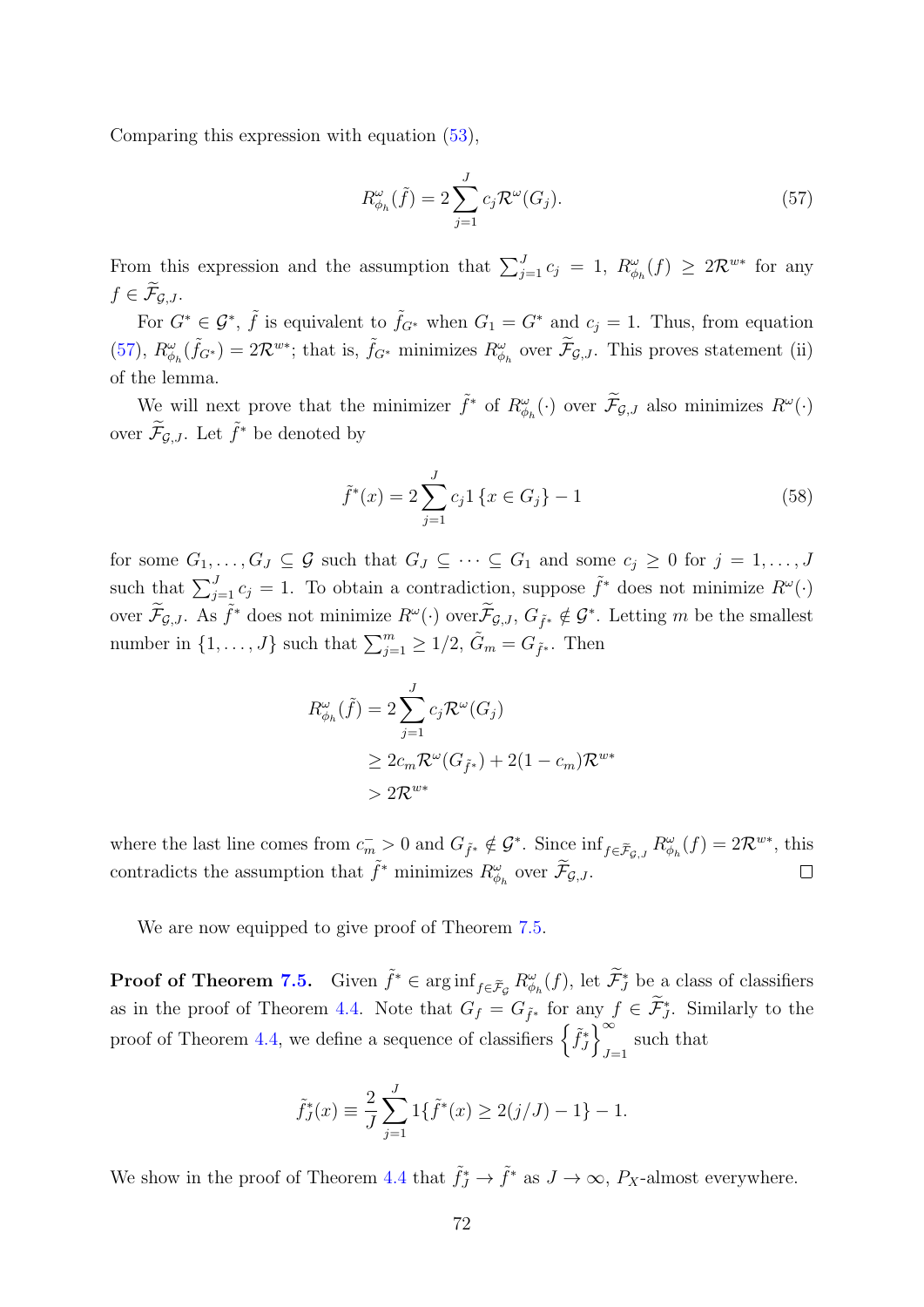Then

<span id="page-72-0"></span>
$$
R^{\omega}_{\phi_h}(\tilde{f}^*) = \int_{\mathcal{X}} L(\omega_+(x), \omega_-(x), \eta(x)) \tilde{f}^*(x) dP_X(x) + E_P[\omega]
$$
  
\n
$$
= \lim_{J \to \infty} \int_{\mathcal{X}} \tilde{f}_J^*(x) dP_X(x) + E_P[\omega]
$$
  
\n
$$
= \lim_{J \to \infty} R^{\omega}_{\phi_h}(\tilde{f}_J^*(x)) \ge \lim_{J \to \infty} \inf_{\tilde{f} \in \tilde{\mathcal{F}}_J^*} R^{\omega}_{\phi_h}(\tilde{f})
$$
  
\n
$$
\ge \lim_{J \to \infty} \inf_{\tilde{f} \in \tilde{\mathcal{F}}_g, J} R^{\omega}_{\phi_h}(\tilde{f}),
$$
\n(59)

where the first and third equalities follow from  $(55)$ . The second equality follows from the dominated convergence theorem, which holds as both

$$
L(\omega_+(X), \omega_-(X), \eta(X))\tilde{f}_J^*(X) \to L(\omega_+(X), \omega_-(X), \eta(X))\tilde{f}^*(X)
$$

and

$$
\left| L(\omega_+(X), \omega_-(X), \eta(X)) \tilde{f}_J^*(X) \right| < \infty
$$

hold  $P_X$ -almost everywhere, where the second condition is satisfied by Condition [7.4.](#page-35-0) The first inequality follows from  $\tilde{f}_J^* \in \tilde{\mathcal{F}}_{J}^*$ , and the last inequality follows from  $\tilde{\mathcal{F}}_J^* \subseteq \tilde{\mathcal{F}}_{G,J}$ .

Lemma [E.1](#page-70-1) shows that  $\inf_{\tilde{f} \in \tilde{\mathcal{F}}_{\mathcal{G},J}} R^{\omega}_{\phi_h}(\tilde{f}) = 2\mathcal{R}^{w*}$  for any J. Thus, we have

$$
R^{\omega}_{\phi_h}(\tilde{f}^*) \geq \lim_{J \to \infty} \inf_{\tilde{f} \in \tilde{\mathcal{F}}_{\mathcal{G},J}} R^{\omega}_{\phi_h}(\tilde{f}) = 2\mathcal{R}^{w*}.
$$

This means that the minimal value of  $R^{\omega}_{\phi_h}$  on  $\tilde{\mathcal{F}}_{\mathcal{G}}$  is at least  $2\mathcal{R}^{w*}$ . Lemma [E.1](#page-70-1) also shows that  $\tilde{f}_{G^*}$  leads to  $R^{\omega}_{\phi_h}(\tilde{f}_{G^*}) = 2\mathcal{R}^{w*}$ . Therefore,  $\tilde{f}_{G^*}$  minimizes  $R^{\omega}_{\phi_h}$  over  $\tilde{\mathcal{F}}_g$ , which proves statement (ii) of the theorem.

We will next prove statement (i) of the theorem. Let  $\tilde{f}^* \in \arg\inf_{\mathcal{F} \in \tilde{\mathcal{F}}_{\mathcal{G}}} R^{\omega}_{\phi_h}(f)$ . To obtain a contradiction, suppose that  $\tilde{f}^*$  does not minimize  $R^{\omega}(\cdot)$  over  $\tilde{\mathcal{F}}_g$ , or equivalently  $G_{\tilde{f}^*} \notin \mathcal{G}^*$ . Then, from equation [\(57\)](#page-71-0), for any J and  $\tilde{f} \in \tilde{\mathcal{F}}^*_{J}$ ,  $R^{\omega}_{\phi_h}(\tilde{f}) > 2\mathcal{R}^{w*}$  holds. Therefore, from equation [\(59\)](#page-72-0),

$$
R^{\omega}_{\phi_h}(\tilde{f}^*) \geq \lim_{J \to \infty} \inf_{\tilde{f} \in \tilde{\mathcal{F}}^*_{J}} R^{\omega}_{\phi_h}(\tilde{f}) > 2\mathcal{R}^{w*}.
$$

This contradicts the assumption that  $\tilde{f}^*$  minimizes  $R^{\omega}_{\phi_h}$  over  $\tilde{\mathcal{F}}_g$  because  $R^{\omega}_{\phi_h}(\tilde{f}_{G^*}) =$  $2\mathcal{R}^{w*}.$ 

The following corollary shows a similar relationship between the  $\mathcal{G}\text{-}constrained$  excess weighted-classification risk and  $\mathcal{F}_{\mathcal{G}}$ -constrained excess weighted-hinge risk as is present in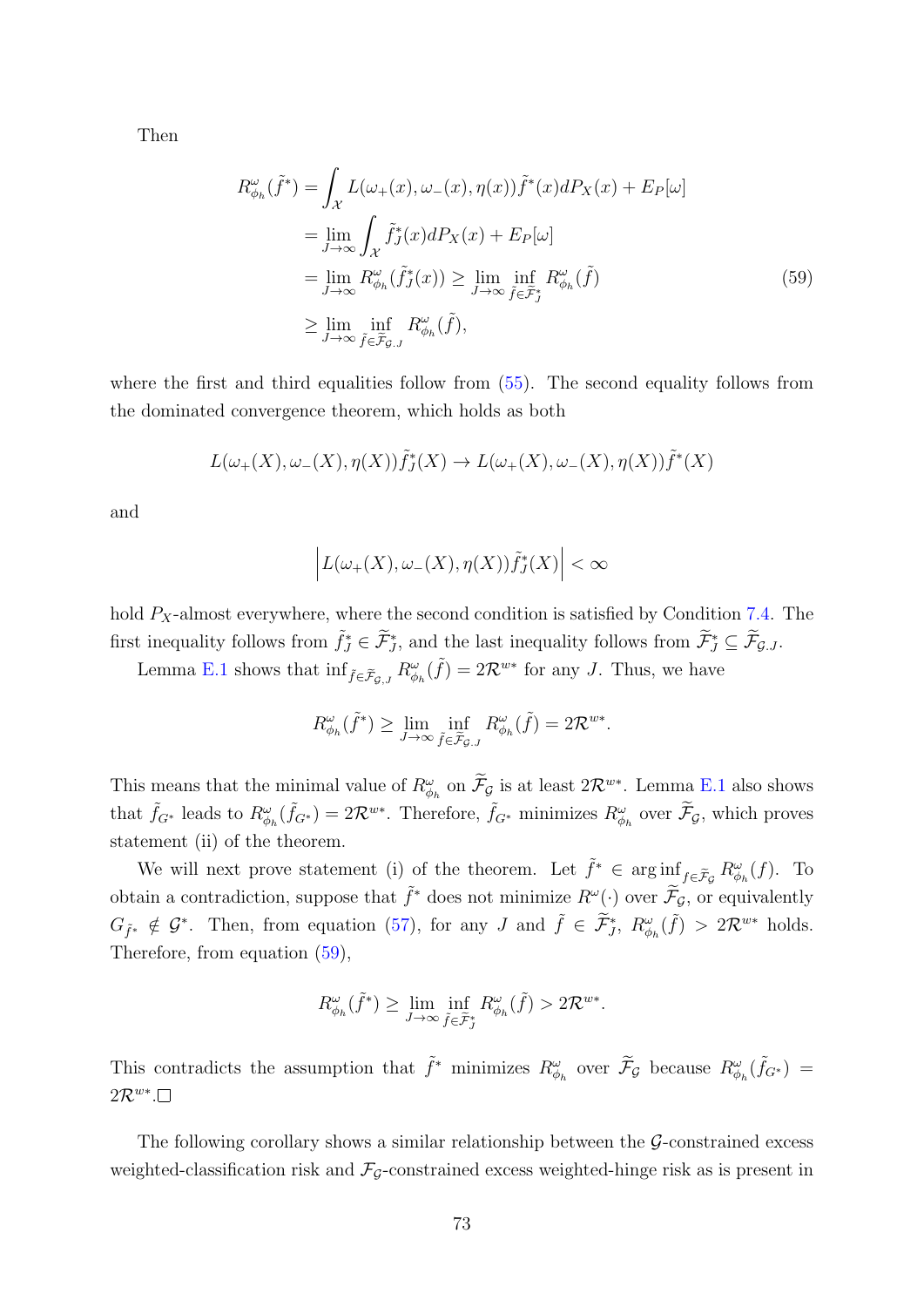Corollary [4.5.](#page-23-0)

<span id="page-73-0"></span>Corollary E.2. Assume  $\widetilde{\mathcal{F}}_G$  is a subclass of  $\mathcal{F}_G$  satisfying conditions [\(A1\)](#page-22-0) and [\(A2\)](#page-23-1) in Theorem [4.4.](#page-22-1) If  $\phi$  satisfies  $\Delta C^{\omega}_{\phi}(\omega_+,\omega_-, \eta) = c(-\omega_+\eta + \omega_-(1-\eta))$  for some  $c > 0$ ,

$$
c(R^{\omega}(f) - \inf_{f \in \mathcal{F}_{\mathcal{G}}} R^{\omega}(f)) = \frac{1}{2} \left( R^{\omega}_{\phi}(f) - \inf_{f \in \widetilde{\mathcal{F}}_{\mathcal{G}}} R^{\omega}_{\phi}(f) \right) + \frac{1}{2} \left( R^{\omega}_{\phi}(\widetilde{f}_{G_f}) - R^{\omega}_{\phi}(f) \right)
$$

for any  $f \in \mathcal{F}_G$ .

*Proof.* By equations [\(53\)](#page-68-0) and [\(56\)](#page-70-2),  $R^{\omega}(f)$  can be written as

$$
cR^{\omega}(f) = \frac{c}{2} \left\{ \int_{\mathcal{X}} L(\omega_+(x), \omega_-(x), \eta(x)) \tilde{f}_{G_f}(x) dP_X(x) + E_P[\omega] \right\}.
$$

 $\Box$ 

From equation [\(55\)](#page-70-0), the right-hand side is equal to  $2^{-1}R_{\phi}^{\omega}(\tilde{f}_{G_f})$ .

We now give the proof of Theorem [D.1,](#page-66-0) which is an extension of the proof of Theorem [5.1.](#page-26-0)

**Proof of Theorem [D.1](#page-66-0) (ii).** For convenience of notation, we prove the result with  $C'$ and r' replaced by C and r, respectively. Let  $P \in \mathcal{P}$  be fixed. First of all, Corollary [E.2](#page-73-0) and decomposing  $R^{\omega}_{\phi_h}(\hat{f}) - \inf_{f \in \tilde{\mathcal{F}}_{\mathcal{G}}} R^{\omega}_{\phi_h}(f)$  gives

<span id="page-73-1"></span>
$$
R^{\omega}(\hat{f}) - \inf_{f \in \mathcal{F}_{\mathcal{G}}} R^{\omega}(f) = \frac{1}{2} \left( R^{\omega}_{\phi_h}(\hat{f}) - \inf_{f \in \tilde{\mathcal{F}}} R^{\omega}_{\phi_h}(f) \right) + \frac{1}{2} \left( \inf_{f \in \tilde{\mathcal{F}}} R^{\omega}_{\phi_h}(f) - \inf_{f \in \tilde{\mathcal{F}}_{\mathcal{G}}} R^{\omega}_{\phi_h}(f) \right) + \frac{1}{2} \left( R^{\omega}_{\phi_h}(\tilde{f}_{G_{\tilde{f}}}) - R^{\omega}_{\phi_h}(\hat{f}) \right).
$$
\n(60)

Hence, to obtain the inequality in [\(52\)](#page-66-1), we need to prove that

$$
R^{\omega}_{\phi_h}(\hat{f}) - \inf_{f \in \tilde{\mathcal{F}}} R^{\omega}_{\phi_h}(f) \le L_C(r, n).
$$

We follow the same strategy as the proof of Theorem [B.2.](#page-48-0) Let  $\check{f}^*$  minimizes  $R^{\omega}_{\phi_h}(\cdot)$  over  $\check{\mathcal{F}}$ . A standard argument gives

$$
E_{P^n} \left[ R^{\omega}_{\phi_h}(\hat{f}) - \inf_{f \in \tilde{\mathcal{F}}} R^{\omega}_{\phi_h}(f) \right] \le E_{P^n} \left[ R^{\omega}_{\phi_h}(\hat{f}) - \hat{R}^{\omega}_{\phi_h}(\hat{f}) + \hat{R}^{\omega}_{\phi_h}(\check{f}^*) - R^{\omega}_{\phi_h}(\check{f}^*) \right]
$$

$$
\left( \because \hat{R}^{\omega}_{\phi_h}(\hat{f}) \le \hat{R}^{\omega}_{\phi_h}(\check{f}^*) \right)
$$

$$
= 2E_{P^n} \left[ R^{\omega}_{\phi_h} \left( \frac{\hat{f} + 1}{2} \right) - \hat{R}^{\omega}_{\phi_h} \left( \frac{\hat{f} + 1}{2} \right) \right]
$$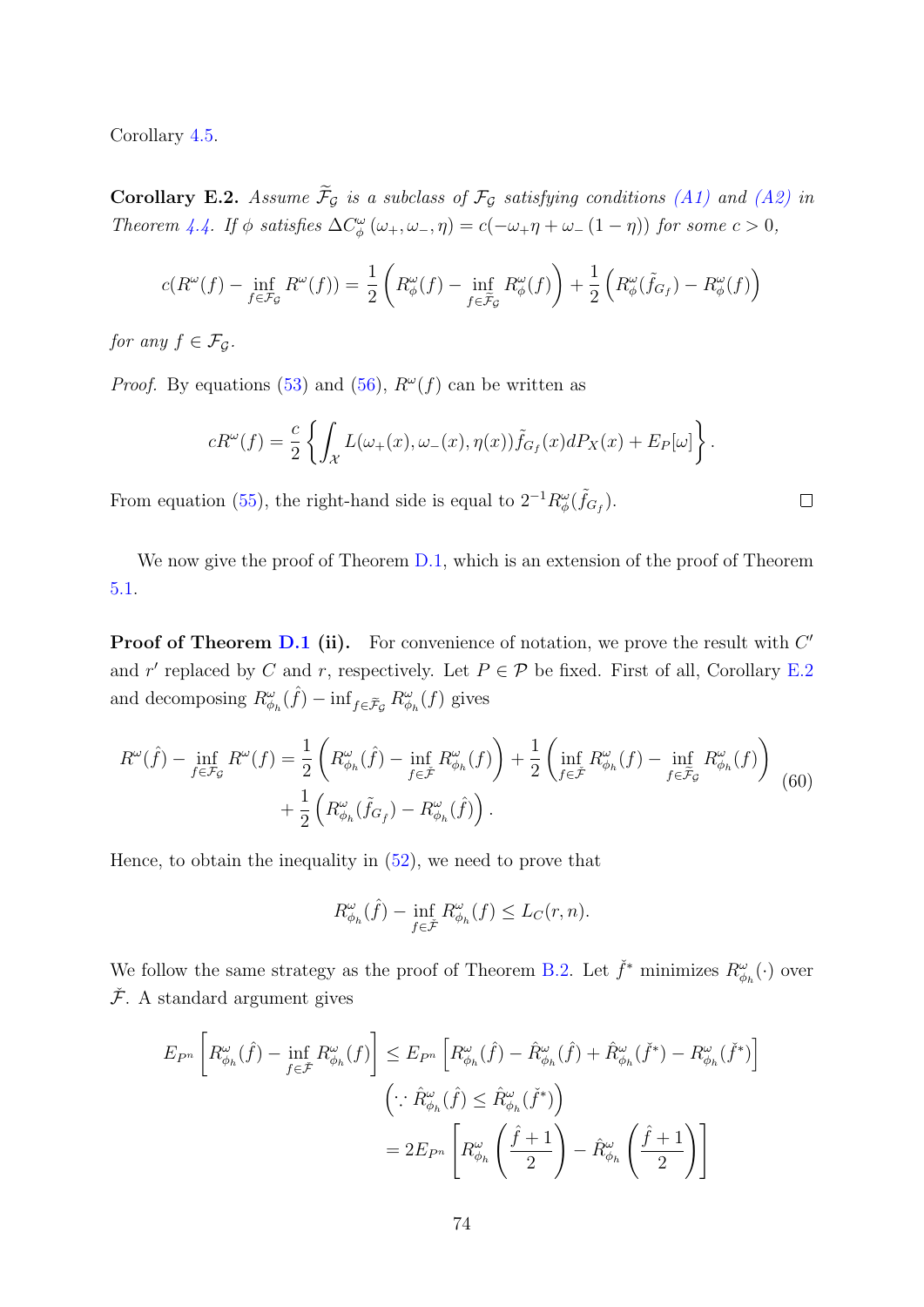<span id="page-74-0"></span>
$$
+ 2E_{P^n} \left[ \hat{R}^{\omega}_{\phi_h} \left( \frac{\check{f}^* + 1}{2} \right) - R^{\omega}_{\phi_h} \left( \frac{\check{f}^* + 1}{2} \right) \right]
$$
  

$$
\leq 4 \sup_{f \in \mathcal{F}} E_{P^n} \left[ \left| R^{\omega}_{\phi_h}(f) - \hat{R}^{\omega}_{\phi_h}(f) \right| \right],
$$

where  $\dot{\mathcal{F}} = \{(f+1)/2 : f \in \dot{\mathcal{F}}\}$  as in the proof of Theorem [B.2.](#page-48-0)

Note that

$$
\sup_{f \in \mathcal{F}} E_{P^n} \left[ \left| R^{\omega}_{\phi_h}(f) - \hat{R}^{\omega}_{\phi_h}(f) \right| \right]
$$
\n
$$
= M \sup_{f \in \mathcal{F}} E_{P^n} \left[ \left| E_P \left[ \left( \frac{\omega}{M} \right) Y f(x) \right] - \frac{1}{n} \sum_{i=1}^n \left( \frac{\omega_i}{M} \right) Y_i f(X_i) \right| \right] \tag{61}
$$

and that

$$
\sup_{f \in \mathcal{F}} \left| E_P \left[ \left( \frac{\omega}{M} \right) Y f(x) \right] - \frac{1}{n} \sum_{i=1}^n \left( \frac{\omega_i}{M} \right) Y_i f(X_i) \right| \le 2.
$$

We first prove the result for the case of  $r \geq 1$ . For any  $f \in \dot{\mathcal{F}}$  and  $D > 0$ ,

$$
\frac{\sqrt{n}}{q_n} \sup_{f \in \mathcal{F}} E_{P^n} \left[ \left| E_P \left[ \left( \frac{\omega}{M} \right) Y f(x) \right] - \frac{1}{n} \sum_{i=1}^n \left( \frac{\omega_i}{M} \right) Y_i f(X_i) \right| \right] \right]
$$
  
\n
$$
\leq D + \frac{2\sqrt{n}}{q_n} P^n \left( \sup_{f \in \mathcal{F}} \frac{\sqrt{n}}{q_n} \left| E_P \left[ \left( \frac{\omega}{M} \right) Y f(x) \right] - \frac{1}{n} \sum_{i=1}^n \left( \frac{\omega_i}{M} \right) Y_i f(X_i) \right| > D \right).
$$

Then, applying Corollary [B.3,](#page-51-0) setting  $Z_1 = (\omega, Y), Z_2 = X, g(Z_1) = (\omega/M) \cdot Y$  and  $\mathcal{H} = \dot{\mathcal{F}}$ , shows that there exist  $D_1, D_2, D_3 > 0$ , depending only on r and C, such that

$$
P^{n}\left(\sup_{f\in\mathcal{F}}\frac{\sqrt{n}}{q_{n}}\left|E_{P}\left[\left(\frac{\omega}{M}\right)Yf(x)\right]-\frac{1}{n}\sum_{i=1}^{n}\left(\frac{\omega_{i}}{M}\right)Y_{i}f\left(X_{i}\right)\right|>D\right)\leq D_{2}\exp\left(-D^{2}q_{n}^{2}\right),
$$

for  $D_1 \leq D \leq D_3$ √  $\overline{n}/q_n$ . Therefore, when  $r \geq 1$ , we have

$$
\tau_n^{-1} E_{P^n} \left[ R_{\phi_h}^{\omega}(\hat{f}) - \inf_{f \in \tilde{\mathcal{F}}} R_{\phi_h}^{\omega}(f) \right] \le 4MD_1 + 8M \tau_n^{-1} D_2 \exp \left( -D_1^2 q_n^2 \right).
$$

Combining this result with [\(60\)](#page-73-1) leads to the inequality in [\(52\)](#page-66-1) for the case of  $r \geq 1$ .

The inequality in  $(52)$  for the case of  $r < 1$  follows immediately by applying Lemma [B.4](#page-52-0) to equation [\(61\)](#page-74-0).  $\Box$ 

**Proof of Theorem [D.1](#page-66-0) (i).** Let  $P \in \mathcal{P}$  be fixed. We follow the same strategy as in the proof of Theorem [5.1.](#page-26-0) Define  $\hat{f}^{\dagger}(x) = 1\{x \in G_{\hat{f}}\} - 1\{x \notin G_{\hat{f}}\}\.$  Then equation [\(60\)](#page-73-1)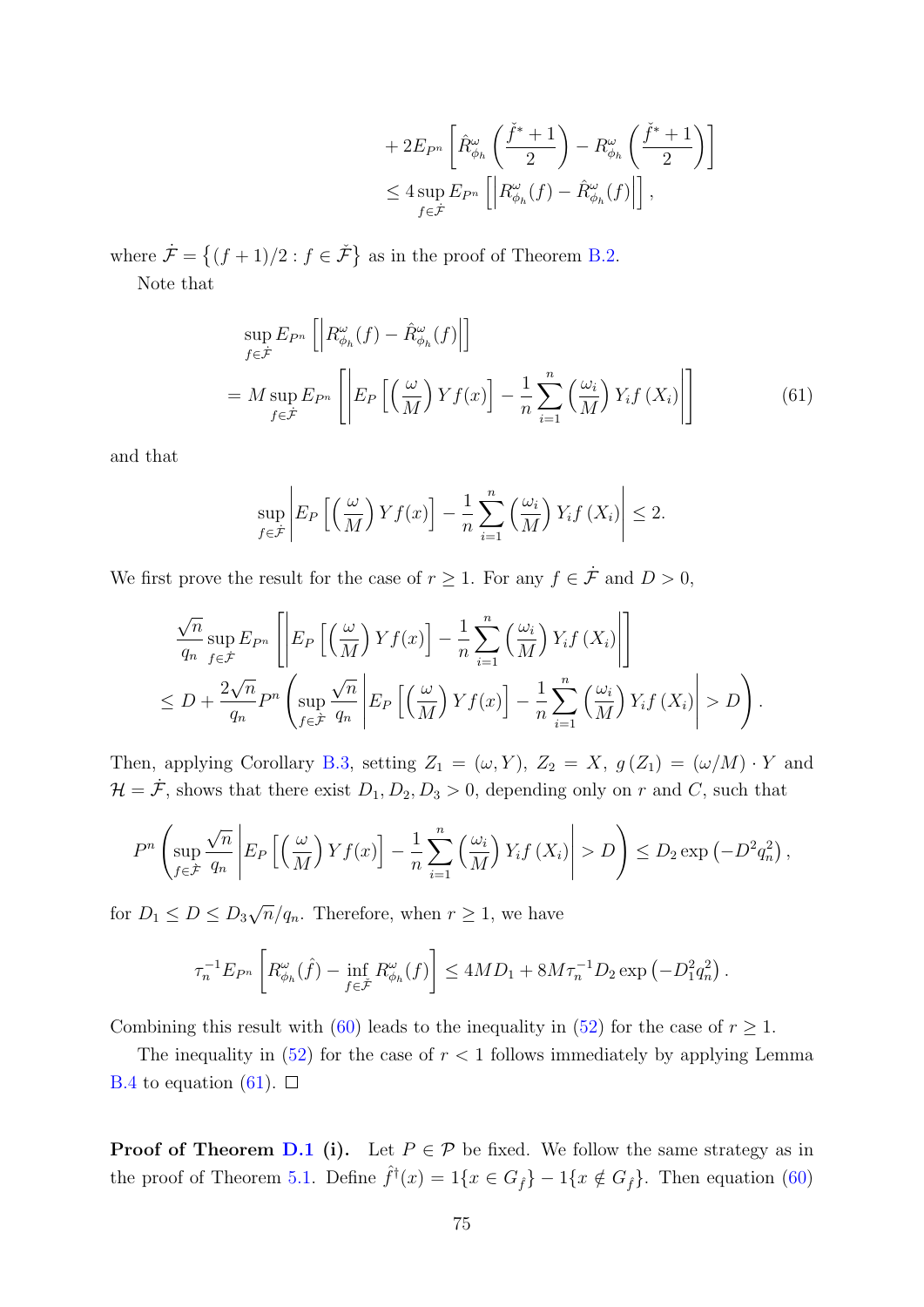becomes

$$
R^{\omega}(\hat{f}) - \inf_{f \in \mathcal{F}_{\mathcal{G}}} R^{\omega}(f) = R^{\omega}(\hat{f}^{\dagger}) - \inf_{f \in \mathcal{F}_{\mathcal{G}}} R^{\omega}(f)
$$

$$
= \frac{1}{2} \left( R^{\omega}_{\phi_h}(\hat{f}^{\dagger}) - \inf_{f \in \tilde{\mathcal{F}}_{\mathcal{G}}} R^{\omega}_{\phi_h}(f) \right).
$$

It follows that

$$
R^{\omega}_{\phi_h}(\hat{f}^{\dagger}) - \inf_{f \in \tilde{\mathcal{F}}_{\mathcal{G}}} R^{\omega}_{\phi_h}(f) = E_P[\omega Y \hat{f}^{\dagger}(X)] - \inf_{f \in \tilde{\mathcal{F}}_{\mathcal{G}}} E_P[\omega Y f(X)]
$$
  

$$
\leq M \left| E_P[Y \hat{f}^{\dagger}(X)] - \inf_{f \in \tilde{\mathcal{F}}_{\mathcal{G}}} E_P[Y f(X)] \right|
$$
  

$$
= M \left( R_{\phi_h}(\hat{f}^{\dagger}) - \inf_{f \in \tilde{\mathcal{F}}_{\mathcal{G}}} R_{\phi_h}(f) \right),
$$

where the third line follows because  $\widetilde{\mathcal{F}}_{\mathcal{G}}$  is a classification-preserving reduction of  $\mathcal{F}_{\mathcal{G}}$  and, accordingly,  $E_P[Y\hat{f}^{\dagger}(X)] \geq \inf_{f \in \tilde{\mathcal{F}}_{\mathcal{G}}} E_P[Yf(X)]$  holds. Thus we have

$$
R^{\omega}(\hat{f}) - \inf_{f \in \mathcal{F}_{\mathcal{G}}} R^{\omega}(f) \leq M \left( R_{\phi_h}(\hat{f}^{\dagger}) - \inf_{f \in \tilde{\mathcal{F}}_{\mathcal{G}}} R_{\phi_h}(f) \right).
$$

Then the result follows by applying the same argument in the proof of Theorem [5.1](#page-26-0) to the above equation.  $\square$ 

The following are extensions of Lemmas [C.3,](#page-59-0) [C.4,](#page-60-0) and [C.2.](#page-58-0)

<span id="page-75-0"></span>**Lemma E.3.** Let  $\hat{f}_B \in \arginf_{f \in \mathcal{B}_k} \hat{R}_{\phi_h}^{\omega}(f)$ , and  $\hat{\theta} \equiv \left\{ \hat{\theta}_{j_1...j_{d_x}} \right\}$  $j_1=1,\ldots,k_1;\ldots;j_{d_x}=1,\ldots,k_{d_x}$ be the vector of the coefficients characterizing  $\hat{f}_B$ . Let  $r_1^+$  and  $r_1^-$  be the smallest non-negative value and the largest negative value in  $\hat{\theta}$ , respectively.

(i) If all non-negative elements in  $\hat{\theta}$  take the same value  $r_1^+$ , let  $r_2^+$  be 1; otherwise, let  $r_2^+$  be the second smallest non-negative value in  $\hat{\theta}$ . Propose a  $(k_1+1) \times \cdots \times (k_{d_x}+1)$  $dimensional \ vector \tilde{\theta} \equiv \left\{ \widetilde{\Theta}_{j_1...j_{d_x}} \right\}$  $\sum_{j_1=1,...,k_1,...,j_{d_x}=1,...,k_{d_x}} such\ that\ for\ all\ j_1,\ldots,j_{d_x}\ if\ \hat{\theta}_{j_1...j_{d_x}}=0$  $r_1^+$ ,  $\widetilde{\Theta}_{j_1...j_{d_x}} = r_2^+$ ; otherwise,  $\widetilde{\Theta}_{j_1...j_{d_x}} = \hat{\theta}_{j_1...j_{d_x}}$ . Then, a classifier

$$
\tilde{f}_B(x) \equiv \sum_{j_1=1}^{k_1} \cdots \sum_{j_{d_x}=1}^{k_{d_x}} \tilde{\Theta}_{j_1...j_{d_x}} (b_{k_1j_1}(x_1) \times \cdots \times b_{k_1j_1}(x_{d_x}))
$$

minimizes  $\hat{R}_{\phi_h}$  over  $\mathcal{B}_{\mathbf{k}}$ .

(ii) Similarly, if all negative elements in  $\hat{\theta}$  take the same value  $r_1^-$ , let  $r_2^-$  be  $-1$ ; otherwise, let  $r_2^-$  be the second largest negative value in  $\hat{\theta}$ . Propose a  $(k_1 + 1) \times \cdots \times (k_{d_x} + 1)$ -vector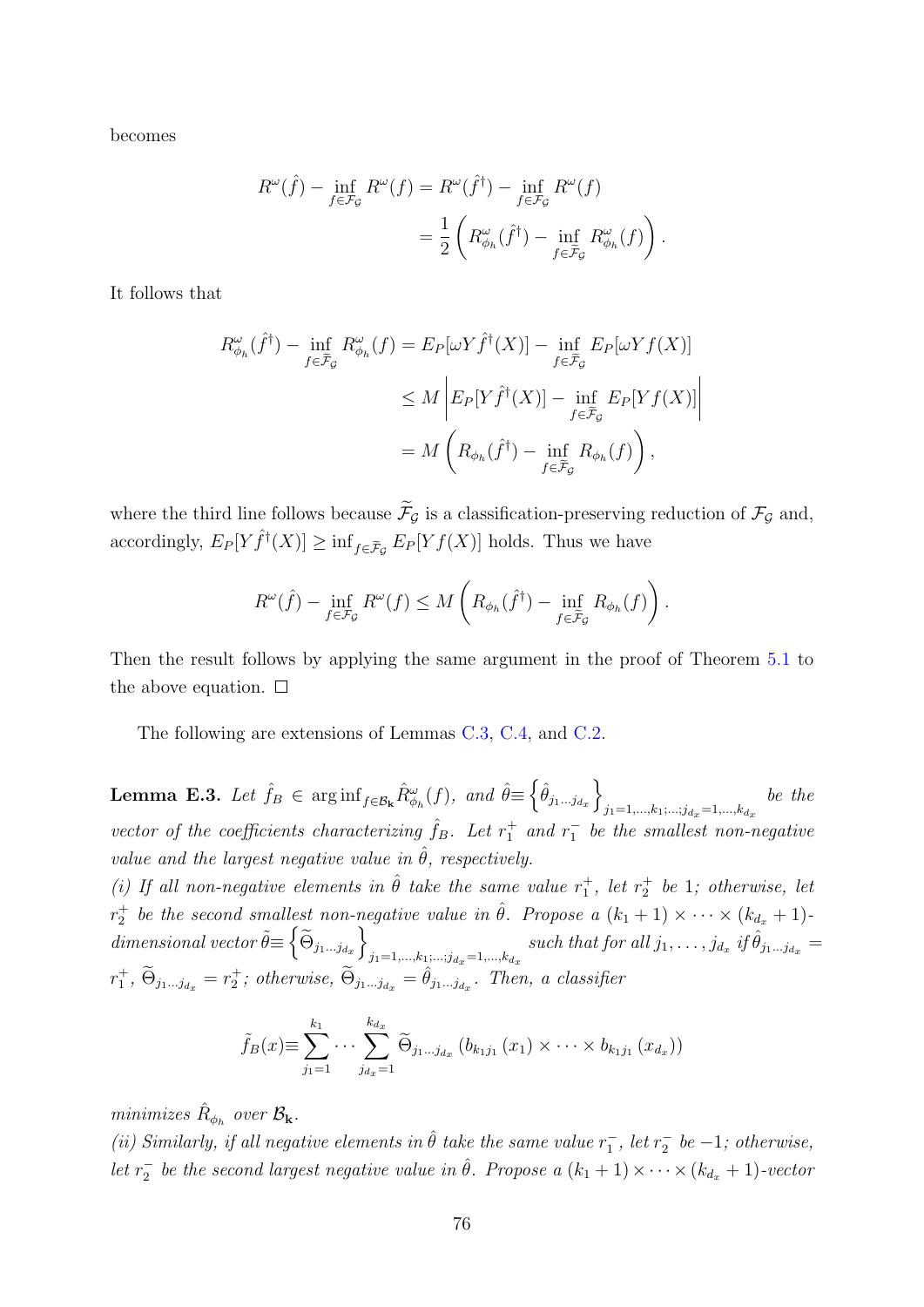$\check{\theta} \equiv \{\check{\theta}_{j_1...j_{d_x}}\}_{j_1=1,...,k_1,...;j_{d_x}=1,...,k_{d_x}}$  such that for all  $j_1,...,j_{d_x}$  if  $\check{\theta}_{j_1...j_{d_x}} = r_1^-$ ,  $\check{\theta}_{j_1...j_{d_x}} = r_2^-$ ; otherwise,  $\check{\theta}_{j_1...j_{d_x}} = \hat{\theta}_{j_1...j_{d_x}}$ . Then, a classifier

$$
\check{f}_B(x) \equiv \sum_{j_1=1}^{k_1} \cdots \sum_{j_{d_x}=1}^{k_{d_x}} \check{\theta}_{j_1...j_{d_x}} (b_{k_1j_1}(x_1) \times \cdots \times b_{k_1j_1}(x_{d_x}))
$$

minimizes  $\hat{R}^{\omega}_{\phi_h}$  over  $\mathcal{B}_{\mathbf{k}}$ . (iii) A classifier

$$
\hat{f}_B^{\dagger}(x) \equiv \sum_{j_1=1}^{k_1} \cdots \sum_{j_{d_x=1}}^{k_{d_x}} sign\left(\hat{\theta}_{j_1...j_{d_x}}\right) \cdot \left(b_{k_1j_1}(x_1) \times \cdots \times b_{k_{d_x}j_{d_x}}(x_{d_x})\right)
$$

minimizes  $\hat{R}_{\phi_h}(\cdot)$  over  $\mathcal{B}_{\mathbf{k}}$ .

*Proof.* First, note that  $\tilde{\theta}, \tilde{\theta} \in \tilde{\Theta}$  holds by construction. We here prove (i). The proof of (ii) follows using a similar argument. Define

$$
L_n(\theta) = \sum_{i=1}^n \left\{ \omega_i Y_i \sum_{j_1=1}^{k_1} \cdots \sum_{j_{d_x}=1}^{k_{d_x}} \theta_{j_1...j_{d_x}} \sum_{i=1}^n \left( b_{k_1j_1} (X_{1i}) \times \cdots \times b_{k_{d_x}j_{d_x}} (X_{d_xi}) \right) \right\}.
$$

Minimization of  $\hat{R}_{\phi_h}$  over  $\mathcal{B}_{\mathbf{k}}$  is equivalent to the maximization of  $L_n(\theta)$  over  $\widetilde{\Theta}$ . Thus,  $\hat{\theta}$ maximizes  $L_n(\theta)$  over  $\Theta$ .

We prove the result by contradiction. Suppose  $\tilde{\theta} \notin \arg \max L_n(\theta)$ . Let

$$
J_1 \equiv \left\{ (j_1, \ldots, j_{d_x}) : \hat{\theta}_{j_1 \ldots j_{d_x}} = r_1^+ \right\}.
$$

 $\theta \in \Theta$ 

Then,

$$
L_n(\tilde{\theta}) - L_n(\hat{\theta}) = \sum_{(j_1,...,j_{d_x}) \in J_1} \left\{ (r_2^+ - r_1^+) \sum_{i=1}^n \omega_i Y_i (b_{k_1 j_1} (X_{1i}) \times \cdots \times b_{k_{d_x} j_{d_x}} (X_{d_x i})) \right\}
$$
  
< 0

holds. Since  $r_2^+ - r_1^+ \geq 0$ , the above equation implies that there exists some  $(j_1, \ldots, j_{d_x})$ in  $J_1$  such that  $\sum_{i=1}^n \omega_i Y_i \left( b_{k_1 j_1} (X_{1i}) \times \cdots \times b_{k_{d_x} j_{d_x}} (X_{d_x i}) \right) < 0$ . For such  $(j_1, \ldots, j_{d_x})$ , setting  $\hat{\theta}_{j_1...j_{d_x}}$  to  $r_1^-$  increases the value of  $L_n(\hat{\theta})$  without violating the constraints in  $\tilde{\Theta}$ . But this contradicts the requirement that  $\hat{\theta}_{j_1...j_{d_x}}$  is non-negative. Therefore,  $\tilde{\theta}$  maximizes  $L_n(\theta)$  over  $\widetilde{\Theta}$ , or equivalently  $\widetilde{f}_B$  minimizes  $\widehat{R}_{\phi_h}$  over  $\mathcal{B}_{\mathbf{k}}$ .

Result (iii) follows by applying results (i) and (ii) repeatedly to  $\hat{f}_B$ .  $\Box$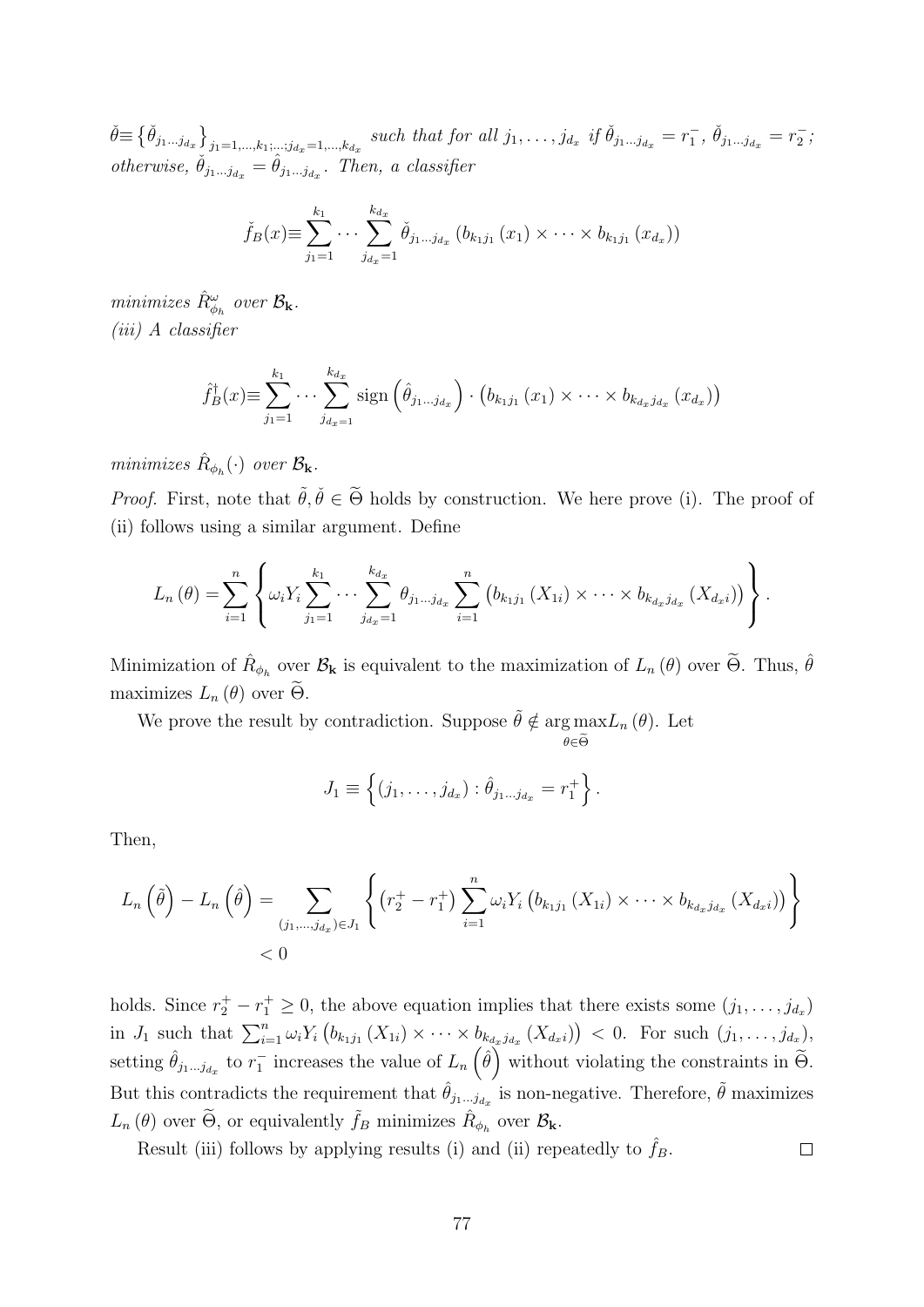<span id="page-77-1"></span>**Lemma E.4.** Fix  $G \in \mathcal{G}$  and  $k_1, \ldots, k_{d_x}$ . Define a classifier

$$
f_G(x) = \sum_{j_1=1}^{k_1} \cdots \sum_{j_{d_x}=1}^{k_{d_x}} \theta_{j_1...j_{d_x}} (b_{k_1j_1}(x_1) \times \cdots \times b_{k_{d_x}j_{d_x}}(x_{d_x})),
$$

such that, for all  $j_1, \ldots, j_{d_x}, \theta_{j_1 \ldots j_{d_x}} = 1$  if  $(j_1/k_1, \ldots, j_{d_x}/k_{d_x}) \in G$ , and  $\theta_{j_1 \ldots j_{d_x}} = -1$ otherwise. Then the following holds:

$$
\left| R_{\phi_h}^{\omega} (f_G) - R_{\phi_h}^{\omega} (1 \{ \cdot \in G \} - 1 \{ \cdot \notin G \}) \right| \le 2MA \sum_{j=1}^{d_x} \sqrt{\frac{\log k_j}{k_j}} + \sum_{j=1}^{d_x} \frac{4M}{\sqrt{k_j}}.
$$

Proof. Define

$$
J_{\mathbf{k}} \equiv \{ (j_1, \ldots, j_{d_x}) : (j_1/k_1, \ldots, j_{d_x}/k_{d_x}) \in G \},
$$

which is a set of grid points on  $G$ , and

<span id="page-77-0"></span>
$$
L(x) \equiv -\omega_+(x)\eta(x) + \omega_-(x)(1-\eta(x)).
$$

It follows that

$$
R_{\phi_h}^{\omega}(f_G) - R_{\phi_h}^{\omega}(1\{\cdot \in G\} - 1\{\cdot \notin G\})
$$
  
= 
$$
\int_{[0,1]^{d_x}} L(x) (1\{x \in G\} - 1\{x \notin G\} - B_k(\theta, x)) dP_X(x)
$$
  
= 
$$
\int_{[0,1]^{d_x}} L(x) 1\{x \in G\} dP_X(x) - \int_{[0,1]^{d_x}} L(x) 1\{x \notin G\} dP_X(x)
$$
  
- 
$$
\underbrace{\int_{[0,1]^{d_x}} L(x) B_k(\theta, x) dP_X(x)}_{(I)}
$$
 (62)

(I) can be written as

$$
(I) = \int_{[0,1]^{d_x}} L(x) \sum_{(j_1,\ldots,j_{d_x}) \in J_{\mathbf{k}}} \left( \prod_{v=1}^{d_x} b_{k_v j_v}(x_v) \right) dP_X(x)
$$

$$
- \int_{[0,1]^{d_x}} L(x) \sum_{(j_1,\ldots,j_{d_x}) \notin J_{\mathbf{k}}} \left( \prod_{v=1}^{d_x} b_{k_v j_v}(x_v) \right) dP_X(x).
$$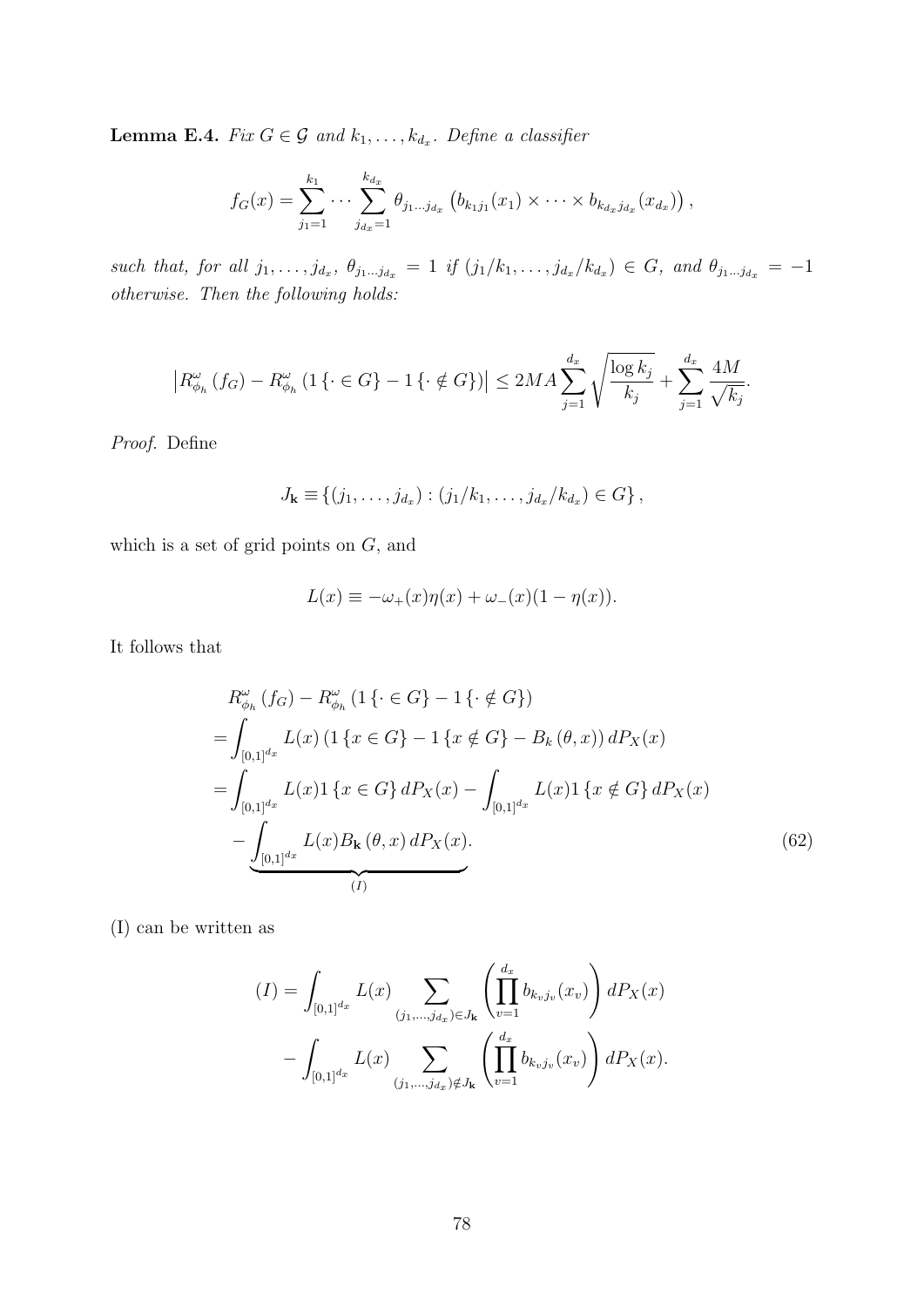Thus,

$$
(62) = \int_{[0,1]^{d_x}} L(x) \underbrace{\left(1\left\{x \in G\right\} - \sum_{(j_1,\ldots,j_{d_x}) \in J_{\mathbf{k}}} b_{k_vj_v}(x_v)\right)}_{(II)} dP_X(x) + \int_{[0,1]^{d_x}} L(x) \underbrace{\left(\sum_{(j_1,\ldots,j_{d_x}) \notin J_{\mathbf{k}}} b_{k_vj_v}(x_v) - 1\left\{x \in G^c\right\}\right)}_{(III)} dP_X(x).
$$

Let  $Bin(k_j, x_j), j = 1, ..., d_x$ , be independent binomial variables with parameters  $(k_j, x_j)$ . Then (II) and (III) are equivalent to

$$
\Pr((Bin(k_1, x_1), \ldots, Bin(k_{d_x}, x_{d_x})) \in J_{\mathbf{k}}^c) \mathbf{1} \{x \in G\} \n- \Pr((Bin(k_1, x_1), \ldots, Bin(k_{d_x}, x_{d_x})) \in J_{\mathbf{k}}) \mathbf{1} \{x \in G^c\}.
$$

Hence,

$$
(62) = 2 \int_G L(x) \Pr \left( (Bin(k_1, x_1), \dots, Bin(k_{d_x}, x_{d_x}) \right) \in J^c_{\mathbf{k}} \right) dP_X(x)
$$

$$
- 2 \int_{G^c} L(x) \Pr \left( (Bin(k_1, x_1), \dots, Bin(k_{d_x}, x_{d_x}) \right) \in J_{\mathbf{k}} \right) dP_X(x),
$$

and therefore

$$
\left| R^{\omega}_{\phi_h} (f_G) - R^{\omega}_{\phi_h} (1 \{ \cdot \in G \} - 1 \{ \cdot \notin G \}) \right|
$$
  
\n
$$
\leq 2M \int_G \Pr \left( (Bin(k_1, x_1), \dots, Bin(k_{d_x}, x_{d_x}) \right) \in J^c_{\mathbf{k}} dP_X(x)
$$
  
\n
$$
+ 2M \int_{G^c} \Pr \left( (Bin(k_1, x_1), \dots, Bin(k_{d_x}, x_{d_x}) \right) \in J_{\mathbf{k}} dP_X(x),
$$
  
\n
$$
\underbrace{(V)}_{(V)}
$$

because  $|L(x)| < M$  for all  $x \in \mathcal{X}$ . The proof of Lemma [C.4](#page-60-0) shows that

$$
(IV) \leq \frac{A}{2} \left( \sum_{v=1}^{d_x} \sqrt{\frac{\log k_v}{k_v}} \right) + \sum_{v=1}^{d_x} \frac{1}{\sqrt{k_v}},
$$

$$
(V) \leq \frac{A}{2} \left( \sum_{v=1}^{d_x} \sqrt{\frac{\log k_v}{k_v}} \right) + \sum_{v=1}^{d_x} \frac{1}{\sqrt{k_v}}.
$$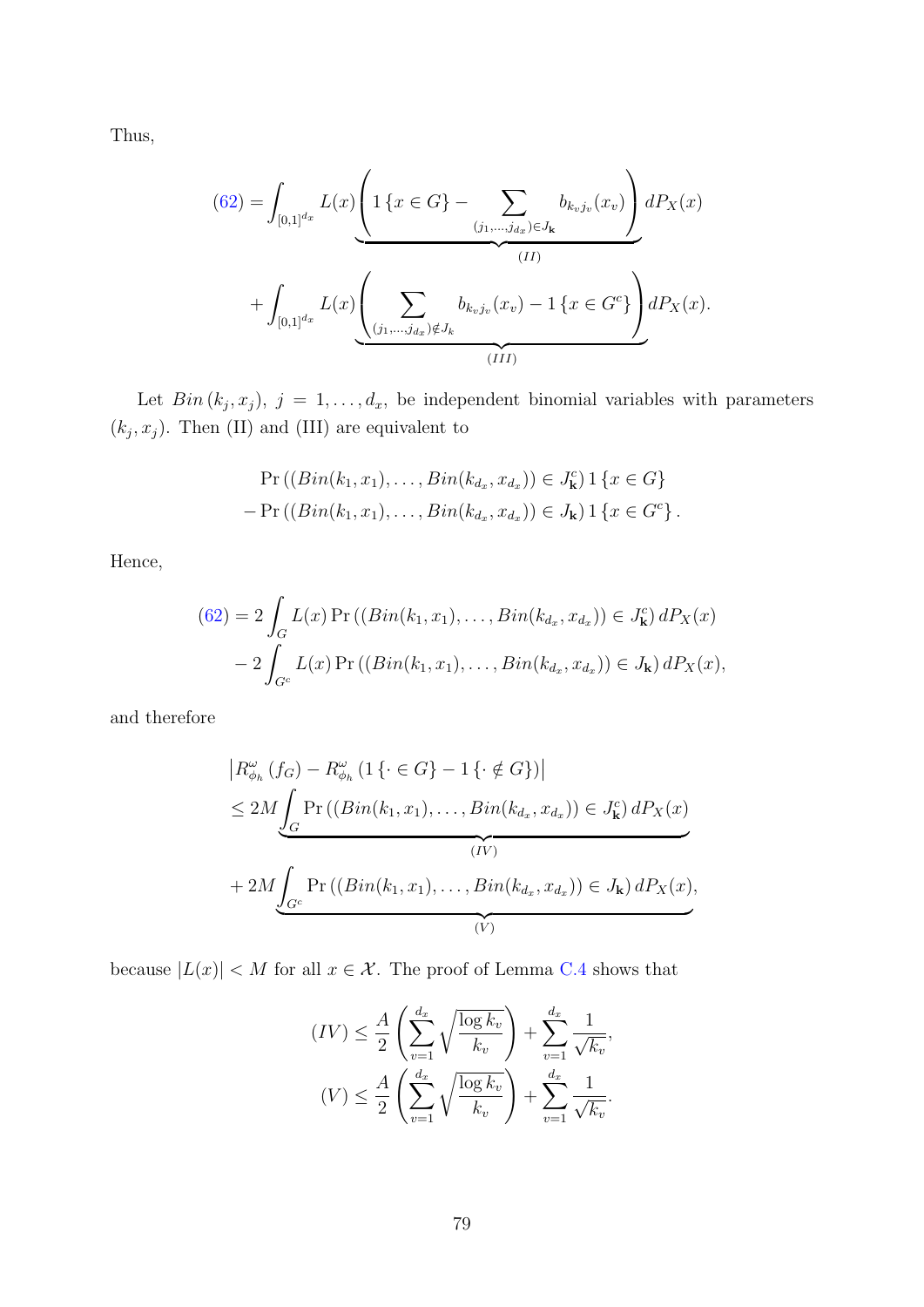Therefore,

$$
\left| R_{\phi_h}^{\omega}(f_G) - R_{\phi_h}^{\omega}(1\left\{ \cdot \in G \right\} - 1\left\{ \cdot \notin G \right\}) \right| \le 2MA \left( \sum_{v=1}^{d_x} \sqrt{\frac{\log k_v}{k_v}} \right) + \sum_{v=1}^{d_x} \frac{4M}{\sqrt{k_v}}.
$$

<span id="page-79-0"></span>**Lemma E.5.** Let  $k_j \geq 1$ , for  $j = 1, \ldots, d_x$ , be fixed. Suppose that the density of  $P_X$  is bounded from above by  $A > 0$ . Suppose further that  $\mathbf{k} = (k_1, \ldots, k_{d_x})$  satisfies  $\sqrt{d_x \log k_j}/(2\sqrt{k_j}) \leq \epsilon$  for all  $j = 1, \ldots, d_x$  and some  $\epsilon > 0$ .

 $(i)$  The following holds for the approximation error to the best classifier:

$$
\inf_{f \in \mathcal{B}_{\mathbf{k}}} R^{\omega}_{\phi_h}(f) - \inf_{f \in \mathcal{F}_M} R^{\omega}_{\phi_h}(f) \le 2AM \sum_{j=1}^{d_x} \sqrt{\frac{\log k_j}{k_j}} + \sum_{j=1}^{d_x} \frac{4M}{\sqrt{k_j}}.
$$

(ii) For  $\hat{f}_B \in \arg\inf_{f \in \mathbf{B_k}} \hat{R}_{\phi_h}^{\omega}(f)$  such that its coefficients take values in  $\{-1,1\}$ , the following holds for the approximation error to the step function:

$$
R^{\omega}_{\phi_h} \left( 1 \left\{ \cdot \in G_{\hat{f}_B} \right\} - 1 \left\{ \cdot \notin G_{\hat{f}_B} \right\} \right) - R^{\omega}_{\phi_h}(\hat{f}_B) \le 2AM \sum_{j=1}^{d_x} \sqrt{\frac{\log k_j}{k_j}} + \sum_{j=1}^{d_x} \frac{4M}{\sqrt{k_j}}.
$$

*Proof.* We first prove (i). Let  $G^*$  minimize  $\mathcal{R}^{\omega}(\cdot)$  over  $\mathcal{G}_M$ . From Theorem [7.5,](#page-35-1) a classifier  $\tilde{f}^*(x) \equiv 1 \{x \in G^*\} - 1 \{x \in (G^*)^c\}$  minimizes the hinge risk  $R^{\omega}_{\phi_h}(\cdot)$  over  $\mathcal{F}_M$ . Define a vector  $\theta^* = \left\{\theta_{j_1...j_d}^*\right\}_{j_1=0,\dots,k_1;\dots;j_d=0,\dots,k_d}$  such that for each  $j_1,\dots,j_d$ ,

$$
\theta_{j_1...j_d}^* = \begin{cases} 1 & \text{if } (j_1/k_1, \dots, j_d/k_d) \in G^* \\ -1 & \text{otherwise.} \end{cases}
$$

Note that  $\theta^*$  is contained in  $\Theta$ . Thus, it follows that

$$
\inf_{f \in \mathcal{B}_{\mathbf{k}}} R^{\omega}_{\phi_h}(f) - \inf_{f \in \mathcal{F}_M} R^{\omega}_{\phi_h}(f) \leq R^{\omega}_{\phi_h}(B_{\mathbf{k}}(\theta^*, \cdot)) - R^{\omega}_{\phi_h}(\tilde{f}^*).
$$

Then, applying Lemma [E.4](#page-77-1) to  $R^{\omega}_{\phi_h}(B_{\mathbf{k}}(\theta^*,\cdot)) - R^{\omega}_{\phi_h}(\tilde{f}^*)$  establishes result (i).

The inequality in Lemma [E.5](#page-79-0) (ii) follows immediately from Lemma [E.4.](#page-77-1) Applying Lemma [E.3](#page-75-0) (iii) to any  $\hat{f}_B \in \arginf_{f \in \mathbf{B_k}} \hat{R}_{\phi_h}(f)$  shows that a classifier

$$
\hat{f}_B^{\dagger}(x) = \sum_{j_1=1}^{k_1} \cdots \sum_{j_{d_x}=1}^{k_{d_x}} sign\left(\hat{\theta}_{j_1...j_{d_x}}\right) \left(b_{k_1j_1}(x_1) \times \cdots \times b_{k_{d_x}j_{d_x}}(x_{d_x})\right)
$$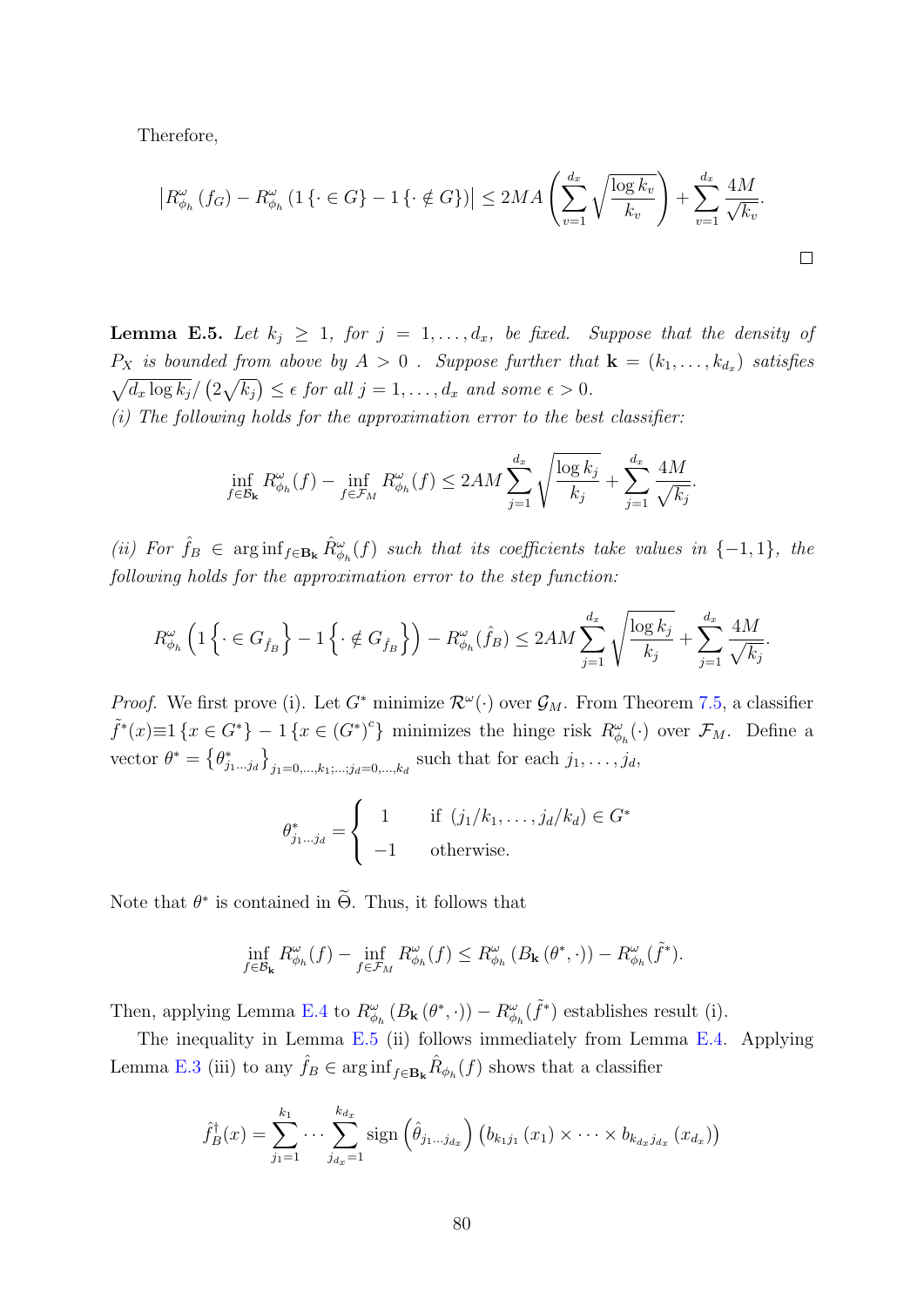minimizes  $\hat{R}^{\omega}_{\phi_h}(\cdot)$  over  $\mathcal{B}_{\mathbf{k}}$ , which proves the existence of  $\hat{f}_B \in \arg\inf_{f \in \mathbf{B}_{\mathbf{k}}} \hat{R}^{\omega}_{\phi_h}(f)$  such that its coefficients take values in  $\{-1, 1\}$ .  $\Box$ 

## References

- AGARWAL, A., A. BEYGELZIMER, M. DUDÍK, J. LANGFORD, AND H. WALLACH (2018): "A reductions approach to fair classification," in International Conference on Machine Learning (ICML), PMLR, 60–69.
- Alexander, K. S. (1984): "Probability inequalities for empirical processes and a law of the iterated logarithm," Annals of Probability, 12, 1041–1067.
- ATHEY, S. AND S. WAGER (2021): "Policy learning with observational data," *Econo*metrica, 89, 133–161.
- BABII, A., X. CHEN, E. GHYSELS, AND R. KUMAR (2020): "Binary choice with asymmetric loss in a data-rich environment: Theory and an application to racial justice," arXiv preprint arXiv:2010.08463.
- BARTLETT, P. L., M. I. JORDAN, AND J. D. MCAULIFFE (2006): "Convexity, classification, and risk bounds," Journal of the American Statistical Association, 101, 138–156.
- BEYGELZIMER, A. AND J. LANGFORD (2009): "The offset tree for learning with partial labels," in Proceedings of the 15th ACM SIGKDD International Conference on Knowledge Discovery and Data Mining, Association for Computing Machinery, 129–137.
- BHATTACHARYA, D. AND P. DUPAS (2012): "Inferring welfare maximizing treatment assignment under budget constraints," Journal of Econometrics, 167, 168–196.
- Boucheron, S., G. Lugosi, and P. Massart (2013): Concentration Inequalities: A Nonasymptotic Theory of Independence, Oxford, UK: Oxford University Press.
- BREIMAN, L., J. FRIEDMAN, C. STONE, AND R. OLSHEN (1984): Classification and Regression Trees, The Wadsworth and Brooks-Cole statistics-probability series, Taylor & Francis.
- Calders, T. and S. Verwer (2010): "Three naive Bayes approaches for discrimination-free classification," Data Mining and Knowledge Discovery, 21, 277–292.
- CANO, J. R., P. A. GUTIÉRREZ, B. KRAWCZYK, M. WOŹNIAK, AND S. GARCÍA (2019): "Monotonic classification: An overview on algorithms, performance measures and data sets," Neurocomputing, 341, 168–182.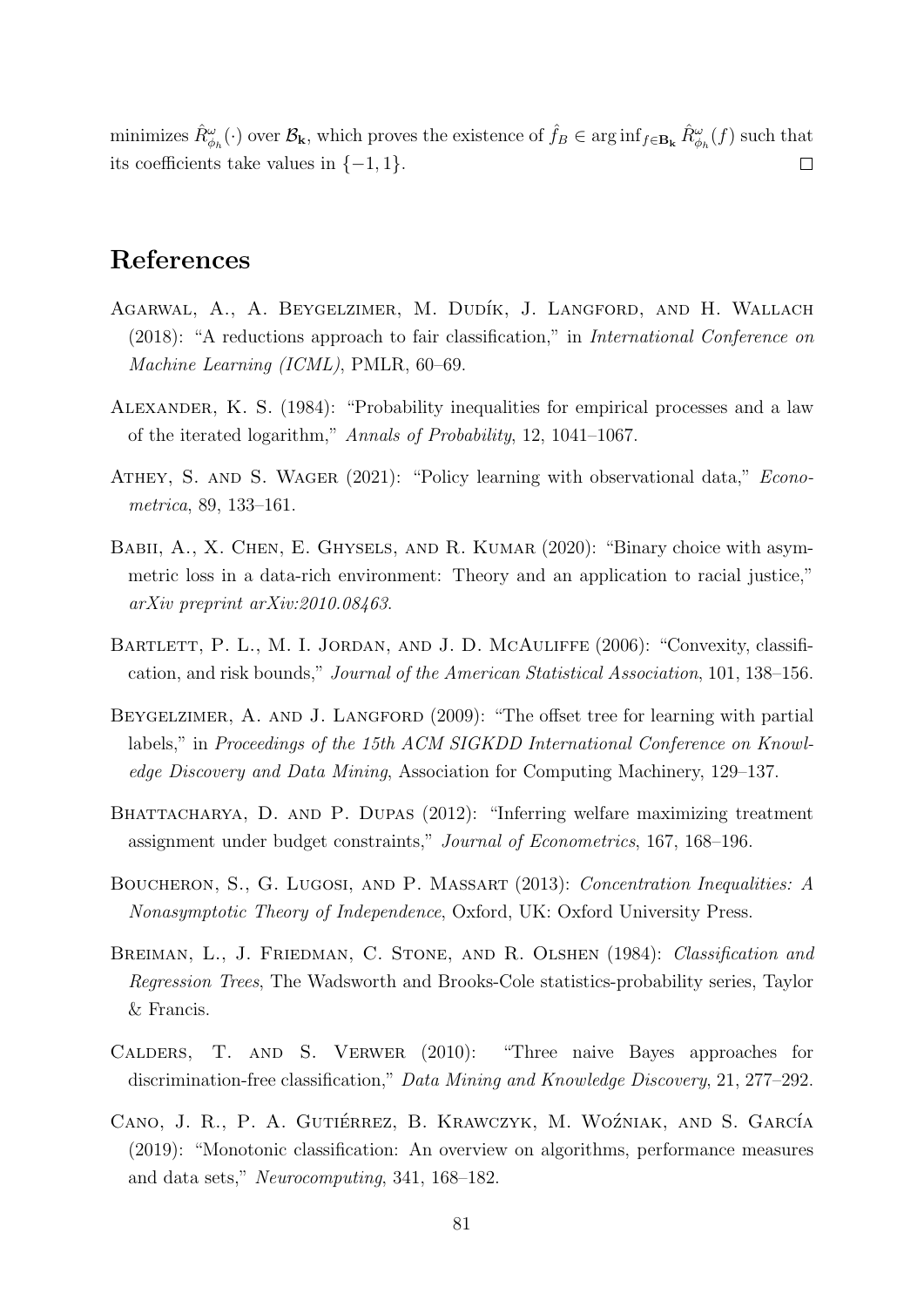- CHAMBERLAIN, G. (2011): "Bayesian aspects of treatment choice," in The Oxford Handbook of Bayesian Econometrics, ed. by J. Geweke, G. Koop, and H. van Dijk, Oxford University Press, 11–39.
- CHEN, C. C. AND S. T. LI (2014): "Credit rating with a monotonicity-constrained support vector machine model," Expert Systems with Applications, 41, 7235–7247.
- CHOULDECHOVA, A. AND A. ROTH (2018): "The frontiers of fairness in machine learning," arXiv preprint arXiv:1810.08810.
- CORTES, C. AND V. VAPNIK (1995): "Support-vector networks," Machine Learning, 20, 273–297.
- DEHEJIA (2005): "Program evaluation as a decision problem," *Journal of Econometrics*, 125, 141–173.
- DEVROYE, L., L. GYÖRFI, AND G. LUGOSI (1996): A Probabilistic Theory of Pattern Recognition, Springer.
- DONINI, M., L. ONETO, S. BEN-DAVID, J. SHAWE-TAYLOR, AND M. PONTIL (2018): "Empirical risk minimization under fairness constraints," in Proceedings of the 32nd Conference on Neural Information Processing Systems (NeurIPS 2018), 2796–2806.
- DUDLEY, R. M. (1999): Uniform Central Limit Theorems, Cambridge University Press.
- DWORK, C., M. HARDT, T. PITASSI, O. REINGOLD, AND R. ZEMEL (2012): "Fairness through awareness," in Proceedings of the 2012 Innovations in Theoretical Computer Science Conference (ITCS 2012), 214–226.
- Feldman, M., S. A. Friedler, J. Moeller, C. Scheidegger, and S. Venkatasubramanian (2015): "Certifying and removing disparate impact," in *Proceedings of* the 2015 ACM SIGKDD International Conference on Knowledge Discovery and Data Mining, 259–268.
- FREUND, Y. AND R. SCHAPIRE (1997): "A decision-theoretic generalization of on-line learning and an application to boosting," Journal of Computer System Sciences, 55, 119–139.
- GAO, F. AND J. A. WELLNER (2007): "Entropy estimate for high-dimensional monotonic functions," Journal of Multivariate Analysis, 98, 1751–1764.
- GINÉ, E. AND R. NICKL (2016): Mathematical Foundations of Infinite-Dimensional Statistical Models, New York: Cambridge University Press.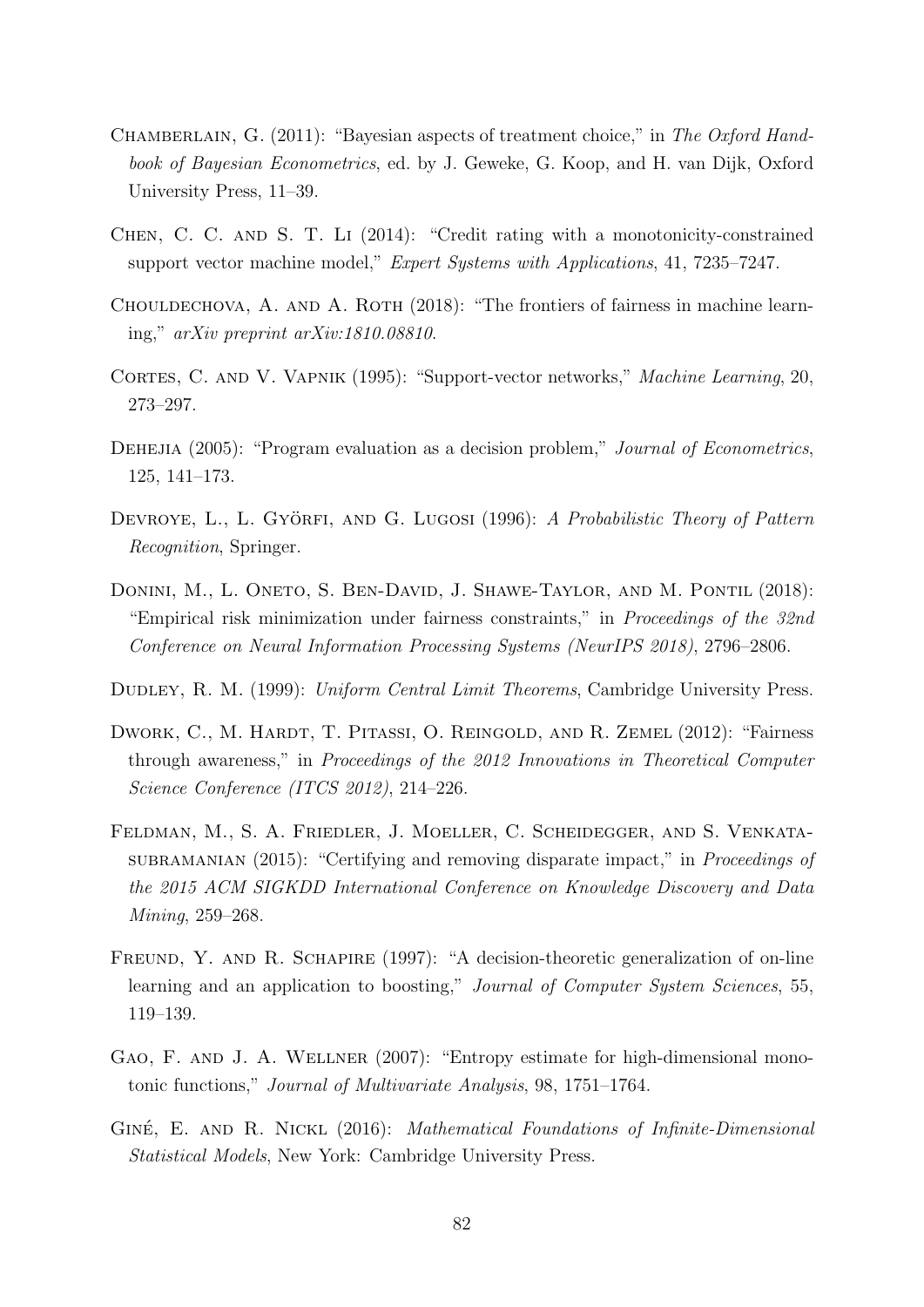- HIRANO, K. AND J. R. PORTER (2009): "Asymptotics for statistical treatment rules," Econometrica, 77, 1683–1701.
- Horowitz, J. L. (1992): "A smoothed maximum score estimator for the binary response model," Econometrica, 60, 505–531.
- Jiang, W. (2004): "Process consistency for adaboost," Annals of Statistics, 32, 13–29.
- Kallus, N. (2021): "More efficient policy learning via optimal retargeting," Journal of the American Statistical Association, 116, 646–658.
- Kamishima, T., S. Akaho, and J. Sakuma (2011): "Fairness-aware learning through regularization approach," in Proceedings of the 2011 IEEE 11th International Conference on Data Mining (ICDM 2011), 643–650.
- KARLAN, D., S. MULLAINATHAN, AND B. N. ROTH (2019): "Debt traps? Market vendors and moneylender debt in India and the Philippines," American Economic Review: Insights, 1, 27–42.
- Kasy, M. (2018): "Optimal taxation and insurance using machine learning Sufficient statistics and beyond," Journal of Public Economics, 167, 205–219.
- Kitagawa, T. and Y.-L. Lin (2021): "Boosting for treatment choice," unpublished manuscript.
- Kitagawa, T. and A. Tetenov (2018): "Who should be treated? Empirical welfare maximization methods for treatment choice," Econometrica, 86, 591–616.
- $(2021)$ : "Equality-minded treatment choice," Journal of Business & Economic Statistics, 39, 561–574.
- Kitagawa, T. and G. Wang (2020): "Who should get vaccinated? Individualized allocation of vaccines over SIR network," cemmap working paper.
- KOLTCHINSKII, V. (2006): "Local Rademacher complexities and oracle inequalities in risk minimization," Annals of Statistics, 34, 2593–2656.
- LIELI, R. P. AND H. WHITE (2010): "The construction of empirical credit scoring rules based on maximization principles," Journal of Econometrics, 157, 110–119.
- Lugosi, G. (2002): "Pattern classification and learning theory," in *Principles of Non*parametric Learning, ed. by L. Györfi, Vienna: Springer, 1–56.
- Lugosi, G. and N. Vayatis (2004): "On the Bayes-risk consistency of regularized boosting methods," Annals of Statistics, 32, 30–55.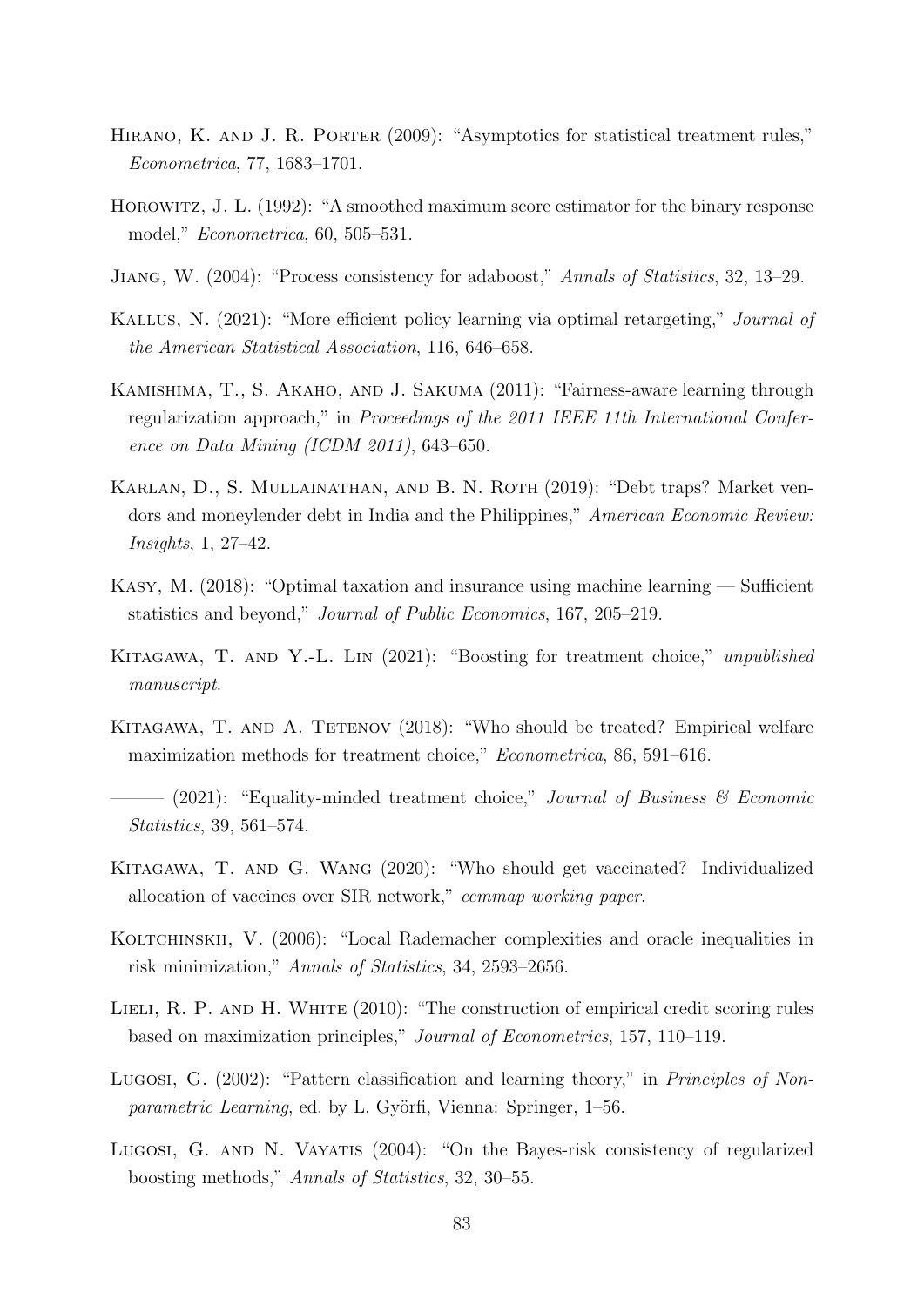- MAMMEN, E. AND A. B. TSYBAKOV (1999): "Smooth discrimination analysis," Annals of Statistics, 27, 1808–1829.
- MANNOR, S., R. MEIR, AND T. ZHANG (2003): "Greedy algorithms for classification consistency, convergence rates, and adaptivity," Journal of Machine Learning Research, 4, 713–742.
- Manski, C. F. (1975): "Maximum score estimation of the stochastic utility model of choice," Journal of Econometrics, 3, 205–228.
- $-(2004)$ : "Statistical treatment rules for heterogeneous populations," Econometrica, 72, 1221–1246.
- Manski, C. F. and T. Thompson (1989): "Estimation of best predictors of binary response," Journal of Econometrics, 40, 97–123.
- MBAKOP, E. AND M. TABORD-MEEHAN (2021): "Model selection for treatment choice: Penalized welfare maximization," Econometrica, 89, 825–848.
- Nguyen, X., M. J. Wainwright, and M. I. Jordan (2009): "On surrogate loss functions and f-divergences," Annals of Statistics, 37, 876–904.
- Qian, M. and S. A. Murphy (2011): "Performance guarantees for individualized treatment rules," Annals of Statistics, 39, 1180–1210.
- Rambachan, A., J. Kleinberg, J. Ludwig, and S. Mullainathan (2020): "An economic approach to regulating algorithms," NBER working paper.
- Sakaguchi, S. (2021): "Estimation of optimal dynamic treatment assignment rules under policy constraint," arXiv preprint arXiv:2106.05031.
- SCOTT, C. (2012): "Calibrated asymmetric surrogate losses," *Electronic Journal of* Statistics, 6, 958–992.
- Steinwart, I. (2005): "Consistency of support vector machines and other regularized kernel classifiers," IEEE Transactions on Information Theory, 51, 713–742.

– (2007): "How to compare different loss functions and their risks," Constructive Approximation, 26, 225–287.

Stoye, J. (2009): "Minimax regret treatment choice with finite samples," Journal of Econometrics, 151, 70–81.

 $-$  (2012): "Minimax regret treatment choice with covariates or with limited validity of experiments," Journal of Econometrics, 166, 138–156.